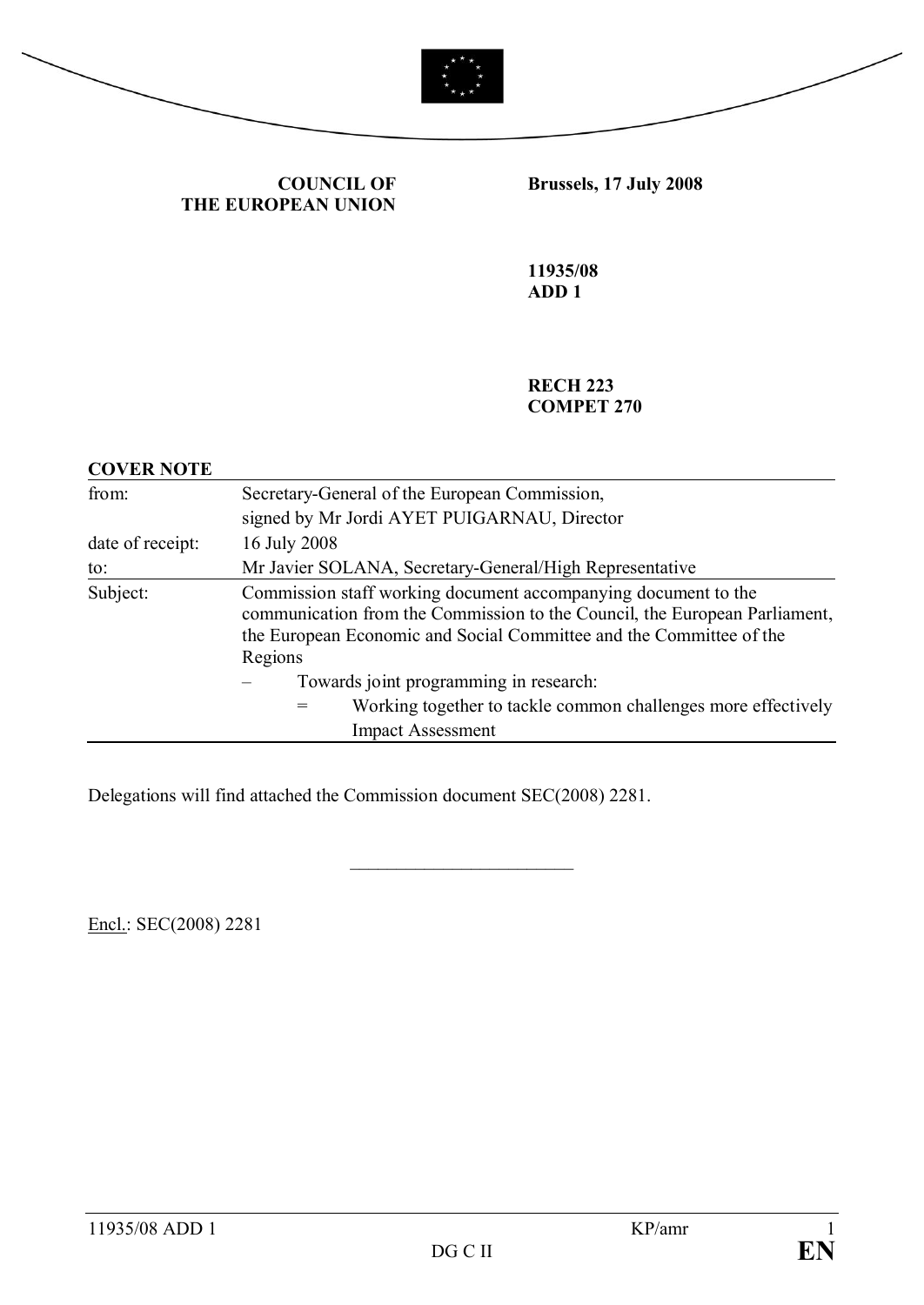COMMISSION OF THE EUROPEAN COMMUNITIES



Brussels, 15/07/2008 SEC(2008) 2281

## **COMMISSION STAFF WORKING DOCUMENT**

**Accompanying document to the**

#### **COMMUNICATION FROM THE COMMISSION TO THE COUNCIL, THE EUROPEAN PARLIAMENT, THE EUROPEAN ECONOMIC AND SOCIAL COMMITTEE AND THE COMMITTEE OF THE REGIONS**

**TOWARDS JOINT PROGRAMMING IN RESEARCH : Working together to tackle common challenges more effectively**

## **IMPACT ASSESSMENT**

**{COM(2008) 468 final} {SEC(2008) 2282}**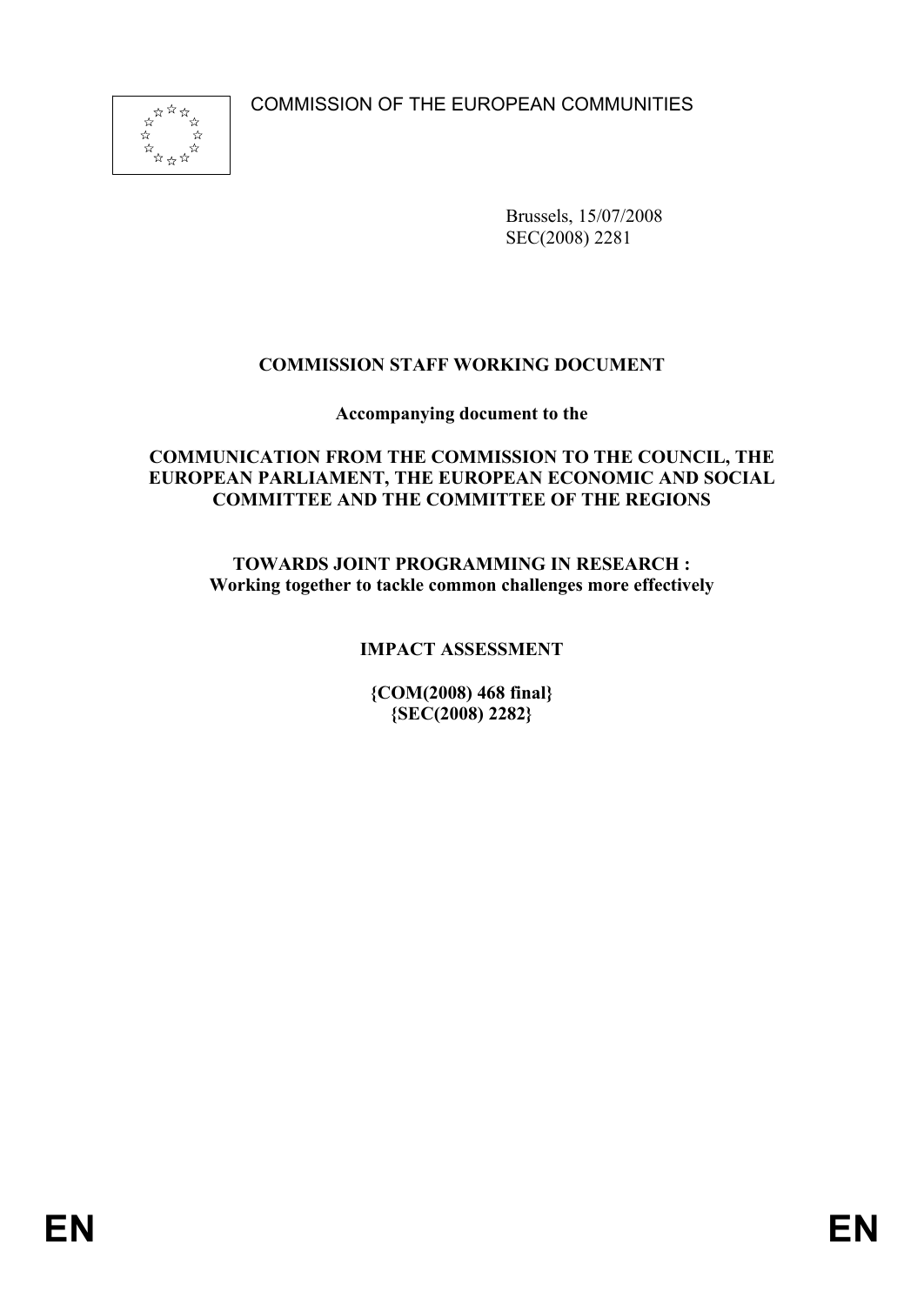# **TABLE OF CONTENTS**

| 1.               | PROCEDURAL ISSUES AND CONSULTATION OF INTERESTED PARTIES4                          |  |
|------------------|------------------------------------------------------------------------------------|--|
| 1.1.             |                                                                                    |  |
| 1.2.             |                                                                                    |  |
| 1.3.             |                                                                                    |  |
| 1.4.             |                                                                                    |  |
| 1.5.             |                                                                                    |  |
| 2.               |                                                                                    |  |
| 2.1.             |                                                                                    |  |
| 2.2.             | The need to improve the organisation of Europe's public R&D investment16           |  |
| 2.3.             | European cooperation in public $R&D$ – impressive history, but progress is slow 21 |  |
| 2.4.             | Why Europe needs a new process for joint strategic agenda setting and coordination |  |
| 3.               |                                                                                    |  |
| 3.1.             |                                                                                    |  |
| 3.2.             |                                                                                    |  |
| 3.3.             |                                                                                    |  |
| 3.4.             |                                                                                    |  |
| $\overline{4}$ . |                                                                                    |  |
| 4.1.             |                                                                                    |  |
| 4.2.             |                                                                                    |  |
| 4.3.             |                                                                                    |  |
| 4.4.             |                                                                                    |  |
| 5.               |                                                                                    |  |
| 5.1.             |                                                                                    |  |
| 5.2.             |                                                                                    |  |
| 5.3.             |                                                                                    |  |
| 5.4.             |                                                                                    |  |
| 5.5.             |                                                                                    |  |
| 5.6.             |                                                                                    |  |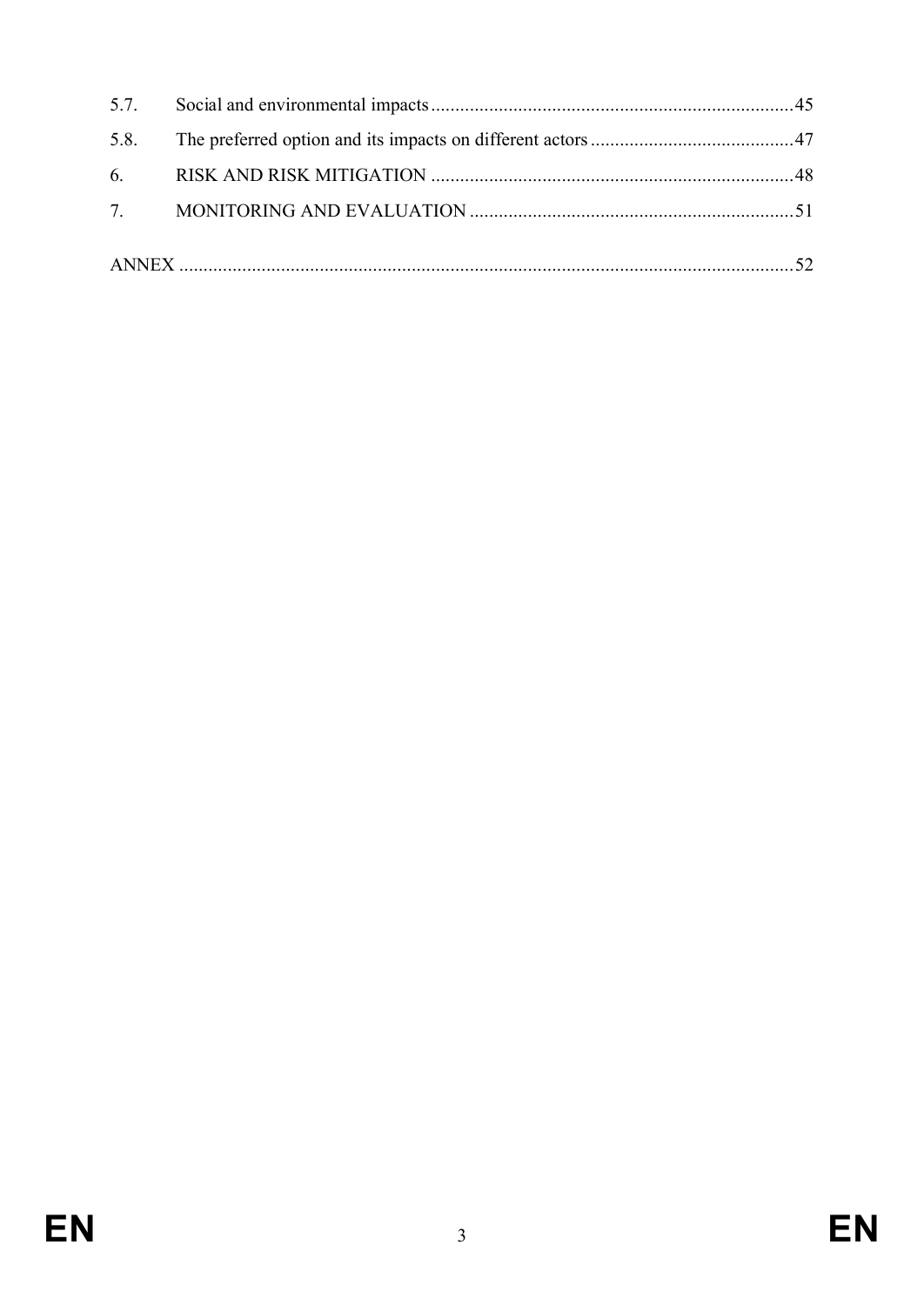#### **1. PROCEDURAL ISSUES AND CONSULTATION OF INTERESTED PARTIES**

## **1.1. Introduction**

This Impact Assessment accompanies the Communication "Towards Joint Programming in Research", which is included in the Commission Legislative and Work Programme  $2008<sup>1</sup>$  as one of the priority initiatives.<sup>2</sup> Towards Joint Programming (JP) is one of five policy initiatives planned by the Commission in 2008 as a follow-up to the Green Paper "The European Research Area: New Perspectives".<sup>3</sup> It responds to the dimension "Optimising research programmes and priorities" referred to in that paper.

Conceived within the context of the revised Lisbon Strategy, JP is the process whereby Member States engage on a voluntary and à la carte basis in the definition, development and implementation of common research agendas addressing a specific field or specific topic. This can involve the coordination of existing national programmes, or the setting up of entirely new ones, putting resources together and collectively monitoring and reviewing progress. Through increasing and improving the cross-border collaboration, coordination and integration of Member States' publicly funded research programmes in a limited number of strategic areas, it aims to help Europe to boost the efficiency of public funding and to better address major societal challenges. The proposed approach is to promote JP through a highlevel political process driven by the Member States, which would offer flexibility in terms of instruments, geometry, and the level of programme coordination and integration pursued. JP targets first and foremost public research programmes and thus public-public cooperation rather than public-private cooperation. However, industry may play a role in the implementation of particular JP initiatives.

## **1.2. Organisation and timing**

Consultation with other Directorate-Generals was carried out through an inter-service group composed of DG Education, DG Energy and Transport, DG Enterprise, DG Information Society, DG Regional policy and the Secretariat-General. Set up in November 2007, the group met three times and provided contributions during the preparation of the impact assessment. In addition, bilateral contacts were taken with DG Economic and Financial Affairs, DG Environment and the Joint Research Centre.

## **1.3. Policy Background**

For many years, the Community has made use of the various provisions of the Treaty<sup>4</sup> in order to encourage greater coordination and cooperation in research in Europe. However, over the last 15 years, the political support for enhanced and better coordination of research activities in Europe has strengthened considerably, and has been reiterated many times by both the Council and the European Parliament.

<sup>&</sup>lt;sup>1</sup> Commission Legislative and Work Programme 2008 COM(2007) 640 final, Brussels, 23.10.2007.

<sup>2</sup> 2008/RTD/035.

 $\frac{3}{4}$  COM(2007) 161.

Notably, articles 165, 169 and 171of the Treaty establishing the European Community, Official Journal C 325 of 24 December 2002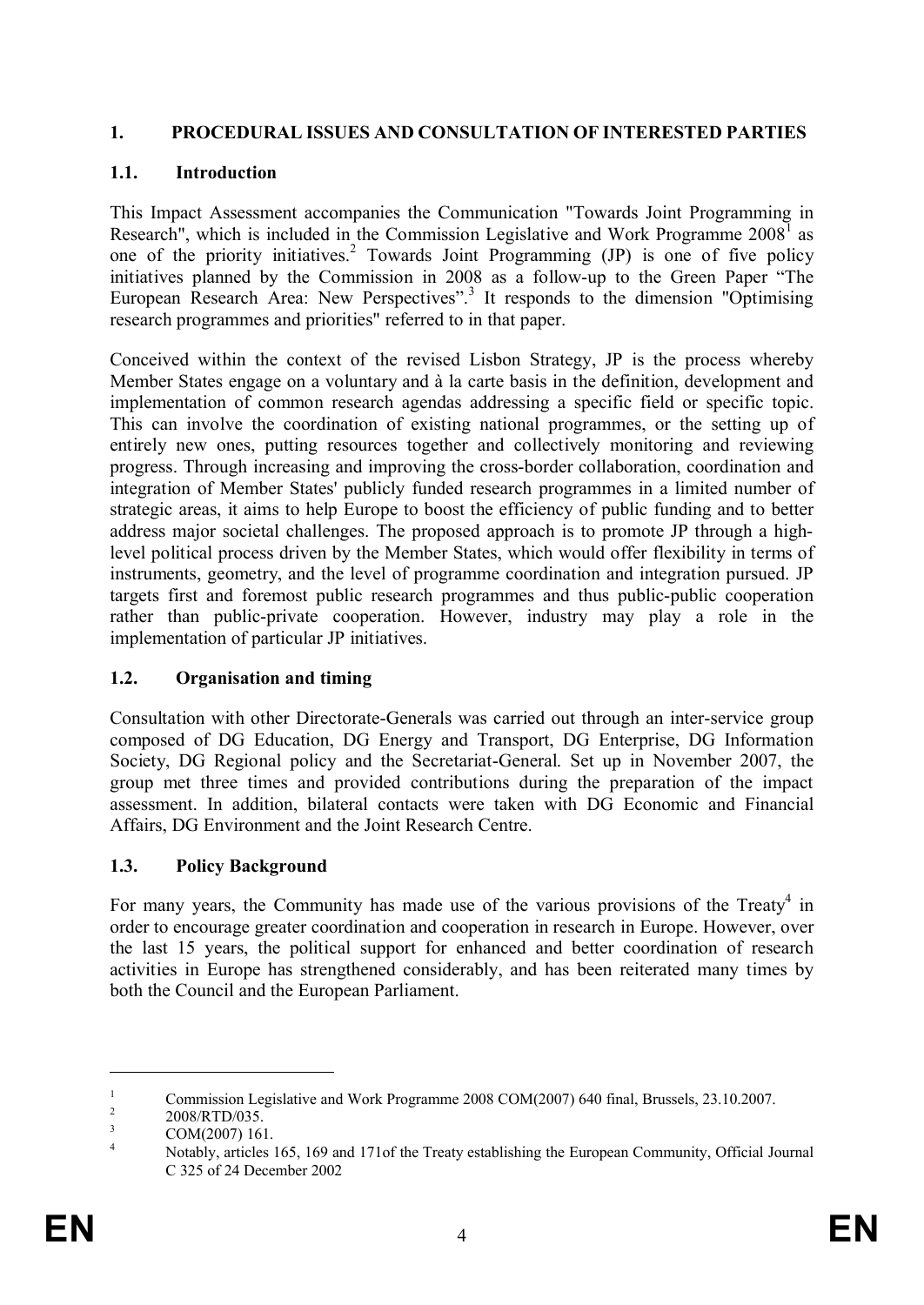In 1993, the European Council adopted an action plan<sup>5</sup> in response to the White Paper on Competitiveness, Employment and Growth<sup>6</sup> which highlighted the lack of coordination of Europe's R&D activities, programmes and strategies, and recommended that measures should be taken to further effective coordination of these activities. The following year, the Corfu European Council concluded that particular emphasis should be given to reinforced coordination of research policy to give new impetus in the follow-up debate on the White Paper. It invited the Council to pursue a more systematic coordination of Community and national research policies and invited the Commission to take any useful initiatives to promote such coordination.<sup>7</sup> This concern was also shared by the European Parliament, which adopted a resolution on the subject the same year.<sup>8</sup>

A new impetus came in the year 2000 when the Lisbon European Council in its endorsement of the Commission communication on the European Research Area (ERA)<sup>9</sup> concluded that research activities at national and Union level must be better integrated and coordinated to make them as efficient and innovative as possible. They also stated that the instruments under the Treaty and all other appropriate means, including voluntary arrangements, must be fully exploited to achieve this objective in a flexible, decentralised and non-bureaucratic manner. The Lisbon European Council requested that the Council and the Commission, together with the Member States take the necessary steps as part of the establishment of a European Research Area to develop appropriate mechanisms for networking national and joint research programmes on a voluntary basis around freely chosen objectives.<sup>10</sup> In the same year the Research Council held a debate in the light of the conclusions of the Lisbon European Council and the Commission Communication on ERA. The Ministers encouraged the networking of national and joint research programmes on a voluntary basis to take greater advantage of the concerted resources devoted to R&D in the Member States.<sup>11</sup> The Research Council also noted in the same year the importance for Member States of coordinating their R&D activities to ensure that national policies and Community policy were mutually consistent, and acknowledged the role that the Commission could play in promoting that coordination in cooperation with the Member States.<sup>12</sup>

In 2001, the Research Council considered that the use of Article 169 of the EC Treaty could lead to greater coherence and integration of national and Community programmes and research policies. The Council invited the Member States to identify possible specific topics for pilot programmes where the use of Article 169 would be appropriate, in close liaison, where necessary, with the Commission, and also invited the Commission to come forward by early 2002 with proposals to the Council and European Parliament for participation by the Community in any such pilot programmes.<sup>13</sup> In 2002, the Competitiveness Council recognised the importance of the mutual opening of national research programmes and the need for more coordination between national research programmes, as well as between

<sup>5</sup> Presidency Conclusions, European Council, Brussels, 10-11 December 1993. The Fourth Framework Programme for Research (1994-1999) was an integral part of the Action Plan.

<sup>6</sup> COM(1993) 700, 5 December 1993.

<sup>7</sup> Presidency Conclusions, European Council, Corfu, 24 - 25 June 1994.

 $\frac{8}{9}$  COM(1994) 438 final, Brussels, 19 October 1994.

 $\frac{9}{10}$  COM(2000) 6 final, Brussels, 18 January 2000.

<sup>&</sup>lt;sup>10</sup><br>Presidency Conclusions, European Council, Lisbon, 23-24 March 2000.

<sup>&</sup>lt;sup>11</sup> 2272<sup>nd</sup> Council meeting (Research), Brussels, 15 June 2000.

<sup>&</sup>lt;sup>12</sup> 2305<sup>th</sup> Council meeting (Research), Brussels, 16 November 2000.

<sup>2380&</sup>lt;sup>th</sup> Council meeting (Research), Luxembourg, 30 October 2001.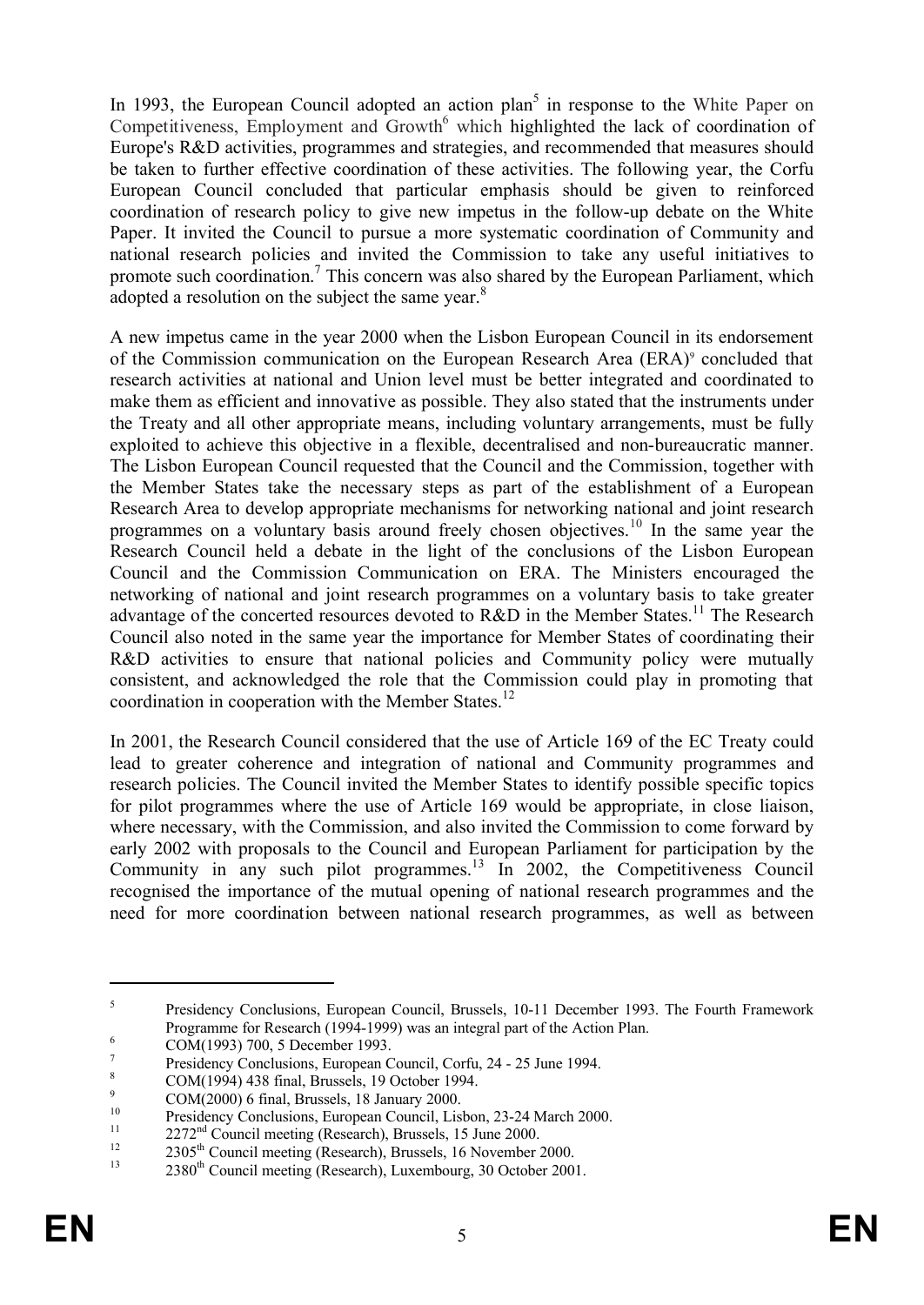national and Community programmes, and indicated its support for the use of Article 169.<sup>14</sup> As a result, CREST launched five pilot actions for the mutual opening of national programmes. These actions were subsequently transformed into ERA-NETs, but the need for a framework for further discussion on mechanisms was recognised.

In 2004, the Competitiveness Council acknowledged the widespread interest in the ERA-NET scheme and encouraged the Commission to further develop it in FP7, supplemented by a new ERA-NET Plus tool which would allow the Community to top-up Member States joint calls with EU funding. The Council also invited Member States and the Commission to identify a limited number of areas for further application of Article  $169<sup>15</sup>$  In 2005, the Presidency invited Member States to set priorities together, to define which national programmes should be co-ordinated and to consider the need for developing together a European strategy.<sup>16</sup>

In 2006, the European Parliament put emphasis on better coordination of regional, national and European research programmes and policies in its proposed amendments. Their report on the FP7 proposal recognised that fragmentation was a major obstacle to the success of the European research agenda, and suggested that *"…it is vital that the Seventh Framework Programme should support the coordination of national and regional research policies and programmes"* and that in order *"to avoid fragmentation and overlapping competencies, there should be more cooperation between national and European research programmes, and between economic actors in the long-term research agenda."* <sup>17</sup>

In 2007, the Competitiveness Council invited Member States to "*encourage Research Councils and National Funding Agencies in Member States, as well as intergovernmental European Research Organisations, to expand their collaboration and to devise innovative forms of pooling together their expertise and resources on a mutual voluntary basis for joint objectives*",<sup>18</sup> and called on the Commission to catalyse progress whenever appropriate.<sup>19</sup> In February 2008, the Competitiveness Council adopted a key issues paper<sup>20</sup> to be submitted to the 2008 Spring European Council encouraging the Commission and Member States "*to continue developing initiatives for joint programming of research in areas where this approach is appropriate, allowing a more strategic and better structured approach to the launch of new joint programmes and common calls for projects from the end of 2010*"*, and it welcomed* the Commission's intention to present a communication on JP in 2008.<sup>21</sup> Again, in March 2008, the European Council urged the Member States and the Community to make swift progress on further initiatives for JP of research, mutually complementary international

<sup>14</sup> Informal ministerial meeting of Industry and Research Ministers in Girona (Spain) in February 2002 and conclusions from the 2467th Council meeting (Competitiveness), Brussels,26 November 2002.

<sup>&</sup>lt;sup>15</sup> 2605<sup>th</sup> and 2624<sup>th</sup> Council Meetings (Competitiveness), Brussels, 24 September and Brussels, 25 and 26 November 2004.

<sup>&</sup>lt;sup>16</sup> UK Presidency Conference, Conference on the coordination of national research and development, Manchester, 21 October 2005.

<sup>&</sup>lt;sup>17</sup> **Report** on the proposal for a decision of the European Parliament and of the Council concerning the seventh framework programme of the European Community for research, technological development and demonstration activities 2007 to 2013, (COM(2005) 0119 – C6-0099/2005 – 2005/0043(COD)) Committee on Industry, Research and Energy. Rapporteur: Jerzy Buzek. A6-0202/2006 (final), 1 June 2006.

<sup>&</sup>lt;sup>18</sup> These might include R&D infrastructures, collaboration in the creation and strengthening of pools of excellence of critical mass, the full internationalisation and/or shared approaches to research evaluation across Europe and to the encouragement of broader competition for research funding at national level.

<sup>&</sup>lt;sup>19</sup> 2832<sup>nd</sup> Council meeting (Competitiveness), Brussels, 22 and 23 November 2007.

<sup>&</sup>lt;sup>20</sup> Council document 6933/08, Brussels, 26 February 2008.

<sup>2852&</sup>lt;sup>nd</sup> Council meeting (Competitiveness), Brussels, 25 February 2008.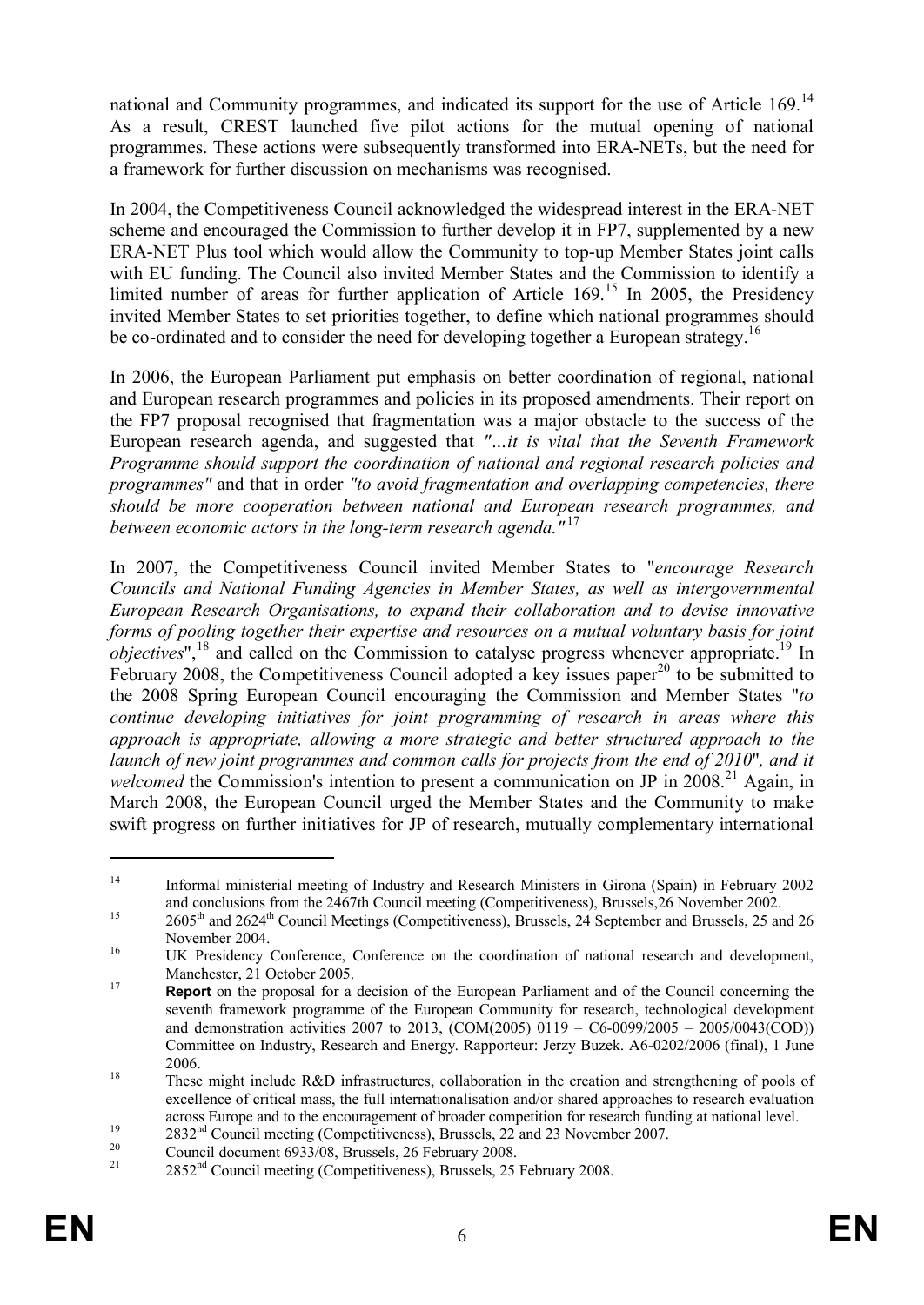S&T cooperation strategies and the strengthening of research infrastructure of pan-European interest. $2$ 

The above list of declarations and actions demonstrates the clear and long-standing political support for the improved coordination of research activities in Europe. As will be shown in the next section, there is also a strong and sustained stakeholder support for initiatives in this direction.

## **1.4. External consultation and expertise**

In developing the Communication and the impact assessment, the Commission services consulted stakeholders and drew upon external expertise in the following ways:

- · an open consultation was carried out on the "The European Research Area: New Perspectives" Green Paper,<sup>23</sup> which included detailed questions relating to the optimisation of research programmes and priorities through JP type activities;
- an expert group was set up to deliver analyses and views concerning the optimising of research programmes and priorities for the development of the ERA;<sup>24</sup>
- a dedicated debate on the same topic was held at the Portuguese Presidency conference "The future of Science and Technology";<sup>25</sup>
- and views expressed in a variety of other public consultations and opinion surveys relating to science and technology and research policy issues were analysed and taken into account.

## *1.4.1. Consultation on the ERA Green Paper - Stakeholders' opinions concerning JP*

The open consultation on the "The European Research Area: New Perspectives" Green Paper invited responses on a number of issues relating to optimising research programmes and priorities in Europe and the importance of JP type activities. The consultation gave stakeholders the possibility to respond in two ways - via an on-line questionnaire and via more detailed position papers (for a more detailed analysis of the findings see Annex 1).

#### **Views expressed in the position papers**

Table 1 summarises the opinions expressed in the position papers responding to the ERA-Green Paper consultation on the topics related to research coordination (see Annex 1). There was a general convergence in the opinions of the different groups of stakeholders, with some divergences on certain specific issues. All more or less agreed on the principal issues of fragmentation and the need for coordination, as well as the importance of shared principles

<sup>&</sup>lt;sup>22</sup> Presidency Conclusions, European Council, Brussels 13 and 14 March 2008.<br>  $COM(2007) 161$  Presents 4 April 2007.

<sup>&</sup>lt;sup>23</sup> COM(2007) 161, Brussels, 4 April 2007.

<sup>24</sup> The work of the ERA expert group on "*Optimising public research programmes and priorities*" was carried out in 2007-2008 and relates to the core objective of JP, i.e., to ensure effective European-level coordination of national and regional research activities, programmes and policies, especially on issues of European interest*.*

<sup>&</sup>lt;sup>25</sup> Held in Lisbon on the 8-10 October 2007, the conference was a key stakeholder event that brought together nearly 500 representatives of the MS, industry, academia, and civil society and was jointly organised by the Portuguese Presidency of the EU and by the EC DG-Research. One session was dedicated to the limitations and enabling factors of national research programme coordination.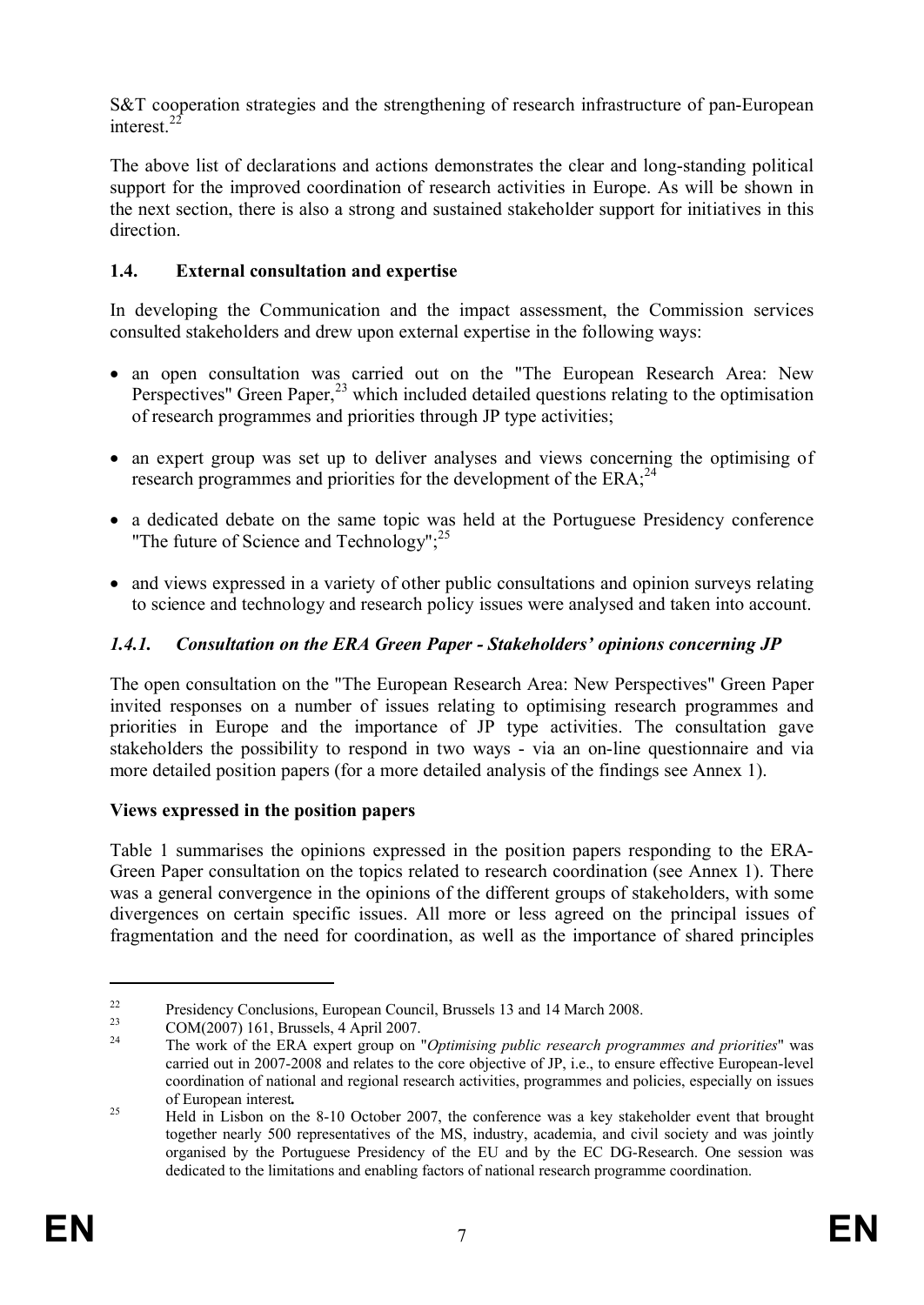for evaluation, peer review, accountability, etc of public research programmes. There was also a high level of consensus that JP should be focussed on societal issues. Foresight and participative processes or platforms - such as European Technology Platforms adapted to societal issues - were suggested as approaches for identifying the areas for JP. No particular instrument or mechanism was favoured, but flexibility, variable geometry and bottom-up processes were stressed. Some fear was expressed concerning too prescriptive models dictated by the Commission. The favoured role of the Commission was that of facilitator and soft coordinator.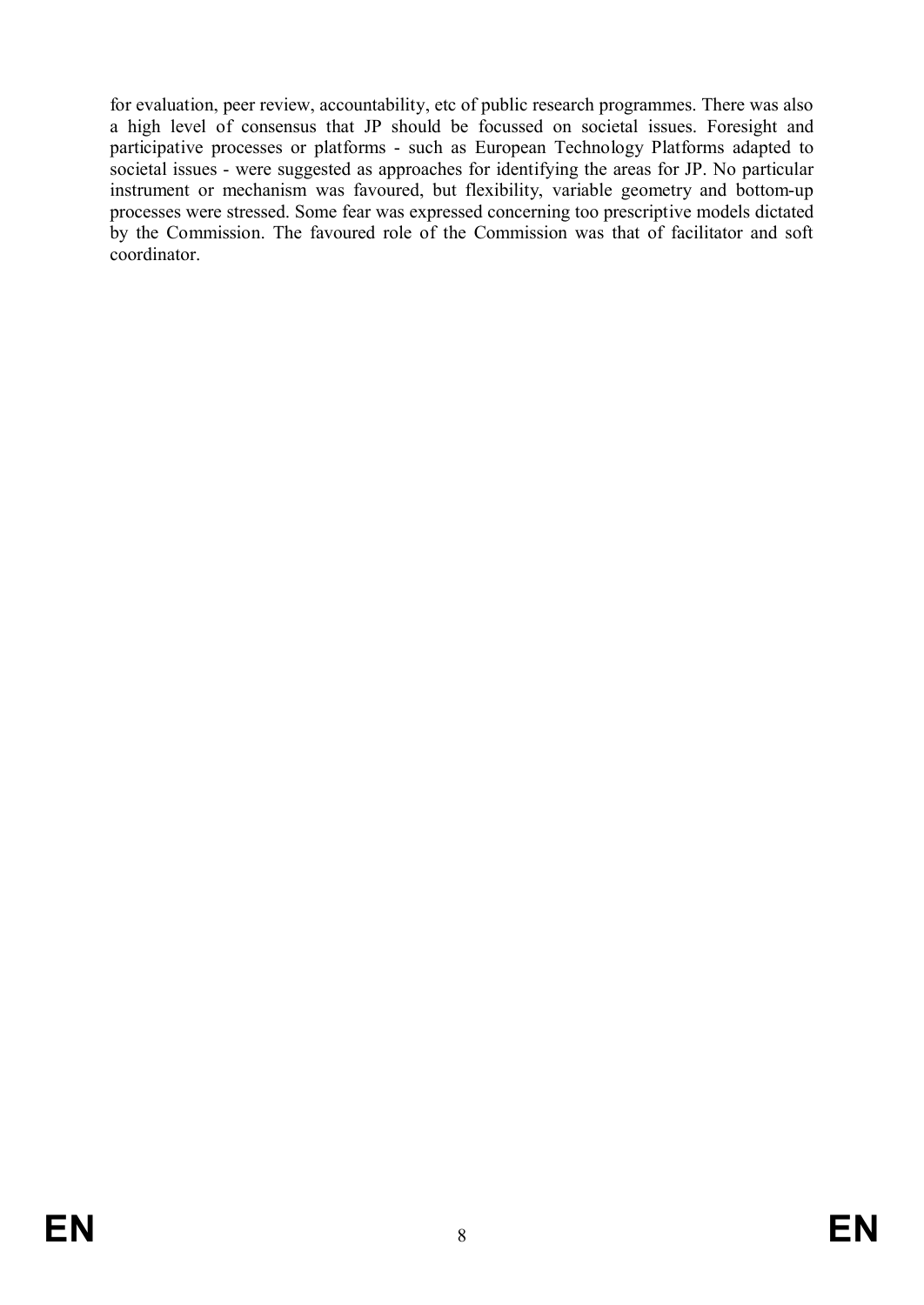| Questions / Issues |                                                                                                                                                                          | <b>Member States</b>                                                                                                                                                                                                                 | Funding agencies                                                                                                                                          | Higher<br>Education<br>Institutions                                                                                                                                                | Other publ. sector R&D<br>performers                                                                                                                                                                                                                                          | Business organisations                                                                                                                                                       |
|--------------------|--------------------------------------------------------------------------------------------------------------------------------------------------------------------------|--------------------------------------------------------------------------------------------------------------------------------------------------------------------------------------------------------------------------------------|-----------------------------------------------------------------------------------------------------------------------------------------------------------|------------------------------------------------------------------------------------------------------------------------------------------------------------------------------------|-------------------------------------------------------------------------------------------------------------------------------------------------------------------------------------------------------------------------------------------------------------------------------|------------------------------------------------------------------------------------------------------------------------------------------------------------------------------|
|                    | Challenges<br>&<br>priorities                                                                                                                                            | Focus on societal challenges<br>and issues, e.g., climate change,<br>food,<br>health,<br>energy<br>and<br>globalisation (also long-term<br>focus<br>priorities,<br>and<br>on<br>strategic/emerging areas and own<br>strengths.)      | (long-term orientation,<br>optimising<br>general<br>conditions for science)                                                                               | Society<br>driven<br>research, e.g., ageing                                                                                                                                        | (Societal issues related<br>to the maritime world,<br>e.g., management of<br>and<br>natural<br>living<br>climate<br>resources,<br>change, marine energy,<br>$\ldots$                                                                                                          | Mainly societal issues<br>with European added<br>value; (focus on critical<br>mass in areas related to<br>competitiveness)                                                   |
|                    | Coordination /<br>fragmentation                                                                                                                                          | Need for coordination especially<br>linked to common challenges,<br>but with the reserve that diversity<br>must be preserved.<br>Fragmentation recognised as a<br>problem in certain areas                                           | (yes)                                                                                                                                                     | Little recognition of<br>fragmentation as a<br>problem                                                                                                                             | Coordination<br>through<br>selective,<br>stepwise<br>respecting<br>approach<br>subsidiarity principle,<br>Fragmentation a real<br>problem, but diversity<br>also positive (protected<br>national<br>systems<br>limiting competition as<br>much a problem as<br>fragmentation) | Fragmentation<br>and<br>duplications recognised<br>as problematic                                                                                                            |
|                    | How?<br>Identification<br>of<br>areas/topics for JP                                                                                                                      | Engagement of civil society and<br>"users" through foresight and<br>other participative processes<br>emphasised; Impact assessment<br>and evaluation also seen as<br>important (IPCC pointed to as<br>model).                        | Stepwise;<br>not<br>just<br>foresight but also high-<br>level workshops; mix<br>bottom-up with top-<br>down approach                                      | ETP type platforms<br>adapted for societal<br>issues                                                                                                                               | support<br>Strong<br>for<br>Foresight,<br>Technology<br>Platform<br>and ESFRI<br>inspired<br>activities;<br>CREST could play a<br>role.                                                                                                                                       | development<br>Further<br><b>ETPs</b><br>of<br>strongly<br>supported,<br>also other<br>participative<br>and<br>exploratory forums; user<br>focused<br>research<br>emphasised |
|                    | How? - Common<br>principles for peer<br>review,<br>quality<br>joint<br>and<br>evaluation, as well<br>the<br>as<br>accountability<br>of<br>public<br>research<br>funding? | Importance of shared principles<br>through bottom-up approach and<br>sharing of best practice but<br>divergence on<br>degree<br>of<br>centralisation.                                                                                | Yes, through flexible<br>bottom-up approach;<br>helps assessing<br>the<br>European added value<br>and advancement of<br>ERA                               | Yes: to be developed<br>through bottom-up<br>approach rather than<br>top-down<br>approach<br>(building)<br>on ERC<br>experience)                                                   | Yes, would<br>provide<br>synergies and increase<br>competition;<br>better<br>policymaking (through<br>common indicators)                                                                                                                                                      | Strongly supported, to<br>increase<br>effectiveness<br>and efficiency of R&D<br>system<br>although<br>approach<br>voluntary<br>favoured                                      |
|                    | How? - National<br>programmes<br>opened<br>to<br>participants from<br>Member<br>other<br>States?                                                                         | YES: Especially for "curiosity<br>driven"/basic research and in<br>areas of common interest.                                                                                                                                         | (Yes), through step-<br>wise approach                                                                                                                     | if<br>(Yes,<br>in<br>partnership<br>with<br>research<br>national<br>groups)                                                                                                        | Mixed; common pots<br>would<br>increase<br>competition but not<br>always appropriate or<br>feasible; on voluntary<br>basis.                                                                                                                                                   | YES; through gradual<br>approach; (support to<br>opening<br>third<br>to<br>countries on a reciprocal<br>basis)                                                               |
|                    | How?<br>Most<br>appropriate<br>instruments?                                                                                                                              | <b>Support</b><br>for<br>existing<br>instruments (Article 169, ERA-<br>NET, etc); need for better use<br>and evaluation of existing ones<br>before new ones are introduced -<br>too many instruments risks<br>creating fragmentation | (combination)<br>of<br>national and European<br>evaluation<br>and<br>$funding)$ :<br>(ERA-NET<br>scheme needs<br>more<br>coherence<br>and<br>consistency) | <b>Divergence</b><br>in<br>preferences<br>from<br>public-private<br>"Knowledge<br>and<br>Innovation Centres"<br>led joint programmes<br>to OMC                                     | ERA-NET good but not<br>sufficient; flexible and<br>variable<br>geometry<br>schemes<br>needed;<br>bilateral cooperation as<br>starting point for multi-<br>lateral cooperation;                                                                                               | Development<br>of<br>existing<br>instruments<br>rather than new one,<br>especially make ERA-<br>NET Scheme<br>more<br>effectives                                             |
|                    | How? - Role for<br>EC/Commission?                                                                                                                                        | Commission<br>to<br>act<br>as<br>a<br>facilitator;<br>Case- by-case approach to JP on<br>variable<br>a voluntary<br>and<br>geometry basis; importance of<br>OMC stressed                                                             | (EC as coordinator and<br>facilitator of European<br>research policy; more<br>coordination<br>of<br>initiatives in place)                                 | EC should help to<br>join<br>identification<br>and to agenda-setting<br>society-driven<br>for<br>coordinate<br>and<br>national funding of<br>research to mobilise<br>critical mass | EC to act as facilitator<br>coordinator<br>and<br>-of<br>actions<br>and<br>priority<br>setting                                                                                                                                                                                | (facilitator)<br>The role of demand<br>oriented policies and<br>procurement<br>public<br>stressed;<br>closer links<br>between research and<br>innovation needed              |

## **Table 1 : Stakeholders' positions relative to JP**

( ) = limited number of answers. *Source: "The European Research Area: New Perspectives" Green Paper open consultation position papers.*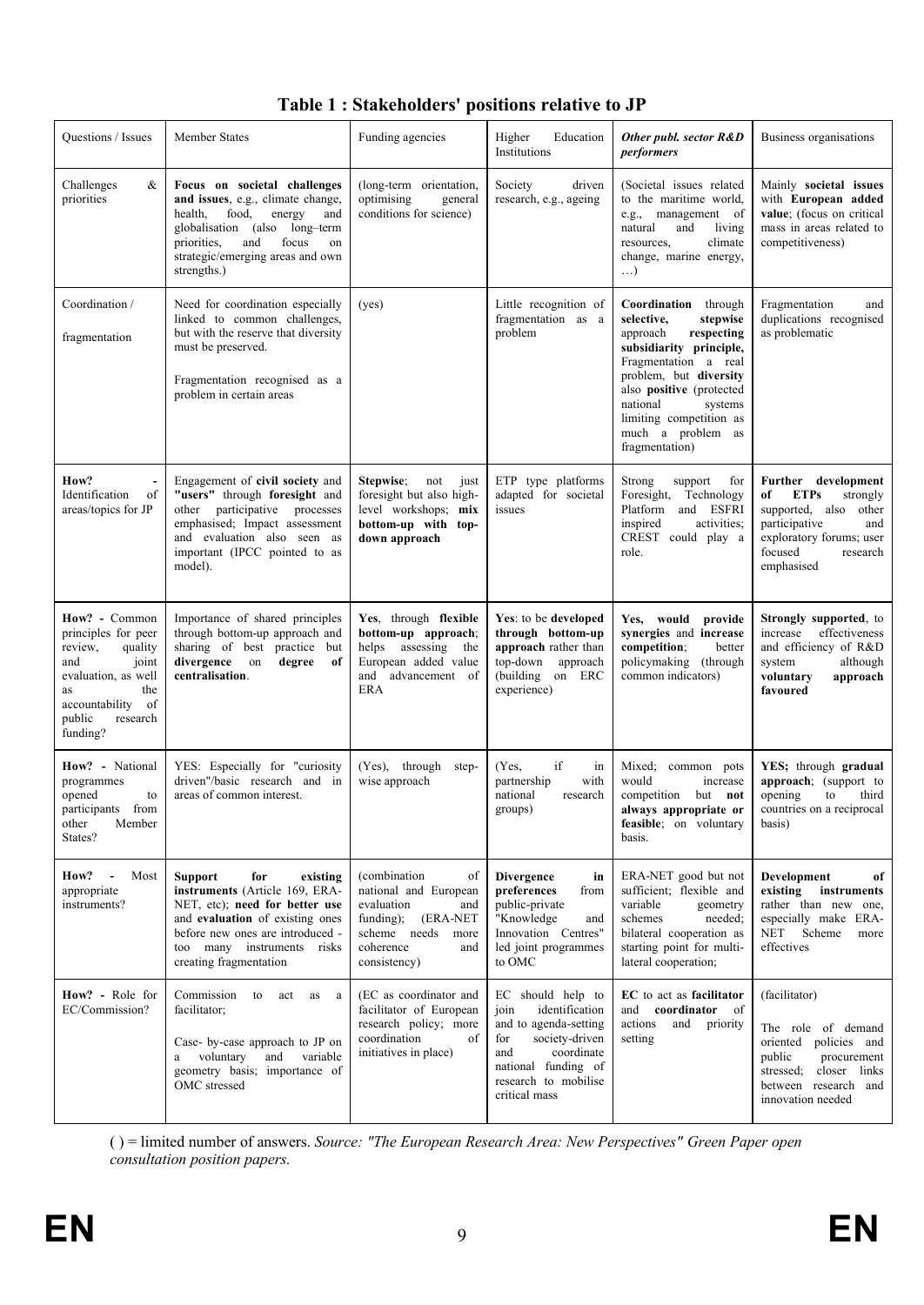Position papers were also received from European institutions. The European Parliament considered that it was appropriate to implement reciprocal opening of national programs to participants from other Member States, especially in frontier research.<sup>26</sup> It also considered it a step forward to exchange information on existing national programs and to encourage evaluation of national research activities by international panels. The Parliament considered variable geometry mechanisms suitable to develop adequate flexibility in the realisation of thematic programs. It believed that actions should be taken to update existing forms and instruments of cooperation, including COST and EUREKA, and to adapt them to the ERA perspective, and that the priorities for public research funding should be based on a broad approach, incorporate long-term strategies and involve both public and private stakeholders.<sup>27</sup>

The European Economic and Social Committee indicated that it was in favour of open coordination based on a bottom-up approach and rejected any far-reaching attempts to apply top-down coordination and standardisation. It also emphasised the need for a plurality of methods, approaches and choice of issues.<sup>28</sup> The Committee of the Regions put forward a similar opinion.<sup>29</sup> It emphasised the role of regional and local authorities in the coordination of research activities. The Committee endorsed the ERA-NET scheme and believed that it should be developed further, but regretted that "social platforms" were not addressed in the ERA Green Paper, which it considered "a genuine innovation […] to formulate and implement strategic research efforts around major challenges facing European society, e.g. the environment, ageing population and integration."<sup>30</sup>

#### **Responses to the on-line questionnaire**

The responses to the online questionnaire (see annex 1) confirmed the opinions provided through the position papers. The overwhelming majority respondents were in favour of increased coordination through joint research programming activities, especially as far as the identification of future research challenges and opportunities was concerned (Figure 1). Although both small and large company respondents strongly supported the coordination of programming activities (88% and 82% respectively), small firms were much less favourable to a structured dialogue at the EU-level, which might be explained by their more limited capacities to participate in such dialogues. Governmental bodies were also highly supportive

<sup>&</sup>lt;sup>26</sup> European Parliament, Committee on Industry, Research and Energy. Draft Report on Commission Green Paper "The European Research Area – New Perspectives", 26 August 2007.

<sup>27</sup> "*This New Deal would involve a more ambitious approach towards the realisation of the ERA. Unlike the original initiative, it does not simply promote the establishment of links between existing European S&T players, each with their own existing roles and responsibilities. […] It could mean an expansion of national or regional activities in some areas or it could lead to an increase in EU-level actions in others. It may even result in a need to build new, common European S&T institutions, looking at organizations like CERN and ESA, good examples of success stories. The New Deal would mean preparing these decisions together based on solid, shared evidence, and bravely facing the changes. The EU ability to do so could herald a new phase for European research.*" Ibid, p. 12.

<sup>&</sup>lt;sup>28</sup> Opinion of the European Economic and Social Committee on the Green Paper "The European Research Area – New Perspectives", INT/358, Brussels, 24 October 2007.

<sup>&</sup>lt;sup>29</sup> The Committee of the Regions stated that "the EU should only legislate where this appears indispensable to the creation of a European Research Area and where coordinating measures, inter alia under the open method of coordination, are not sufficient. Beyond this, the Committee continues to reject any centralised planning at European level; supports the idea of coordination of regional and national research programmes and priorities". Opinion of the Committee of the Regions on Commission Green Paper "The European Research Area – New Perspectives", EDUC-IV-011, 10-11 October 2007.  $30$  Ibid, p. 7.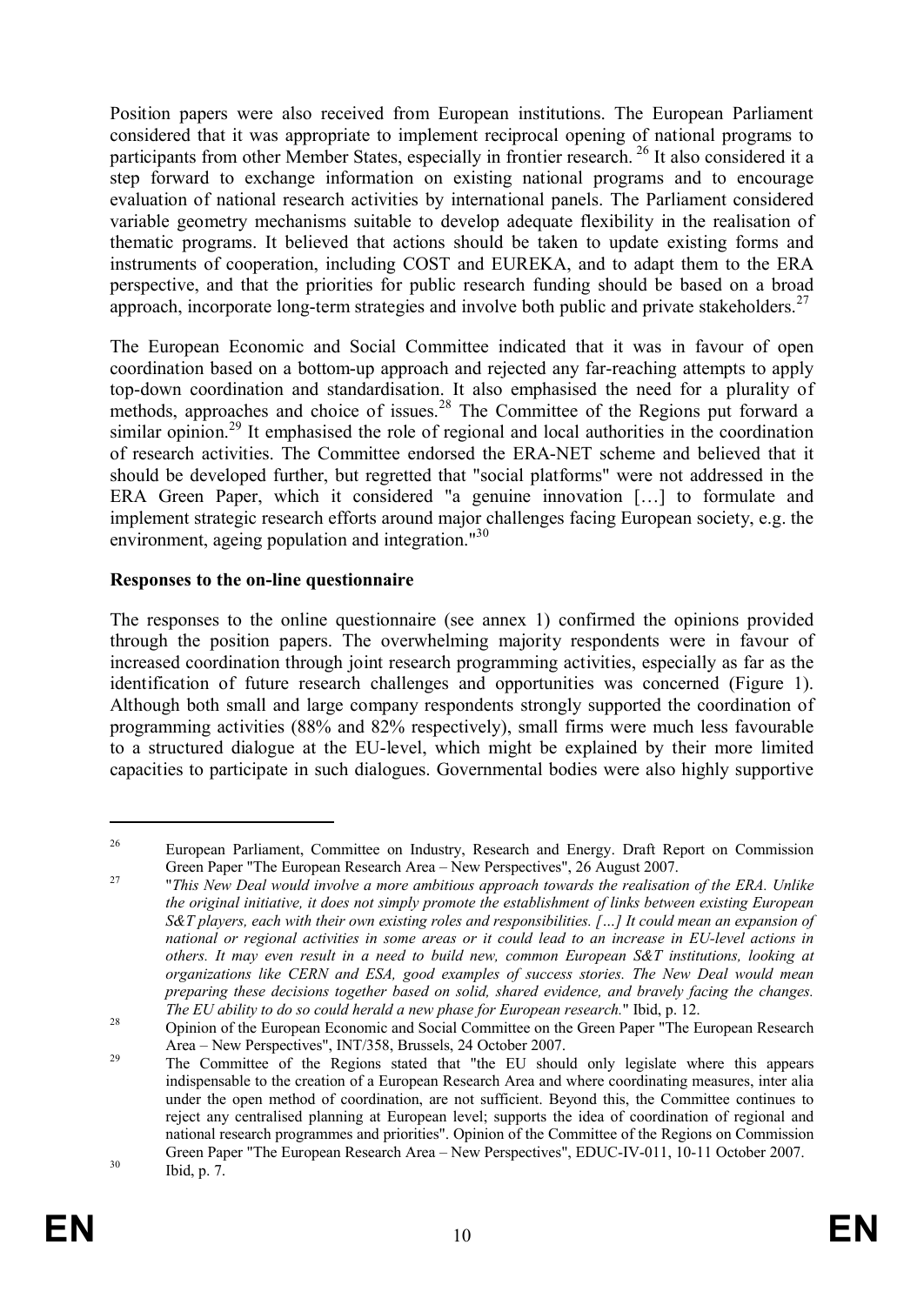of stronger coordination action, especially in basic research, favouring a more bottom-up approach.





*Source: "The European Research Area: New Perspectives" Green Paper open consultation on-line responses.*

An analysis by nationality of respondents also revealed some interesting differences. Respondents from a cluster of large member states (Germany, France, Italy, Spain and Poland) together with Belgium, the Netherlands, Denmark and Estonia showed a marked support for several aspects of JP. In particular, the need for EU action in the field of the identification of challenges was supported by almost 90% of the respondents in this cluster. There was very strong support for EU action in the field of project peer review (82%) and programme evaluation (79%). The selection of the research priorities and the structured dialogue also received significant support (69% and 65% respectively). Respondents from a second cluster of small and medium-sized member countries (Portugal, Greece, Finland, Ireland, Bulgaria and Romania) indicated a strong support for JP. Over 96% considered that EU action is needed in the identification of challenges. Project peer review and programme evaluation also scored very high (88 and 91% respectively). Finally, the support for increased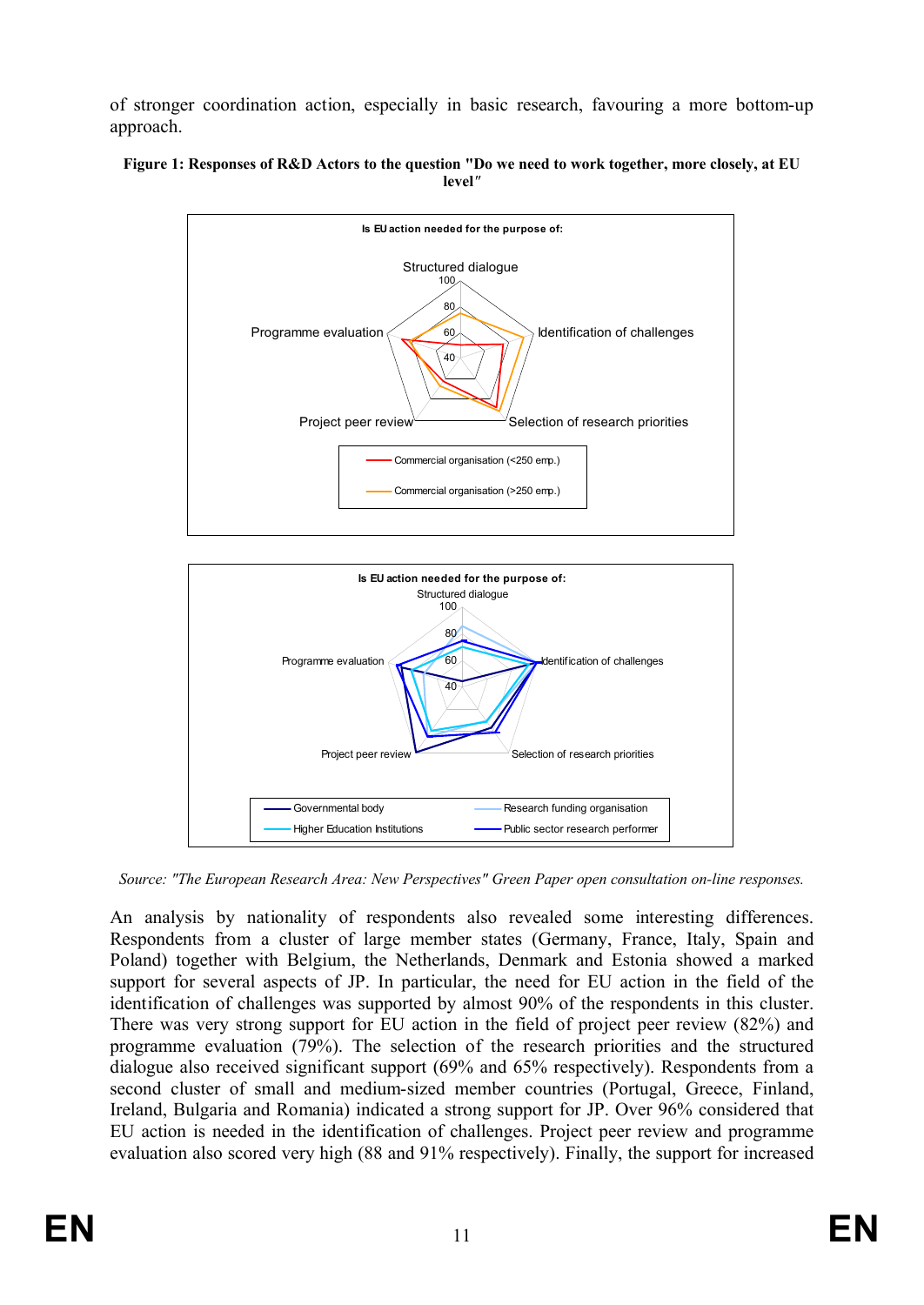cooperation was less marked amongst respondents from a third group of countries consisting of Sweden, the UK, Austria and the Czech Republic. Here too, however, support for EU action in the identification of challenges (80%), Project peer review (72%) and Programme evaluation (62%) was substantial. The pattern of responses indicates that the size of the country and the relative strength in research might influence the views of the stakeholder with respect to the potential benefits from the coordination of national programmes.<sup>31</sup>



**Figure 2 Responses of the Member States to the question "***Do we need to work together, more closely, at EU level***"**

## *1.4.2. Experts' opinions on JP*

The expert group on "Optimising research programmes and priorities for the development of the ERA" was set up to debate the issues related to the coordination of national research effort. It concluded that "today's fragmented and sub-critical research efforts need an optimised framework for the funding and execution of research", and that "coordination and cooperation between research and technology policies and programmes in Europe presents a huge opportunity for mobilising the research potential, capacities and capabilities across all European regions". The expert group recommended that the Member States, under the aegis of the Competitiveness Council, should develop a common vision with priorities for transnational research; establish a common set of principles and operative guidelines, as well as eliminate legal barriers and administrative obstacles for trans-national collaboration; implement more strategic, sustainable and efficient trans-national programming and coordination of national research programmes, using differentiated approaches for frontier science, applied research and societal research; and, ensure the involvement of programme owners and managers and other research actors in the whole policy design and implementation process. The expert group also recommended that the Commission should evaluate all ERA mechanisms individually and systemically to support the development of a common set of principles and operative guidelines (in what it terms the "ERA-Frame"); that it should, together with Member States and stakeholders, provide common guidance and tools

*Source: "The European Research Area: New Perspectives" Green Paper open consultation position papers.*

<sup>&</sup>lt;sup>31</sup> Countries with less than 5 participants in the survey were omitted.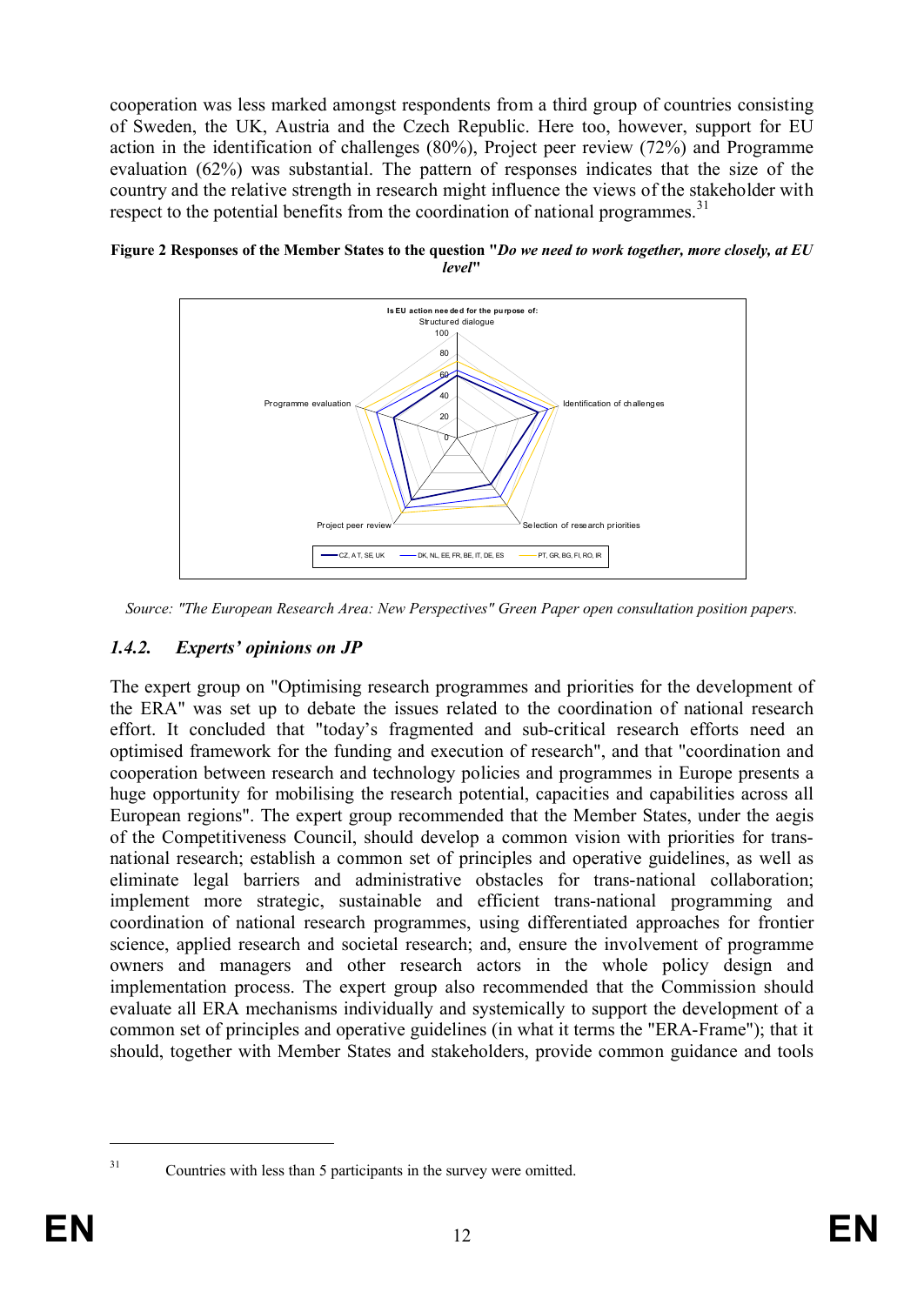for the implementation of each of the different ERA mechanisms; and, that it should promote and disseminate best practices and results from trans-national coordination and JP.<sup>32</sup>

Another important debate on the issues relating to research coordination in the ERA took place at a major conference in Lisbon organised by the Portuguese Presidency in the autumn of 2007. A session dedicated to optimising research programmes and priorities concluded that it is now up to the Member States to move, by developing a strategic policy framework. This framework should determine which policy actions should be done regionally, nationally and/or internationally. Principles such as variable geometry and subsidiarity should be an integral part of this strategy. The session also concluded that there is a need for a high level process and platform to discuss these national strategies and the European vision or long term strategy that transpires from these. Participants felt that there was no one-size-fits-all approach to JP - different types of research have different dynamics and drivers; that serious legal, administrative barriers still hamper the process of JP, opening up programmes and policy coordination, and that a lack of political will at the Member State level is preventing these forms of coordination to be taken a step further. A plethora of instruments already exists, as do successful examples of trans-national cooperation. Learning from the evidence of current mechanisms should be made before introducing new ones, and too many instruments may cause further fragmentation. There was also a general agreement of the need to move swiftly - that time is of essential importance and any process of strategy formulation and vision building should not hold up actions in the short term.<sup>33</sup>

#### *1.4.3. Stakeholders' opinions on the key role of research and the need for enhanced coordination*

As well as examining the responses from the open consultation on the ERA Green Paper, an analysis was also made of a variety of other public consultations and opinion surveys in which citizens, policymakers and other stakeholders expressed their views on matters relating to the role of research in addressing Europe's societal challenges, and the need for enhanced coordination of public R&D in Europe (for detailed findings see Annex 2).

Theses sources show that citizens, policymakers and other stakeholders are of the view that the challenges requiring coordinated European action are increasingly societal and crossborder in nature. There is also a strong consensus that research can play a significant role in facing these challenges which correspond closely to the concerns of citizens.

There is also clear and general support for joint EU-level action to improve the coordination of public research efforts, and in particular the coordination of national programmes which many believe can increase the efficiency of the overall EU research system.

## *1.4.4. Summary of the stakeholders' opinions*

Four main messages emerge from the opinions expressed by stakeholders and experts, which can be summarised as follows:

<sup>&</sup>lt;sup>32</sup> Expert group on "Optimising research programmes and priorities for the development of the ERA" Final Report, Brussels, 26 February 2008.

<sup>33</sup> Session on "*Optimising research programmes and priorities*", "*The future of Science and Technology*" Presidency Conference, Lisbon, 8-10 October 2007 (rapporteur P. Boekholt, director Technopolis Group).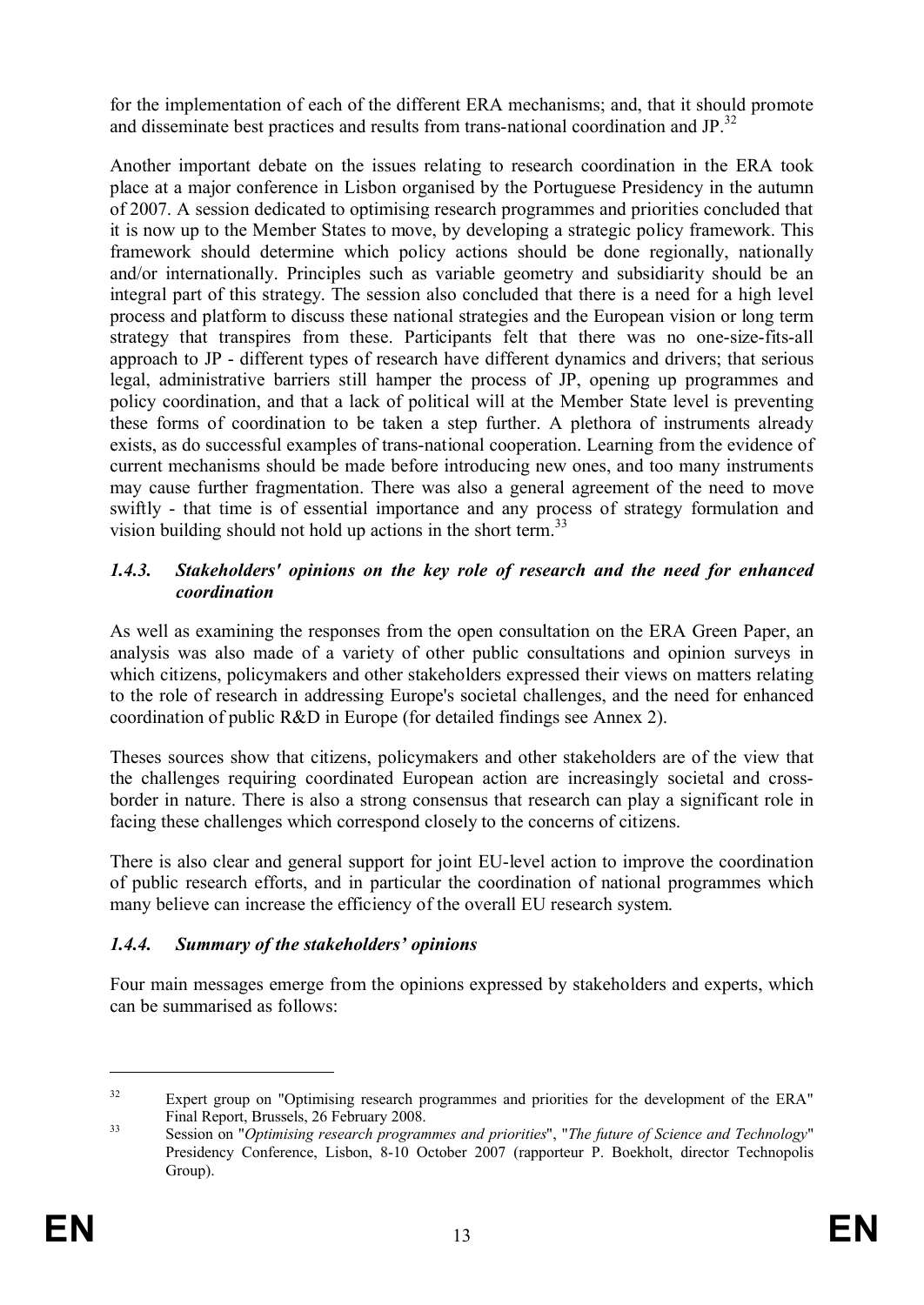- (1) There is very strong support for the identification of future research challenges and opportunities through foresight, as well as the use of "Social Platforms" (in analogy with Technology Platforms). In the areas identified as being of common interest, there is a broad consensus on the necessity of launching joint foresight and joint evaluation before launching new targeted policy initiatives.
- (2) There is a need for more efficient, effective and strategic coordination of Member States' research programmes, especially for tackling common societal challenges. Stakeholders agree that addressing resource-intensive and complex scientific challenges requires cross-border cooperation between public authorities. Reinforced coordination of national programmes and targeted joint actions are considered as a mechanism for realising the ERA.
- (3) A voluntary, bottom-up approach coupled with strategic top-down guidance is considered indispensable for ensuring flexibility and customisation to programme specificities. Stakeholders also stressed the need for a differentiated approach to coordination on a case-by-case basis respecting the principles of subsidiarity, variable geometry and real European added value. There was support for shared and transparent principles for funding and evaluation; too rigid top down EC level coordination was not favoured, as it could reduce positive competition and diversity.
- (4) A one-size-fits-all approach is rejected; a majority of the stakeholders agree that specific research areas demand specific modes of cooperation and tailored instruments. For instance, for basic/curiosity-driven research there is strong support for the opening up of national programmes. The appropriate use of existing instruments (e.g., ERA-NETs, ERA-NET Plus, Article 169, JTI, OMC, creation of new European research institutes, etc.) in specific areas is preferred to inventing new ones.

#### **1.5. Opinion of the Impact Assessment Board**

The draft Impact Assessment was submitted to the Impact Assessment Board on 14 April 2008. It issued its opinion on 14 May 2008. In addition to some technical comments, the Board made several substantial suggestions for improvement. These comments have been taken into account in the following way:

- The options section 4 has been further developed in order to make the differences between the options more distinct, including with regard to the role of the Community and the Member States, and the selection of themes and instruments under option 4.
- · A more detailed explanation has been provided in sections 5.8 and 6 on how the preferred option addresses the reluctance of public bodies and other stakeholders to take forward the integration of national public research programmes.
- Further clarification has been introduced in section 2 and 6 regarding the issue of collecting information on national programme activities.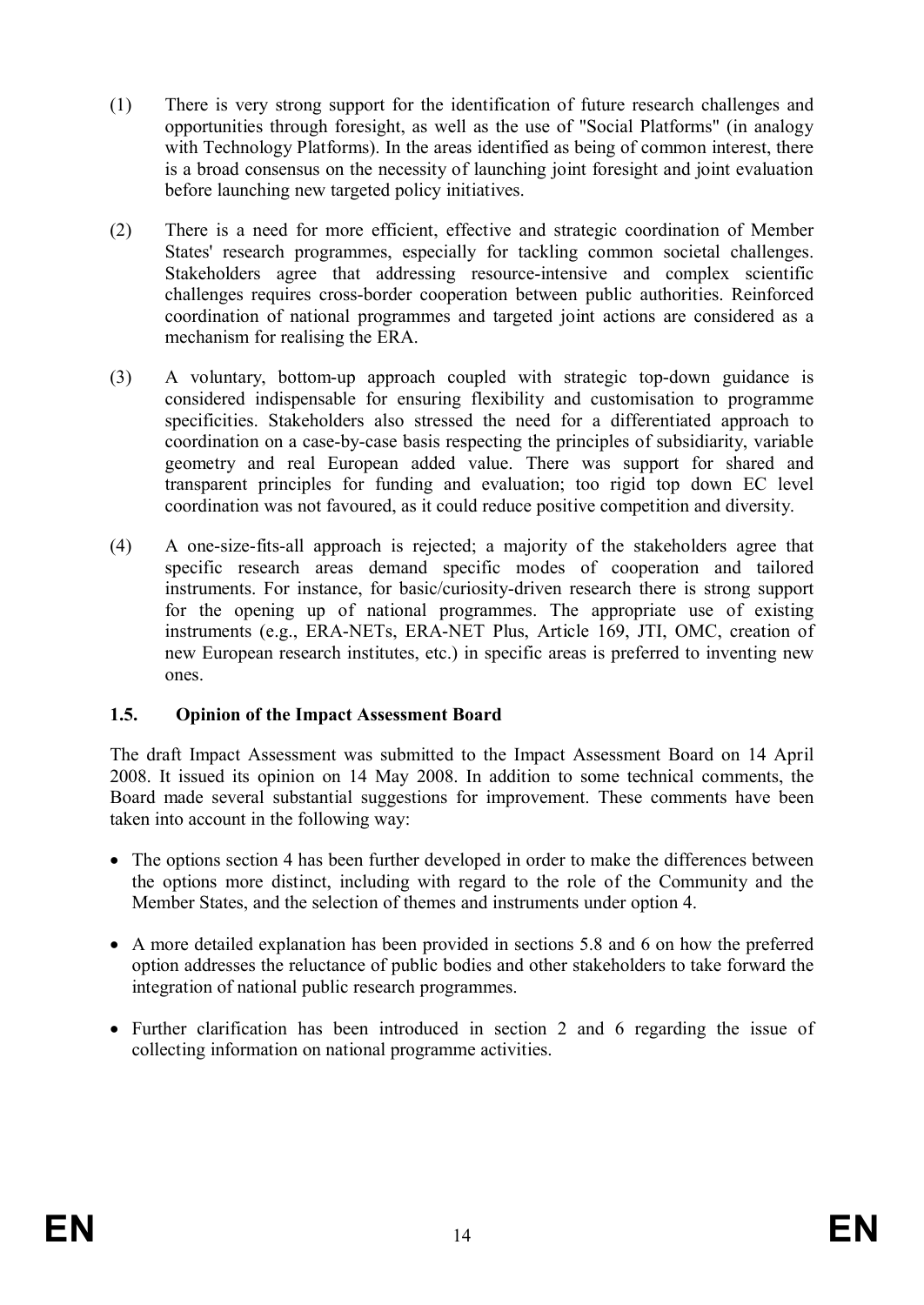## **2. PROBLEM DEFINITION**

#### **2.1. Europe's societal challenges and the role of research**

#### *2.1.1. Research can contribute to tackling Europe's societal challenges*

Europe will face a substantial number of major societal challenges in the coming years: from boosting economic growth and competitiveness to tackling climate change and securing its energy supply. The challenges referred to in the Commission consultation paper adopted in view of the 2008/2009 budget review include increased global competition; the transformation to a knowledge and service economy; demographic sustainability; social justice; climate change; secure, sustainable and competitive energy; migratory pressure; and security and safety.<sup>34</sup>

Research has a pivotal role to play in addressing these priorities on the EU agenda in the coming decades, precisely because science and technology can help provide solutions to all of the major challenges facing the EU. For example, in the new global landscape, with emerging economies such as India and China increasingly competing not just on price but also in terms of innovative products, science, technology and innovation will be the main engines of Europe's economic growth and competitiveness. When it comes to tackling public health and other social challenges - including the consequences of an ageing population - science and technology can also help through developing new medicines and treatments, improving prevention and diagnosis, and delivering better treatments for age-related illnesses. And in finding solutions to the problems of energy supply and environmental degradation, S&T will play a key part, for example, through providing new technologies for reducing energy consumption, and through developing new energy sources.

#### *2.1.2. The need to raise S&T performance by investing more efficiently and effectively*

A pre-condition for Europe to be able to meet these societal challenges is that its research system must be capable of producing results of the highest standard. However, Europe's performance in science and technology presents a mixed picture, and in many important areas it needs to raise its level if it is to meet the major challenges it faces. To do this, it will have to adopt a two-pronged strategy: it must try to stimulate higher levels of investment in R&D, and it must try to use this investment more efficiently and effectively. The societal nature of the challenges moreover implies that the public sector must take the lead.

The first of these strategies – investing more – has proven extremely difficult in practice. Europe is currently under-investing in research compared with its main partners. Although the 3% target for R&D spending has been a major EU goal since 2002, research spending has largely stagnated over the past decade. In 2006, the EU27 spent 1.84% of GDP on Research & Development (R&D). In 2000, R&D intensity for the same EU27 countries was  $1.86\%^{35}$ . The part funded by government has also been flat over the same period, with Member States unable to expand their R&D budgets significantly owing to macro-economic pressures. At the same time, Europe's share of global R&D spending is falling, as new research-intensive

 $\text{SEC}(2007)$  1188 final, Brussels, 7 July 1997.

Eurostat, Gross Expenditures on Research &Development (GERD) data.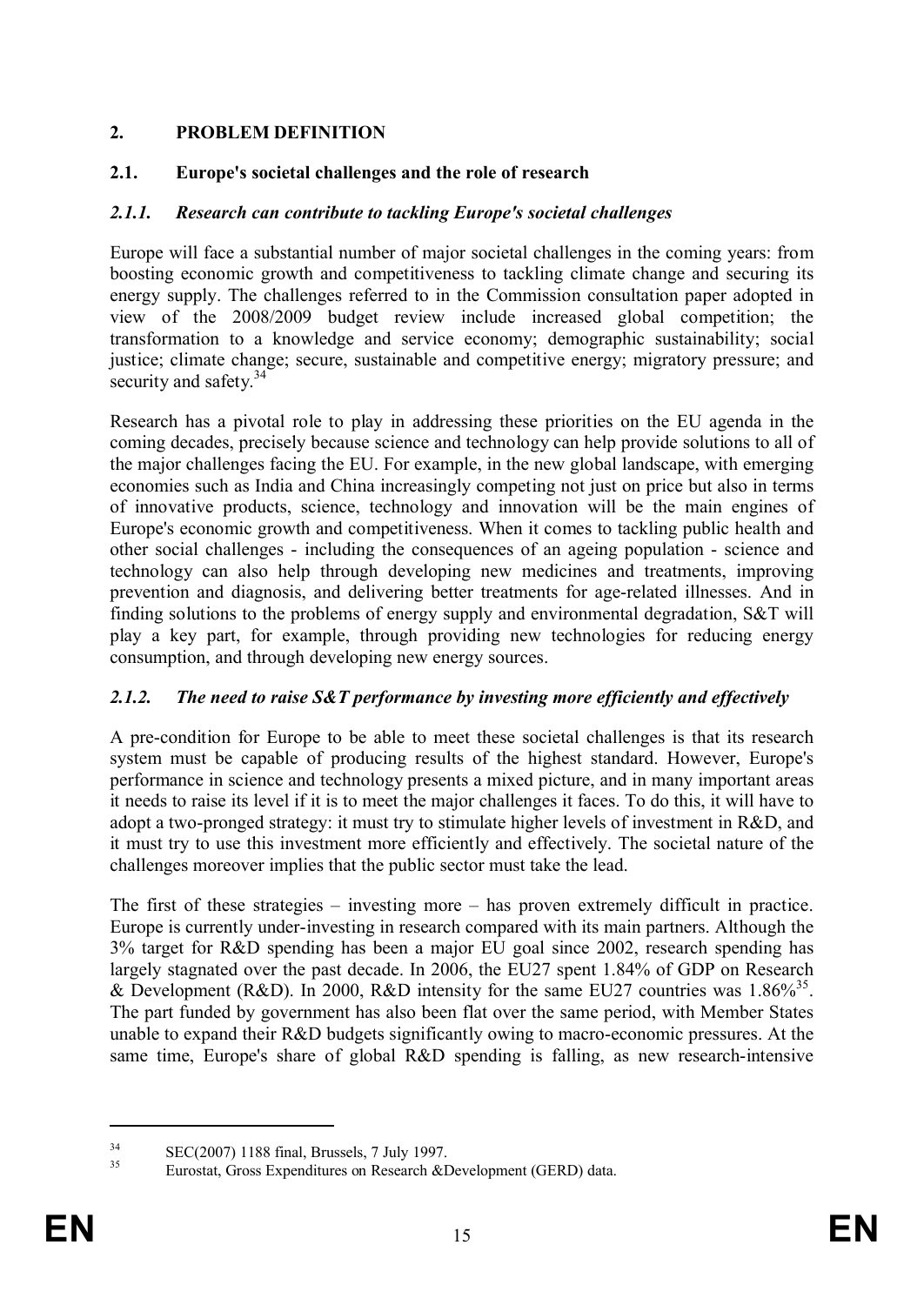countries emerge on the world stage. The share of EU-25 in the R&D expenditure of a set of major 20 OECD and non-OECD economies declined from 28.9% in 1995 to 25% in 2005.

If Europe cannot rapidly increase spending on research, then it must pursue with even more vigour the complementary strategy of trying to make better use of its scarce R&D resources by investing them more efficiently and effectively. In this context, the public sector has an important role to play by seeking, against the background of budgetary restraint, to increase the return on public R&D funds.

There are many ways of trying to boost the impact and efficiency of public R&D, and Member States have pursued numerous approaches in recent years. However, as the next section will show, one of the paths which has been under-exploited and which offers great potential gains relates to improving the organisation of Europe's public R&D investment through increased cross-border programme collaboration and coordination.

## **2.2. The need to improve the organisation of Europe's public R&D investment**

## *2.2.1. Performance in key S&T fields is not just a matter of levels of investment*

In some fields of research, under-investment in R&D compared with its global partners, may be part of the reason for Europe's weaker performance. Yet raising levels of public investment has proven difficult, as outlined above. However, in other fields Europe is investing generously by international standards, but it is still lagging when it comes to the impact of this research. In both cases – where there is under-investment and where funding is adequate – if S&T performance is weak then this will make it more difficult for Europe to tackle the challenges it faces. The solution lies in trying to get more out of the research system by improving the organisation of Europe's public R&D investment

The most obvious example of an S&T field particularly affected by public R&D underinvestment is health research, in which the US spends more than twice as much as Europe relative to GDP, and almost three times as much when measured relative to the size of the respective populations.<sup>36</sup> It is no surprise then that in these areas, Europe's S&T performance lags behind that of its main partners. For instance, while the number of European scientific publications in the field of medicine is comparable to that of the US, they receive far fewer citations.<sup>37</sup> Another field where Europe budget is far below the public funding in US is biotechnology. In 2005, the total public funding of biotechnology in all 32 European countries amounted to 4 077M PPP\$  $(63, 540)$  while federal public funding of biotechnology in the United States amounted to 23 200M PPP\$, which is more than five times more than Europe's funding.<sup>38</sup> Not surprisingly, at both the European and the US patent offices, the US seriously outperforms Europe in terms of biotech patents.<sup>39</sup>

<sup>&</sup>lt;sup>36</sup> Public R&D investment in the field of health amounts to 0.14 % of GDP in Europe but no less than 0.33 % of GDP in the US (European Medical Research Council White Paper 2007, European Science Foundation).

<sup>37</sup> *Science & Innovation Investment Framework 2004-2014: Next Steps*. A report by the Department of Health, the Department for Education & Skills, the DTI and HM Treasury, March 2006. *The pharmaceutical industry in figures*. A report of the European Federation of Pharmaceutical Industries and Associations (EFPIA), June 2006.

 $\frac{38}{39}$  BioPolis, Final Report, March 2007, pp. 52-53.

<sup>39</sup> European Commission, *Europe in the global research landscape*, 2007, p. 57.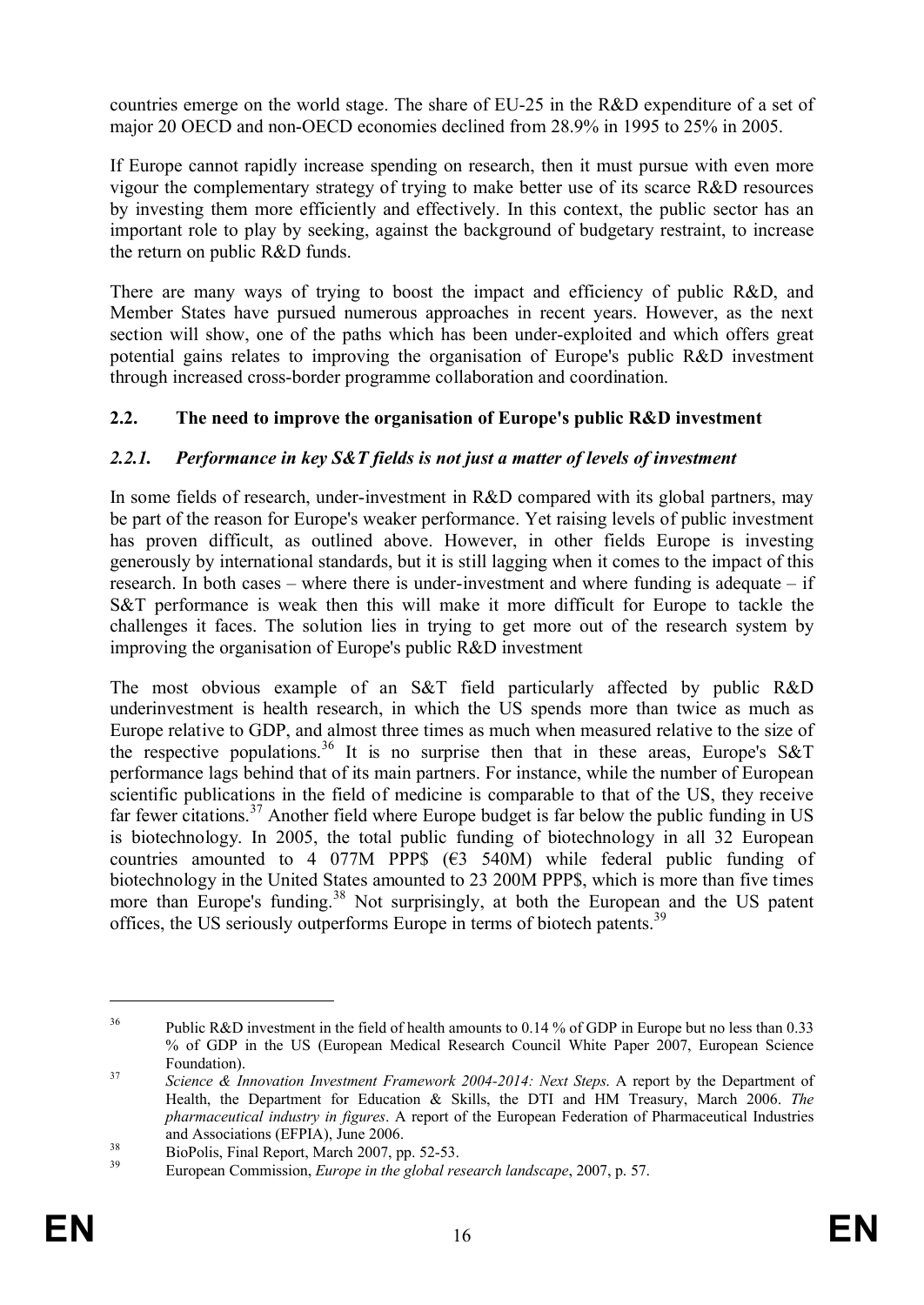However, there are counter-examples of S&T fields addressing societal challenges where the problem does not appear to be one of resources and where Europe's public sector appears to be investing (almost) as much as or even more than its main partners. In those fields, however, Europe does not appear to perform as well as or better than its partners, which given comparable or higher levels of funding one would expect.

For instance, in 2005, government budgets for environmental research ("control and care of the environment") amounted to  $\epsilon$ 2.2 billion in Europe, compared with  $\epsilon$ 0.5 billion in the US.<sup>40</sup> In the same year, government budgets for energy research overall ("production, distribution, and rational utilisation of energy") amounted to  $\epsilon$ 2.2 billion in Europe, compared with  $\epsilon$ 1.2 billion in the  $US<sup>41</sup>$  In specific energy research sub-fields as well, the public sector invests substantially more in Europe than in the US.<sup>42</sup> For example, the public sector invested about 350 million Euro in hydrogen and fuel cell research in Europe, and about 240 million Euro in the US in 2005. However, in terms of performance Europe needs to do better. In hydrogen and fuel cells research, Europe is leading in terms of scientific publications in the fields of 'hydrogen production' and 'hydrogen storage', but while in the former the gap with its nearest competitor (US) is still comfortable, in the latter the gap with its nearest competitor (China) is very small. And in the field of 'fuel cells', Europe has already been overtaken by the US in terms of scientific publications. In terms of patents, Europe is seriously outperformed by the US and Japan as far as both 'conversion and utilisation' and 'hydrogen production' are concerned.<sup>43</sup> In bioenergy, the average level (from 2000 to 2004) of Europe's public RTD funding has been a third higher than that of its main competitor, US. However, while US are heavily focused on a limited number of projects such as integrated bio-refineries with greater chances of success, European research, despite some countries being very active, appears still "random" and ends up delivering fewer results in return.

Another example is in the field of nanotechnologies, where European public research funding is almost comparable to that in the US. In the period 2004-2006, European public funding in the field of nanotechnology, was even higher in Europe (4.7 billion Euro) than in the US (3.8 billion Euro) with Germany as top spender, followed by France and UK.<sup>44</sup> Yet, since 2002, Europe's leading position in nanotechnology publications is weakening in relation to the US,<sup>45</sup> and there is also clear evidence that the US is outperforming Europe in terms of nanotechnology patents.<sup>46</sup> For example, the top ten patenting institutions at the US Patent and

<sup>&</sup>lt;sup>40</sup> Eurostat, Government Budget Appropriations or Outlays on Research &Development (GBOARD) data  $\frac{41}{42}$  Ibid.

In photovoltaic research, the public sector invested about 110 million euro in Europe compared with about 55 % of that amount in the US. In biomass-bioenergy research, the public sector invested about 103 million euro in Europe, or about 50 % more than in the US. The European public sector invested about 100 million euro in CO2 capture and storage research, and the US one about 50 million euro. In wind research, Europe's public sector investment was about 57.7 million euro compared with 32.1 million euro by the US one.

<sup>&</sup>lt;sup>43</sup> HY-CO (ERA-NET), Report on indicators of hydrogen and fuel cells research, 27 September 2006, p. 33.

<sup>44</sup> Angela Hullmann European Commission, DG Research, Unit "*Nano S&T - Convergent Science and Technologies*", November 2006.

<sup>45</sup> European Commission, *Europe in the global research landscape*, 2007, p. 45.

<sup>46</sup> Ibid, p. 46; OECD, Compendium of Patent Statistics, Paris, 2007; Masatsura Igami and Teruo Okazaki, Capturing Nanotechnology's Current State of Development via Analysis of Patents, in: *STI Working Paper* 2007/4, OECD, Paris, 2007.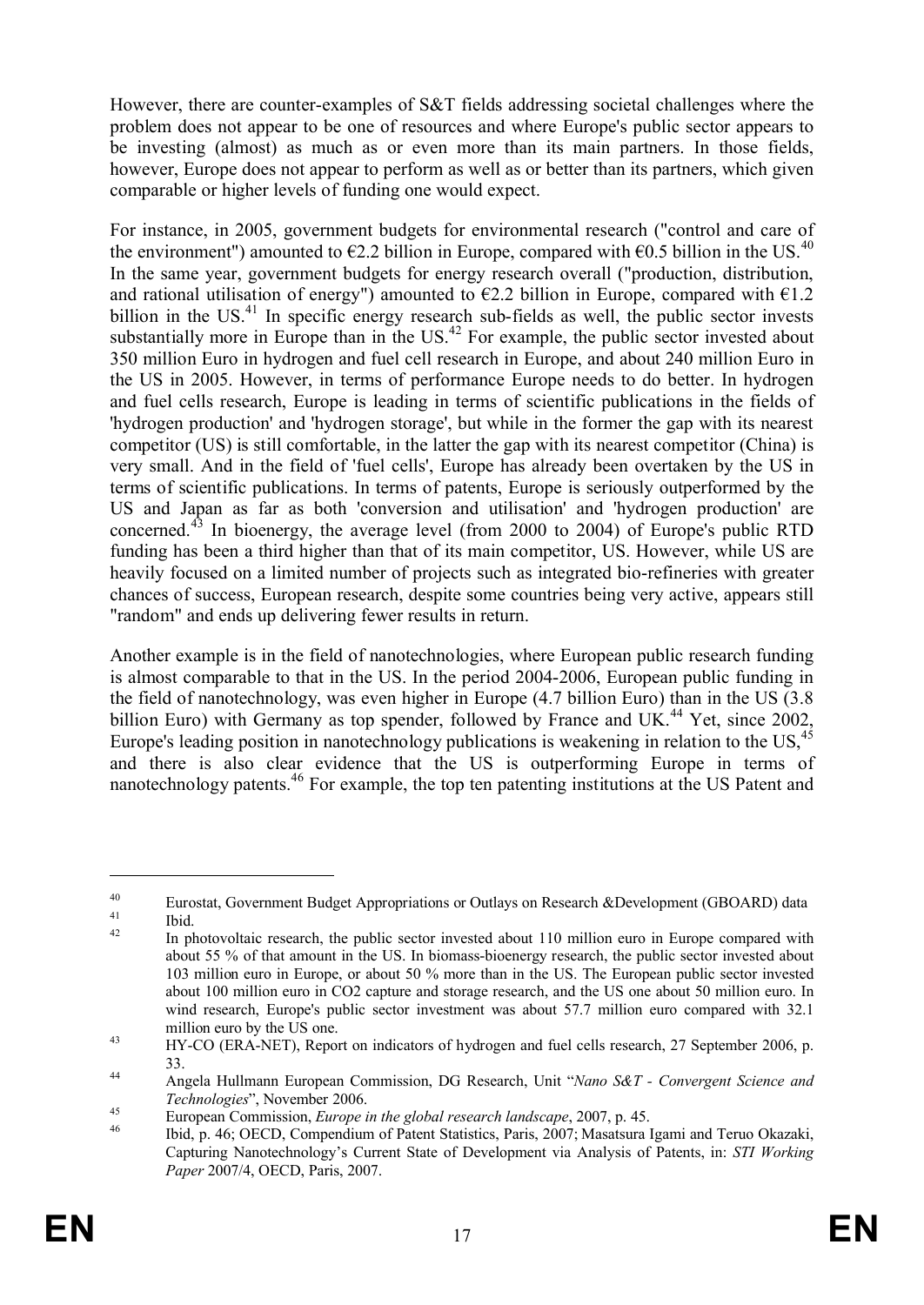Trademark Office are all from the US, and only four of the institutions in the European Patent Office top ten are from Europe.<sup>47</sup>

S&T fields differ hugely in terms of, for example, the amount of R&D invested, the degree of existing coordination/fragmentation and performance – and there is no straightforward linear relationship between these factors. The graph below shows the size of public funding, an assessment of the degree of coordination/fragmentation at European level, and the relative size of European public funding compared to the US for some S&T fields.

The graph below (Figure 3) is not exhaustive, but serves to illustrate that each S&T field is unique and requires its own tailored approach to Joint Programming, the development of which should be evidence-based and grounded in the strategic analysis of detailed information on respective S&T fields.

This will require the full involvement of Member States.



**Figure 3 A scattered public research in the European Research Area**

*X-axis: This estimates the degree of coordination among Member State (MS) research programmes and of funding and institutional fragmentation, based on qualitative assessments from scientific publications, strategic reports, etc;* 

*Y-axis: This presents the logarithmic ratio of public R&D investment in Europe (MS+European Commission (EC)) compared to US,*

*Size of bubbles: This is directly proportional to the amount of European public funding (MS+EC), based on New Cronos (e.g. GBAORD) and US government data as well as scientific publications*

<sup>47</sup> Hsinchun Chen, Mihail C. Roco, Xin L. and Yiling Lin, Trends in nanotechnology patents, In: *Nature Nanotechnology*, Volume 3, March 2008.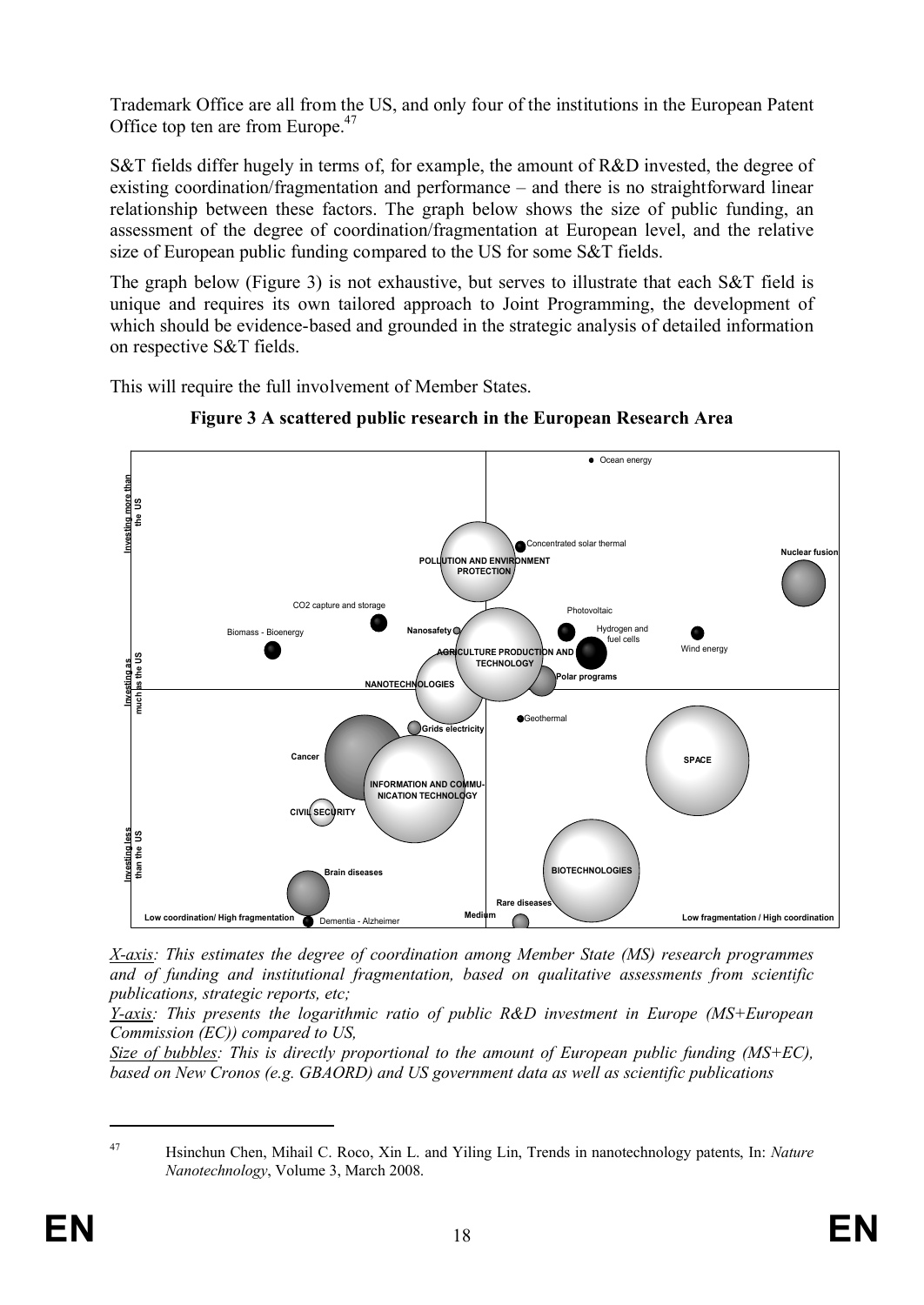#### *2.2.2. Europe's S&T performance can be improved by better organising public R&D investment*

The above examples indicate that raising levels of public investment should not be the only solution to improving Europe's performance in S&T. In those fields where R&D is generously provided for, but where Europe's performance shows cause for concern, there is reason to explore how these funds can be spent more efficiently and effectively. This is even more the case in those low-performing areas where public research investment is too modest by international standards, and where it is difficult for governments to radically increase funding.

There are of course many factors that Europe could try to tackle to boost its performance in certain areas, and which it might try to tackle. These include, for example, problems related to the transformation of research results into marketable products and services, or to the governance of research institutions, notably universities, and their systems for managing research. However, a glaring weakness relates to the way it organises its public R&D investment, and more specifically the lack of cross-border programme collaboration and coordination. Today, barely 15 % of European publicly financed civil R&D, and less than 6% of total R&D investment is financed in partnership and coordinated at European level (see Figure 4). This is done mainly through the Framework Programme (FP) and other Intergovernmental schemes (see Annex 3). Additional coordination of industry financed R&D takes place through exclusively private joint ventures as well as through the newly introduced Joint Technology Initiatives. In addition, the Framework Programme indirectly coordinates part of the industry financed R&D through its leverage effect, by requesting that private companies co-finance publicly supported research projects.<sup>48</sup> JP nevertheless targets that 85% of government financed R&D which is currently programmed, financed, monitored and evaluated in a nationally fragmented landscape.

As seen in Section 1, key stakeholders have identified this lack of collaboration and coordination of public R&D investment as one of the most important problems currently affecting Europe's capability to address societal challenges. Within the context, of the ERA Green Paper stakeholder consultation, for instance, 80% of respondents agreed that addressing resource-intensive and complex scientific challenges requires cross-border cooperation between public authorities.

And in fact, when one looks at particular S&T fields, there is substantial evidence of institutional, programme, procedural and other kinds of diversity and a lack of joint agenda setting and coordination. While diversity can be considered an asset, research practitioners have identified the lack of coordination as a problem in a wide range of S&T fields. For example, it has been noted that research into ageing *"seems to be well established though not nationally coordinated […] and there is an urgent need to plan and coordinate it strategically* 

<sup>&</sup>lt;sup>48</sup> Other schemes, such as COST, ESF also play an important coordination role, but they do not directly finance R&D investments. The Structural Funds too provide a significant amount of funding to RTD related activities: 13 billion euro in the period 2000-2006 and 50 billion euro for the period 2007-2013 (roughly as much as the 7th Framework programme). The bulk of the funding has a strict geographical distribution and is non-coordinated between Member States. However, a smaller part, is dedicated to regional cooperation activities - many linked to different aspects of the programming cycle; 292 million euro in the period 2000-2006, which will increase to 842 million in the period 2007-2013, i.e., an average of 120 million per year. Since these funds are transferred and administrated by national/regional authorities, however, they are included in the public financed civil R&D. Additional information on the statistical sources and methodology to construct the above estimates is provided in Annex 3.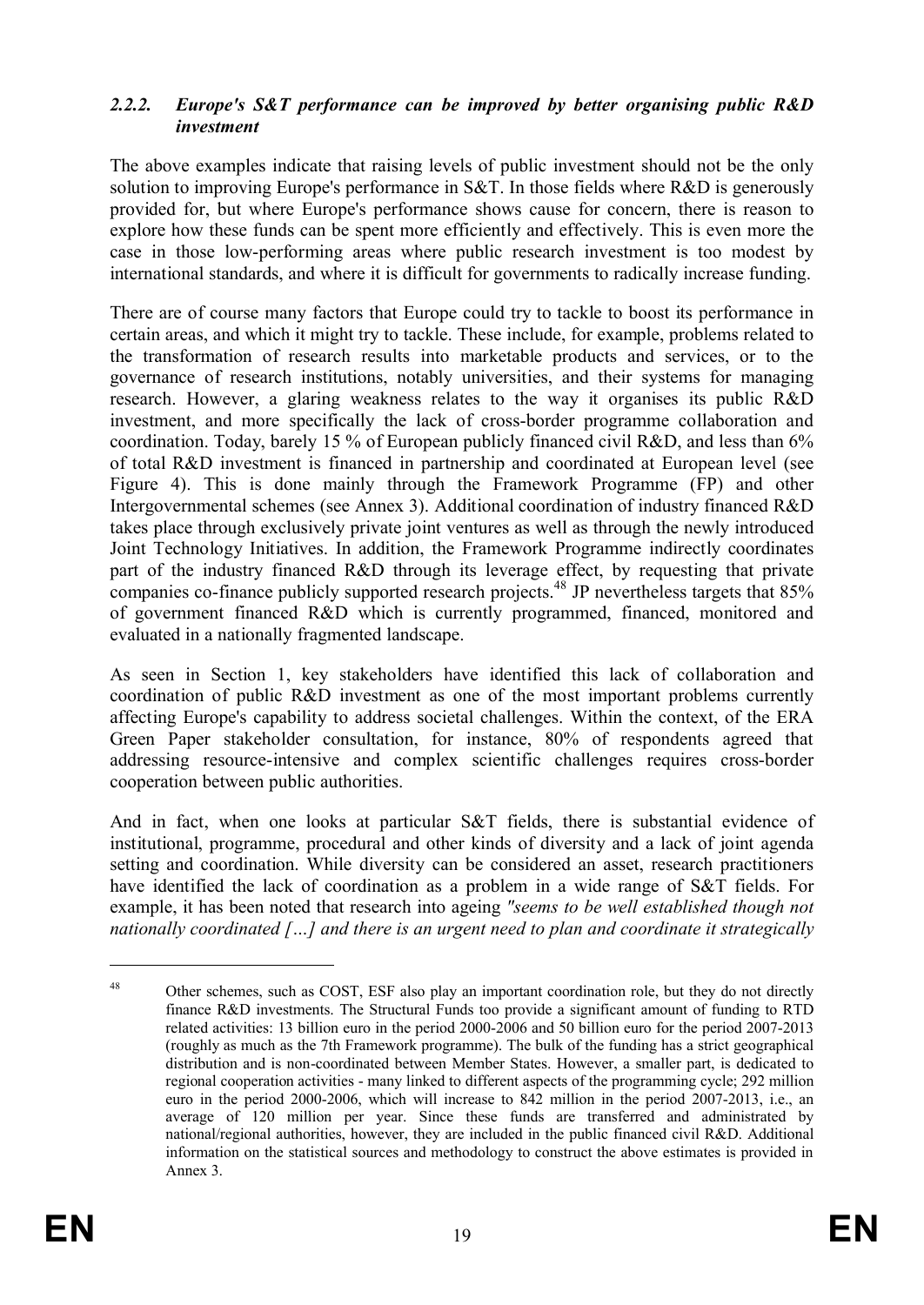*at the national as well as the European level"*. <sup>49</sup> Similarly in the area of hydrogen and fuel cells it has been observed that "*the EU25+ is spending too much on research into stationary applications, and not enough on research into hydrogen production, storage and distribution and portable applications. [...] cooperation between small research programmes in different countries can deliver benefits to the EU25+ as a whole by efficiently allocating resources according to which areas require further research"*<sup>50</sup> *.* As highlighted in the previous chapters, coordination problems have been found in numerous other research fields, for instance in cancer, Alzheimer, rare diseases, biodiversity, climate change assessment and adoption, marine pollution, bioenergy, organic food & farming, industrial technology, security and transport. In cancer research, for example, two agencies in the US (NCI and NIH) provide 85% of total public funding (equal to 4.5 billion dollars) whereas Europe has many governmental agencies as funders, each providing on average 30-35 million euros. In the field of Alzheimer, the National Institute of Ageing funds a large part of public research in the US, whereas in Europe there is no similar institutional driving force.<sup>51</sup>

This lack of pan-European cross-border programme collaboration and coordination is giving rise to a number of serious problems. From a pan-European perspective, European research efforts often unnecessarily duplicate each other and/or they lack the required programme scope (some topics are not researched at all) and scale or depth (insufficient resources are allocated to the research on each issue). The multitude of national procedures makes it difficult for cross-border projects and multinational actors (e.g. MNEs) to access research funding. The resulting lack of cross-border project collaboration makes it difficult to address common challenges jointly. It complicates the necessary pooling of scattered data and expertise, cross-border human resources training and mobility, and the rapid dissemination of research results. And it hampers pan-European public-private strategic research agenda setting and horizontal policy coordination.





**Source**: DG RTD estimates, for details on statistical sources and methodology see annex 3.

<sup>&</sup>lt;sup>49</sup> ERA-AGE (ERA-NET): Summary recommendations from the report of the first meeting of the European forum, 16 and 17 February 2005, p. 2.

<sup>&</sup>lt;sup>50</sup> HY-CO (ERA-NET): Report on indicators of hydrogen and fuel cells research, 27 September 2006, p.19 and p.35.

<sup>&</sup>lt;sup>51</sup> France is making Alzheimer's disease and other dementias (AD+) a priority under the French Presidency of the EU (second semester 2008) and setting up a national plan for fighting AD+. For more information, cfr: Menard Joël, *Rapport au Président de la République,* Commission Nationale chargée de l'élaboration de propositions pour un plan national concernant la maladie d'Alzheimer et les maladies apparentées, 8 Novembre 2007, pp. 118.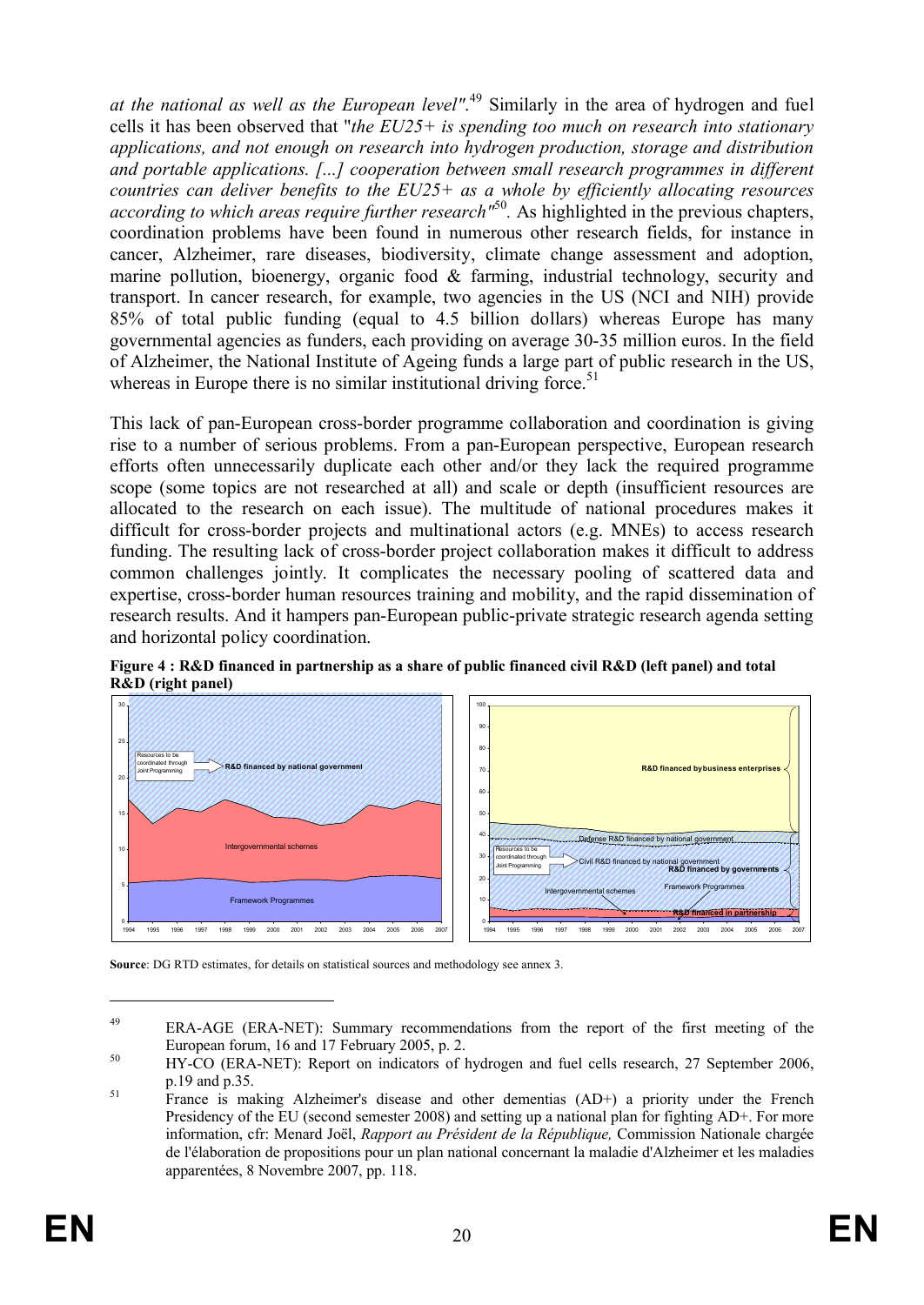#### **2.3. European cooperation in public R&D – impressive history, but progress is slow**

#### *2.3.1. Europe has developed a variety of transnational cooperation activities*

The role of R&D cooperation in producing more efficient and effective research has long been recognised, and this is why numerous efforts have been made over the years by European countries to co-invest in research.

The main complementary funding schemes designed to promote trans-national R&D cooperation are the EU Framework Programme, and the inter-governmental schemes COST and EUREKA. In addition, there are the various inter-governmental research organisations which have emerged over the last fifty years, such as CERN, the European Molecular Biology Organisation, the European Space Agency and the European Science Foundation. The result of this process is a landscape of different mechanisms for collaboration and coordination, each with its own rationale, advantages and disadvantages. (Annex 3 gives a more detailed analysis of these various cooperation schemes.)

The European cooperative research landscape also includes the various bilateral R&D agreements that have been established between EU Member States. A study in 2001 identified over 800 bilateral agreements in Europe.<sup>52</sup> For example, the Nordic countries have been very active in promoting bilateral cooperation involving Nordic research institutions, fixed-term research programmes, Nordic Centres of Excellence (NCoE), grant schemes and the coordination and planning of major infrastructure investments, with the recently created Nordic Research Board (NordForsk) as a central actor

Despite these efforts, the share of intergovernmental and Community actions for transnational R&D cooperation in total government financed civil R&D has stagnated over the past 10 years between 16 and 14%. Thus, despite the political consensus over the last 15 years that more needs to be done to coordinate national programmes (section 1), the situation on the ground has evolved at a very slow pace.

Some recent initiatives have also tried to tackle the coordination of national programmes, but as will be seen below these have been very modest and limited in their impact.

#### *2.3.2. Recent steps by the Community to enhance coordination – useful effects, but modest impact*

Recognising that more coordination was needed, the Community has tried to reinforce its efforts to address this issue. The Open Method of Coordination was introduced in 2000 and has been applied to research policies. In addition, under the 6th and 7th Framework Programmes new instruments were introduced to enhance the coordination of national programmes – ERA-NETs and Article 169 initiatives (see Annex 4 for a more detailed presentation of these efforts). They have been widely welcomed and first results are promising. However, these instruments remain extremely modest in volume compared with total EU public R&D spending. Moreover, as will be seen below, all these new measures have their limitations.

<sup>&</sup>lt;sup>52</sup> Bilateral International R&D Cooperation Policies of the EU Member States, 2 volumes, Report for the European Commission, DG Research, 2001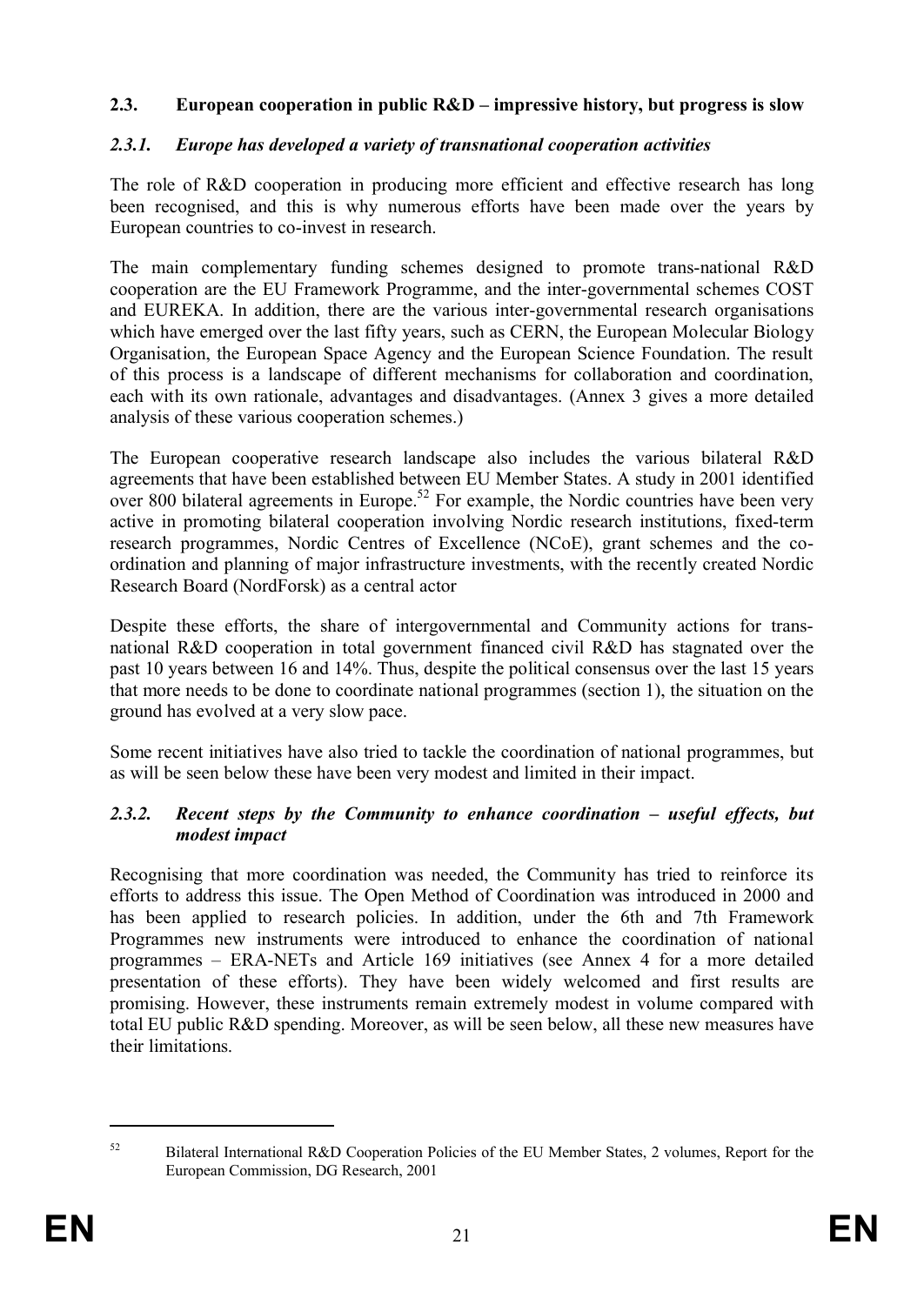## **Open Method of Coordination**

The Open Method of Coordination was introduced by the European Council of Lisbon (March 2000) as an instrument to help Member States progress jointly towards the common goals of the Lisbon strategy, particularly in the domains – like research - where policy competence lies mainly with the Member States. The OMC is a soft governance tool, based on benchmarking, policy learning, and identification of best practice.

OMC established a structured discussion amongst national policy makers about certain topics, and there are indications that it may have had some effect on the way Member States construct their national policy mixes.

Nevertheless, it is designed consciously as a soft tool of coordination. It is a voluntary and non-committing process relying on goodwill, openness and peer pressure. As there are no means for ensuring a follow-up, progress is likely to be slow in materialising. OMC has also suffered from limited visibility and follow-up at the higher political levels.

Crucially, OMC has focused on policy coordination and not programme coordination as such, in other words on the non-funding related aspects of research policy.

#### **ERA-NETs**

ERA-NETs were conceived under the  $6<sup>th</sup>$  Framework Programme as a bottom up approach for bringing together managers and owners of national research programmes in fields they identified as needing more coordination. 71 ERA-NETs were launched under FP6, which have resulted in about 85 joint calls totalling over 800 million euros. ERA-NETs have been widely welcomed by the research funding bodies, who appreciate their bottom-up nature, and their variable geometry. The mid-term review found that they fulfilled a real need and helped to overcome barriers to coordination.

ERA-NETs have been successful in creating a European networked "community" of programme owners and managers. However, their impact in financial terms is limited to a very small proportion of the total national research budget in the EU. Moreover, they suffer from certain weaknesses. Administrative and legal barriers to cross-border funding have hindered their expansion. There is still a reluctance to open up programmes and funding to foreign participants. Also, ERA-NETs have been initiated in a bottom-up way, which meant they were not always well embedded in national research strategies.<sup>53</sup>

#### **Article 169 initiatives**

Article 169 is another instrument of coordinated programming launched under FP6 and FP7. The main objective of an Article 169 initiative is to go beyond the mere coordination of national programmes to achieve the real integration of different national and regional programmes into a single joint programme. An Article 169 initiative is implemented jointly, and funded through integrated financial support.

Unlike an ERA-NET, in an Article 169 initiative the Community does not just support the simple coordination of the national programmes undertaken by Member States but rather participates actively including a Community financial contribution for research. While some

<sup>53</sup> Report of the ERA Expert Group on Optimising Research Programmes and Priorities, 2008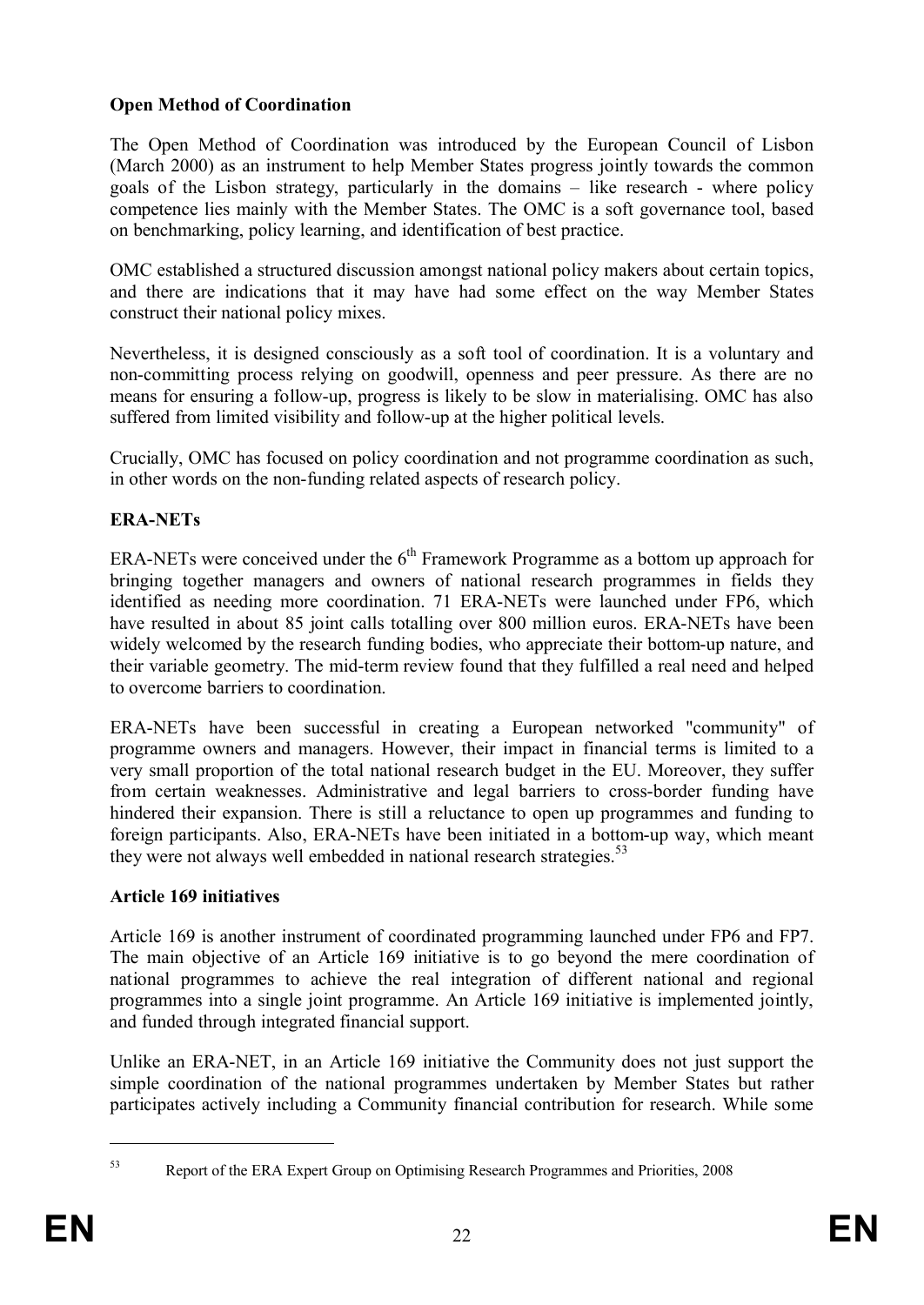new 169s have just been launched, so far real experience has been limited to a single pilot initiative: the European & Developing Countries Clinical Trials Partnership (EDCTP). The main drawback found in the application of this instrument in the case of EDCTP has been the difficulty in identifying the relevant national programmes and in achieving a full integration of these programmes through a "common pot" of funding. A limitation in scope is, that the Article 169 instrument is restricted to the topics covered by the Framework Programme Accordingly, its applicability and effectiveness could be enhanced by making it part of a coherent framework that would provide a higher level strategic focus.

Nevertheless, it is evident that ERA-NETs and Article 169 initiatives, while promising, are still the tip of the iceberg, at least in financial terms. It is also evident that these instruments have their limitations, that cannot be resolved by minor adjustments. Nor is it possible to exploit the other inter-governmental mechanisms described earlier in order to rapidly strengthen the coordination of national programmes. These various schemes and bodies accomplish their different goals, but they are not appropriate instruments for achieving large scale coordination of national programmes. In short, the existing modes of cooperation have proven to be insufficient for rapidly advancing the structural coordination of national public R&D programmes.

#### **2.4. Why Europe needs a new process for joint strategic agenda setting and coordination of public R&D**

What is needed is a new, more strategic approach for the coordination of public R&D programmes in Europe, focussed on those areas that can contribute solutions to Europe's pressing societal challenges, and where coordination can deliver gains in the efficiency and impact of research. Over the last 15 years a series of steps (outlined in section 1) have been taken at EU level in an effort to stimulate greater coordination of national public R&D programmes. Yet little progress has been made. Since 2000 some innovative instruments have been added to existing arrangements in order to further encourage this trend towards more coordination, but these are not enough (section 2.3).

Past efforts to promote improved collaboration and coordination have clearly been hampered by a lack of high-level Member State political commitment, by a lack of sufficient and credible data on and insights into the particular structure and organisation of respective S&T fields, and by instrument rigidity.

Now, however, is a good time to launch a new initiative. There are two basic reasons for this. Firstly, the wider policy context has changed as commonly faced major societal challenges (climate change, energy security, etc.) have moved decisively to the top of the policy agenda in each Member State and at Community level, and Member States are now well aware of the costs of non-coordination and the benefits of more coordination at both S&T and societal level.

Secondly, in this supportive context, there is now a unique opportunity to learn from and build upon the valuable recent experience with coordination instruments by setting up a properly structured policy process based firmly on the principles of Better Regulation: working closely with the Member States in a transparent manner; respecting the principles of subsidiary, European added value and proportionality; preparing and launching concrete initiatives on the basis of an extensive, credible evidence-base; and ensuring the accountability and transparency of the process via proper monitoring and evaluations systems.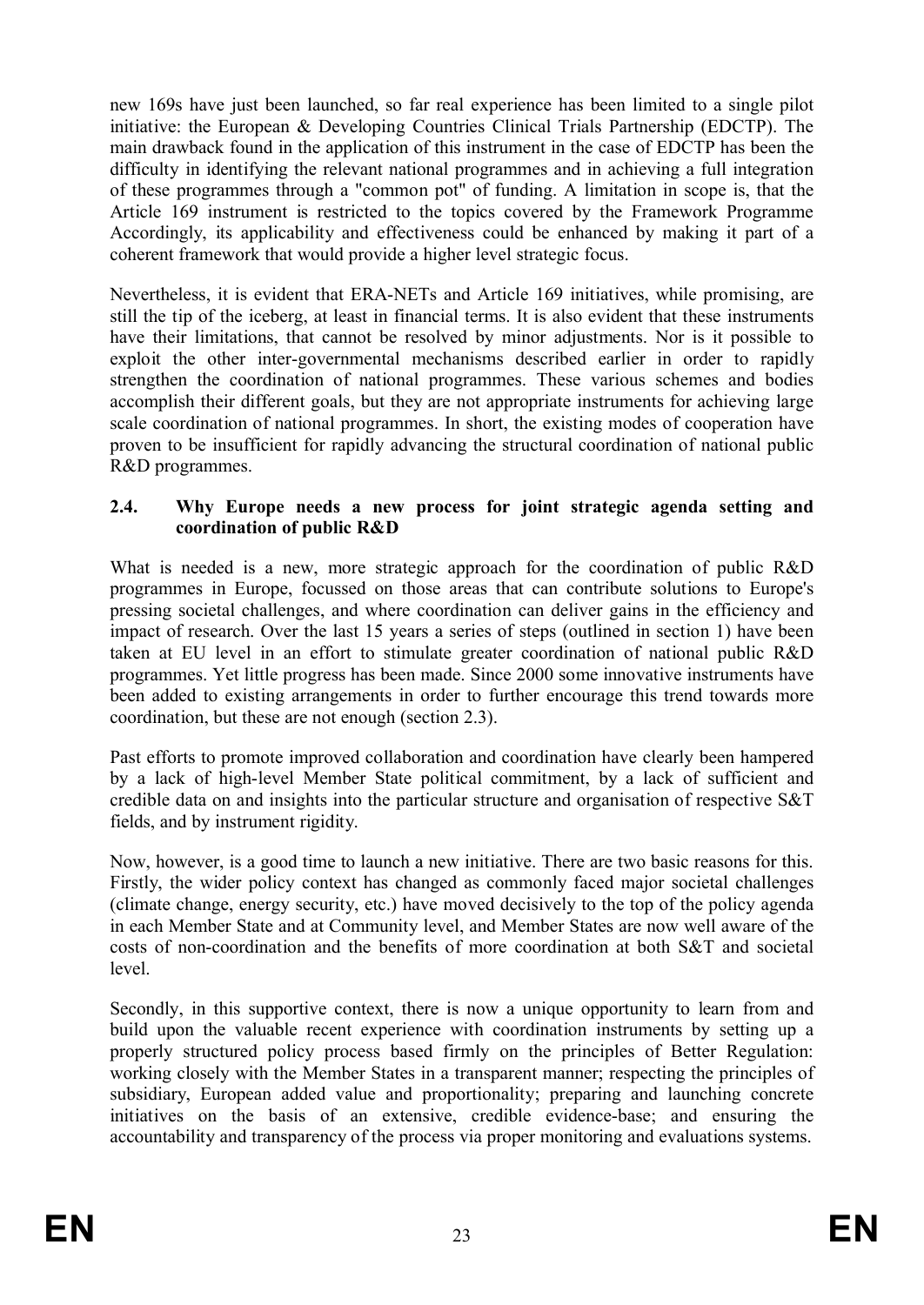## *2.4.1. Benefits of cross-border programme collaboration and coordination*

In general, an R&D programme is characterised by clearly defined objectives, a set budget with often fixed duration, a usually targeted set of research actors, a system of selecting proposals, and rules for participation. R&D programmes have a number of well-documented advantages in relation to more institutional forms of funding: they provide targeted and transparent objectives, they induce healthy competition between research groups and promote research excellence, they offer flexibility and adaptability of design and goals, and they facilitate monitoring and evaluation.

However, the societal returns to public research programmes can be increased by improving the organisation of European public R&D via more and better cross-border programme collaboration and coordination. This is because carrying out research through trans-national cooperation can increase its impact and bring other important benefits such as addressing common challenges jointly and developing common solutions, overcoming barriers to entry such as high start-up and operating costs in certain S&T fields, pooling data and expertise, achieving higher scientific, technological and innovation impacts, eliminating cross-European programme duplication, increasing programme depth, and reducing programme management costs. Concrete examples of the tangible benefits for S&T, the economy and society are given in sections 5.5, 5.6 and 5.7. The costs to Europe of non-coordination can therefore be viewed as the non-realisation of these significant benefits.

## *2.4.2. Subsidiarity and European added value*

It is of course important to establish a clear basis and rationale for Community action in this area. The right for the Community to act in this field is set out in several articles of the Treaty which make provisions for research coordination and cooperation between Member States and the Community. Article 165 stipulates that "*the Community and the Member States shall coordinate their research and technological development activities so as to ensure that national policies and Community policy are mutually consistent*". It also allows the Commission, in close cooperation with the Member States, to "*take any useful initiative*" to promote such coordination. As already mentioned, Article 169 allows the Community to make "*provision, in agreement with the Member States concerned, for participation in research and development programmes undertaken by several Member States, including participation in the structures created for the execution of those programmes*". Article 171 allows the Community to "*set up joint undertakings or any other structure necessary for the efficient execution of Community research, technological development and demonstration programmes*".<sup>54</sup>

In order for Community action to be justified, it is also necessary for the subsidiarity principle to be respected. This involves assessing two aspects. Firstly, it is important to be sure that the objectives of the proposed action could not be achieved sufficiently by Member States in the framework of their national constitutional system (necessity test). In the case of the proposed process for JP, purely inter-governmental actions aimed at coordination of public R&D have not expanded rapidly in recent years (section 2.3.1), and the only initiatives aimed at programme coordination have been developed within the context of Community activities

<sup>&</sup>lt;sup>54</sup> Treaty establishing the European Community, Official Journal C 325 of 24 December 2002. The Treaty of Lisbon amending the Treaty on European Union and the Treaty establishing the European Community left these articles unchanged, with the exception of article 165 (see Official Journal C 306 of 17 December 2007).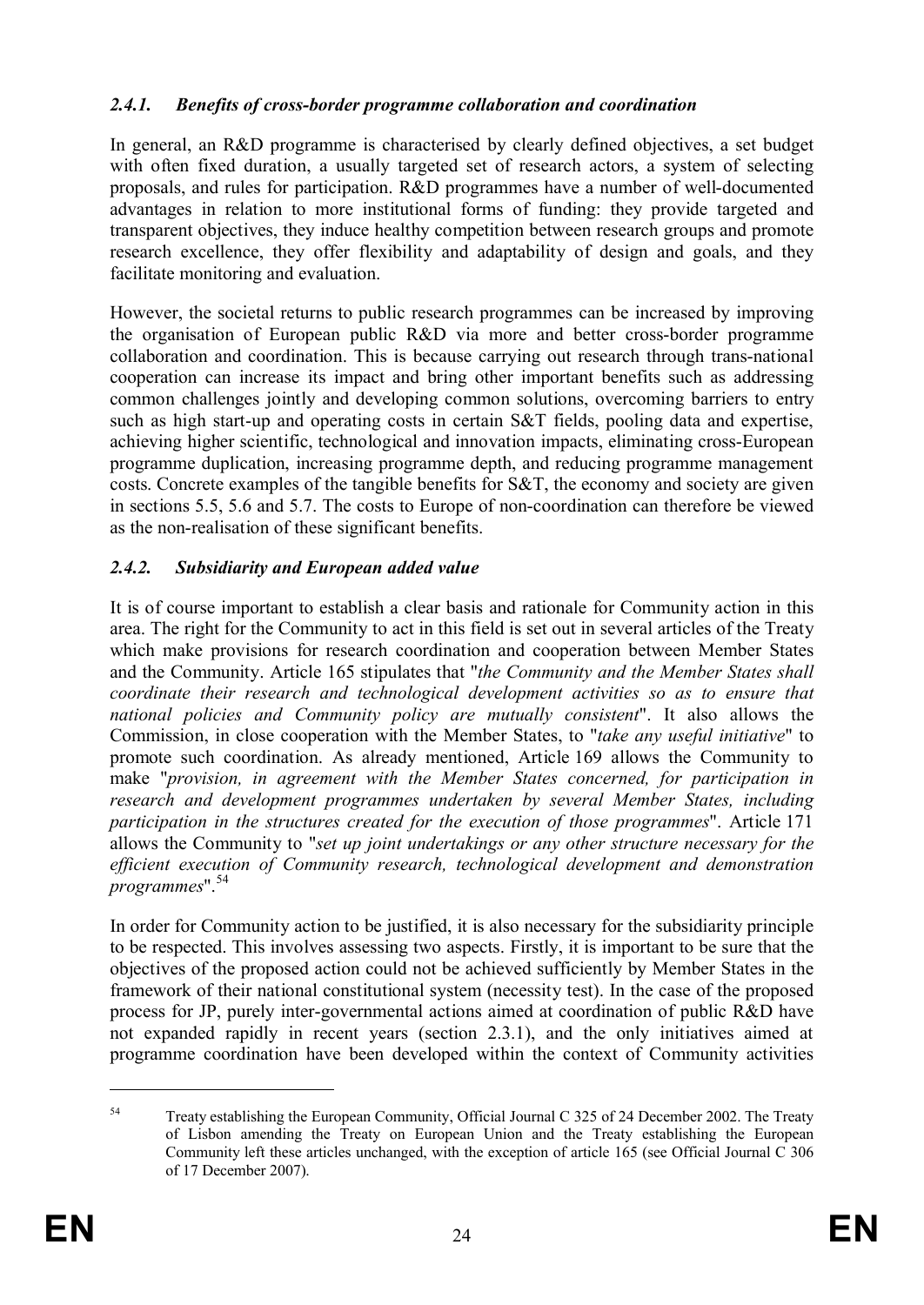(section 2.3.2). Therefore, Member States are unlikely to be able to address these problems acting alone.

The second aspect to consider is whether and how the objectives could be better achieved by action on the part of the Community (test of EU value-added). The rationale for EU action stems partly from the trans-national nature of some of the key challenges (for example, climate change) where Member States need to act together to properly tackle the problems. But it can also be justified in terms of offering the potential for greater scale, scope and effectiveness of public R&D programmes in Europe, as set out in section 2.4.1 above.

#### *2.4.3. Conclusion – the need for a new process*

There is a growing recognition that a new strategic approach is needed to strengthen the collaboration and coordination of public R&D programmes. Despite the considerable efforts made in the EU to encourage greater coordination of public R&D, progress has been very limited and slow. Some of this lack of progress can doubtless be attributed to the inherent complexity of setting up mechanisms for transnational cooperation. However, Europe must also learn from its past experience. A repeated theme in the evaluation of measures implemented so far is that a significant obstacle to real  $JP$  – especially when it involves the creation of a "common pot" of funds – is the innate inertia of public bodies in the Member States due to legislation, conflicting policy objectives, different traditions and procedures, etc.

This may partly explain why soft approaches like OMC and ERA-NETs have been popular. Nevertheless, as outlined in section 2.3, they are recognised as having a limited effect when it comes to encouraging JP. The Article 169 instrument has also been a positive innovation, but has had its problems. While these are being addressed in the new wave of 169 initiatives, the volume of such actions (and of the ERA-NETs) in relation to total public R&D in Europe is miniscule.

There is a need for a new approach. Experience shows that JP will not take off rapidly under the present system. What is needed is a process involving the concerned parties coming together to discuss and plan what can be done. The proposed initiative on JP is a response to this need. JP is a process whereby Member States engage on a voluntary and à la carte basis in the definition, development and implementation of research agendas addressing a specific field or specific topic. It can involve the coordination of existing national programmes, or the setting up of entirely new ones, putting resources together and collectively monitoring and reviewing progress. The new initiative should be shaped by the views of stakeholders and by the experiences of the past.

Clearly, such a process must involve the Member States. National programmes belong to them, and they must decide what is in their best interest. No progress can be made without their full commitment to the process. As managers of the national programmes, they also have all the information and experience about how funds are spent in a particular field and with what coverage and effect.

For these reasons, it is important that a process for moving towards JP should not be too topdown with the Commission in the driving seat. The Commission's role should be acting as a facilitator. The process should not be too bottom-up either, because this would lead to a lack of coherent strategy and focus.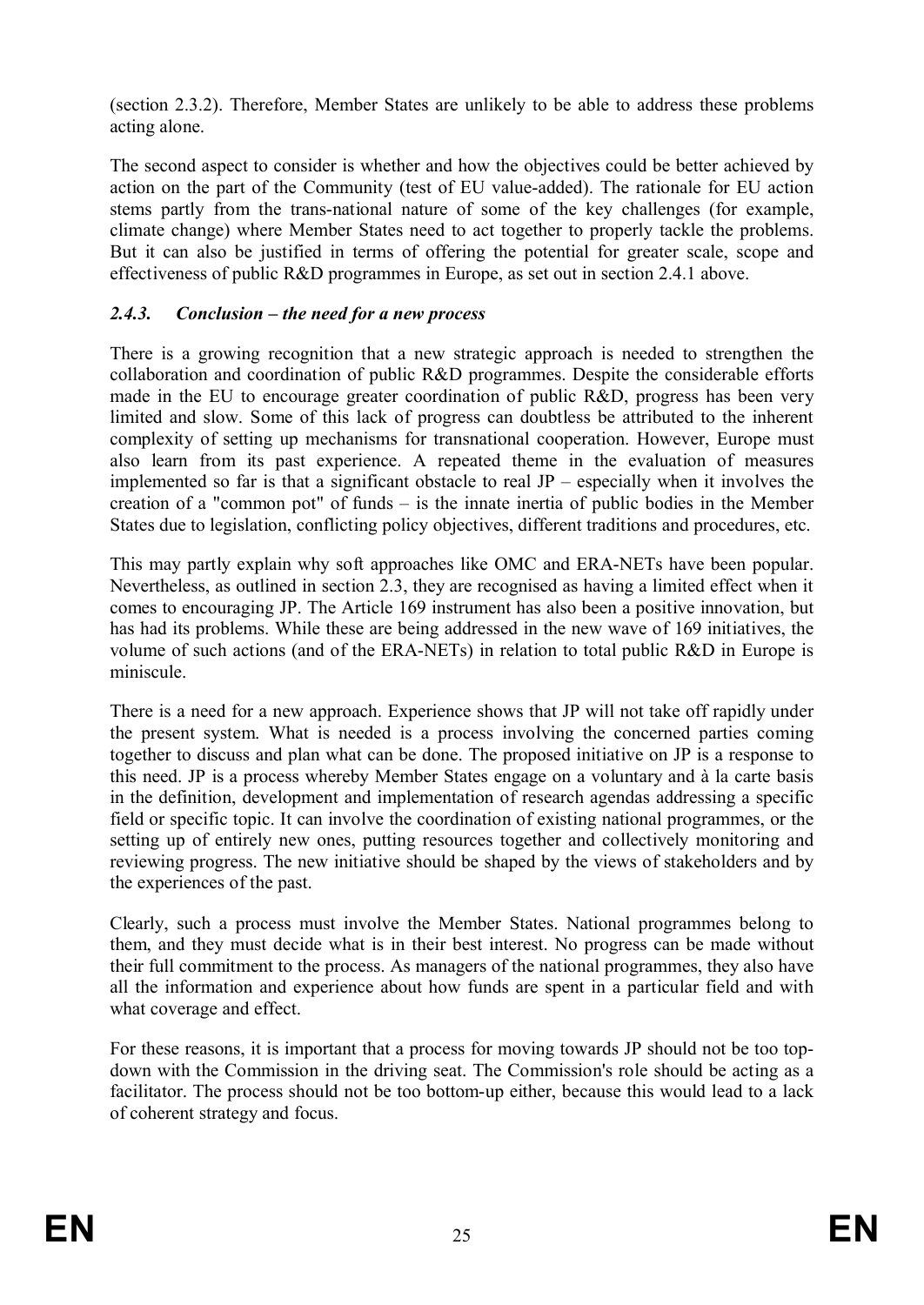An effective process would involve Member States together identifying areas of common concern where collective action can be more effective in tackling important societal challenges. In particular, it must use suitable criteria agreed by all parties in order to determine the fields in which JP could most usefully be launched.

To make these criteria operational there must be a solid information base. However, the lack of accurate and comparable information on national and regional research programmes is one of Europe's fundamental weaknesses at the moment. Best efforts to obtain data on these programmes have provided only a partial picture of the national research landscape, and evidence of duplication, gaps and sub-optimal scale still tends to be ad-hoc (such as the examples cited by ERA-NETs, or in certain reports by research bodies). This is because they have tried to be all-embracing, including all fields of S&T for all Member States, and providing quite aggregated data and information. For JP a more focussed approach is required involving the collection of more detailed information on selected fields of interest.

This is a matter that can best be tackled through a collective process involving the Member States. Information needs to be gathered on existing national and regional programmes in various areas, their coverage, and issues of gaps, duplication or lack of scale and scope.

There is a need for an approach which allows for flexibility in terms of participating countries. Not all Member States share the same challenges in every area, especially in the expanded EU of 27. There is a need for the use of variable geometry in setting up joint programmes.

Finally, an effective process must allow for a graduated response. It should make use of lighter instruments (e.g. ERA-NETs) where there performance in a field of S&T is good, and use stronger JP mechanisms in those areas where performance is problematic.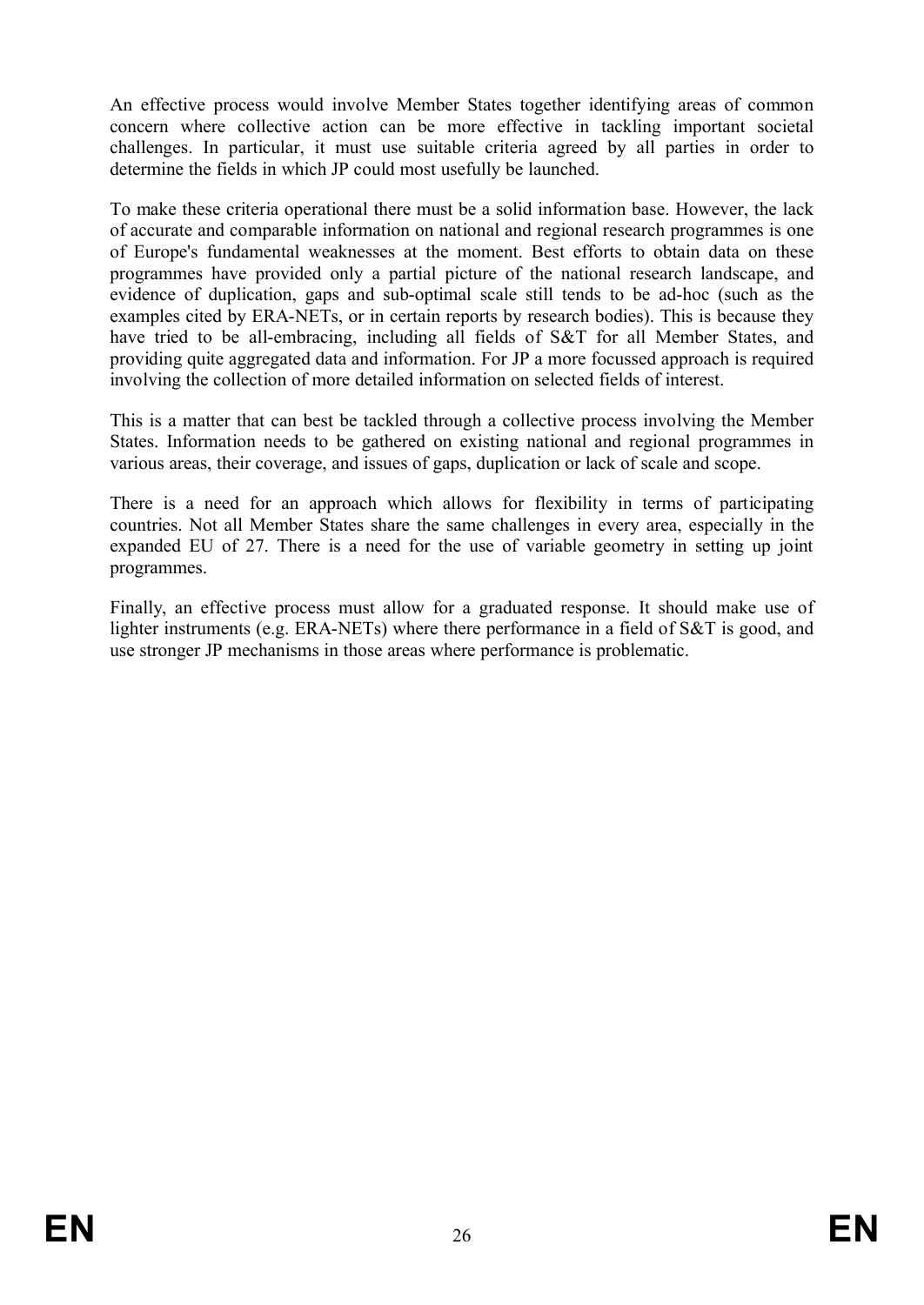## **3. OBJECTIVES**

## **3.1. General policy objectives**

The general policy objectives of the JP initiative are to enhance the EU's capacity to achieve its high level policy goals and respond to the major challenges it faces in the coming years:

- · To contribute to the achievement of the objectives of the revised Lisbon Strategy.
- · To help Europe respond more effectively through research to key societal challenges such as climate change, energy supply, ageing population.
- · To contribute to the achievement of the European Research Area (ERA) objectives.

## **3.2. Specific objectives:**

In order to contribute to achieving these general policy objectives, it will be necessary to improve the efficiency and effectiveness of public research programming in Europe in areas where it is facing major societal challenges. Specific objectives are:

- · To strengthen the coordination of national public research programmes in Europe in areas which can provide solutions to important societal challenges and where there is evidence of an added value from adopting a joint cross-border approach.
- In this way, to increase the impact of these programmes, both S&T impacts (scientific excellence, pooling of resources, data and expertise, achievement of critical mass, facilitating programme optimisation) and economic and societal impacts.

## **3.3. Operational objectives:**

In order to promote the above improvements in impact and efficiency, the operational objectives are:

- · To provide an effective process which will promote a more strategic approach to coordinating national research programmes aimed at helping to tackle Europe's societal challenges.
- · To ensure that this process and the ensuing joint public research programming initiatives enjoy a high level of stakeholder support and ownership.
- Through the process, and the use of appropriate instruments, to promote cross-border public research programme integration and structuring effects, notably the achievement of critical mass of R&D effort.
- · To provide a process that allows for a graduated response in terms of Joint Programming instruments, as well as variable geometry in terms of country participation.
- · To ensure that joint initiatives are based on up-to-date and accurate information on national and regional programming activities.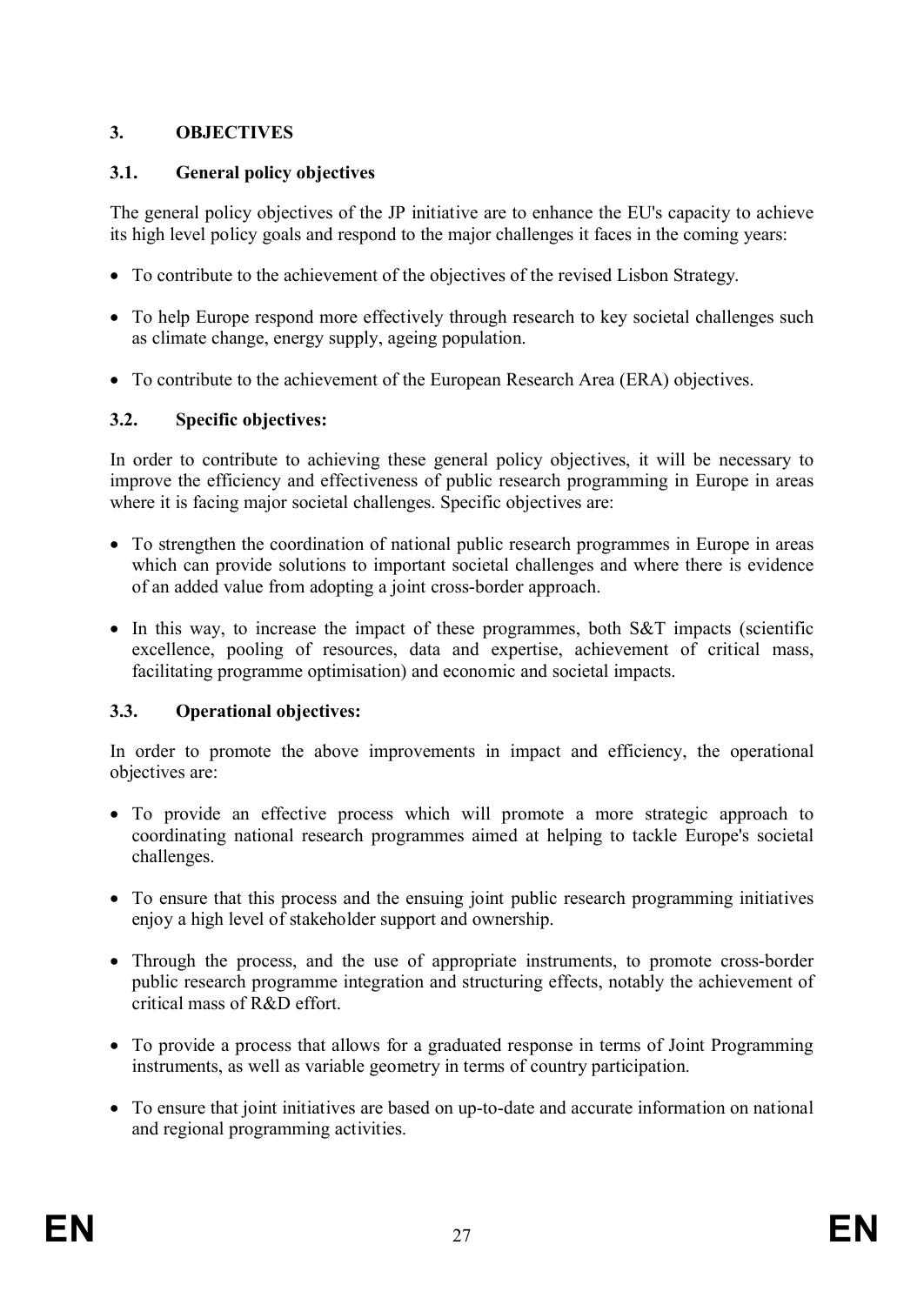• To promote stronger horizontal policy consistency.

## **3.4. Ensuring consistency with other EU policies and strategies**

The objectives envisaged are consistent with other EU strategies and policies. Meeting these objectives through the initiative proposed can contribute to the overall EU strategy for Growth and Jobs, in particular its innovation strategy, aimed at strengthening EU competitiveness, which depends in part on realising the European Research Area. It can also improve the transformation of the results of research into new products and processes, and widen the access of industry and in particular SMEs to the public funding of research. In focusing coordinated efforts on major societal challenges, these objectives are also coherent with the strategy on Climate Change and Sustainable Europe, for example, with respect to the implementation of the Energy Efficiency Action Plan, the new Energy Action Plan and in particular the development of low carbon technologies. Finally, there is also a clear link with the objectives of the EU Health Strategy in the priority area Putting Citizens First, for example, by helping to tackle important societal challenges such as the aging society and related sicknesses.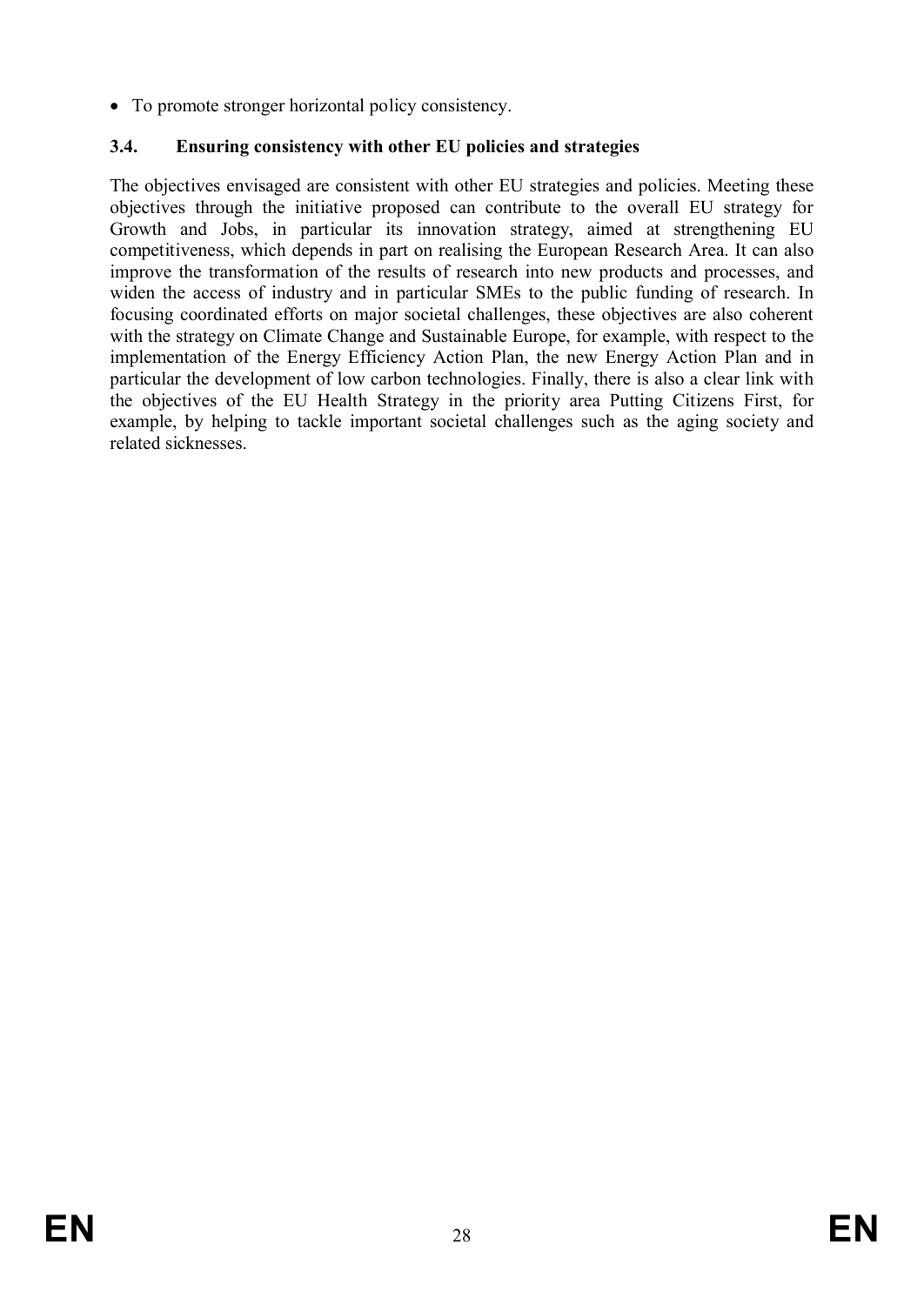#### **4. PRESENTATION OF THE OPTIONS**

We now consider a number of concrete policy options to reach the stated policy objectives. Against the background of the progress made so far in the field of European cross-border public research programme coordination and collaboration and of the lessons learned so far from the implementation of particular instruments, four policy options have been identified and developed. These are labelled as follows on the basis of their main characteristic(s):

- (1) "Business-as-usual" option;
- (2) "Article 169 maximization" option;
- (3) "Community-driven strategic" option;
- (4) "Strategic European process" option.

The difference between these four options hinges mainly on two issues: the way in which JP areas are identified, and the range of instruments considered for implementation. The main characteristics of each policy option are briefly discussed in more detail in the following subsections.

In addition to the four policy options explored in more detail below, some other policy options were considered initially but rapidly eliminated. The most important one was what can be called the "renationalisation" option. Under this option, the Community lets the ERA-NET scheme and Article 169 initiatives already operating run their course but does not launch new ones, thereby gradually scaling down its involvement in the field of JP. Instead, the promotion of JP becomes once more an exclusive responsibility of the Member States, without any Community involvement. This option responds most radically to those stakeholders concerned about subsidiarity who demand that the coordination of policies should be predominantly left to Member States. The problem with this option is that it more or less resembles the pre-ERA-NET and pre-Article 169 era. Several decades ago, useful infrastructure-centred initiatives were taken (CERN) and valuable schemes like COST and EUREKA launched, but since then very little progress has been made towards cross-border programme coordination and collaboration. That means that, under this option, the lack of strategic focus, the lack of critical mass, the coverage gaps, the wasteful duplication and unhealthy competition, etc. found in many areas with regard to pan-European research efforts would persist. Given these great drawbacks, the Community can hardly be expected to present and seriously assess such an option (see Section 2).

Another policy option eliminated at an early stage was the use of the Open Method of Coordination (OMC). Since OMC is a soft governance tool, involving benchmarking, policy learning, and identification of best practice, it is not well-adapted to the creation of joint programmes. Moreover, OMC as implemented already in the field of research focuses on policy coordination and not programme coordination as such - in other words on the nonfunding related aspects of research policy.

Finally, the option of adopting an EU regulatory approach to dismantle administrative and legal barriers to programme coordination was also eliminated early on. Not only would this be unpopular in the Member States, and counterproductive to the aim of overcoming national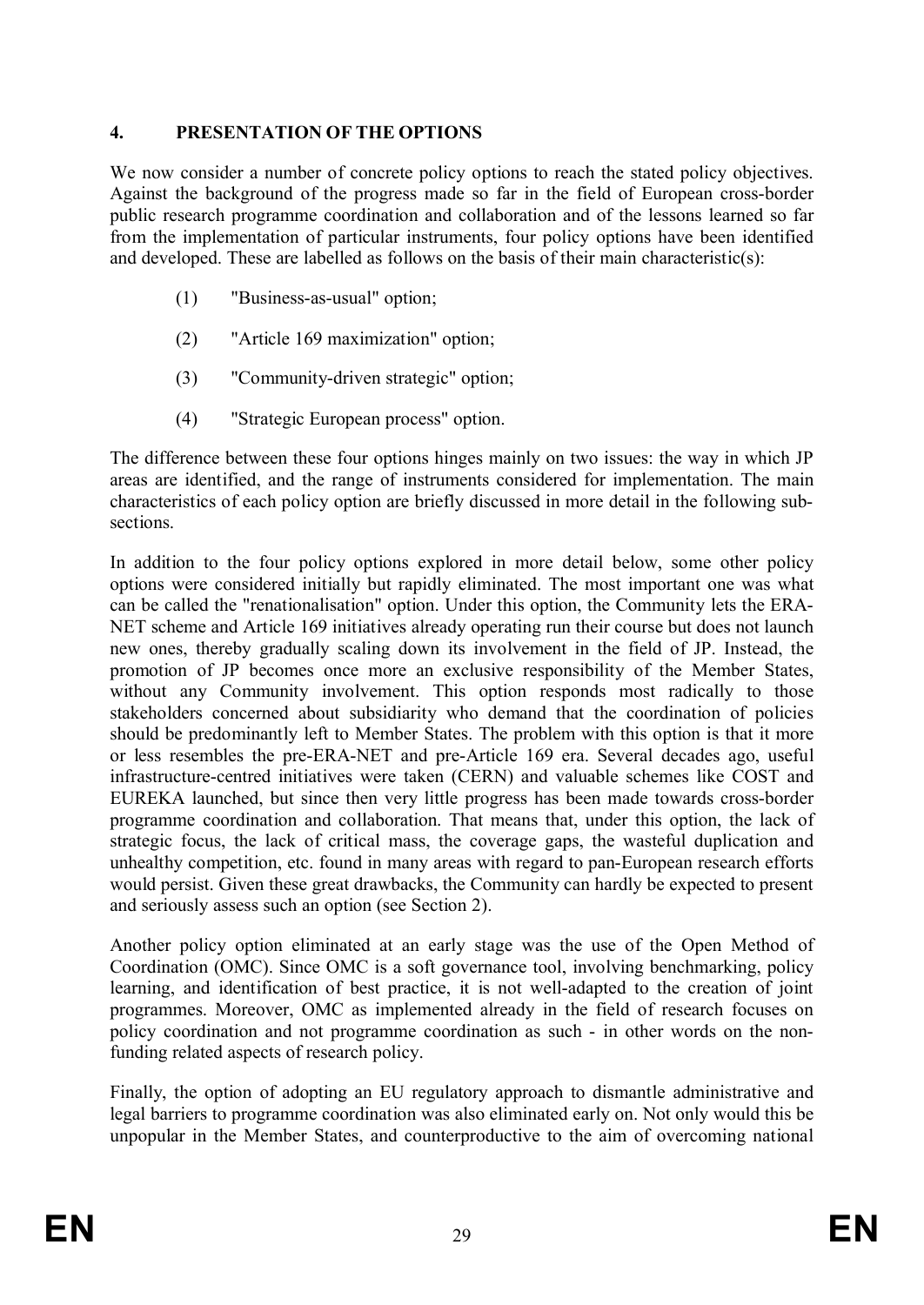reluctance to dismantle obstacles, but also it would risk impinging on matters which fall under national competence.

## **4.1. "Business-as-usual" option**

Under this option, JP topics – which do not have to coincide with those of the FP (at least in the case of ERANET) – are identified in an ad-hoc bottom-up way by a variety of Member State stakeholders (see Table 2). Implementation takes place through a limited number of instruments (essentially ERA-NET scheme and Article 169) and is loosely coordinated (no overall JP coordination mechanism has been put in place). A flexible approach is taken towards critical mass (in terms of number and relevance of partners) and towards the level of programme integration pursued.

This option is the baseline option, against which the other options are compared. It responds strongly to those stakeholders who think that, as far as JP is concerned, Member States should be in the driver seat, and who favour an approach which is bottom-up, flexible (in terms of range of possible topic proposers, possible topics, critical mass, level of programme integration pursued, horizontal policy consistency, etc.) and based solely on existing **instruments** 

## **4.2. "Article 169 maximization" option**

This "light intervention" option shares some of the characteristics of the "business-as-usual" option as JP topics are identified in a bottom-up way by the Member States, and implementation takes place through a limited number of instruments (essentially ERA-NET scheme and Article 169) (see Table 2). Where this option differs from the "business-as-usual" one, however, is in proposing an approach which is both more intensive (a much larger number of initiatives would be launched) and less soft, aiming for a larger impact.<sup>55</sup> JP topics would have to coincide with the FP, ERANET (Plus) would be rigidly positioned as an Article 169 preparatory stage, overall horizontal policy consistency would be more systematically pursued (through the Article 169 decision-making process), and more attention would be paid to the critical mass and level of programme integration of the initiatives. Under this option stakeholders would be consulted by the Commission.

Like the "business-as-usual" option, this option responds to those stakeholders who think that Member States should be in the driver seat and favour an approach which is bottom-up and based solely on existing instruments. But it also responds to those who agree that much more needs to be done than is being done now in the field of JP and are prepared to sacrifice some of the flexibility of the "business-as-usual" option for achieving that.

## **4.3. "Community-driven strategic" option**

The most important difference between the "Community-driven strategic" option and the two previous options is that it is strategic instead of bottom-up. The starting point is the identification of major societal challenges and the assessment of the need for and lack of a

<sup>&</sup>lt;sup>55</sup> The scope for developing Article 169 beyond current activities is clearly demonstrated by the (ongoing) preparation since EDCTP of the Article 169 initiatives AAL (joint research programme on "Ambient Assisted Living"), EUROSTARs (joint research programme for research performing SMEs and their partners), EMRP (joint research programme in the field of metrology) and Bonus-169 (joint research programme in the field of Baltic Sea research).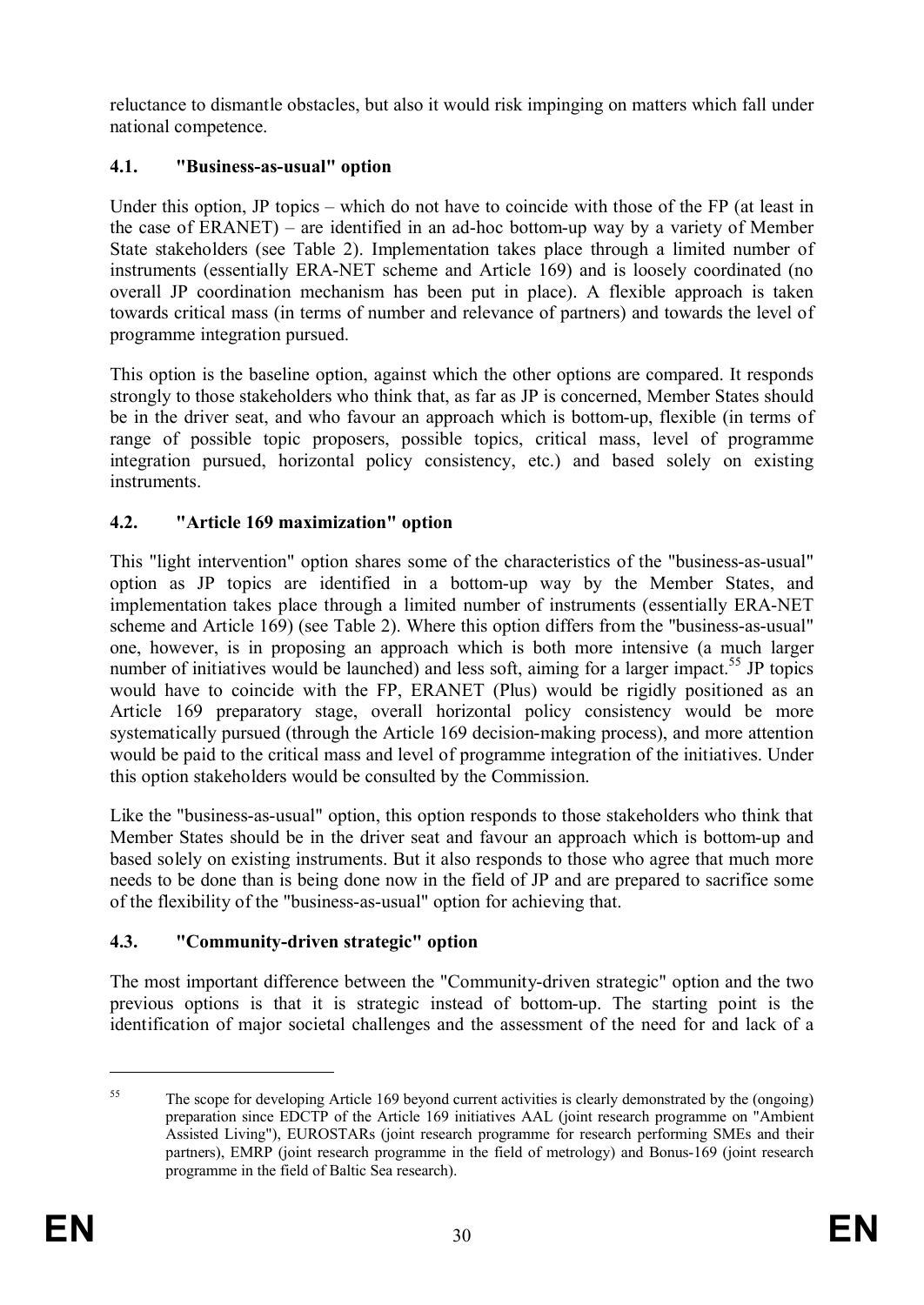critical mass of publicly supported research in respective S&T fields (see **Table 2**). Under this option, it is the Community which takes the lead in carrying out these strategic assessments and proposing suitable JP topics. It is also the Community which takes the lead in selecting the most appropriate instrument from among a well-defined range of already familiar Community instruments which can be implemented relatively quickly. Under this option stakeholders would be consulted by the Commission.

While it is true that this option seems to go against stakeholder concerns about too farreaching Community intervention in the field of JP, it would appear to have some important advantages as well. It responds well to those stakeholders who agree that the cross-border coordination and integration of national public research programmes needs to be intensified and improved, especially where responding to major societal challenges is concerned. And it proposes to do so in an effective (the "governance gap" issue is solved), cost-efficient (light process) and quick (potentially high speed of implementation) manner building on existing **instruments** 

## **4.4. "Strategic European process" option**

The "strategic European process" option resembles the "Community-driven strategic" option in that it too is strategic, and based on tackling major societal challenges, but it differs crucially with regard to the roles played by the Community and by the Member States. Under the "strategic European process" option, it is the Member States (not the Community) which identify topics for JP. And it is the Member States which select or develop the most appropriate instrument from among a wide range of possible instruments in order to accommodate in the best manner possible the specific circumstances of the respective S&T field (including Community instruments like ERA-NET scheme and Articles 168, 169, 170 or 171; "SET-Plan" or "security research" kinds of approaches; the creation of new European institutions and/or new kinds of Networks of Excellence;<sup>56</sup> ERC-kind or Euratom-type of initiatives; Structural Funds; etc.). The Commission plays the role of facilitator. It is responsible for reporting back to Council at each stage in the process, and for evaluating the process as a whole and the progress made in specific areas.

To be more specific, this option would involve the following steps:

- The Council would nominate a group of high-level representatives to identify possible areas for Joint Programming on the basis of clear criteria and stakeholder consultations. The Commission will act as secretariat of this group.
- · On the basis of proposals and criteria-based justifications provided by the high-level representatives, the Commission would submit recommendations to the Council for launching Joint Programming initiatives in selected areas.
- · The Council would ask ministers to nominate representatives to dedicated area-specific working groups, which have as their mandate to prepare in each area a particular Joint Programming initiative, and for which the Commission will act as secretariat.

<sup>56</sup> Involving the funding not just of integration activities but also of joint research.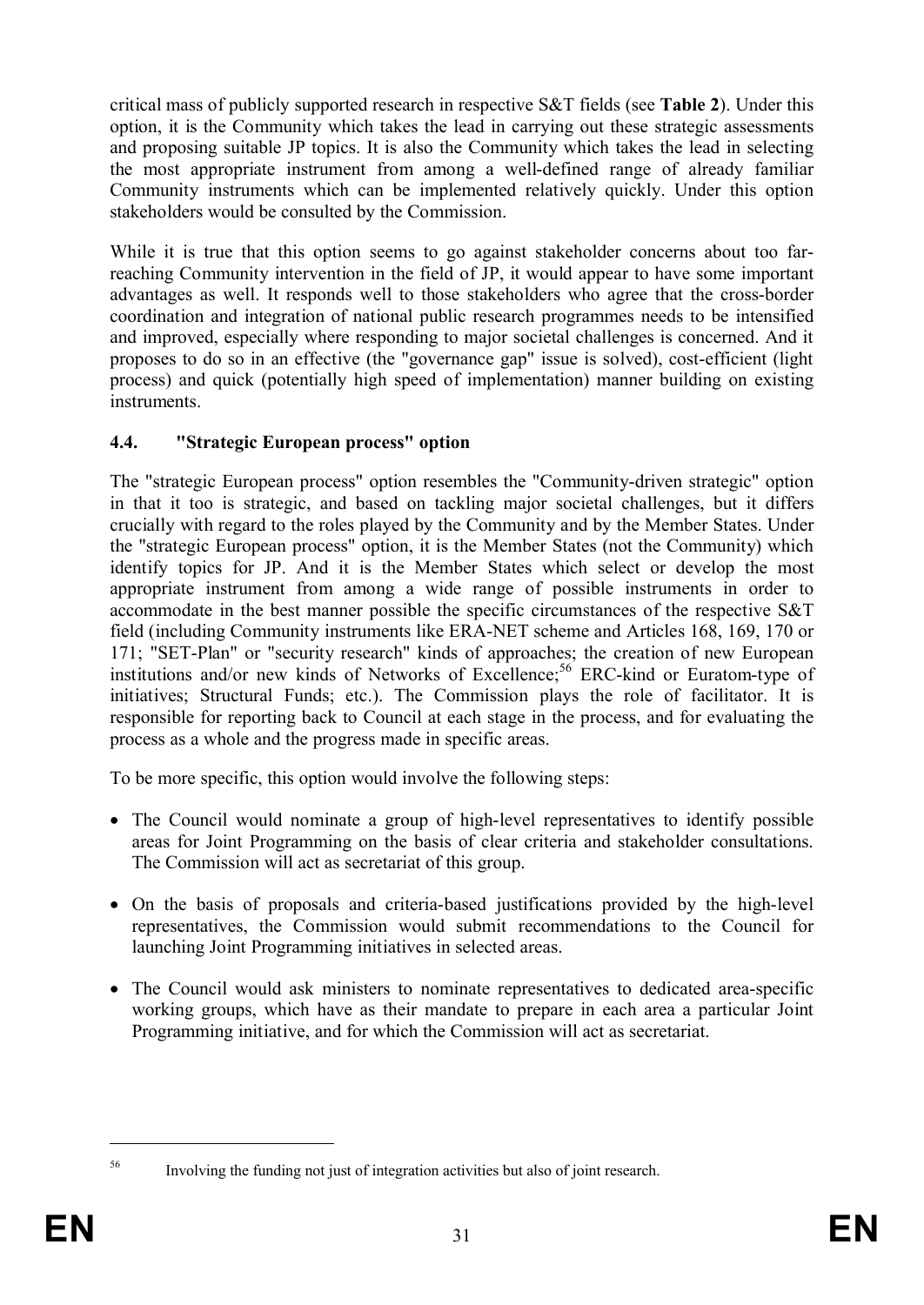Under this option stakeholders would be consulted by the Member States themselves. As is the case for other stakeholders, industry will be consulted so that its views can contribute towards the vision and common agenda.

Like the "Community-driven strategic option", the "strategic European process" option responds well to those stakeholders requesting the more intensive and better cross-border coordination and integration of national public research programmes to respond better to major societal challenges. But compared to the previous option, it sacrifices implementation speed and process-efficiency to obtain much greater effectiveness through greater political commitment, evidence-based policy-making, and the selection and/or development of carefully crafted instruments accommodating well the specific circumstances of the respective S&T fields.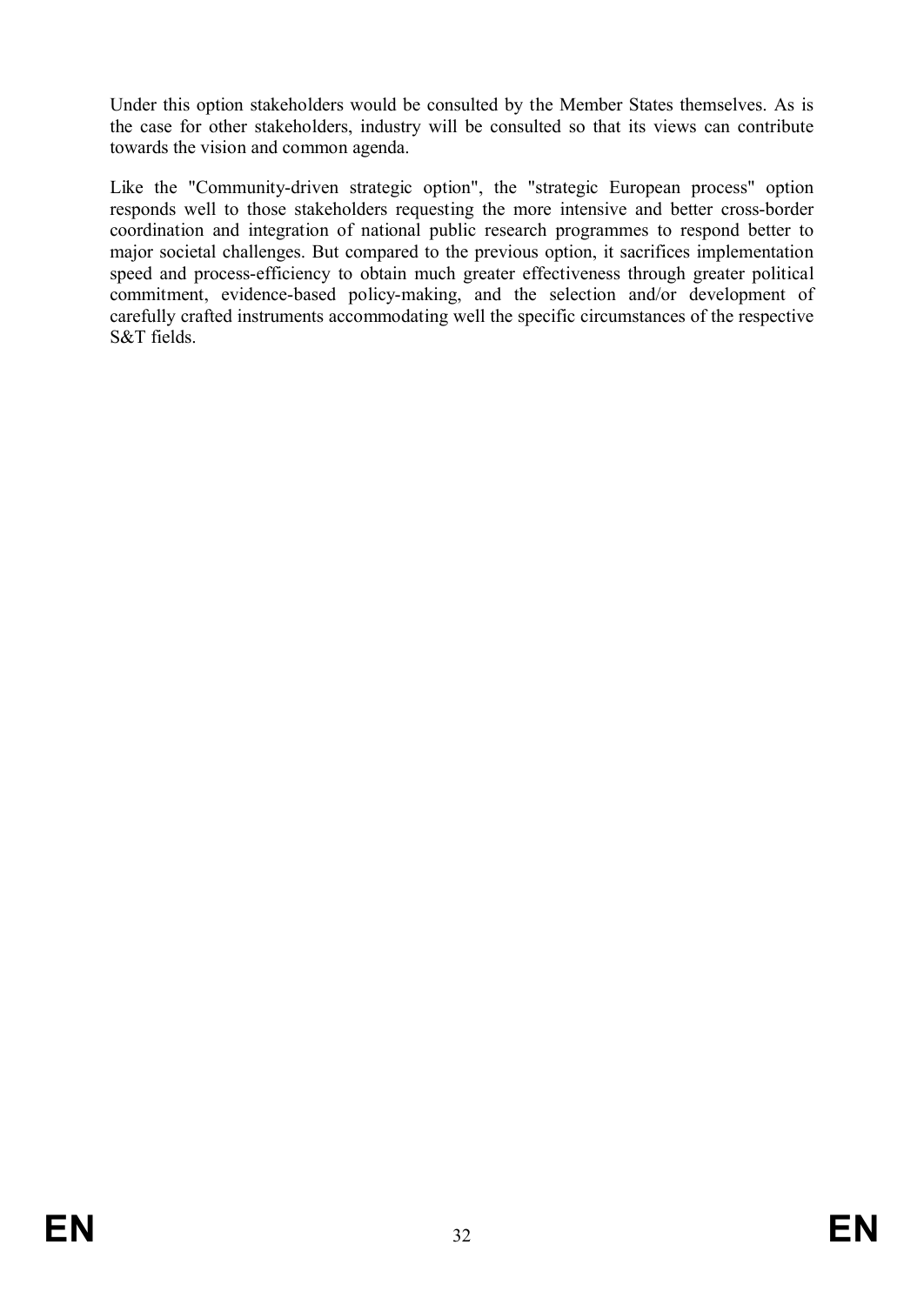| <b>Options</b>                                               |                                                                    | $\left( l\right)$<br>"Business-as-usual"<br>option                                                                                                                                                                                                   | (2)<br>"Article 169<br>maximization"<br>option                                                                                                                                                    | (3)<br>"Community-<br>driven<br>strategic"<br>option                                                                                                                                                                                                                                            | $\left(4\right)$<br>"Strategic European<br>process" option                                                                                                                                                                                                                                                                                                                                                                                |
|--------------------------------------------------------------|--------------------------------------------------------------------|------------------------------------------------------------------------------------------------------------------------------------------------------------------------------------------------------------------------------------------------------|---------------------------------------------------------------------------------------------------------------------------------------------------------------------------------------------------|-------------------------------------------------------------------------------------------------------------------------------------------------------------------------------------------------------------------------------------------------------------------------------------------------|-------------------------------------------------------------------------------------------------------------------------------------------------------------------------------------------------------------------------------------------------------------------------------------------------------------------------------------------------------------------------------------------------------------------------------------------|
|                                                              | <b>Identification of</b><br>JP topic                               | <b>Bottom-up</b><br>ERA-NET scheme: Calls for<br>proposals<br>Article 169: 'Open' call for MS<br>ideas                                                                                                                                               | <b>Bottom-up</b><br>'Open' call for<br>Member State ideas                                                                                                                                         | <b>Strategic</b><br>Identification of<br>challenges, Assess<br>of need for critical<br>mass, analysis of<br>sub-optimality, etc.                                                                                                                                                                | <b>Strategic</b><br>Identification of challenges,<br>assessment of need for critical<br>mass, analysis of sub-<br>optimality, etc.                                                                                                                                                                                                                                                                                                        |
| Selection of JP topics                                       | <b>Relation between</b><br>JP topics and FP<br>thematic priorities | <b>Related and unrelated</b><br>ERA-NET scheme: Related or<br>unrelated<br>Article 169: Related                                                                                                                                                      | <b>Related</b>                                                                                                                                                                                    | Related and<br>unrelated                                                                                                                                                                                                                                                                        | <b>Related and unrelated</b>                                                                                                                                                                                                                                                                                                                                                                                                              |
|                                                              | <b>Identifier of JP</b><br>topics                                  | <b>Mixed</b><br>ERA-NET scheme: Regional<br>and national programme owners<br>and managers<br>Article 169: Member States                                                                                                                              | <b>Member States</b>                                                                                                                                                                              | Community                                                                                                                                                                                                                                                                                       | <b>Member States</b><br>(facilitated by the European<br>Commission services where<br>needed)                                                                                                                                                                                                                                                                                                                                              |
|                                                              | <b>Instruments</b><br>considered for<br>implementation             | <b>Limited number</b><br>ERA-NET scheme<br>Article 169                                                                                                                                                                                               | <b>Single</b><br>Article 169<br>(Rigid positioning of<br>ERA-NET scheme<br>as Article 169<br>preparatory stage)                                                                                   | <b>Broader range</b><br>ERA-NET scheme<br>Article 169<br>Article 168<br>Article 170<br>Article 171                                                                                                                                                                                              | Wide range<br>ERA-NET scheme; Article<br>169, Articles 168, 170, 171,<br>"SET-plan" or "security<br>research" kind of approaches,<br>New European institutions,<br>New kinds of NoE, ERC-kind<br>of approaches, Euratom-kind<br>of approaches, Structural<br>Funds                                                                                                                                                                        |
|                                                              | Coordination<br>mechanism                                          | <b>None</b>                                                                                                                                                                                                                                          | Article 169<br>decision-making<br>process                                                                                                                                                         | <b>Proposed</b><br>Community-driven<br>strategic process                                                                                                                                                                                                                                        | Proposed strategic European<br>process                                                                                                                                                                                                                                                                                                                                                                                                    |
| Instruments                                                  | Thematic overlap<br>between                                        | Not pro-actively avoided                                                                                                                                                                                                                             | Pro-actively avoided                                                                                                                                                                              | Pro-actively avoided                                                                                                                                                                                                                                                                            | Pro-actively avoided                                                                                                                                                                                                                                                                                                                                                                                                                      |
|                                                              | Complementarities<br>between different<br><b>JP</b> instruments    | Not systematically pursued<br>E.g., ERA-NET scheme:<br>promotes mutual opening<br>E.g., some ERA-NET scheme<br>can result in Article 169)                                                                                                            | Systematically<br>pursued<br>Rigid positioning of<br>ERA-NET scheme<br>as Article 169<br>preparatory stage                                                                                        | Systematically<br>pursued                                                                                                                                                                                                                                                                       | <b>Systematically pursued</b>                                                                                                                                                                                                                                                                                                                                                                                                             |
|                                                              | Consistency<br>between JP and<br>other instruments                 | Not systematically pursued                                                                                                                                                                                                                           | <b>Systematically</b><br>pursued                                                                                                                                                                  | Systematically<br>pursued                                                                                                                                                                                                                                                                       | <b>Systematically pursued</b>                                                                                                                                                                                                                                                                                                                                                                                                             |
| <b>Critical mass</b><br><b>Full programme</b><br>integration |                                                                    | Not systematically pursued                                                                                                                                                                                                                           | Systematically<br>pursued<br>At least in terms of<br>network size<br>Variable geometry<br>remains possible                                                                                        | Systematically<br>pursued<br>Variable geometry<br>remains possible                                                                                                                                                                                                                              | <b>Systematically pursued</b><br>Variable geometry remains<br>possible                                                                                                                                                                                                                                                                                                                                                                    |
|                                                              |                                                                    | Not systematically pursued<br>Even non-programmes can<br>participate<br>$\frac{1}{4}$ integration steps (2 highest)<br>$steps - i.a. joint calls - not$<br>binding)<br>Different possibilities to fund<br>joint calls (common pot not<br>obligatory) | Systematically<br>pursued<br>Integration of clearly<br>defined national<br>programmes<br>Joint calls as<br>objective<br>Joint financing of<br>calls as objective<br>(but difficult to<br>achieve) | Systematically<br>pursued<br>Strategic integration<br>of national<br>programmes<br>"full policy cycle"<br>approach: full<br>programme integra-<br>tion with joint fore-<br>sight, planning, im-<br>plementation (joint<br>calls financed from a<br>common pot),<br>monitoring and<br>evaluation | <b>Systematically pursued</b><br>Maximisation of the<br>complementarities between<br>national programmes<br>In some cases, a "partial<br>policy cycle" approach: e.g.<br>only joint foresight or joint<br>evaluation<br>In some cases a "full policy<br>cycle" approach: full program-<br>me integration with joint fore-<br>sight, planning,<br>implementation (joint calls<br>financed from a common pot),<br>monitoring and evaluation |

# **Table 2 : ERA JP Initiative: Options**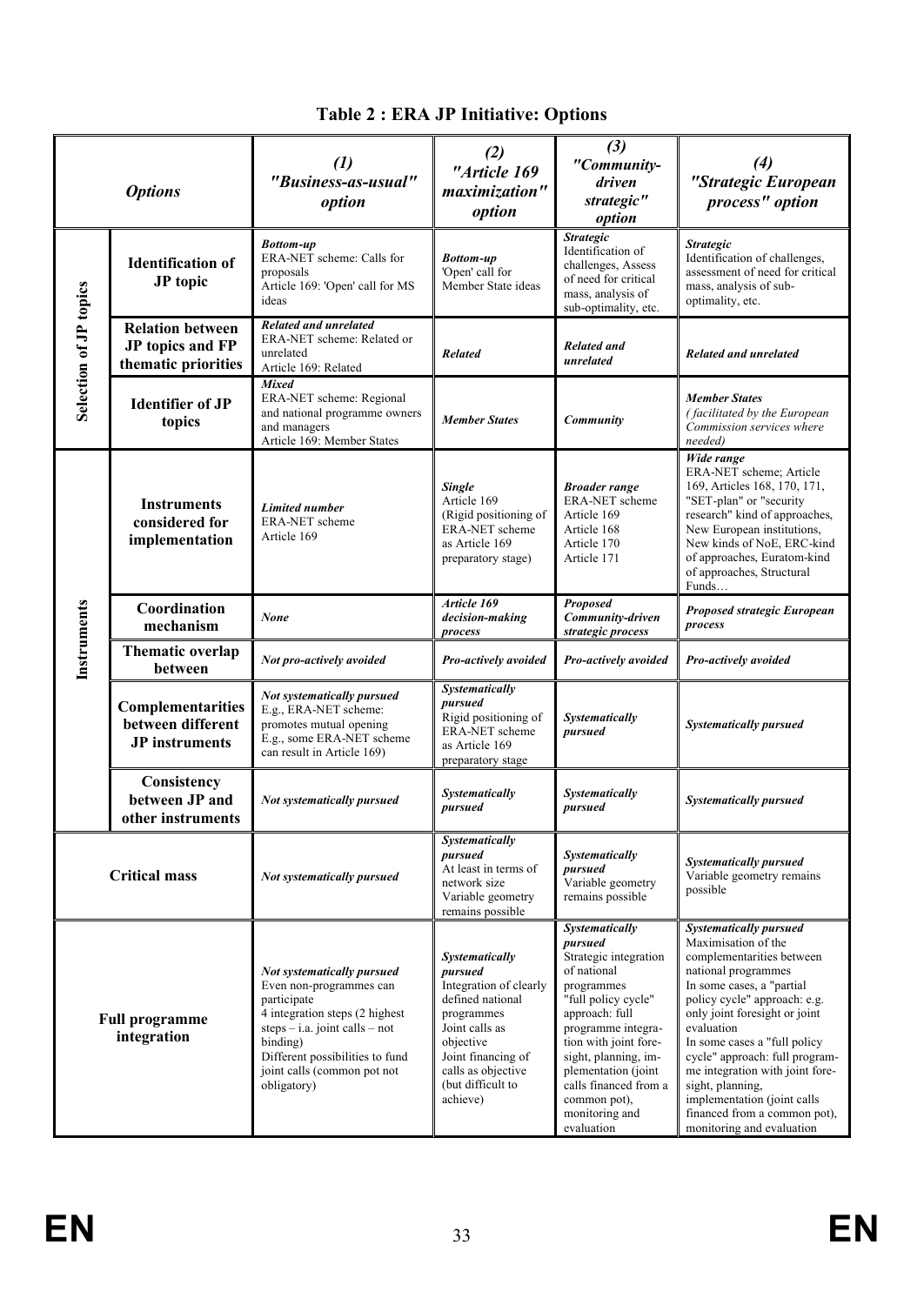## **5. ASSESSMENT OF THE IMPACTS OF THE OPTIONS**

In this section, the impacts of the four policy options presented in the previous section are discussed. A wide range of impacts are considered: **level of stakeholder support and 'ownership'** (inclusiveness of topic identification and instrument choice process; topic ownership; openness and participation); **strategic focus** (thematic scope; focus on societal challenges; ability to set SMART objectives); **structuring effect** (instrument flexibility; speed of implementation; programme integration; critical mass (on the input side); **policy consistency** (overlap within JP instruments, complementarities between JP instruments; consistency between JP and other instruments; impact on ERA governance); and **societal impacts** (S&T impacts; economic impacts; social and environmental impacts).

Some important comments are in order here:

- Since the proposed policy process does not impose any regulatory administrative burden on stakeholders, this issue is not assessed here.
- The Communication, which this Impact Assessment is accompanying, proposes a process for identifying suitable topics and implementation instruments for JP. This means that these topics and instruments are not known to us at this point in time, and that no proper ex-ante evaluation can be carried out. Some of the instruments ultimately chosen may have implications for the Community budget, however. Those budgetary implications will be assessed separately in the impact assessments and ex-ante evaluations accompanying the proposals on those particular initiatives.
- · In a similar vein, issues which are the specific object of other Community initiatives in follow-up to the ERA Green Paper (mobility, IPR) will not be treated in detail here.

#### **5.1. Level of stakeholder support and 'ownership'**

The level of stakeholder support for a particular option is a function of the inclusiveness of its processes for topic identification and instrument choice, and of the resulting topic ownership and instrument openness and participation. Against that background, the options with the greatest stakeholder support are the "strategic European process" and "business-as-usual" options, with their inclusive processes and high levels of stakeholder topic ownership and participation (see Table 3). They are followed by the "Article 169 maximization" option, with its more narrow participation. The "Community-driven strategic" option, with its noninclusive process, its low level of stakeholder topic ownership, and its potentially low level of participation, comes last.

#### *Inclusiveness of topic identification and instrument choice process*

Under the "business-as-usual", "Article 169 maximization" and "strategic European process" options, outside stakeholders have, as part of an inclusive process, a great say as far as the identification and selection of, respectively, JP topics and instruments are concerned. That is much less the case under the "Community-driven strategic" option, under which the Community itself would select the JP topics and instruments.

An important question which this raises is whether, without the cooperation of the Member States, the Community disposes of a sufficiently detailed knowledge of Member State research programmes to be able to appropriately select JP topics by itself.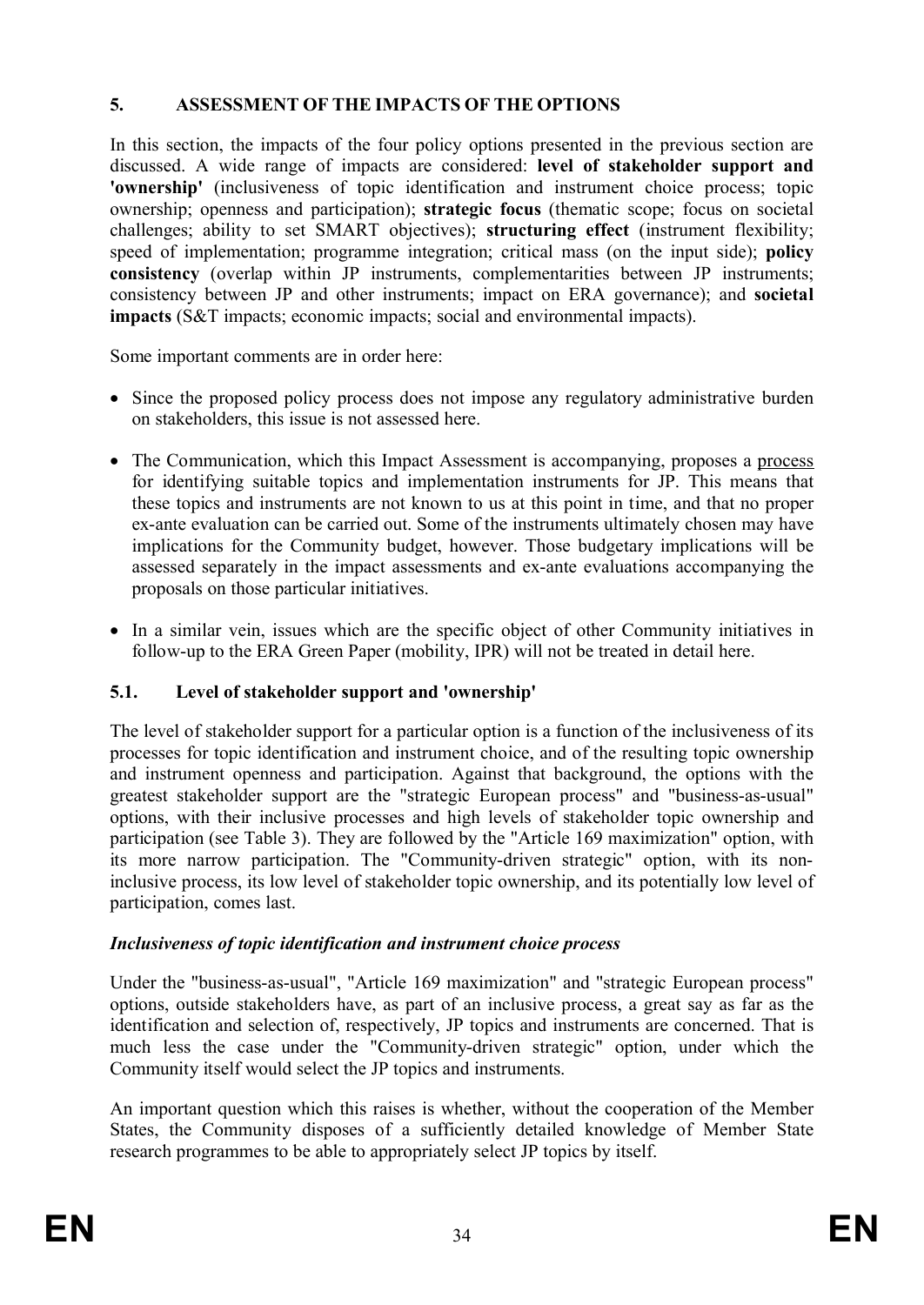#### *Topic ownership*

Under the "business-as-usual" option, JP topics are defined in a bottom-up way. As a result, stakeholders have substantial 'ownership' of those topics.<sup>57</sup> Such stakeholder ownership can also be achieved under the "Article 169 maximization" and "strategic European process" options - under the former because JP topics are defined in a bottom-up way, and under the latter because of the joint MS-Community identification of topics for JP. It is only under the "Community-driven strategic" option that such 'ownership' cannot be ensured to the same extent as in this case it is the Community itself which, without much consultation with the Member States, identifies the topics for JP.

## *Openness and participation*

Some of the instruments through which the "business-as-usual" option operates – in particular ERA-NET scheme – are 'open', meaning that they have low barriers to entry.<sup>58</sup> This has resulted in wide participation. This is reflected, for instance, in the high number of ERA-NET proposals (200+), the high number of ERA-NETs (71), and the high number of ERA-NET participants (1000+ participations by 450 different programme owners/managers).<sup>59</sup> Both the "Community-driven strategic" and "strategic European process" options are also marked by such openness (since they include accessible instruments such as ERA-NET), while the "Article 169 maximization" option is somewhat more restrictive. As a result, similar levels of inclusiveness and participation as under the "business-as-usual" option can be achieved under the "strategic European process" and "Community-driven strategic" options, but in the case of the latter the level of stakeholder support will be decisive. In the case of the "Article 169 maximization" option, the use of a somewhat more restrictive instrument could result in a more narrow participation pattern. It should be noted that options 3 and 4 allow in appropriate cases for the use of Article 170 initiatives which would allow the participation of non-EU countries.

#### **5.2. Strategic focus**

An option's strategic focus is a function of its thematic scope, its focus on societal challenges, and its ability to set SMART objectives. Measured against these criteria, the option with the greatest strategic focus is the "strategic European process" option, with its wide thematic scope, focus on societal challenges and ability to set SMART objectives (see Table 3). This is

<sup>57</sup> "*The 'bottom-up' nature of the initiative was much appreciated by the main stakeholders*". ERA-NET Review 2006, Report of the Expert Review Group (hereafter *Horvat Report*), Brussels, December 2006

<sup>58</sup> "*The use of Specific Support Actions as well as Coordination Actions allowed for the possibility of initial exploratory approaches*"; "*The adoption of a four-step process for participants, with the latter two steps non-mandatory, was entirely suitable for this first, experimental phase of ERA-NET*"; "*The flexible approach to the use of different funding regimes for joint calls encouraged participants both to join in and to explore ways of overcoming some of the practical barriers to the implementation of joint actions*", "*ERA-NETs were also open to participants from all eligible countries (inside and outside of Europe)*"; "*One of the key attractions of the scheme was the ability to adopt variable geometry configurations*". *Horvat Report*, p. III.

<sup>59</sup> "*The success of the ERA-NETs also owes much to the inclusion of a wide range of stakeholders. The inclusion of 'programme owners' as well as 'programme managers' was particularly important given the longer-term aim of altering perceptions in ministerial circles about the importance of trans-national research activities. Extending the invitation to participate to regional 'owners' and 'managers' was also astute given the importance of regional R&D governance systems in some national settings and the growing importance of the regional level in European RTD and innovation policies. The only regret here is that more did not accept the invitation*" *Horvat Report*, p. III.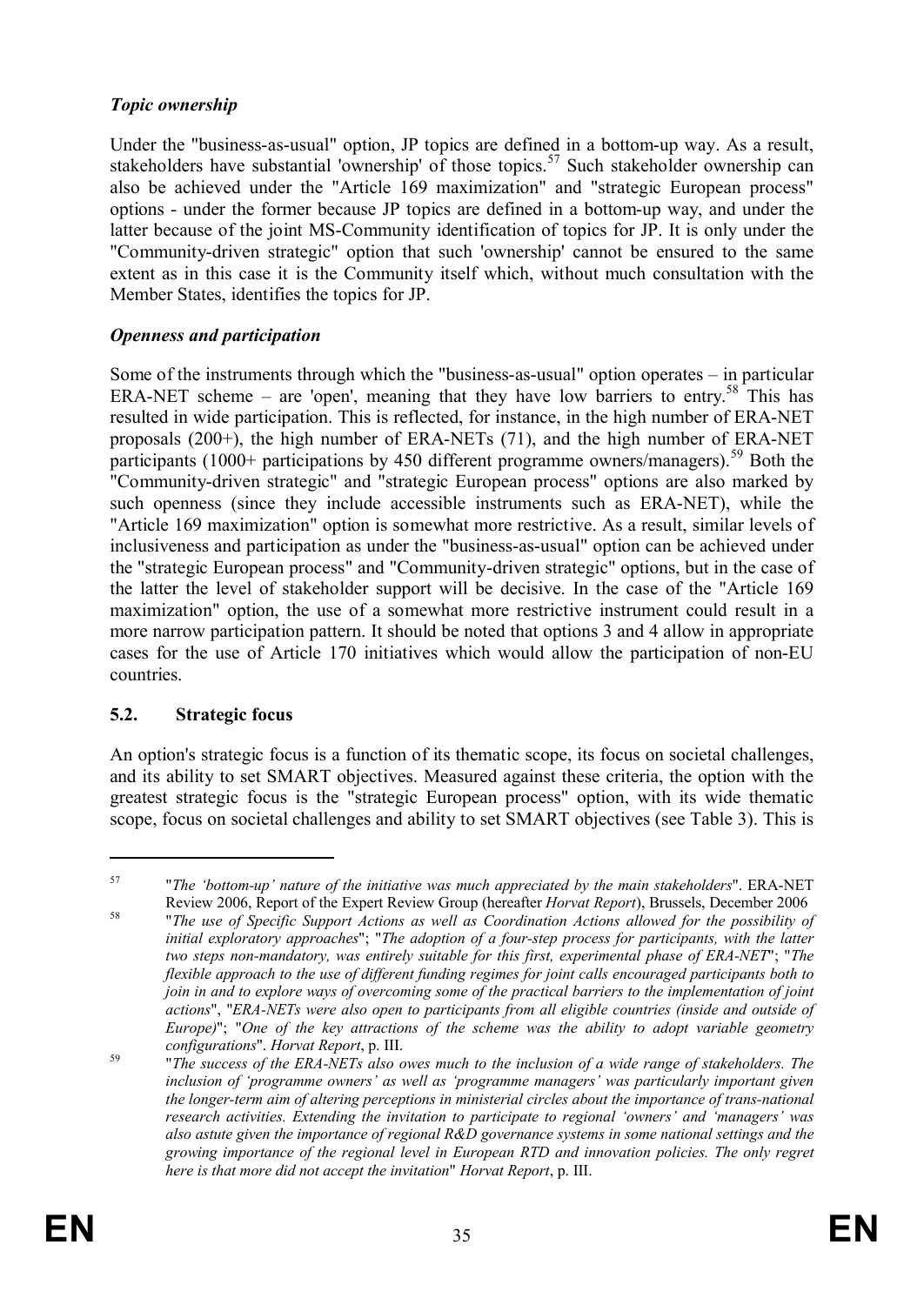followed by the "Community-driven strategic" option, where, however, the ability to set SMART objectives will depend on the level of stakeholder support. The "business-as-usual" and "Article 169 maximization" options, which do not necessarily focus on important societal challenges and do not systematically involve all stakeholders in setting SMART objectives, come last.

#### *Thematic scope*

Under the "business-as-usual" option, there is no obligatory coverage of JP topics by the FP thematic priorities. As a result, the thematic scope of this option is without limit.<sup>60</sup> Such wide thematic scope is also achieved under the "Community-driven strategic" and "strategic European process" options since under these options as well JP topics do not have to be covered by the FP thematic priorities. It is only under the "Article 169 maximization" option that the thematic scope cannot be so wide since coverage by the FP thematic priorities is required by the Article 169 criteria.

#### *Focus on societal challenges*

Under the "business-as-usual" option, JP is pursued in a number of areas identified in a bottom-up manner. Yet the issues covered may not always respond to a societal challenge, and there may not always be a need for critical mass and evidence of sub-optimality. The same comment applies to the "Article 169 maximization" option. Under the third and fourth options, however, only S&T fields corresponding to a societal challenge, with a need for critical mass and evidence of sub-optimality will be covered.

#### *Ability to set SMART objectives*

Under the "business-as-usual" and "Article 169 maximization", the ability to achieve a wide consensus and high level commitment from all stakeholders to SMART objectives is not systematically ensured. Under the "Community-driven strategic" option, it could be greater, but depends on stakeholder support. The process envisaged under the "strategic European process" option, however, has been developed to achieve exactly that.

<sup>&</sup>lt;sup>60</sup> For a list of the areas and topics addressed in each ERA-NET, see Annex 2.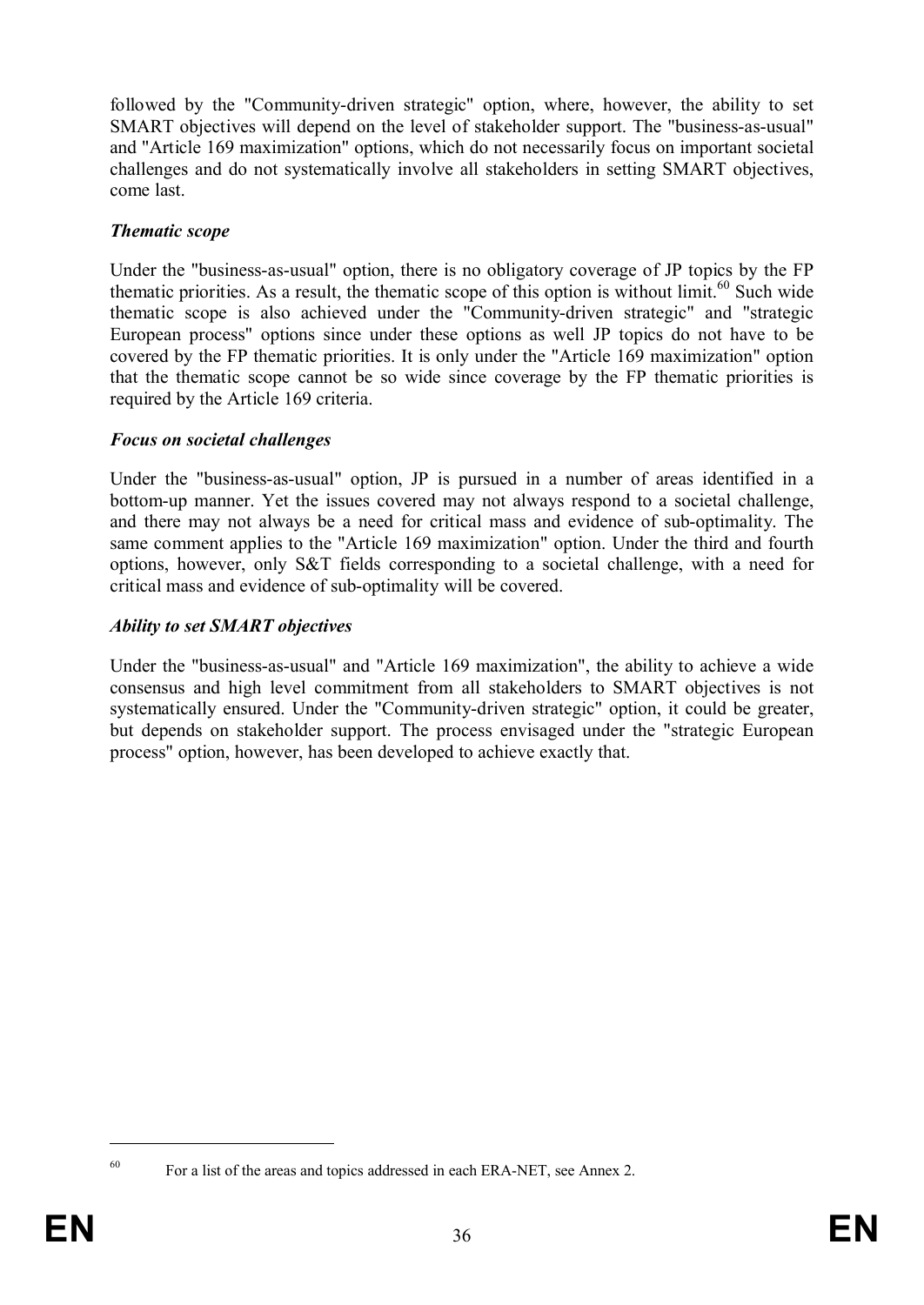|                        | <b>Options</b>                                      |                                                         | (1)<br>"Business-as-<br>usual"<br>option                    | (2)<br>"Article 169<br>maximization"<br>option                    | (3)<br>"Community-driven strategic"<br>option                                                                  | (4)<br>"Strategic<br><b>European</b><br>process" option     |
|------------------------|-----------------------------------------------------|---------------------------------------------------------|-------------------------------------------------------------|-------------------------------------------------------------------|----------------------------------------------------------------------------------------------------------------|-------------------------------------------------------------|
|                        | <b>Thematic scope</b>                               |                                                         | (Wide thematic<br>scope)                                    | $+/-$<br><b>More</b> limited<br>thematic scope)                   | (Wide thematic scope)                                                                                          | (Wide thematic<br>scope)                                    |
| <b>Strategic focus</b> | <b>Focus on societal</b><br>challenges              |                                                         | (No)                                                        | (No)                                                              | $\pm$<br>(Yes)                                                                                                 | $\pm$<br>(Yes)                                              |
|                        | <b>Ability to set SMART</b><br>objectives           |                                                         | (Very limited)                                              | $+/-$<br>(Limited)                                                | $(+)$<br>(Potentially great, but dependent on<br>stakeholder support)                                          | $\pm$<br>(Great)                                            |
|                        | <b>Inclusiveness of topic</b><br>identification and | instrument choice process                               | $\pm$<br>(High)                                             | $+$<br>(High)                                                     | (Low)                                                                                                          | $\pm$<br>(High)                                             |
|                        | <b>Topic ownership</b>                              |                                                         | (Great)                                                     | $+$<br>(Great)                                                    | (Little)                                                                                                       | $\pm$<br>(Great)                                            |
| Stakeholder support    | <b>Openness and</b><br>participation                |                                                         | (Openness,<br>inclusiveness, wide<br><i>participation</i> ) | $+/-$<br>(Less openness,<br>more narrow<br><i>participation</i> ) | $(+)$<br>(Potentially openness, inclusiveness,<br>wide participation, but dependent on<br>stakeholder support) | (Openness,<br>inclusiveness, wide<br><i>participation</i> ) |
|                        | <b>Instrument flexibility</b>                       |                                                         | $+/-$<br>(Limited)                                          | (None)                                                            | $+$<br>(Wide)                                                                                                  | $+$<br>(Wide)                                               |
|                        |                                                     | <b>Identification</b><br>topics,<br>objectives,<br>etc. | $\pm$<br>(Rapid)                                            | $+$<br>(Rapid)                                                    | $(+)$<br>(Potentially rapid, but dependent on<br>stakeholder support)                                          | $+/-$<br>(Medium)                                           |
| Structuring effect     | Implementation<br>speed                             | Launching<br>instruments                                | $\pm$<br>(Rapid)                                            | $+/-$<br>(Medium)                                                 | $(+)$<br>(Medium to rapid, depending on<br>instrument chosen, but dependent on<br>stakeholder support)         | (Medium to rapid,<br>depending on<br>instrument chosen)     |
|                        |                                                     | <b>Programme integration</b>                            | (Not ensured)                                               | (Not ensured)                                                     | $(+)$<br>(Depends on level stakeholder<br>support)                                                             | $\pm$<br>(Better ensured)                                   |
|                        |                                                     | Critical mass (input side)                              | (Not ensured)                                               | $+/-$<br>(Partially ensured)                                      | $(+)$<br>(Depends on level stakeholder<br>support)                                                             | (Better ensured)                                            |
|                        | Overlap within JP<br>instruments                    |                                                         | (Yes)                                                       | $\pm$<br>(No)                                                     | $+$<br>(No)                                                                                                    | $+$<br>(No)                                                 |
| Policy consistency     | <b>Complementarities</b>                            | between JP instruments                                  | $+/-$<br>(Weak)                                             | $+$<br>(Strong)                                                   | $+$<br>(Strong)                                                                                                | $+$<br>(Strong)                                             |
|                        |                                                     | <b>Consistency between JP</b>                           | $+/-$                                                       | $+$                                                               |                                                                                                                |                                                             |
|                        | and other instruments<br><b>Impact on ERA</b>       |                                                         | (Weak)<br>$+/-$                                             | (Strong)<br>$+/-$                                                 | (Strong)<br>$(+)$                                                                                              | (Strong)<br>$\pm$                                           |
|                        | governance                                          |                                                         | (Weak)                                                      | (Not very strong)                                                 | (Potentially strong, but dependent<br>on stakeholder support)                                                  | (Strong)                                                    |
|                        | <b>S&amp;T</b> impacts                              |                                                         | $+/-$<br>(Weak)                                             | $+/-$<br>(Not very strong)                                        | $(+)$<br>(Potentially strong, but dependent<br>on stakeholder support)                                         | $\pm$<br>(Strong)                                           |
| Societal impact        | <b>Economic impacts</b>                             |                                                         | $+/-$<br>(Weak)                                             | $+/-$<br>(Not very strong)                                        | $(+)$<br>(Potentially strong, but dependent<br>on stakeholder support)                                         | $\pm$<br>(Strong)                                           |
|                        | impacts                                             | Social and environmental                                | $+/-$<br>(Weak)                                             | $+/-$<br>(Not very strong)                                        | $(+)$<br>(Potentially strong, but dependent<br>on stakeholder support                                          | Ŧ<br>(Strong)                                               |

# **Table 3 : ERA JP Initiative: Impacts**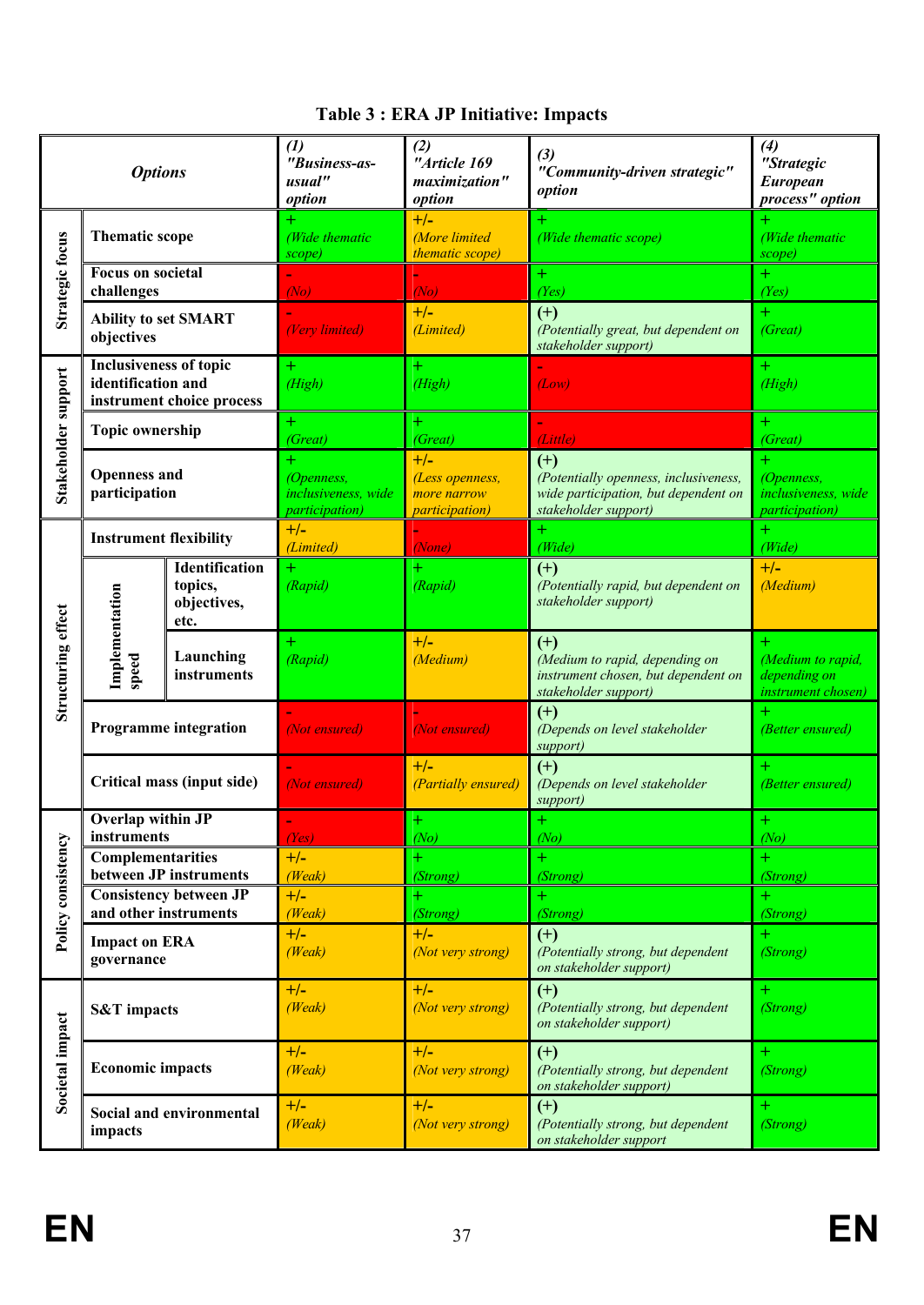#### **5.3. Structuring effect**

The structuring effect is a function of instrument flexibility, implementation speeds, the level of programme integration achieved and the critical mass put together on the input side. Measured against these criteria, the option with the greatest structuring effect is the "strategic European process" option, with its high level of instrument flexibility and its better guarantees for programme integration and input critical mass than the other options (see Table 3). The identification of topics, objectives, etc. may take some more time than under the other options, which calls for a well structured and well governed process. The structuring effect of the "Community-driven strategic" option is potentially large but uncertain, since it depends entirely on the level of stakeholder support. The "business-as-usual" and "Article 169 maximization" options have much smaller structuring effects, mainly because they have limited or no instrument flexibility and do not fully ensure programme integration and input critical mass.

### *Instrument flexibility*

It is important to be able to choose the most appropriate (set of) instrument(s) given the specific circumstances in and degree of maturity of each selected JP area. Yet under the "business-as-usual" option, instrument flexibility is limited as the choice is only between the ERA-NET scheme and Article 169. That is why a December 2005 report by Optimat and VDI/VDE/IT recommended that a wider range of flexible instruments be developed.<sup>61</sup> The possibility to choose the most appropriate instrument(s) is even more restricted under the single instrument "Article 169 maximization" option, which essentially centres on a maximalist instrument as far as programme integration is concerned and which therefore may not be suitable for less mature areas where nevertheless fruitful steps in the direction of JP can already be taken. It is only under the third and fourth options that instrument flexibility would be greatly enhanced.

# *Speed of implementation*

It is important to be able to start implementation reasonably quickly, and this to keep the political momentum going. Rapid implementation - because of both rapid identification of topics, objectives, etc. and rapid launching of instruments - is possible under the "business-asusual" and the "Community-driven strategic" options, though under the latter the level of stakeholder support is decisive. Under the "Article 169 maximization" option, the speed of implementation is somewhat lower as it takes somewhat more time to launch instruments. The speed of implementation is also somewhat lower under the "strategic European process" option since it takes somewhat more time to identify topics, objectives, etc.

<sup>&</sup>lt;sup>61</sup> "[...]the transnational strategies being implemented were based on achieving national objectives or addressing national weaknesses and […] it would be necessary to provide some incentive, perhaps from the Framework Programmes, to encourage more innovative approaches addressing both national and ERA objectives, maybe through a wider range of flexible instruments in addition to both Article 169 and ERA-NET" (Optimat – VDI/VDE/IT, Examining the Design of National Research Programmes, Study prepared for European Commission – DG Research (Directorate M2), December 2005, p. 27).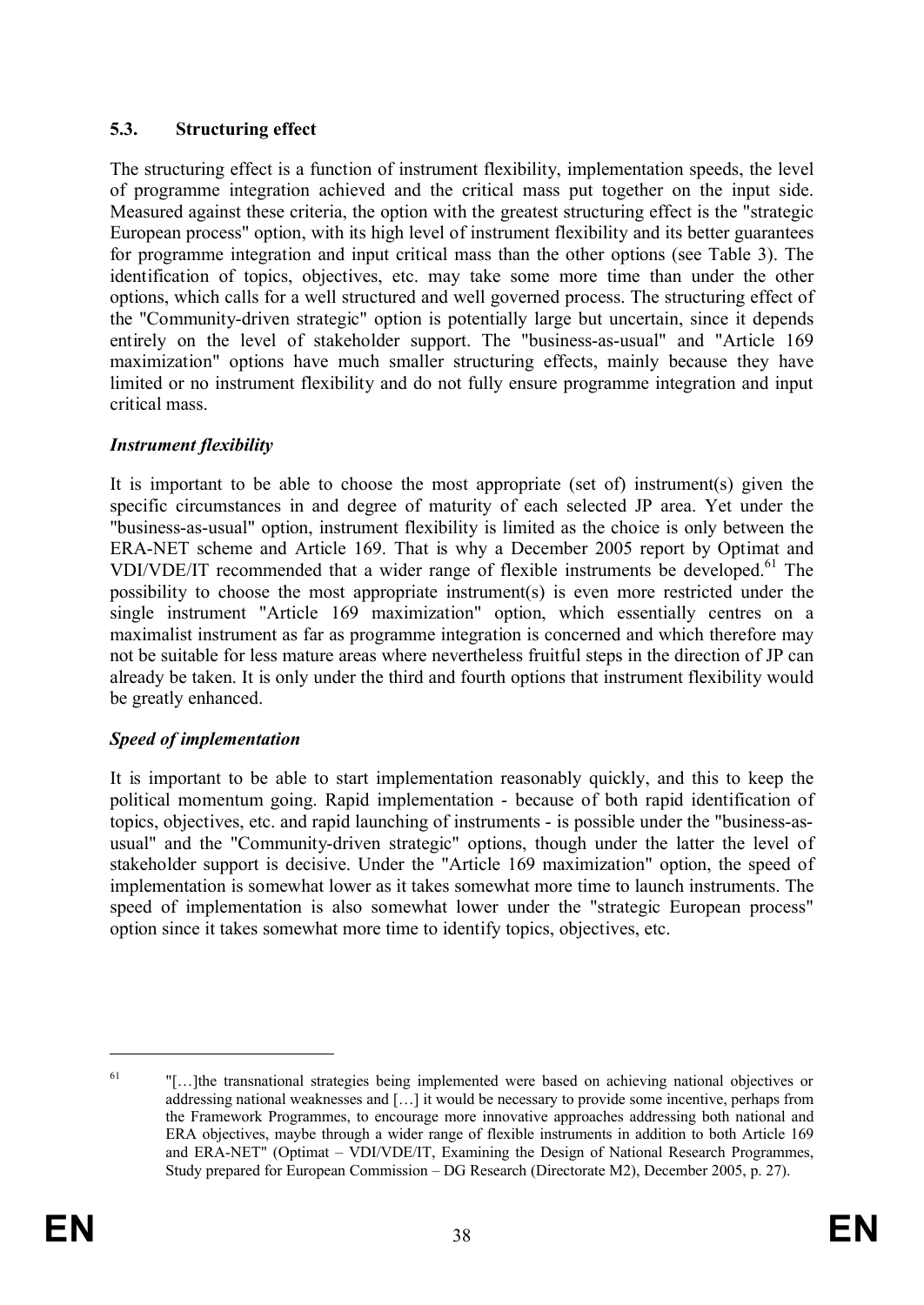### *Programme integration*

Under the "business-as-usual" option, full programme integration is not systematically pursued. While in Article 169 initiatives, the objective is to achieve full programme integration, in ERA-NETs this is not necessarily the case since the two highest of four steps towards full programme integration are not obligatory.

It is questionable whether the "Article 169 maximization" option can achieve a higher level of programme integration than the "business-as-usual" option. The main risk is that through a bottom-up process, areas marked by substantial barriers to programme integration could be selected for JP and that a pure instrument approach without guaranteed high level stakeholder support would be unable to eliminate these barriers (as EDCTP was unable to do). More or less the same comment applies to the "Community-driven strategic" option too, since the possible lack of high-level stakeholder support may also prevent the effective elimination of barriers to programme integration. The "strategic European process" option constitutes the best guarantee for a high level of programme integration. It ensures that high-level stakeholders are closely involved in the JP initiative, and committed to it because they have defined the strategic research agenda and identified the appropriate instruments. This means that they will have full ownership of the process and will thus should play a much more active role than in the past in adapting legal and administrative rules where needed. Moreover, linking the JP process to tackling urgent societal challenges will provide an added incentive for them to dismantle barriers. The flexible approach to choosing instruments also helps by offering alternatives in cases where some instruments may be unwieldy for a given purpose.

# *Critical mass (on the input side)*

There are several possible approaches to the notion of critical mass. One can look at network size, network quality, or both. The Community has so far approached the notion of critical mass mainly in terms of network size. Under the "business-as-usual" option, critical mass in terms of network size is systematically pursued in Article 169, but not in ERA-NETs, even though in practice, in both schemes, a sizeable number of partners participate.<sup>62</sup> Critical mass in terms of network size will be very systematically pursued under the "Article 169 maximisation" option. Under Options 3 and 4, a broader approach towards critical mass, taking account of both the number of countries involved and the expertise/relevance of those countries, will be taken. These two options also allow for the use of Article 170 initiatives (which would enable the participation of non-EU countries ) where this is useful, notably for further building critical mass.

# **5.4. Horizontal policy consistency**

Horizontal policy consistency is a function of the degree of overlap within a particular JP instrument (e.g. between different ERA-NETs); the degree of complementarities between different JP instruments (e.g. between ERA-NETs and Article 169 initiatives); the consistency between JP and other instruments (e.g. Article 169 initiatives and the FP); and the impact on overall ERA governance and horizontal policy coordination (e.g. coordination between

 $62$  In EDCTP, for instance, the number of participating countries is 15. Critical mass in terms of network size is not systematically pursued in ERA-NET, however, where the minimum number of participating countries is just three. In practice, however, most ERA-NETs have a reasonable number of participating organisations, the median being 13, the average 14, and the maximum 26.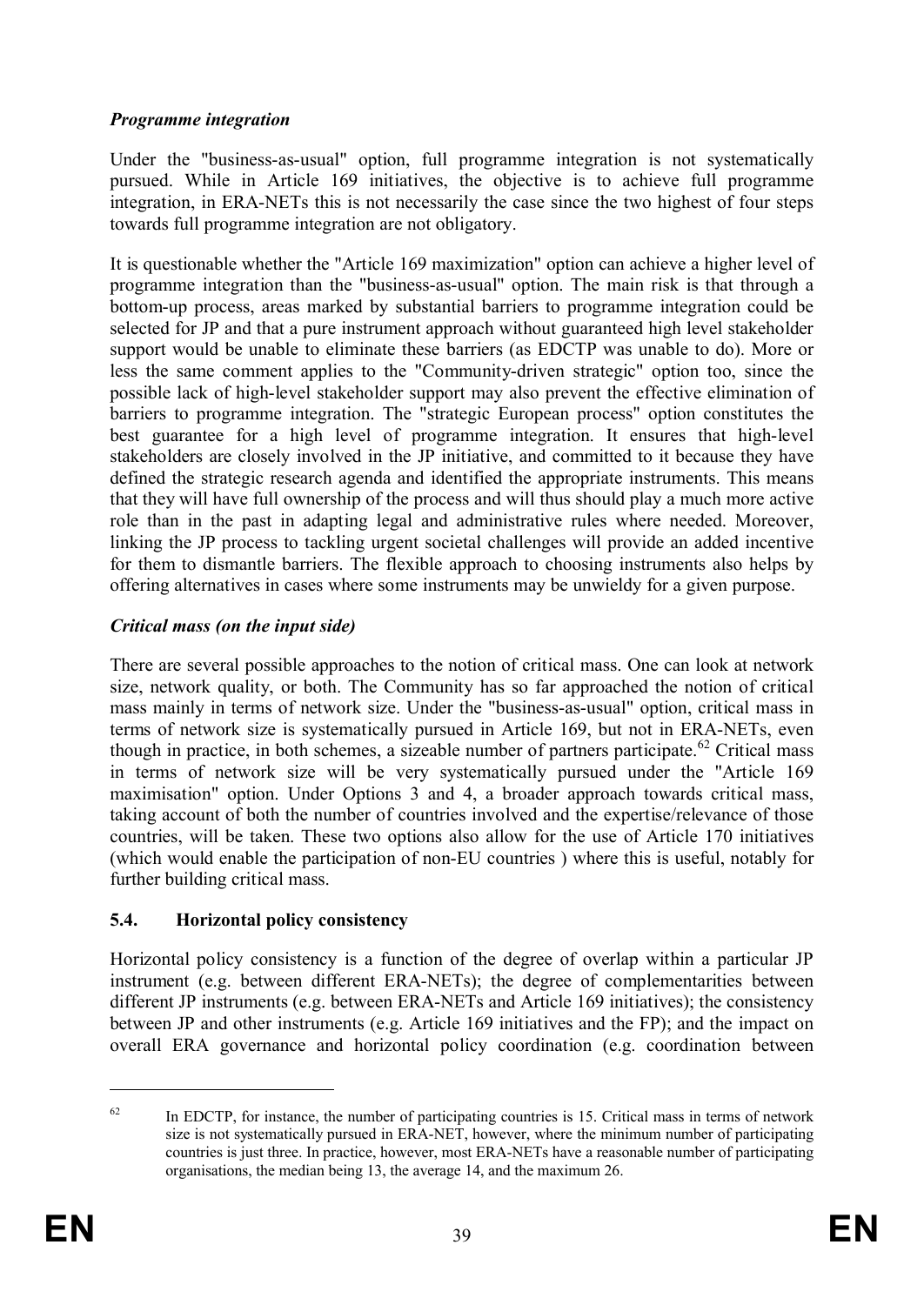research policy on the one hand and education, innovation, ICT, energy, environmental, etc. policies on the other hand). Against this background, the highest degree of policy consistency can be achieved under the "strategic European process" option (see Table 3). The potential policy consistency of the "Community-driven strategic" option is also great but unsure since dependent on the level of stakeholder support. A somewhat lower level of policy consistency is achieved under the "Article 169 maximization" option and a very weak one under the "business-as-usual" option, since there are thematic overlaps within instruments, weak complementarities between JP instruments, weak consistency between JP and other instruments, and weak impact on ERA governance.

#### **5.5. S&T Impacts**

JP - improving the organisation of European public R&D via more and better cross-border programme coordination and collaboration - increases the societal returns to public research programmes. This is because carrying out research through trans-national cooperation can increase its impact and bring other important benefits:

· **Overcoming S&T barriers-to-entry**: JP enables Member States to pool their financial resources to overcome the high barriers-to-entry characterising some S&T fields - in particular those with high fixed start-up and operating costs depending on "big science" and large-scale research infrastructures – and thereby achieve sizeable scientific,  $63$ technological,  $64$  and other<sup>65</sup> impacts (structuring effects, impacts on human resources, on industry, and on local economies).

<sup>&</sup>lt;sup>63</sup> Research infrastructures serve as repositories of knowledge. See the Note by Panel B, Prepared for the Conference and Incorporating Highlights of the Debate in Strasbourg on 19 September. Technological Innovation, industrial and Socio-economic Aspects of Research Infrastructures (hereafter Panel B Report). They act as hubs which bring together users from different S&T areas and promote interdisciplinary research (EC (1999), p. 3.). The use of research infrastructures helps researchers advance their scientific understanding, i.a. through the use of newly acquired methods and techniques. In a survey of external research infrastructure users, 65 % of respondents replied that their work at the facility had given them use of and insight into important new techniques, and 80 % replied that their work at the facility had advanced their scientific understanding. European Commission (1999), Training and Mobility of Researchers (1994-1998). Mid-term Review of the Access to Large-scale Facilities Activity. Panel's Mid-term Review Report (hereafter TMR 1994-1998).

<sup>&</sup>lt;sup>64</sup> A not insignificant number of patents are filed based on the work carried out at research infrastructures (TMR 1994-1998, p.11). Research infrastructures also play an important role in the development of technological clusters. The ILL was an important factor in attracting the EMBL and the ESRF to Grenoble and CERN has also had some influence on inward investment to the locality both in France and Switzerland. There is now a global body of evidence which indicates that real benefits arise from agglomerations of research and higher education institutes and technology based companies (and Grenoble is a frequently cited example).

<sup>&</sup>lt;sup>65</sup> Infrastructures also generate benefits for human resources. Researchers are able to learn new methods and techniques. In a survey of external research infrastructure users, 65 % of respondents replied that their work at the facility had given them use of and insight into important new techniques. Research infrastructures act as hubs bringing together users from different S&T areas, promoting interdisciplinary research, and also from different geographical areas thus creating pan-European transdisciplinary networks. Research infrastructures have important impacts on industry. In the long run, industry is set to benefit significantly from the scientific, technological, training and structuring impacts and effects already mentioned above. Yet the more direct impacts of research infrastructures on industry are also large. Industrial researchers and technicians can receive training in technological and knowledge-related aspects, but also in the complex organisational aspects of technological innovation. At publicly supported research facilities, industrially developed materials and products are tested (TMR 1994-1998). As a result of the strict requirements of scientific projects carried out at research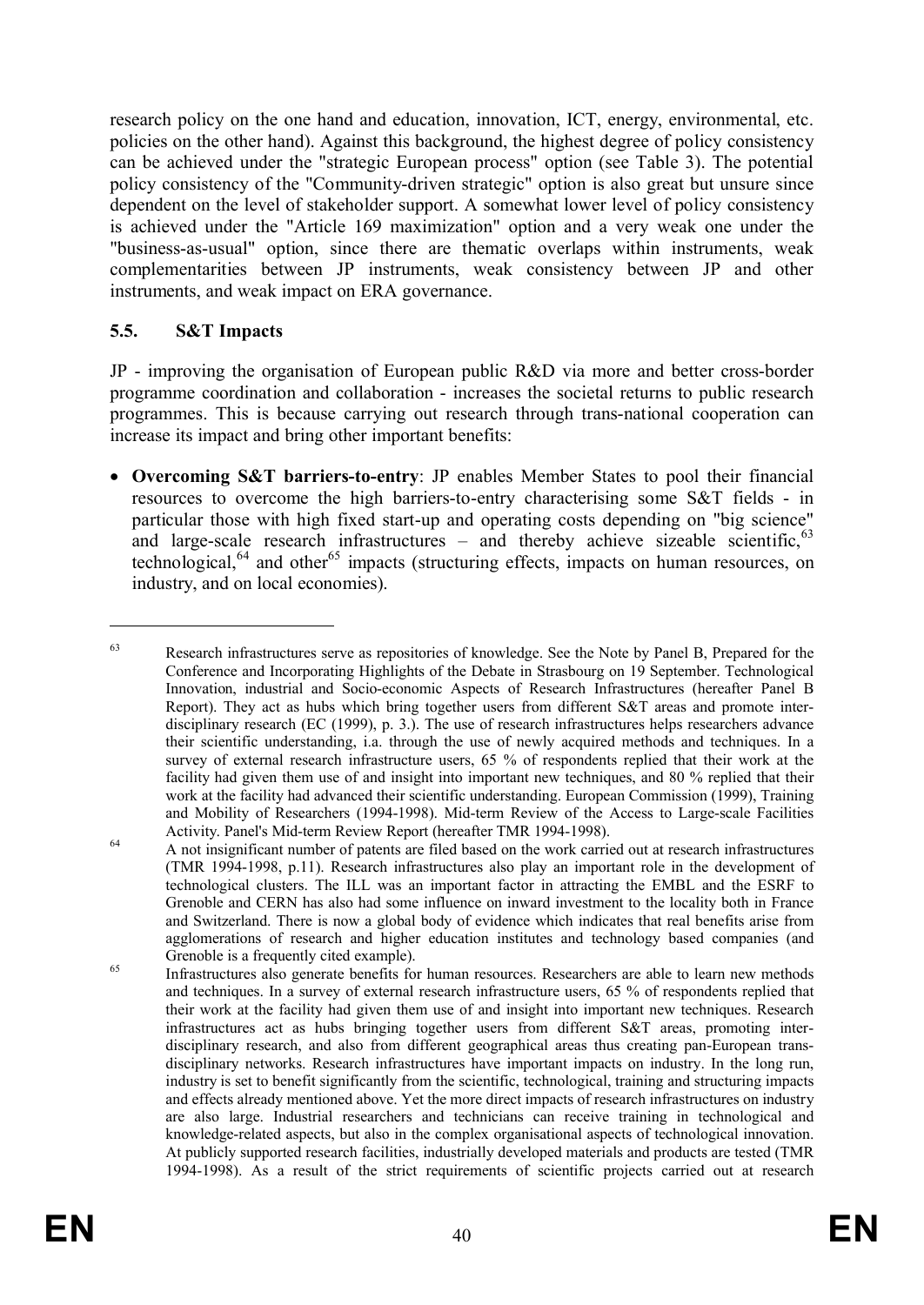- · **Facilitating pan-European public research programme optimisation:** JP allows for pan-European public research programme optimisation by ensuring - within the context of scientific and technological uncertainty – that all relevant topics and approaches in a particular S&T field can be researched in parallel (optimising programme scope) and that sufficient resources are allocated to the research on each topic (by eliminating wasteful cross-European programme duplication and increasing programme depth).
- · **Promoting scientific excellence:** JP promotes scientific excellence through joint calls with common funding which increase the competition for funding and the quality of research proposals – a "European Research Council"-effect is then obtained. National research programmes usually address only domestically based researchers. Where national research programmes operate in the absence of domestic expertise and where research proposals and the research carried out are of low quality, JP allows for avoiding the waste of public resources.
- · **Addressing challenges jointly, developing common solutions, and speaking with one voice**: JP enables several Member States in a particular region (e.g. Baltic Sea area), or Europe as a whole, to tackle together commonly faced challenges (e.g. climate change, ageing), develop common, standardised solutions (e.g. in the area of transport), and speak with one voice in the international scene. The latter facilitates the interaction of non-European countries with Europe in the field of research.
- · **Promoting cross-border project collaboration**: JP promotes cross-border project collaboration, which brings with it a multitude of benefits:
	- It facilitates the pooling of data and expertise scattered across several countries or Europe as a whole (e.g. rare diseases).
	- $-$  It promotes the rapid dissemination of research results.<sup>66</sup>
	- It promotes cross-border human resources mobility and training.
	- And it increases the scientific, technological and innovation impacts of each Euro of public research support. International scientific collaboration and co-publishing is facilitated by international science programs, and allows countries to reinforce

infrastructures, materials and products are often newly developed or substantially improved, often with commercial potential.

<sup>&</sup>lt;sup>66</sup> If results are not well disseminated, the value of carrying out research is seriously diminished. Indeed, one of the key justifications of public expenditure on R&D is to maximize the social return through ensuring the widest possible dissemination of research results. Moreover, in the context of the Lisbon objectives, research can only contribute to economic growth, to competitiveness and to job creation if the results are disseminated to the European business sector so that they can be transformed into new products, processes or services. Carrying out this dissemination at a level higher than that of a single Member State – to users, industries, firms (SMEs in particular), citizens, etc. – is more efficient and leads to a better exploitation of research, with a larger impact than would be possible at the level of a single Member State. Given the classical obstacles of language, proximity etc., when research is carried out purely at national level, it can be difficult for researchers abroad to access this new knowledge if no special incentives are provided. In addition, a country may generate important results in a particular area of science, but if it has no industrial activity corresponding to this discipline, then commercial exploitation may be severely hampered. Cross-border collaborative projects provide a powerful mechanism for disseminating results internationally.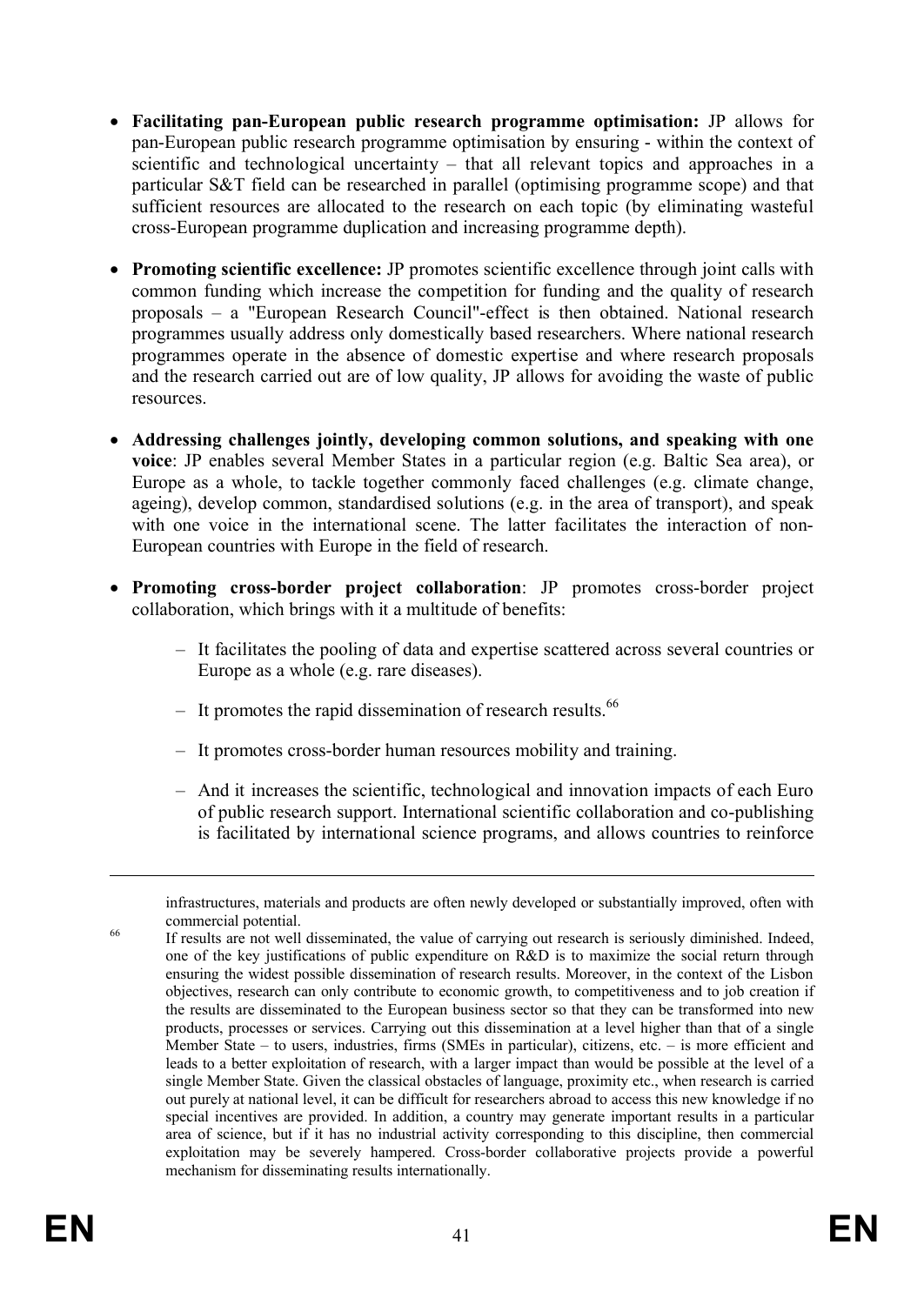their domestic specialisation or to compensate for domestic weaknesses.<sup>67</sup> International technological co-operation (i.e. between inventors with residence in different country) is even more fruitful than domestic co-operation.<sup>68</sup> The empirical evidence that collaboration affects innovative performance positively is substantial.<sup>69,70</sup>

- · **Facilitating horizontal policy coordination**: The pooling of Member State public research support efforts into highly visible, large-scale research programmes integrated cross-nationally will facilitate horizontal policy coordination, or the coordination between research policy on the one hand, and education, innovation, ICT, energy, environmental, etc. policies on the other hand.
- · **Reduction of programme management costs**: It allows for the reduction of the national management cost of those national programmes which are integrated cross-nationally (and for providing more support for research).<sup>71</sup>
- · **Cross-border policy-learning**: It enables cross-border policy-learning and improvements in the running of non-integrated national programmes.
- · **Improved accountability and transparency**: Joint evaluation will improve accountability and the transparency of public R&D support.

# **Box: Positive S&T impacts of JP on industry**

Some of the positive S&T impacts, JP has on industry have already been referred to above:

· **Pooling scattered data and expertise**: As already mentioned above, JP promotes cross-border project collaboration, which facilitates the pooling of data and expertise scattered across several countries or

<sup>67</sup> Wolfgang Glänzel, National Characteristics in International Scientific Co-Authorship Relations, In: *Scientometrics*, Vol. 51, 2001, pp. 101-2.

<sup>&</sup>lt;sup>68</sup> Dominique Guellec and Bruno Van Pottelsberghe de la Potterie, The Value of Patents and Patenting Strategies: Countries and Technology Areas Patterns, In: *Economics of Innovation and New Technologies*, 2002, Vol. 11, pp. 133–148.

<sup>69</sup> Chang, for instance, has found that "*the success of firms, regions, sectors and nations has become increasingly dependent on how effectively they generate and use knowledge in an increasingly growing interdependent economy*," that "*inter-organisational co-operation is positively associated with the firm's innovation performance*," and that "*the firm's networking capability with suppliers, customers, and knowledge-creating organisations asserts a decisive influence on its innovative performance*". – Yaun Chieh Chang, Benefits of Cooperation on Innovative Performance, In: *R&D Management*, Vol. 33 2001, pp. 425-437.

<sup>70</sup> The European Commission found for both Germany and Finland that "*a positive impact of collaboration on the propensity to patent in both countries is…evident*" and that "*the externalities due to clients increase the innovation intensity by half a percentage point.*"- European Commission, *European Competitiveness Report 2004*, 2004, p. 79 and p. 87.

<sup>&</sup>lt;sup>71</sup> There are many aspects to the management of a public research programme. Priorities have to be set, work programmes developed, calls for proposals launched, proposal evaluations organised, contracts negotiated, projects managed, and ex-post evaluations carried out. This means that the management of a public research programme is quite intensive in terms of both human and financial resources. The management of public research programmes is also characterised by economies of scale. As the size of a public research programme increases, the share of resources allocated to its management decreases more than proportionally. Joint programming - under which some or all programme management activities (launching calls for proposals, organising proposal evaluations, etc.) are carried out jointly allows Member States to save on their programme management costs and achieve economies of scale.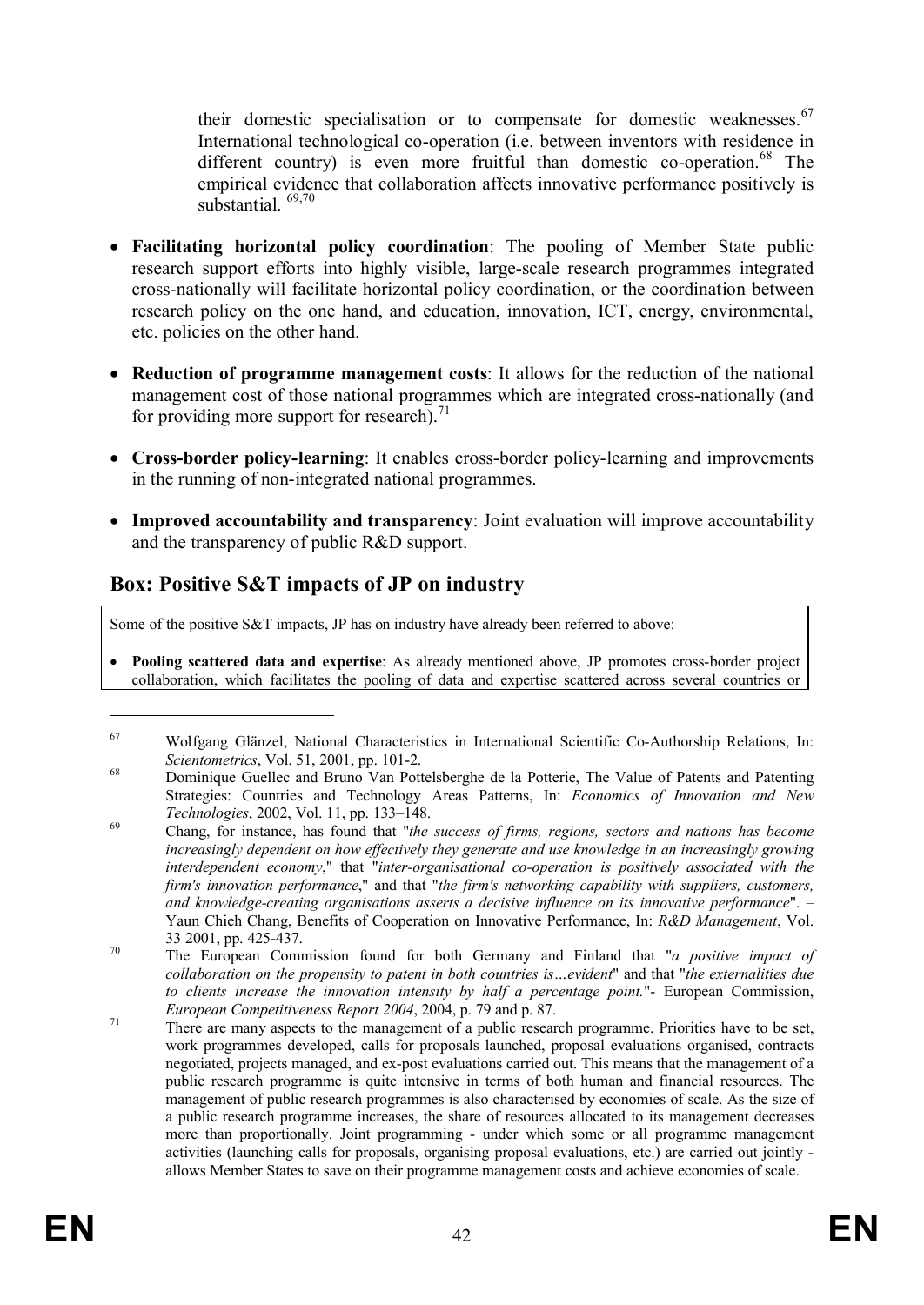Europe as a whole. This enables the private sector to pursue, much more than it can now, "open innovation" strategies. According to the currently dominant "open innovation" paradigm, research and innovation are becoming increasingly costly and complex, which forces firms to search for outside knowledge, and turns networks and partners into important elements in the innovation strategy. This is especially important for SMEs, which usually are not in a position to access foreign knowledge.

- · **Rapid dissemination of research results**: Innovation is often accompanied by so-called first-mover advantages. The firm which is first to bring a new product or process to the market is often the one which can occupy a large share of the market. Rapid innovation, however, depends to a large extent on the rapid domestic and cross-border dissemination of research results. JP, by promoting cross-border project collaboration, facilitates such rapid dissemination. This is especially important for SMEs, which usually are not easily included in the dissemination loop.
- · **Development of common, standardised solutions**: Industry has a great interest in market predictability, which to a large extent depends on the development and acceptance of common standards and norms. JP, which facilitates the development of common, standardised solutions, contributes to such market predictability.

In addition, a number of other benefits for industry can be identified:

- · **Facilitating access to public research support**: Multinational companies often carry out research in different European countries. To access public support for their research, they have to familiarise themselves with a multitude of different national and regional research programmes operating in the different European countries, each with their own objectives, application, proposal selection and management procedures, and cycles. SMEs and locally embedded universities and research institutes have difficulty accessing information on foreign research programmes. JP will significantly reduce the number of public programmes operating in Europe thereby making it easier for companies to access public research support.<sup>72</sup> It will reduce the cost of information and the cost of applying for companies and have a positive effect on the crowding-in factor or leverage effect of public R&D support, resulting in higher private and overall R&D investment.
- · **Facilitating the development of joint public-private strategic research agendas**: Europe's industry is well-networked and able to speak to Member States and to the Community with one voice. On the other hand, however, and as already mentioned, a multitude of different of different national and regional research programmes are operating in the different European countries, preventing the public sector from speaking with one voice to industry. JP will enable the public sector to speak with a single voice on particular research subjects and this will facilitate the interaction and strategic research coordination with the private sector (which can facilitate the development, further down the line, of joint technology initiatives). JP also facilitates the coordination of public research support programmes supporting industrial technologies (see, for instance, recent ERA-NETs (concerning construction, micro- and nanomanufacturing) supporting Technology Platforms).
- · **Facilitating horizontal policy coordination**: The much higher visibility of large-scale joint programmes and their results as compared to national programmes will enable the rapid alignment of non-research policies to facilitate the take-up of those research results. It will facilitate the coordination of research policies with education and innovation policies (an explicit stakeholder demand), as well as with other policies.

It can be expected that all of the aforementioned benefits for industry will make Europe a more attractive place for business R&D investment, which will have a positive impact on Europe's R&D intensity.

<sup>72</sup> According to Lena Lange, former director of Novozymes and of Nordforsk: "*Whilst industry is globalising its research strategy to address global challenges, it needs to interact and depend upon myriads of decision makers for public research*." In *The Future of Science and Technology in Europe*, Lisboa, 8-10 October 2007..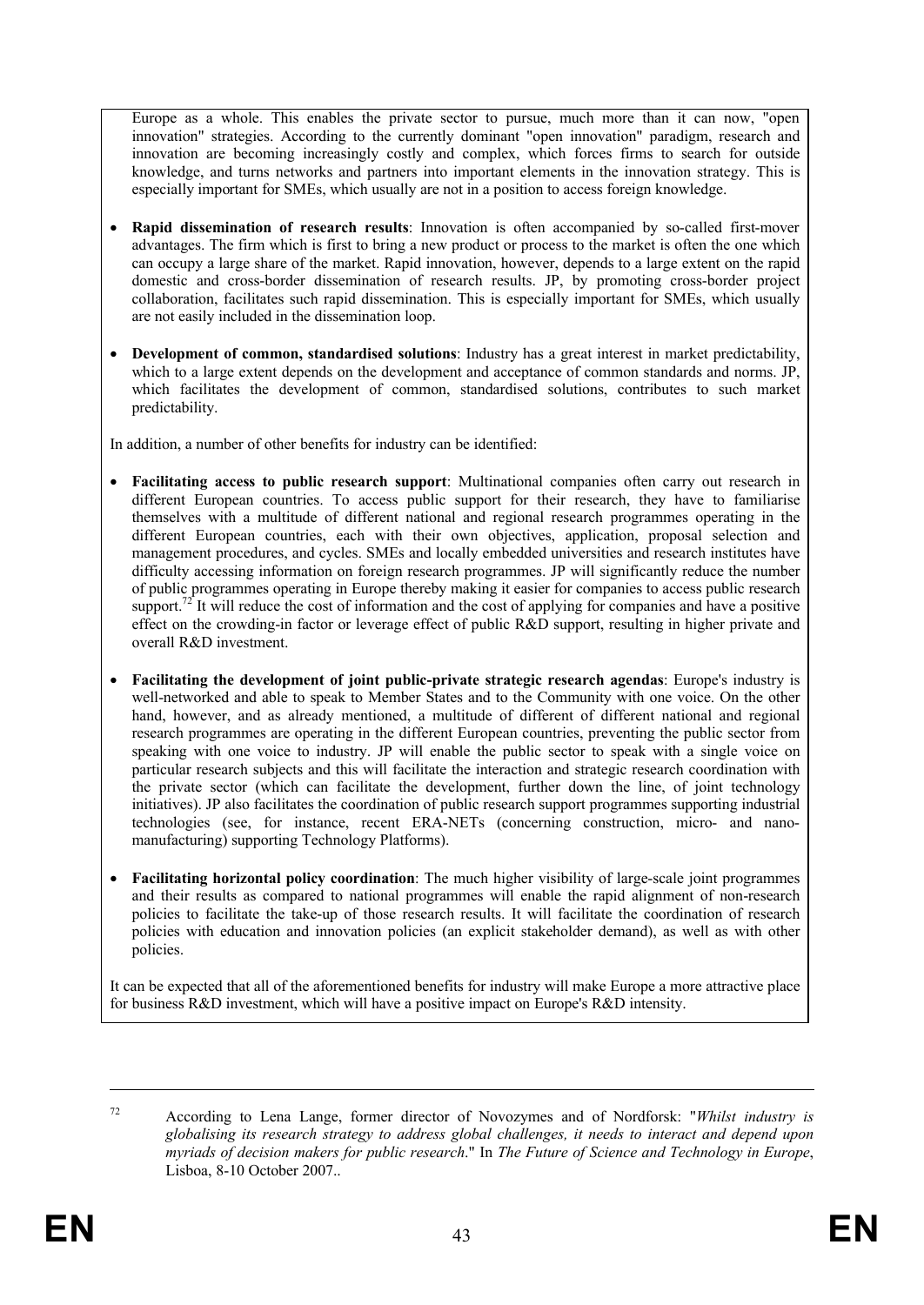The extent to which these aforementioned benefits of JP will be achieved depends entirely on the extent to which a real structuring effect is attained. With these considerations in mind, it can be argued that the S&T benefits of JP are best achieved under the "strategic European process" option, which as argued above achieves the largest structuring effect (see Table 3). The S&T impact of the "Community-driven strategic" option is potentially large but uncertain, since it depends entirely on the level of stakeholder support. The "business-asusual" and "Article 169 maximization" options have (much) smaller structuring effects and, therefore, also (much) smaller S&T impacts.

#### **5.6. Economic impacts**

The Communication, which this Impact Assessment is accompanying, proposes a process for identifying suitable topics and implementation instruments for JP. This means that these topics and instruments are not known to us at this point in time. This of course hampers the precise ex-ante estimation of societal (economic, social, environmental) impacts.

Because of the abovementioned reason, it was not possible within the scope of this Impact Assessment to engage in a precise econometric modelling exercise (as was possible and has also been done within the context of the FP7 Impact Assessment).<sup>73</sup> Nevertheless, a generic argument can be developed. Public investment in research generates important economic impacts. Economic growth, employment and international competitiveness (in terms of, for instance, import and export performance) depend to a large extent on technological innovation, which itself depends crucially on research. Modern mainstream economic theory – whether neoclassical, endogenous or evolutionary – has recognised for quite some time now that technological progress and innovation are the main engines of economic growth.<sup>74,</sup>

There is also empirical support for the contribution of S&T to economic performance. Estimates of private returns to firms' own investment in R&D still produce varying figures, but there is an emerging consensus that gross returns between 20 and 30 % are common and plausible. Microeconomic studies confirm the existence of significant spillovers of knowledge from the firms that perform the R&D to other firms and industries. Taking account of

<sup>73</sup> COM(2005) 118, Brussels, 6 April 2005.

According to Baumol, innovation explains much of the extraordinary economic growth record under capitalism. The reason is that in important parts of the economy, competition is based on innovation rather than price. Firms are therefore forced by market pressure to support innovative activity systematically and substantially (William J. Baumol, *The Free-Market Innovation Machine. Analyzing the Growth Miracle of Capitalism*, Princeton, N.J. and Oxford, 2002, viii-ix). According to Romer, productivity growth is driven by innovation resulting in the creation of new though not necessarily improved product varieties (Philippe Aghion and Peter Howitt, Appropriate Growth Policy: A Unifying Framework, 9 August 2005, p. 2-3). And under the Schumpeterian paradigm, growth results from *"quality improving innovations that render old products obsolete, and hence involves the force that Schumpeter called 'creative destruction'"* (Aghion and Howitt, Appropriate Growth Policy: A Unifying Framework, Paper presented for the 2005 Joseph Schumpeter Lecture, Amsterdam, 25 August, 2005, p. 3). Even basic research generates several direct economic benefits. It is a source of useful new information; It creates new instrumentation and methodologies. Those engaged in basic research develop skills which yield economic benefits when individuals move from basic research carrying codified and tacit knowledge. Through participation in basic research, access is granted to networks of experts and information. Those trained in basic research may be good at solving complex technological problems. And, finally, on the basis of basic research, spin-off companies are created (Ben Martin et al., The Relationship between Publicly Funded Basic Research and Economic Performance, A SPRU Review, Report Prepared for HM Treasury, July 1996, p. vii.).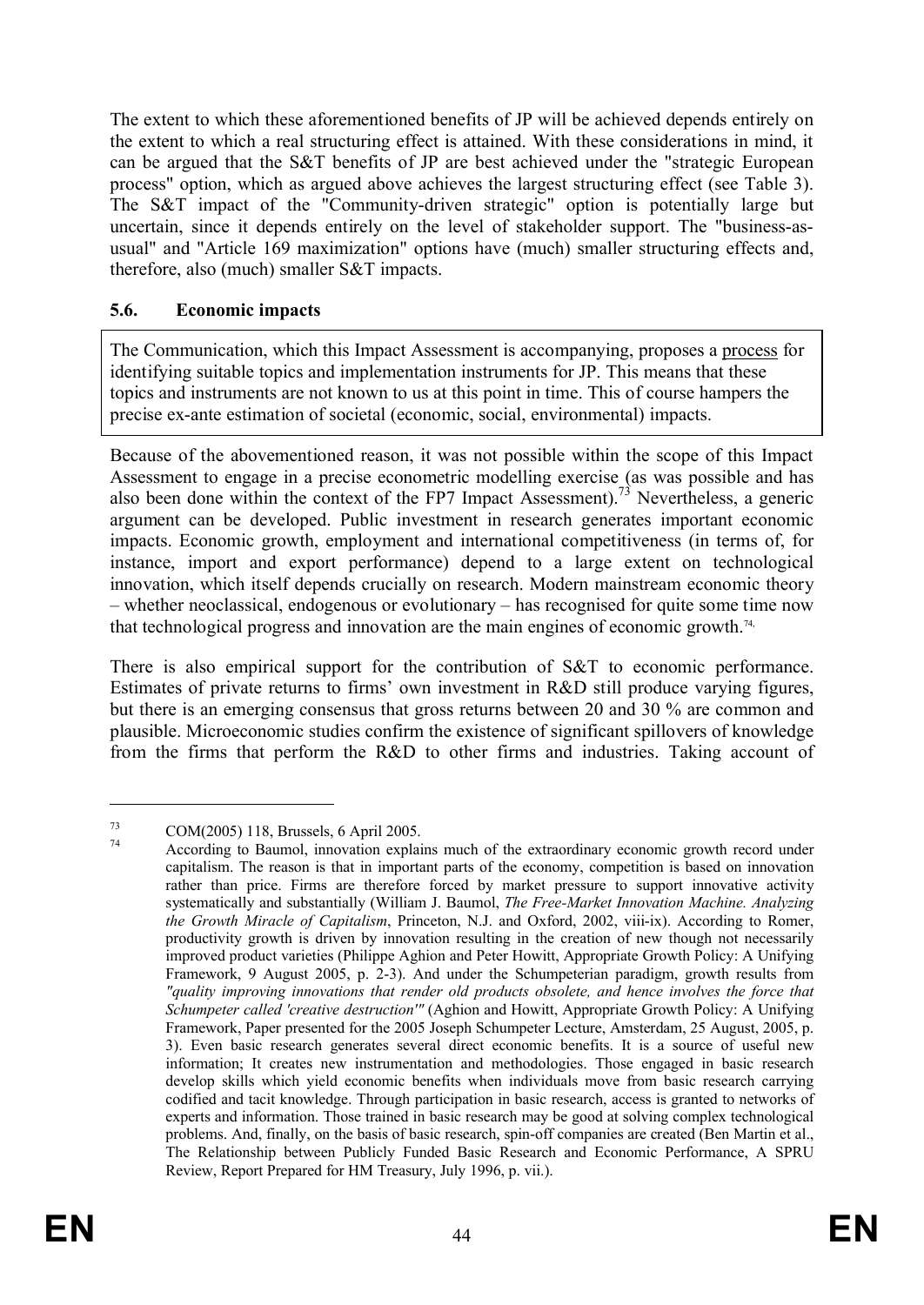measured spillovers typically raises the estimated gross rate of return on business investment into the range of 30 to 40 %. Macroeconomic studies, which by definition cover all sectors of the economy, also find significantly higher returns to R&D in OECD countries, with estimates ranging from 50 % to over 100 %. A recent Austrian report found that the rise of corporate spending on R&D from 0.8 % to 1.1 % of Gross Domestic Product in the second half of the 1990s produced a boost of three tenths of a % in growth.<sup>75</sup> Both microeconomic and macroeconomic studies find that an important source of productivity growth in all OECD countries comes from the international diffusion of technology. A country's ability to absorb those foreign technologies is enhanced by investment in education and by investment in own R&D.

The economic literature is not conclusive on the employment effects of innovation, since process innovation (the introduction of labour-saving technologies) is likely to have a negative effect on employment at least in the short run, assuming all other factors remain constant, while product innovation creates new markets and employment opportunities.<sup>76</sup> But empirical evidence suggests that technological change promotes employment.<sup>77</sup>

Within this context, what  $JP -$  which is best supported through the "strategic European process" option (see Table 3) - does (as has been demonstrated in Section 2 and at the beginning of this section), is increasing – leveraging as it were - the societal returns on Member State public research investment beyond what can be achieved at the level of a single Member State. Compared to purely national programming and funding, JP and funding enables the production of useful knowledge which otherwise could not be produced (by overcoming barriers to entry, by pooling necessary data and expertise, etc.), increases the quality of the research carried out (by increasing the competition for funding), ensures that more relevant knowledge is produced (by linking research to jointly faced challenges), and guarantees a higher societal pay-off through higher impact publications and patents, higher degrees of innovativeness, rapid dissemination and the development of standardised solutions.

# **5.7. Social and environmental impacts**

While a generic argument can be developed for economic and employment impacts, that is not possible for social and environmental impacts since it is not yet clear in which areas JP initiatives will be developed. Defining that is exactly what the proposed JP policy process is intended to do. What is clear, though, is that whatever the social or environmental challenge to be addressed, progress will be made most quickly and efficiently under the "strategic European process" option, which is characterised by great strategic focus - that is, focus on major societal challenges - and achieves the largest structuring effect and therefore the largest S&T impact, which increases the societal returns to public R&D support (see Table 3).

<sup>&</sup>lt;sup>75</sup> Federal Ministry of Education, Science and Culture, together with Federal Ministry of Transport, Innovation and Technology, and Federal Ministry of Economics and Labour, *Austrian Research and Technology Report 2004*, Vienna, 2004, p. 2.

<sup>76</sup> European Commission, *Employment in Europe 2004*, p. 77.

Such evidence includes a recent study of the DG Employment which found that the rate of growth of total factor productivity (due to improvements in the efficiency of production or to pure technological progress) has a positive impact on the employment rate, with a one-year lag, and that both in the shortand long-term, total factor productivity and employment are positively correlated (European Commission, Employment in Europe 2004, p. 80).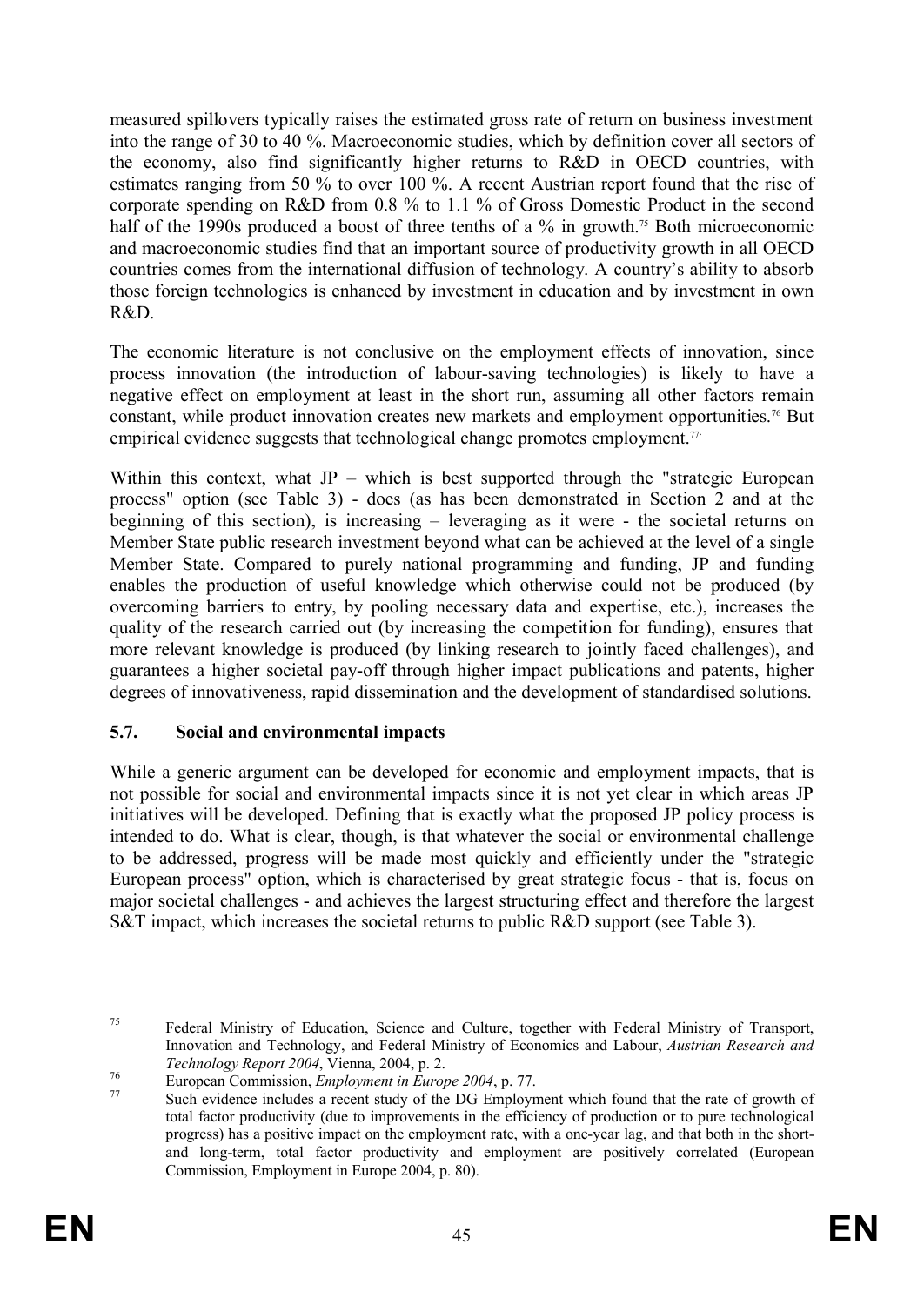Some examples can be provided of the way in which JP could contribute to quicker and better solutions for social and environmental problems.

- In the field of Cancer Clinical Practice Guidelines (CPGs) research, many CPGs address the same topic.<sup>78</sup> JP could facilitate pan-European public research programme optimisation by eliminating wasteful duplication.
- · Risk of overlaps has also been found in the field of Organic Food Security, especially in animal production system research.<sup>79</sup> In this field as well JP could contribute to the optimisation of the pan-European public research effort.
- · The countries surrounding the Baltic Sea are affected by common environmental problems. JP allows these countries to address the challenges they have in common jointly. $80$
- · Climate change is a phenomenon producing effects on a global, continental, national and regional scale. Research into the impact of climate change tends to be organised locally to focus on local problems, although some of the lessons learned could equally be applied in many regions. This is just one argument for greater co-operation between Europe's various climate research programmes. $81$
- The same argument is valid for research into ageing. Population ageing is another example of one of Europe's most pressing problems. In particular, ageing represents a huge challenge for health care, social services and pension systems, as well as for the medical profession. Here too it can help to carry out research jointly.<sup>82</sup>
- · JP and cross-border project collaboration facilitate the development of common, standardised solutions. For example, efficient transport systems are crucial to the efficient functioning of the single market, but transport research and policy are still too often seen from a national perspective. Closer co-operation between national transport research programmes can produce economies of scale and greater overall effectiveness, and also help to inform transport policy at European level.
- In some fields of research, complementary data and expertise may be dispersed across several countries, and if national research systems do not coordinate with each other then the benefits of pooling these resources will be lost. For example, when researching rare diseases at regional or national level, the difficulty to reach the necessary critical mass of

<sup>&</sup>lt;sup>78</sup> See the SWOT analysis prepared by CoCanCPG, D 4.5.1, p 7.

Arja Nykanem and Stefano Canali (2006), An analysis of OFF research topics in CORE Organic participating countries conducted, Core Organic Project, D4.1.a, p.19.

<sup>&</sup>lt;sup>80</sup> Efforts are already underway to coordinate marine research in The Baltic Sea, Europe's largest internal body of water. Ensuring sustainable development requires regional policies based on sound scientific knowledge. The BONUS network brings together 11 organisations involved in the funding and organisation of Baltic marine science to pool their research funding and coordinate the use of infrastructures.

<sup>&</sup>lt;sup>81</sup> An ERA-NET project "CIRCLE" is currently preparing the ground for a coordinated information network on climate change.

<sup>&</sup>lt;sup>82</sup> The ERA-AGE project is making some efforts to bring together the national research programmes from 14 European countries to help Europe address age-related problems in a concerted way. The US, whose citizens are ageing at a slower pace than Europe, identified this major issue 30 years ago, and the 2005 budget for the National Institute of Ageing surpassed US\$ 1000 million.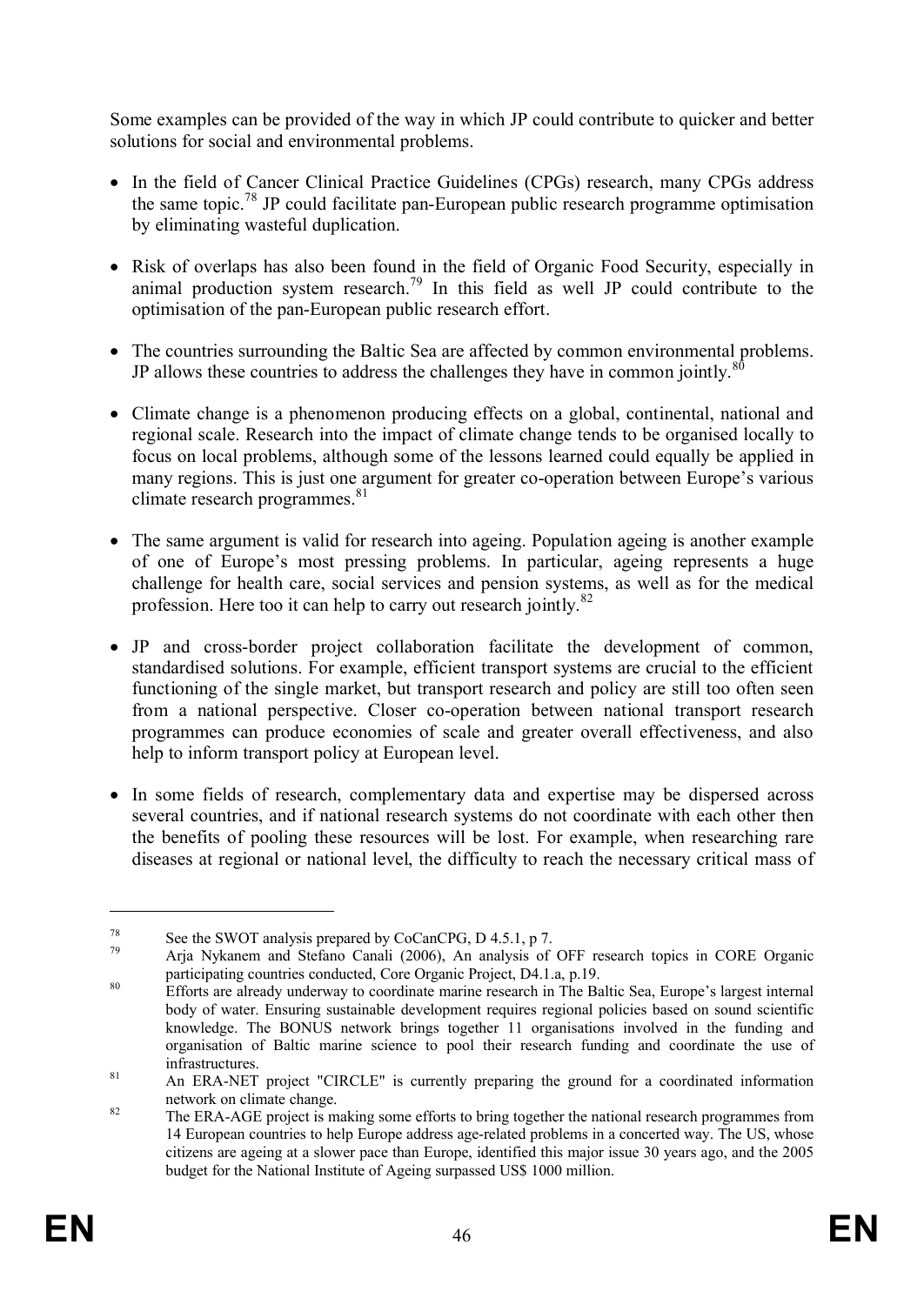patients, expertise, and facilities is one of the major obstacles. There are at least 6000 to 7000 rare diseases, which taken together affect some 20 million European citizens. Research is often hampered by a thin distribution of patients which impairs gathering of enough subjects for suitable studies, few specialised research groups, and a lack of standardisation of available data and material collections.

### **5.8. The preferred option and its impacts on different actors**

The conclusion of the above argumentation is that the preferred policy option is the "strategic European process" option. The "business-as-usual" option is rejected mainly on the basis of its lack of strategic focus, its weak structuring effect, its negative impact on horizontal policy consistency, and its weak societal impact. Similarly, the "Article 169 maximization" option is rejected on the basis of its lack of strategic focus, its "one-size-fits-all" approach and its more limited structuring effect and societal impacts. The "Community-driven strategic" option, while its potential impact is great, is rejected on the basis of the risk it entails. It is likely that it will not be supported by stakeholders, which will negatively affect strategic focus, structuring effect, and societal impacts, and anyway it is unlikely that the Community disposes of a sufficiently detailed knowledge about Member State research programmes to suitably identify JP topics.

The "strategic European process" option enjoys the highest levels of support from stakeholders, who agree that there is a need for the definition of strategic research agendas and their implementation in a coordinated manner, especially for tackling common societal challenges; that a partnership, which couples a voluntary, bottom-up approach with strategic top-down guidance, is indispensable for ensuring flexibility and customisation to programme specificities; that the principles of subsidiarity, variable geometry and real European added value need to be respected; and that a one-size-fits-all approach cannot be pursued.

It is precisely by proposing a process in which Member States feel secure and in control that the preferred option seeks to overcome the reluctance of public bodies and other stakeholders to take forward the integration of national research: it is an entirely voluntary process, which gives full ownership to the Member States, who decide in a bottom-up way what they want to do; it is selective, allowing Member States to choose the JP initiatives they are interested in and want to be associated with, and to opt out of those they do not wish to be involved in; it is also flexible, allowing countries to choose between various instruments which can promote stronger or looser forms of coordination as appropriate and as desired by Member States.

Because of these high levels of stakeholder support and the joint programme area and instrument choice process proposed, the "strategic European process" option provides the best guarantees for obtaining the largest aggregate systemic structuring effects (by, for instance, increasing the competition for funding and providing under-performers with incentives to improve their performance, instituting common evaluation, etc.).

This in turn will allow for the full realisation of the benefits of cooperation. These include overcoming barriers to entry; pan-European programme optimisation; scientific excellence; jointly tackling commonly faced challenges, developing common, standardised solutions, and speaking with one voice; cross-border project collaboration (with its own set of benefits such as the pooling of data and expertise, rapid dissemination, cross-border human resources mobility and training, and increased scientific, technological and innovation impacts); reduced national management costs of integrated programmes; the improvement of non-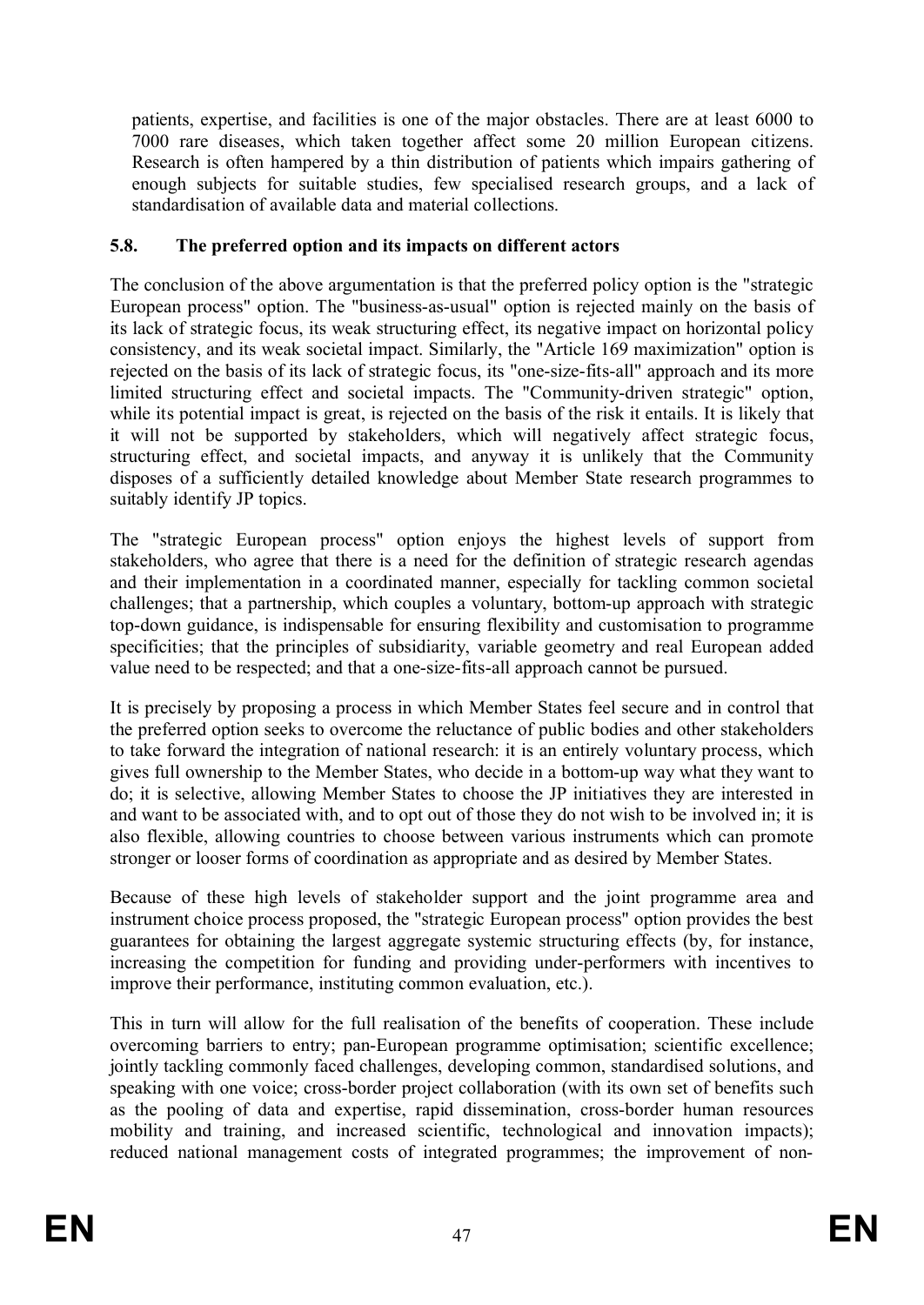integrated programmes; and improved accountability and transparency. More specifically for industry, the benefits include 'open innovation', the rapid dissemination of research results, the development of common, standardised solutions, better access to public research support, easier development of joint public-private strategic research agendas, and quicker horizontal policy coordination. Ultimately, these S&T impacts translate into a higher societal return on public research investment, which means higher economic growth, competitiveness and employment, and quicker and better solutions for social and environmental challenges.

Under this option, Europe's citizens will benefit from higher economic growth, competitiveness and employment, and from quicker and better solutions for social and environmental problems. These will result from the important S&T benefits derived from JP and its significant structuring effects.

Europe's enterprises will benefit from a greater ability to pool scattered data and expertise and pursue open innovation strategies, from the more rapid dissemination of research results, from the development of common, standardised solutions, and from better access to public research support [through reduced information costs (concerning the existence of programmes and their procedures) and reduced administrative burden (concerning actual grant applications)]. In addition, the development of joint public-private strategic research agendas and horizontal policy coordination will be facilitated.

Europe's scientists will benefit from larger and more strategically targeted research programs, a greater ability to pool data and expertise scattered across several countries or Europe as a whole, from the more rapid dissemination of research results, from increased cross-border human resources mobility and training, and from the ability to achieve higher scientific, technological and innovation impacts. These impacts are of particular importance for scientists in regions and countries catching up in terms of research investment and performance.

Europe's research programme owners will benefit from a larger scientific, technological, innovation and societal return on their investment in public research support, as well as from reduced programme management costs (which can be disproportionately high, especially where small research programmes are concerned, given the need to launch separate calls for proposals, evaluate those proposals, etc.), cross-border policy learning (which will improve the quality of research programmes), and increased accountability and transparency (through, for instance, joint evaluation). These impacts are of particular importance for research programme owners and managers in regions and countries catching up in terms of research investment and performance.

# **6. RISK AND RISK MITIGATION**

With the preferred "strategic European process" option are various risks associated. The various S&T and societal impacts discussed above are the impacts which can be achieved if the proposed JP policy process is implemented successfully. Yet, its full success is not guaranteed a priori. This is very clearly demonstrated by the last fifteen years' of slow progress in the field of European cross-border programme coordination and collaboration (discussed in section 1). In order for this process to be successful, a number of important boundary conditions have to be met convincingly.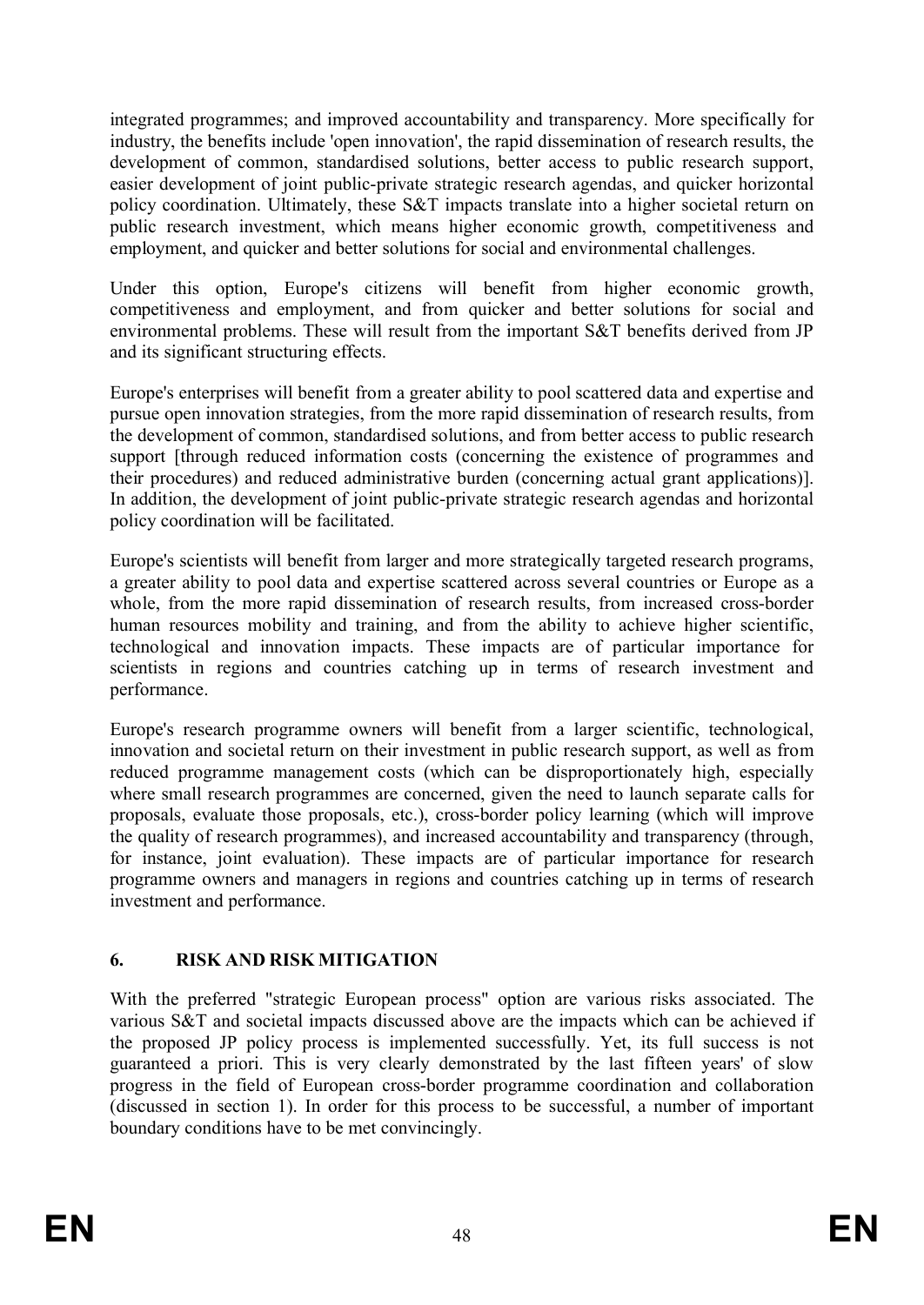The proposed JP policy process foresees that this Communication and its accompanying Impact Assessment constitute the basis for the development of a common vision on and a clear shared understanding of what JP is and what it entails in terms of funding, joint ownership, sharing of expertise, opening, etc. The careful drafting of these documents, as well as the subsequent in-depth discussions to be held on these documents at Council level and in other for a, will ensure this. Yet hitherto acquired experience from JP at various levels has shown that a sine qua non condition for success is the existence from the very outset of a strong political impulse and of a deep and sustained commitment at the highest political level in the Member States. The risk exists, however, that this required commitment will not materialise, which could result in a heavily bureaucratised "empty" and ultimately unsuccessful policy process. This is what has happened time and again over the course of the past fifteen years.

First, this risk would appear to be smaller now than it was perhaps in the past and this because of the growing recognition in the Member States of the societal challenges Europe is facing and of the S&T and societal costs of non-coordination and of the S&T and societal benefits of JP. Second, the proposed policy process has been designed specifically to mitigate this risk. A high-level political process is proposed, as different from a regular consultation approach, which rests squarely on the Member States, with the Commission services in a facilitating role. The process assigns an important and continuing role to the Council in terms of:

- Inviting Member States' and Associated Countries' research ministers to mandate personal representatives for an ad-hoc group to identify suitable JP areas.
- · Mandating JP area specific high-level Member State working groups to define SMART objectives, formulate strategic research agendas, etc.
- Closely monitoring the process on an annual basis (via obligatory annual reporting by the Commission), and
- Evaluating the process after 3 years.

The proposed process is evidence-based and grounded in an in-depth strategic analysis of respective S&T fields, which will ensure that only feasible JP initiatives are taken. An accommodating approach is proposed, which is marked by instrument flexibility (a wide range of possible Community and other instruments for implementation), variable geometry, and flexibility in terms of the extent of programme integration pursued (partial cycle, full cycle).

A second risk is that of institutional inertia and "field-level" operational stakeholder resistance to, for instance, integrated, jointly funded, more competitive calls for proposals. Evaluations of past coordination measures have suggested that this inertia may be due to a number of factors: fear of losing control of programmes, non-existence of well-defined national programmes, national legislation that does not allow support to foreign institutions, lack of multi-annual budgets and requirement of yearly parliamentary approval, a desire not to lose the visibility of some key national projects. $83$  The "strategic European process" option has important features which will help to overcome these obstacles and assuage any potential

<sup>83</sup> Optimat – VDI/VDE/IT, *Examining the Design of National Research Programmes*, Study prepared for European Commission – DG Research (Directorate M2), December 2005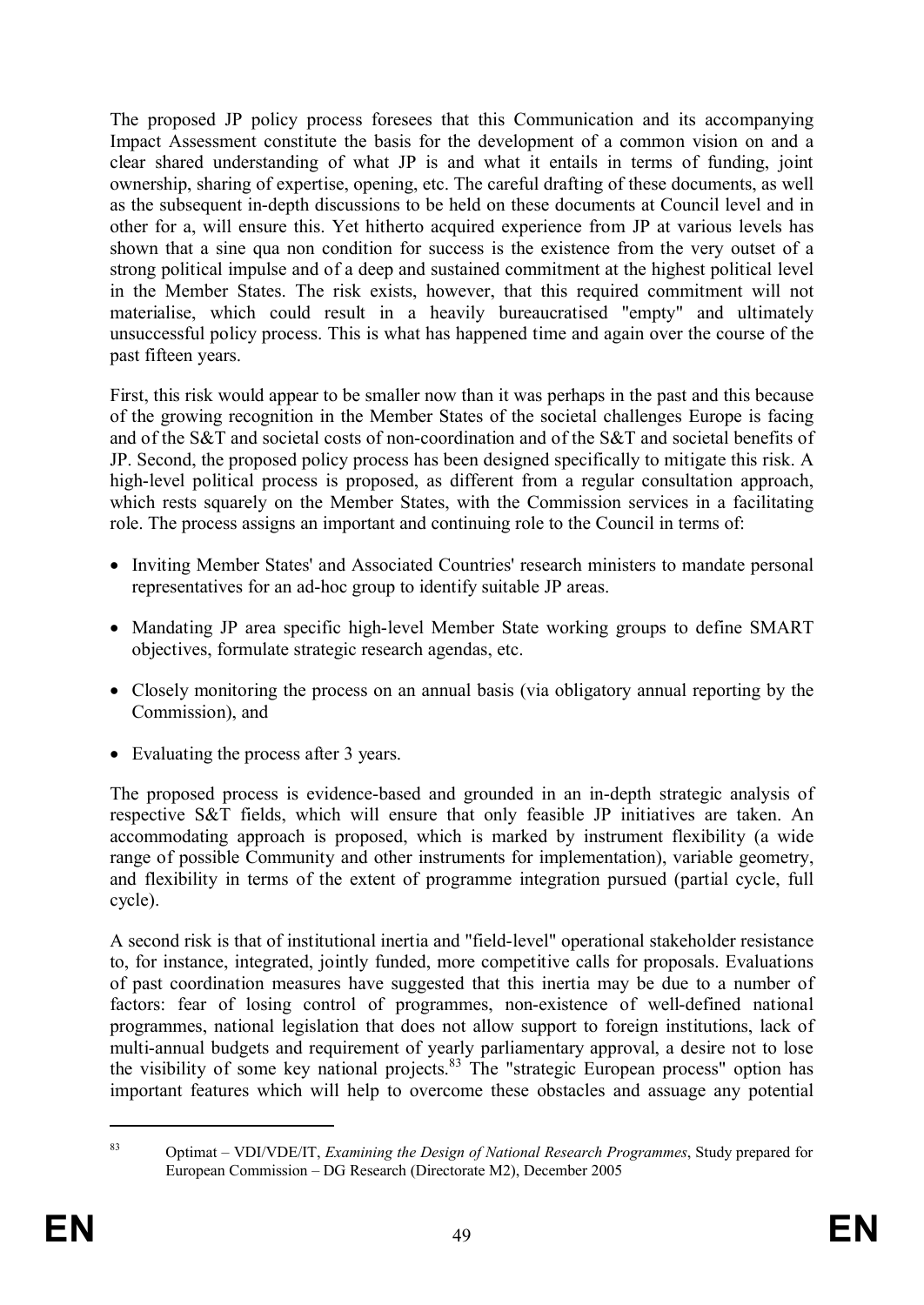concerns of Member States. Firstly, it is an entirely voluntary process which gives full ownership to the Member States who decide in a bottom-up way what they want to do. Member States have the full power to define particular JP actions and can decide to opt in or opt out of them as they wish. Where they choose to participate in a JP action, they will not lose control as such, but the form of control they have will depend upon the nature of the action. The key calculation for Member States, however, will not be about control per se, but rather about whether any perceived losses from doing JP are outweighed by the benefits to be obtained from cross-border cooperation (impact on scale, scope etc.). Secondly, the process offers flexibility in the choice of instruments, which means that new programmes could be created if desired, even where well-defined national programmes do not exist. It is also a targeted and gradual process which allows area-specific obstacles to be tackled over a reasonable period of time. And by focussing on pressing societal challenges of common concern, it provides a serious incentive to mobilize efforts and break down barriers.

A third risk is that the proposed JP policy process will lack the required evidence base. The identification of suitable JP topics, the formulation of SMART objectives and strategic research agendas, etc. will require the collection of strategic intelligence on what specific kinds of research each Member State is supporting, through which programmes and institutions, etc.

To mitigate this risk, the involvement of experts in the respective S&T fields is foreseen. They would identify the necessary information, and takes steps to ensure its collection. The approach would differ from previous efforts at information gathering which tended to cover all Member States and all fields of science, and as a result were time-consuming and produced quite aggregated results. Instead, it would focus only on the selected specific fields (probably around three in the first phase of JP) and only on the Member States that wish to participate in JP in each field. This focussed approach. would allow data to be collected more rapidly and at a much greater level of detail. Since a JP initiative in a given area would necessarily involve the key players in the field, this would also facilitate the task of gathering the information required.

This information gathering process should use data already available in the Member States and thus should impose no additional reporting obligation. Member States may decide to update the information collected over the course of time if this is useful. It is also a voluntary exercise limited to those Member States participating in a specific JP area, and it is the Member States themselves, not the Commission, who will decide upon the best method for gathering information.

In summary, it can be argued that the main risk mitigation strategy underlying the proposed process is that of learning from and building upon the valuable recent experience with coordination instruments by setting up a properly structured policy process based firmly on the principles of Better Regulation: working closely with the Member States in a transparent manner; respecting the principles of subsidiary, European added value and proportionality; preparing and launching concrete initiatives on the basis of an extensive, credible evidencebase; and ensuring the accountability and transparency of the process via proper monitoring and evaluations systems.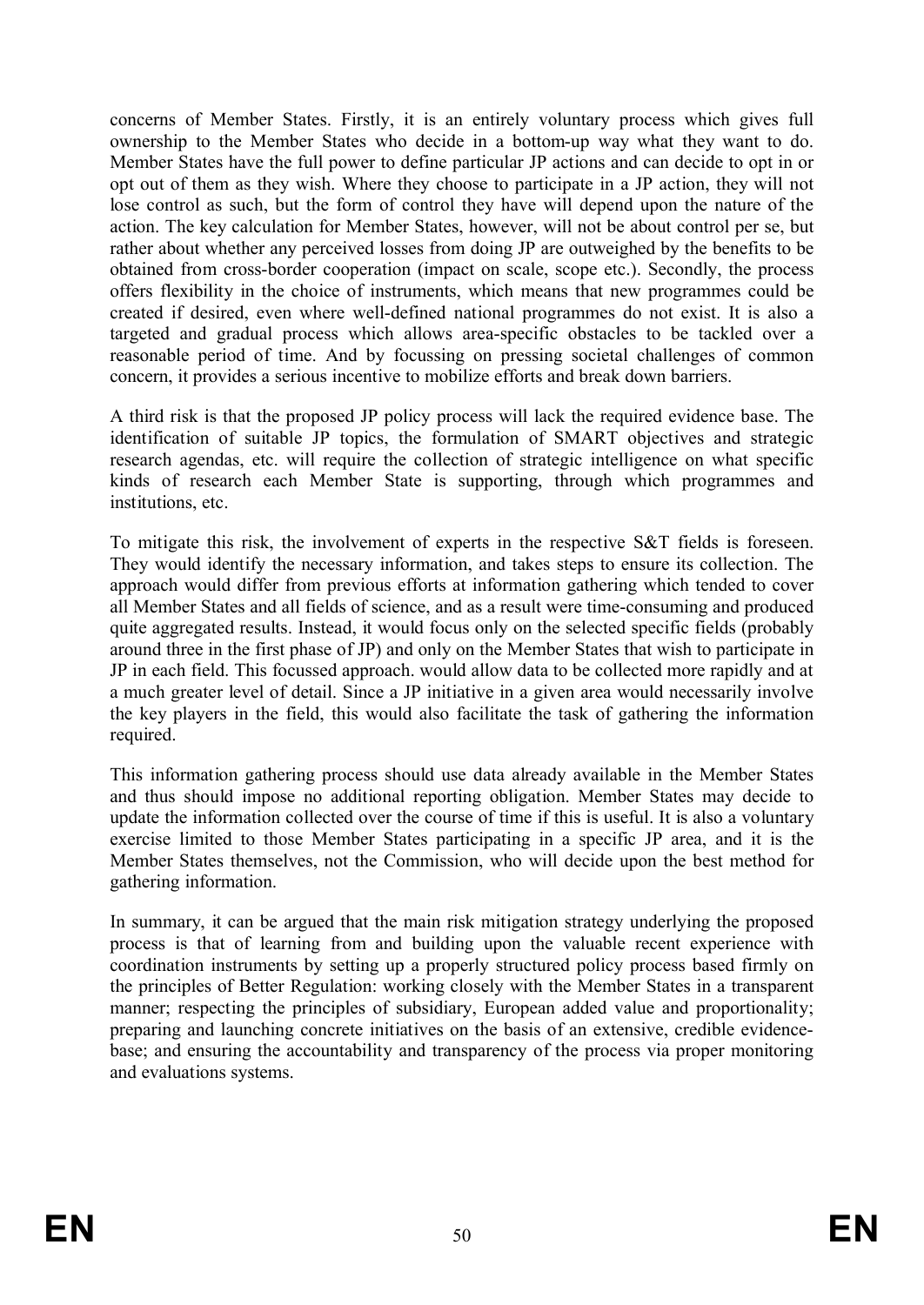# **7. MONITORING AND EVALUATION**

An important role will be played in the mitigation of risks by the creation of suitable systems for monitoring and evaluating the process proposed in this communication for the identification of topics and areas for JP, the formulation of SMART objectives, the development of strategic research agendas, the launching of specific JP initiatives, etc. Within this context, it is of key importance that sufficient human and financial resources are dedicated to monitoring and evaluation.

Regular monitoring and evaluation of progress against the SMART objectives should be ensured.

Based on expert reports, the Commission will inform the Council of progress at each stage of the process so that it can provide adequate steering and allow more interested countries to join.

The Commission together with the Member States will evaluate the Joint Programming process as a whole. This evaluation will be commenced three years after the launch of the process.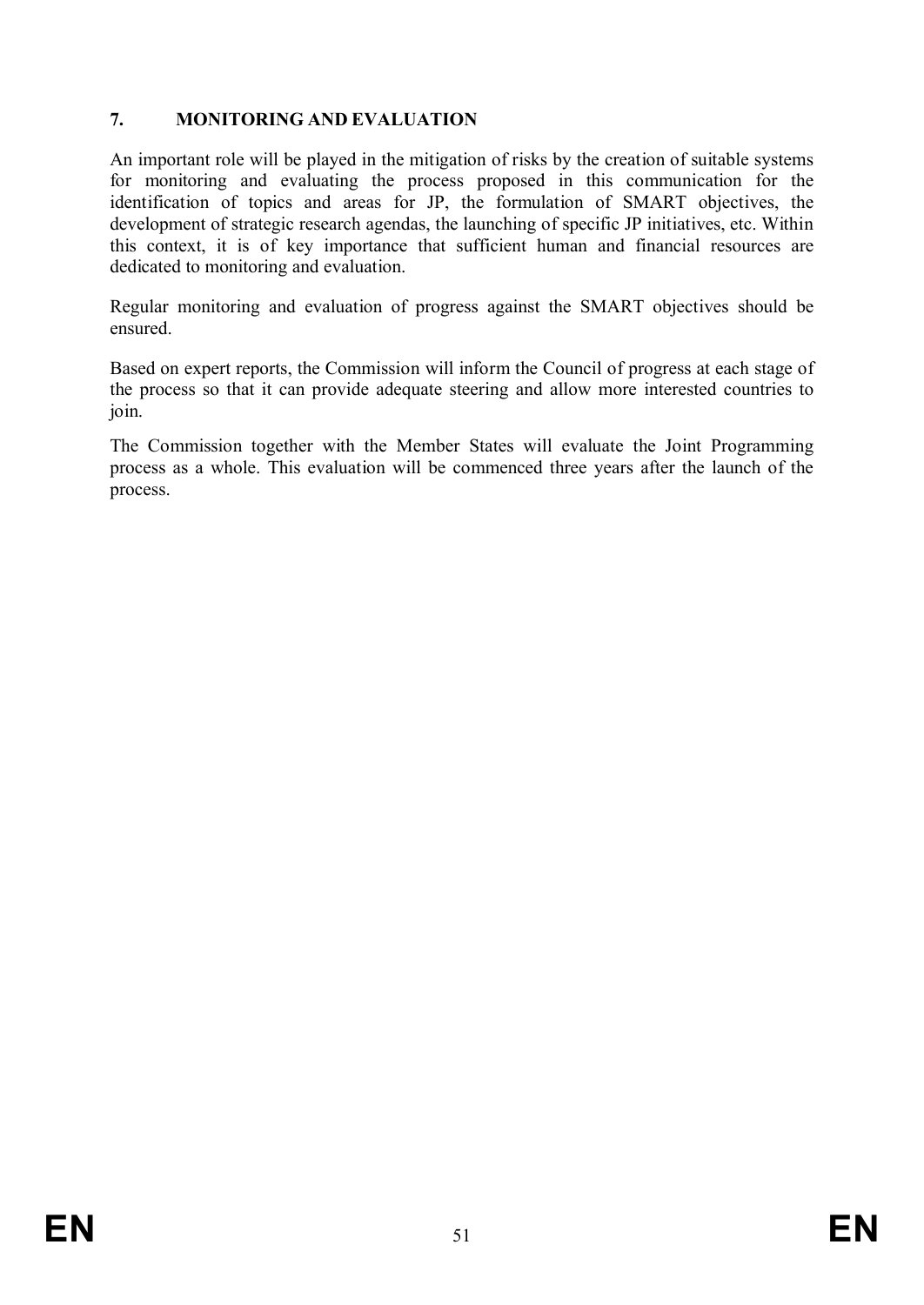# **Annex 1**

#### **ERA Green paper open consultation: on line consultation and positioning papers.**

Following the publication of the Green Paper "The European Research Area: New Perspectives" (COM(2007)161, Brussels April 4 2007), the European Commission launched a broad institutional and public debate on what needs to be done to give renewed impetus to the realisation of an open, competitive and attractive European Research Area. An on-line public consultation was opened between 1 May 2007 and 31 August 2007. 474 individuals and 211 organisations including large companies, SMEs, associations of commercial interests, governmental bodies, funding agencies, universities, etc. from across Europe and other countries responded to the consultation. 84

The following tables summarises the distribution of the responses to a selected set of questions relevant for the purpose of Joint Programming. Table IV, in particular, presents the respondents' view on the need to open the national programmes in basic research and how this should be achieved, whereas Table II presents the distribution of respondent's answers concerning the need to open applied research and on how this can best be achieved.

Table VI presents the distribution of respondents' views with respect to the perceived benefits of cooperation in different domains. These figures in particular were used for figures 1 and 2 in section 1.4.1. Note that in the figures, the percentages of respondents agreeing with the statements were presented as a percentage of non missing answers.

In the same open consultation, there were an additional 146 free-format positioning papers, from MS, NGOs, industry associations, SMEs; large companies, European bodies, etc. Table IV presents a list of the positioning papers used as input for table 1 in section 1.4.1.

<sup>&</sup>lt;sup>84</sup> For further details see http://ec.europa.eu/research/era/progress-on-debate/stakeholderconsultation\_en.html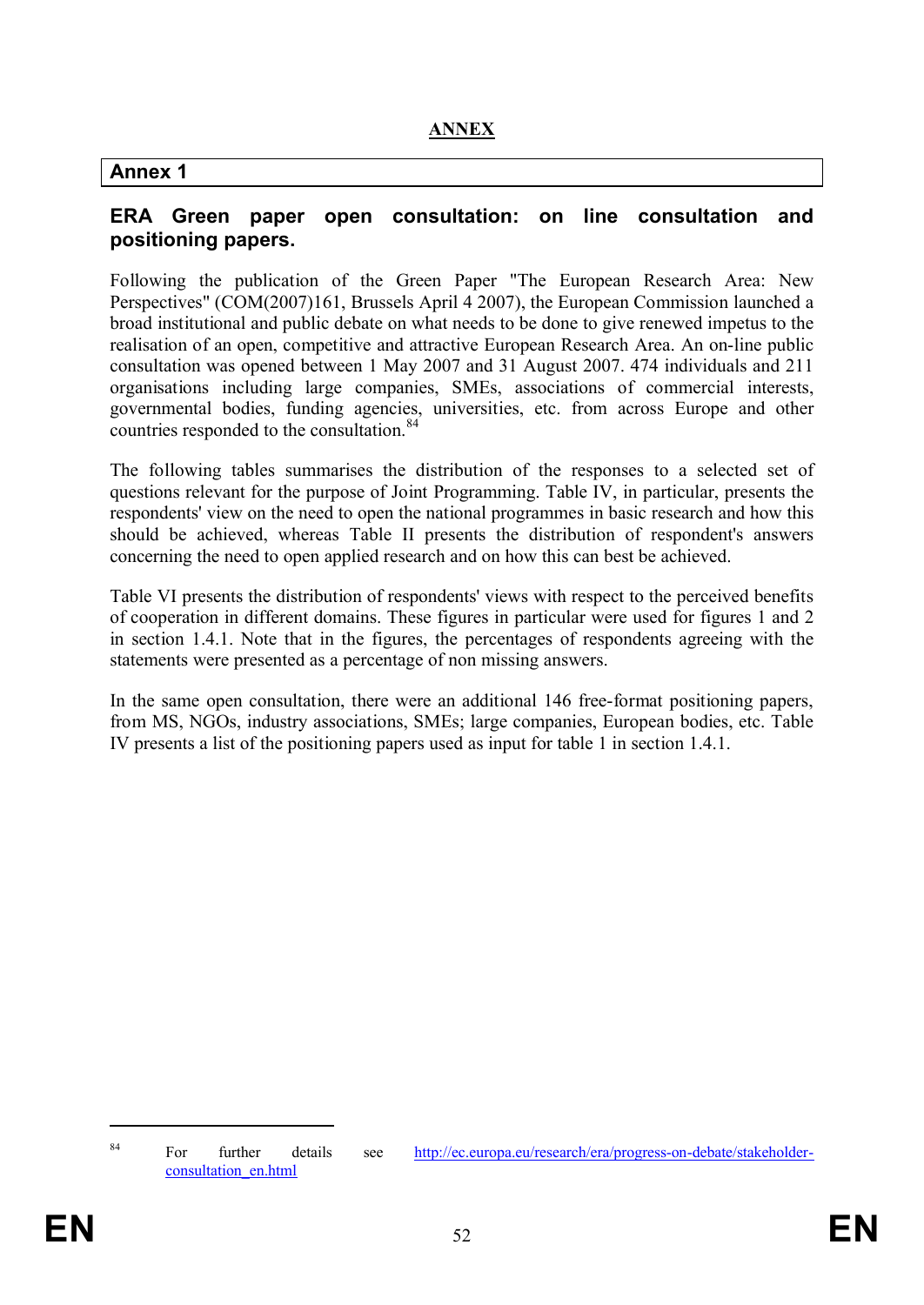#### **Table IV: Green Paper open consultation: Opening of basic research**

|                                                                                           |                 |                 |                                                                                                                                                    |                 |                          | If in agreement, this can be achieved by: |                          |                 |                          |                                                        |                          |                 |                    |                                                                                                                                                                                                |                          |       |               |                                                                                              |                          |             |                |
|-------------------------------------------------------------------------------------------|-----------------|-----------------|----------------------------------------------------------------------------------------------------------------------------------------------------|-----------------|--------------------------|-------------------------------------------|--------------------------|-----------------|--------------------------|--------------------------------------------------------|--------------------------|-----------------|--------------------|------------------------------------------------------------------------------------------------------------------------------------------------------------------------------------------------|--------------------------|-------|---------------|----------------------------------------------------------------------------------------------|--------------------------|-------------|----------------|
|                                                                                           | States.         |                 | National and regional investigator<br>driven (basic) research programmes<br>should be opened to the participation<br>of persons from all EU Member |                 | applications<br>opening) | Full opening of programmes to             | from all                 | (mutual         | agreements               | Limited opening of programmes to<br>applications based |                          | on bilateral    | national<br>type)  | The networking of research activities<br>conducted at national or regional<br>level, and the mutual opening of<br>and<br>programmes with the Commission<br>taking a facilitating role (ERA-Net | regional research        |       |               | Unilateral opening of national and<br>regional programmes to some or all<br>EU Member States |                          |             |                |
|                                                                                           | answers<br>ş    | Disagree        | opinion<br>Ş                                                                                                                                       | Agree           | swers<br>듦<br><u>و</u>   | Disagree                                  | opinion<br>$\frac{1}{2}$ | Agree           | answers<br>$\frac{1}{2}$ | Disagree                                               | opinion<br>$\frac{1}{2}$ | Agree           | answers<br>$\circ$ | Disagree                                                                                                                                                                                       | opinion<br>$\frac{1}{2}$ | Agree | answers<br>ءِ | Disagree                                                                                     | opinion<br>$\frac{1}{2}$ | Agree       | Total          |
| Individuals                                                                               | 29              | 11              | - 7                                                                                                                                                | 53              | 52                       | 11                                        | $\overline{4}$           | $\overline{34}$ | 60                       | 17                                                     | 3                        | 20              | 58                 | 5                                                                                                                                                                                              |                          | 30    | 63            | 15                                                                                           | 8                        | 14          | 69             |
| Association<br>representing<br>commercial interests / Chamber<br>of Commerce              | 44              | 11              | 11                                                                                                                                                 | 33              | 78                       | 11                                        | $\Omega$                 | 11              | 89                       | $\Omega$                                               | $\Omega$                 | 11              | 78                 | $\mathbf 0$                                                                                                                                                                                    | $\mathbf 0$              | 22    | 89            | $\mathbf 0$                                                                                  | 11                       | $\mathbf 0$ |                |
| Commercial<br>organisation<br>(including consultancy) fewer<br>than 250 employees         | 27              | $\mathbf 0$     | $\mathbf 0$                                                                                                                                        | 73              | 27                       | 27                                        | $\Omega$                 | 45              | 36                       | 18                                                     | $\Omega$                 | 45              | 27                 | 27                                                                                                                                                                                             | 18                       | 27    | 27            | 36                                                                                           | 9                        | 27          | $\overline{2}$ |
| organisation<br>Commercial<br>(including consultancy) more<br>than 250 employees          | 14              | 14              | 21                                                                                                                                                 | 50              | 50                       | 36                                        | $\Omega$                 | 14              | 57                       |                                                        | $\mathbf 0$              | 36              | 50                 | $\mathbf 0$                                                                                                                                                                                    | $\overline{7}$           | 43    | 57            | 14                                                                                           | $\mathbf 0$              | 29          | $\overline{2}$ |
| Governmental body                                                                         | 23              | 8               | $\mathbf 0$                                                                                                                                        | 69              | 46                       | 23                                        | 15                       | 15              | 46                       | 15                                                     | 8                        | 31              | 38                 | $\Omega$                                                                                                                                                                                       | 8                        | 54    | 54            | 8                                                                                            | 23                       | 15          | $\overline{2}$ |
| Higher Education<br>Institution<br>(University, University College,<br>Polytechnic etc)   | 13              | 18              | 3                                                                                                                                                  | 67              | 44                       | 28                                        | $\Omega$                 | 28              | 49                       | 15                                                     | 5                        | 31              | 46                 | 5                                                                                                                                                                                              | $\mathbf{3}$             | 46    | 51            | 26                                                                                           | 5                        | 18          | 6              |
| Public sector research performer<br>other than Higher Education<br>Institution            | 26              | 6               | 6                                                                                                                                                  | 62              | 44                       | 21                                        | 18                       | 18              | 53                       | 21                                                     | 3                        | 24              | 44                 | 6                                                                                                                                                                                              | $\mathbf 0$              | 50    | 44            | 18                                                                                           | 6                        | 32          | 5              |
| Research funding organisation                                                             | 13              | $\overline{13}$ | $\mathbf 0$                                                                                                                                        | $\overline{75}$ | 25                       | $\overline{25}$                           | $\overline{13}$          | $\overline{38}$ | 38                       | 13                                                     | 13                       | 38              | $\overline{25}$    | $\mathbf 0$                                                                                                                                                                                    | $\mathbf 0$              | 75    | 25            | 25                                                                                           | 13                       | 38          |                |
| Non-Governmental, not for profit,<br>not representing commercial<br>interest Organisation | 40              | 17              | 5                                                                                                                                                  | 38              | 74                       | $\overline{2}$                            | 5                        | 19              | 71                       |                                                        | 12                       | 10              | 69                 | $\overline{2}$                                                                                                                                                                                 | 12                       | 17    | 71            | 12                                                                                           | 12                       | 5           | 6              |
| Other                                                                                     | 29              | 12              | 12                                                                                                                                                 | 46              | 56                       | 29                                        | 2                        | 12              | 54                       | 15                                                     | 5                        | 27              | 56                 | 5                                                                                                                                                                                              | $\mathbf 0$              | 39    | 56            | 27                                                                                           | 5                        | 12          | 6              |
| Total                                                                                     | $\overline{28}$ | $\overline{12}$ | $\overline{7}$                                                                                                                                     | 53              | 52                       | 14                                        | $\overline{4}$           | 30              | 59                       | 16                                                     | $\overline{4}$           | $\overline{22}$ | 56                 | 5                                                                                                                                                                                              | 6                        | 33    | 60            | 16                                                                                           | $\overline{8}$           | 15          | 100            |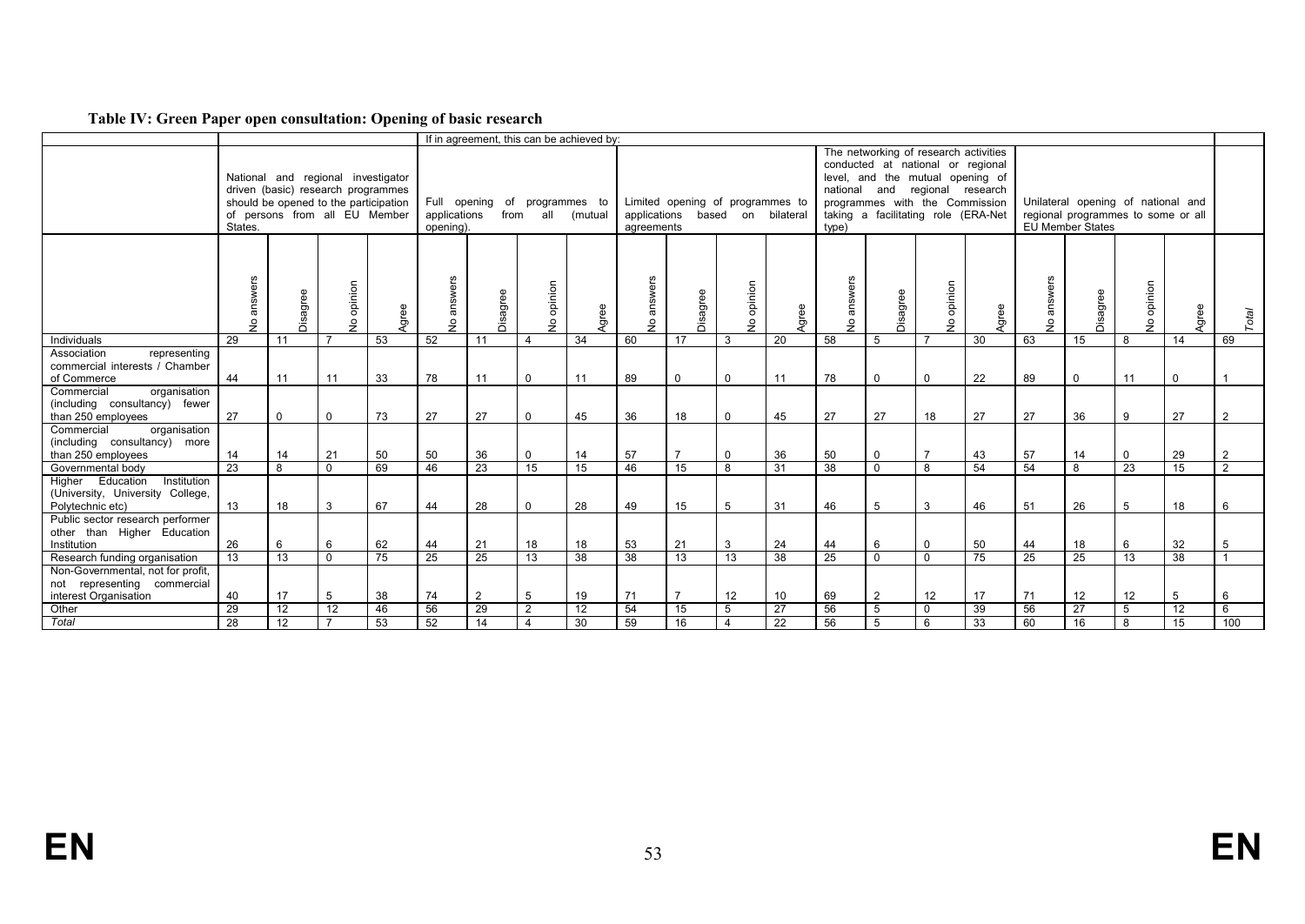#### **Table V: Green Paper open consultation: Opening of applied research**

|                                                                                     |                                                                                                                                                                                                                                                            |              |                                                                                          | If in agreement, this can be achieved by: |    |                   |                                                        |                          |                                |                                  |          |                          |                                                          |             |                                                                                                                                                                    |                      |                        |                                                      |                |                |                |
|-------------------------------------------------------------------------------------|------------------------------------------------------------------------------------------------------------------------------------------------------------------------------------------------------------------------------------------------------------|--------------|------------------------------------------------------------------------------------------|-------------------------------------------|----|-------------------|--------------------------------------------------------|--------------------------|--------------------------------|----------------------------------|----------|--------------------------|----------------------------------------------------------|-------------|--------------------------------------------------------------------------------------------------------------------------------------------------------------------|----------------------|------------------------|------------------------------------------------------|----------------|----------------|----------------|
|                                                                                     | National<br>socially<br>research                                                                                                                                                                                                                           | driven       | and<br>should be opened to the<br>participation of persons from<br>all EU Member States. | regional<br>(applied)<br>programmes       |    | (mutual opening). | Full opening of programmes<br>to applications from all |                          | Limited<br>based<br>agreements | programmes to applications<br>on | opening  | of<br>bilateral          | Networking<br>regional<br>grammes<br>Commission<br>type) |             | of<br>activities done at national or<br>level, and the<br>mutual opening of national<br>and regional research pro-<br>with<br>taking<br>facilitating role (ERA-Net | research<br>the<br>a | Unilateral<br>national | programmes to some or all<br><b>EU Member States</b> | opening<br>and | of<br>regional |                |
|                                                                                     | answers<br>answers<br>answers<br>opinion<br>opinion<br>opinion<br>Disagree<br>Disagree<br>Disagree<br>Agree<br>Agree<br>Agree<br>$\frac{1}{2}$<br>$\stackrel{\mathtt{o}}{z}$<br>$\frac{\circ}{2}$<br>$\frac{1}{2}$<br>$\tilde{z}$<br>$\stackrel{\circ}{z}$ |              |                                                                                          |                                           |    | answers<br>ş      | Disagree                                               | opinion<br>$\frac{1}{2}$ | Agree                          | answers<br>$\frac{1}{2}$         | Disagree | opinion<br>$\frac{1}{2}$ | Agree                                                    | Total       |                                                                                                                                                                    |                      |                        |                                                      |                |                |                |
| Individuals                                                                         | 34                                                                                                                                                                                                                                                         | 12           | 10 <sup>1</sup>                                                                          | 43                                        | 64 |                   | $\overline{2}$                                         | 28                       | 70                             | 15                               | 3        | 13                       | 68                                                       |             | 4                                                                                                                                                                  | 24                   | 71                     | 14                                                   | 5              | 11             | 69             |
| Association representing commercial interests / Chamber of Commerce                 | 56                                                                                                                                                                                                                                                         | 11           | 22                                                                                       | 11                                        | 89 | $\mathbf 0$       | 0                                                      | 11                       | 100                            | $\mathbf 0$                      |          | $\mathbf{0}$             | 89                                                       | $\mathbf 0$ | $\mathbf 0$                                                                                                                                                        | 11                   | 100                    | $\mathbf 0$                                          | $\Omega$       | $\Omega$       |                |
| Commercial organisation (including consultancy) fewer than 250 employees            | 27                                                                                                                                                                                                                                                         | 9            | $\mathbf 0$                                                                              | 64                                        | 36 | 18                | $\mathbf 0$                                            | 45                       | 45                             | 27                               | $\Omega$ | 27                       | 45                                                       | 27          | 9                                                                                                                                                                  | 18                   | 45                     | 36                                                   | $\mathbf 0$    | 18             | $\overline{2}$ |
| Commercial organisation (including consultancy) more than 250 employees             | 21                                                                                                                                                                                                                                                         | 14           | 21                                                                                       | 43                                        | 57 | 29                | 0                                                      | 14                       | 64                             | $\overline{7}$                   | $\Omega$ | 29                       | 57                                                       | $\mathbf 0$ | $\overline{7}$                                                                                                                                                     | 36                   | 71                     |                                                      | $\mathbf 0$    | 21             | $\overline{2}$ |
| Governmental body                                                                   | 31                                                                                                                                                                                                                                                         | 23           | $\mathbf 0$                                                                              | 46                                        | 62 | 15                | 8                                                      | 15                       | 62                             | 15                               |          | 23                       | 62                                                       | $\mathbf 0$ | 0                                                                                                                                                                  | 38                   | 69                     | 8                                                    | 8              | 15             | $\overline{2}$ |
| Higher Education Institution (University, University College, Polytechnic etc)      | 21                                                                                                                                                                                                                                                         | 21           | 8                                                                                        | 51                                        | 56 | 21                | $\Omega$                                               | 23                       | 59                             | 21                               |          | 21                       | 56                                                       | 5           | 0                                                                                                                                                                  | 38                   | 59                     | 28                                                   | 3              | 10             | 6              |
| Public sector research performer other than Higher Education Institution            | 26                                                                                                                                                                                                                                                         | <sup>0</sup> | 12                                                                                       | 62                                        | 53 | 26                | 3                                                      | 18                       | 44                             | 21                               | $\Omega$ | 35                       | 41                                                       | 3           | $\mathbf 0$                                                                                                                                                        | 56                   | 44                     | 18                                                   | 6              | 32             | 5              |
| Research funding organisation                                                       | 13                                                                                                                                                                                                                                                         | 25           | 0                                                                                        | 63                                        | 38 | 13                | 13                                                     | 38                       | 50                             | 13                               | 13       | 25                       | 38                                                       | $\Omega$    | 0                                                                                                                                                                  | 63                   | 38                     | 13                                                   | 13             | 38             |                |
| Non-Governmental, not for profit, not representing commercial interest Organisation | 43                                                                                                                                                                                                                                                         | 12           | $\overline{7}$                                                                           | 38                                        | 74 | $\overline{ }$    | $\mathbf 0$                                            | 19                       | 71                             | 5                                | 12       | 12                       | 71                                                       | 5           | 5                                                                                                                                                                  | 19                   | 74                     | 10                                                   | 10             |                | 6              |
| Other                                                                               | 29                                                                                                                                                                                                                                                         | 15           | 12                                                                                       | 44                                        | 59 | 24                | 2                                                      | 15                       | 59                             | 10                               | .5       | 27                       | 59                                                       |             | 0                                                                                                                                                                  | 34                   | 56                     | 29                                                   | 5              | 10             | 6              |
| Total                                                                               | 33                                                                                                                                                                                                                                                         | 13           | 10                                                                                       | 45                                        | 62 | 10                | $\overline{2}$                                         | 25                       | 67                             | 14                               | 3        | 16                       | 65                                                       | 5           | 3                                                                                                                                                                  | 28                   | 68                     | 15                                                   | 5              | 12             | 100            |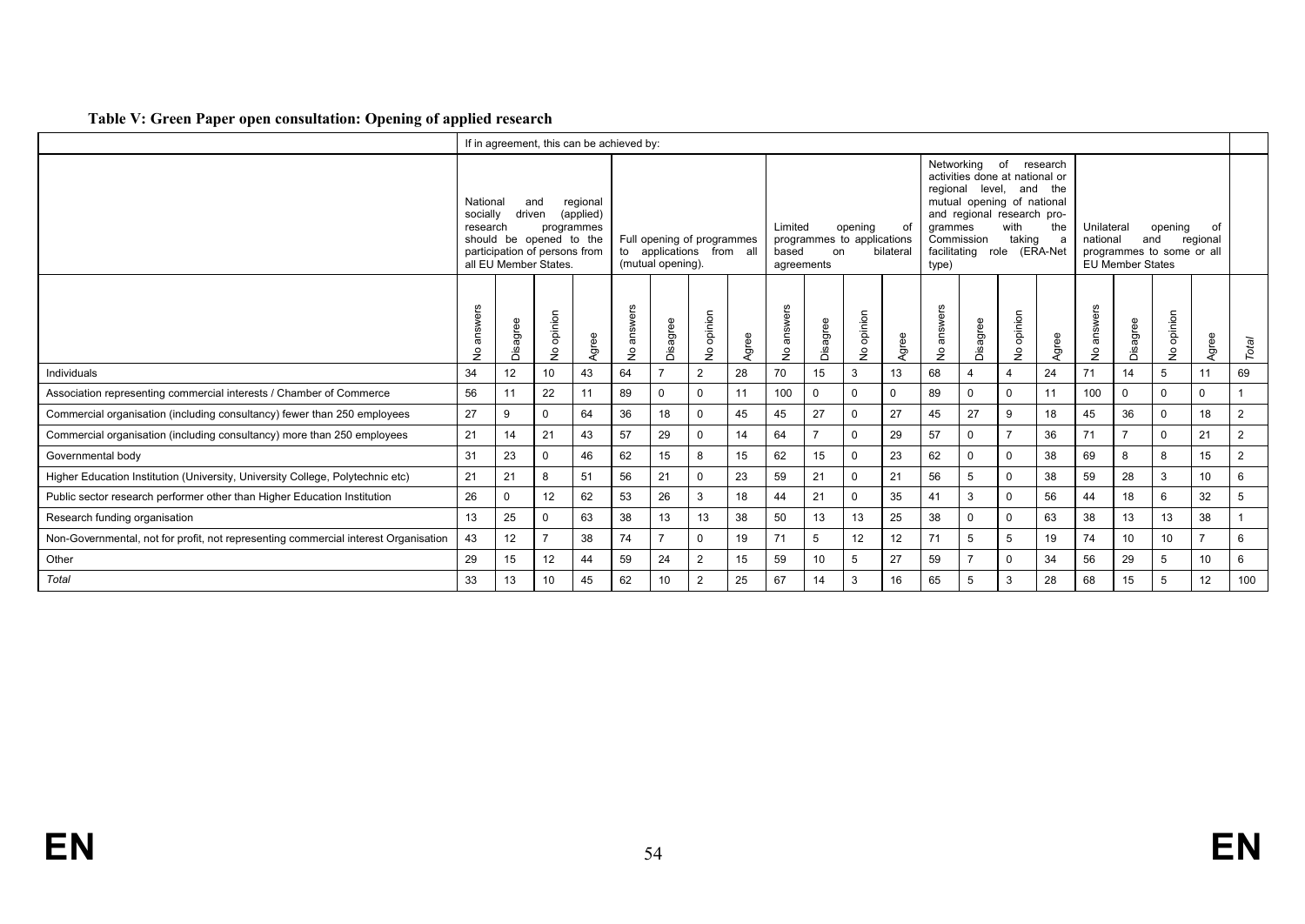|                                                                                    |               |                      | need to work together on:                                                                  |            |                        |                |                                  |         |       |              |                                                                                       |           |                    | Do we need to work together, more closely, at EU level for the planning of research priorities, implementation of research programmes and the evaluation and review of research? Specifically, do we |             |         |          |                |                                                               |             |                                                                   |                                                                                                                                                   |                          |                                          |                |
|------------------------------------------------------------------------------------|---------------|----------------------|--------------------------------------------------------------------------------------------|------------|------------------------|----------------|----------------------------------|---------|-------|--------------|---------------------------------------------------------------------------------------|-----------|--------------------|------------------------------------------------------------------------------------------------------------------------------------------------------------------------------------------------------|-------------|---------|----------|----------------|---------------------------------------------------------------|-------------|-------------------------------------------------------------------|---------------------------------------------------------------------------------------------------------------------------------------------------|--------------------------|------------------------------------------|----------------|
|                                                                                    | Participatory | decisions / opinions | structured dialogue between<br>stakeholders including civil<br>society to prepare informed | processes: | Foresight:<br>research | opportunities. | identifying future<br>challenges | and     |       | Programming: | research priorities based on<br>measurable objectives and<br>deadlines (programming). | selecting | Project<br>review. | evaluation of publicly funded<br>research proposals by peer                                                                                                                                          | peer        | review: | Research |                | evaluation of ongoing publicly<br>funded research programmes. | evaluation: | evaluation<br>European,<br>regional<br>of<br>common<br>practices. | Programme peer review and<br>programmes should agree to<br>be evaluated together in joint<br>evaluations by similar teams<br>experts according to | national<br>and          | structures:<br>and<br>research<br>shared |                |
|                                                                                    | Agree         | Disagree             | opinion<br>$\frac{1}{2}$                                                                   | dissing    | Agree                  | Disagree       | opinion<br>ءِ                    | dissing | Agree | Disagree     | do opinion                                                                            | Vissing   | Agree              | Disagree                                                                                                                                                                                             | do opinion  | dissing | Agree    | Disagree       | opinion<br>$\frac{1}{2}$                                      | dissing     | Agree                                                             | Disagree                                                                                                                                          | opinion<br>$\frac{1}{2}$ | Vissing                                  | Total          |
| Individuals                                                                        | 40            | 14                   | 11                                                                                         | 35         | 59                     | 7              | 3                                | 31      | 44    | 16           | $\overline{7}$                                                                        | 32        | 56                 | $\overline{7}$                                                                                                                                                                                       | 5           | 32      | 51       | 11             | 5                                                             | 32          | 49                                                                | 10                                                                                                                                                | 6                        | 35                                       | 69             |
| Association<br>representing<br>commercial interests /<br>Chamber<br>of<br>Commerce | 56            | $\mathbf 0$          | $\Omega$                                                                                   | 44         | 56                     | $\Omega$       | $\mathbf 0$                      | 44      | 56    | 0            | $\mathbf 0$                                                                           | 44        | 56                 | $\mathbf 0$                                                                                                                                                                                          | $\Omega$    | 44      | 56       | $\mathbf 0$    | $\Omega$                                                      | 44          | 33                                                                | $\mathbf 0$                                                                                                                                       | $\mathbf 0$              | 67                                       |                |
| Commercial<br>with<br>organisation<br>250<br>than<br>fewer<br>employees            | 36            | 18                   | 18                                                                                         | 27         | 55                     | 9              | 9                                | 27      | 64    | 9            | $\mathbf 0$                                                                           | 27        | 45                 | 18                                                                                                                                                                                                   | 9           | 27      | 64       | 9              | $\mathbf 0$                                                   | 27          | 45                                                                | 9                                                                                                                                                 | 9                        | 36                                       | $\overline{2}$ |
| Commercial<br>organisation with more<br>than 250 employees                         | 64            | $\overline{7}$       | 14                                                                                         | 14         | 79                     | $\Omega$       | $\overline{7}$                   | 14      | 79    | $\mathbf 0$  | $\overline{7}$                                                                        | 14        | 57                 | 14                                                                                                                                                                                                   | 14          | 14      | 64       | $\overline{7}$ | $\overline{7}$                                                | 21          | 36                                                                | 36                                                                                                                                                | 14                       | 14                                       | $\overline{2}$ |
| Governmental body                                                                  | 31            | 23                   | 15                                                                                         | 31         | 69                     | $\Omega$       | $\mathbf 0$                      | 31      | 54    | 15           | 0                                                                                     | 31        | 69                 | 0                                                                                                                                                                                                    | $\mathbf 0$ | 31      | 62       | $\mathbf 0$    | 8                                                             | 31          | 62                                                                | $\mathbf 0$                                                                                                                                       | 8                        | 31                                       | $\overline{2}$ |
| funding<br>Research<br>organisation                                                | 75            | 0                    | 13                                                                                         | 13         | 88                     | $\Omega$       | $\Omega$                         | 13      | 63    | 13           | 13                                                                                    | 13        | 75                 | 13                                                                                                                                                                                                   | $\Omega$    | 13      | 63       | 13             | 13                                                            | 13          | 50                                                                | 25                                                                                                                                                | 13                       | 13                                       |                |

#### **Table VI: ERA Green Paper open consultation: Distribution of responses by category of respondent.**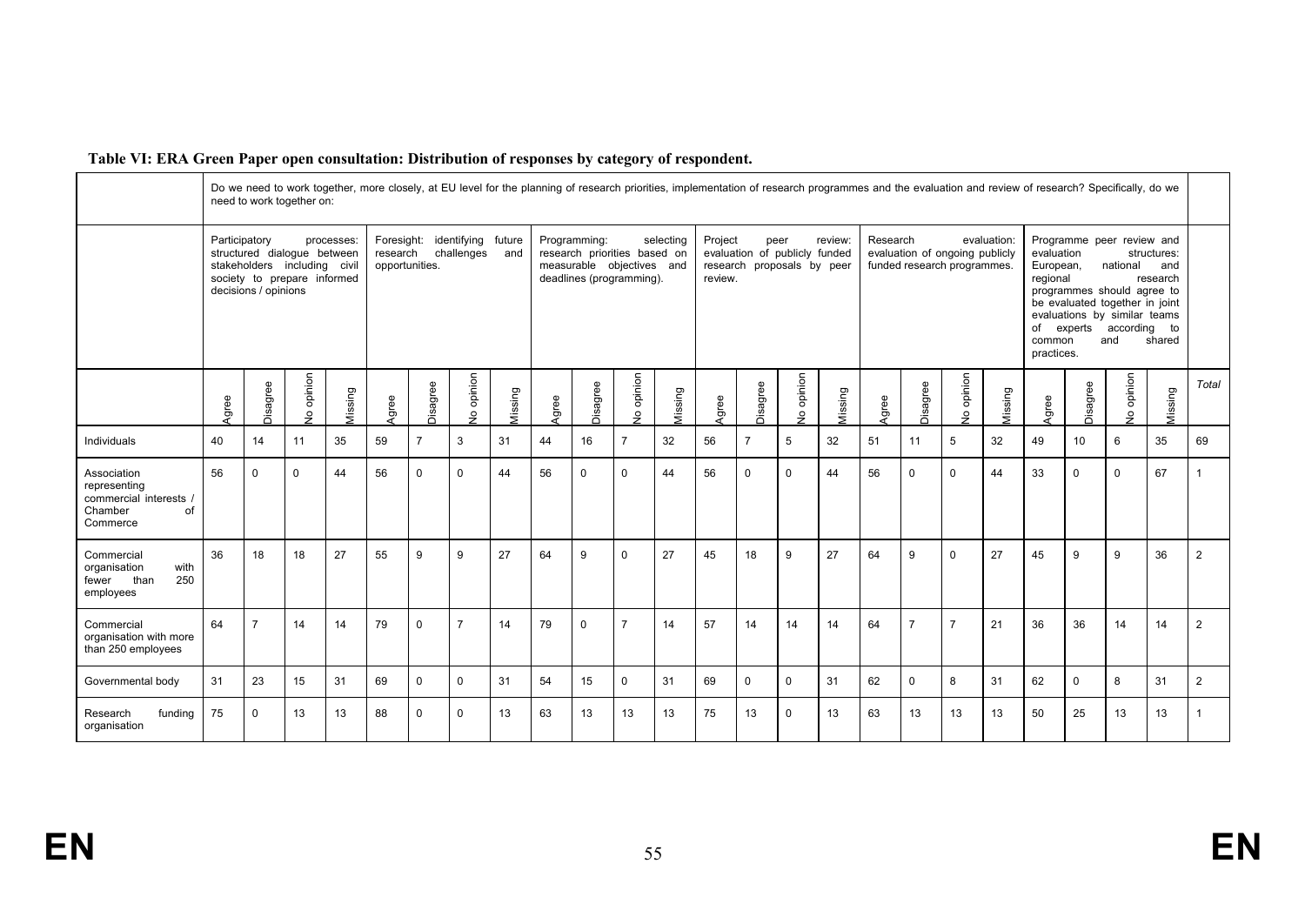|                                                                                                    |               | Do we need to work together, more closely, at EU level for the planning of research priorities, implementation of research programmes and the evaluation and review of research? Specifically, do we<br>need to work together on: |                                                                                            |            |                            |                |                                      |               |       |                 |                                                                                       |           |                                |                               |                           |         |          |                |                                                               |             |                                                                   |          |                                                                                                                                                                      |                                          |       |
|----------------------------------------------------------------------------------------------------|---------------|-----------------------------------------------------------------------------------------------------------------------------------------------------------------------------------------------------------------------------------|--------------------------------------------------------------------------------------------|------------|----------------------------|----------------|--------------------------------------|---------------|-------|-----------------|---------------------------------------------------------------------------------------|-----------|--------------------------------|-------------------------------|---------------------------|---------|----------|----------------|---------------------------------------------------------------|-------------|-------------------------------------------------------------------|----------|----------------------------------------------------------------------------------------------------------------------------------------------------------------------|------------------------------------------|-------|
|                                                                                                    | Participatory | decisions / opinions                                                                                                                                                                                                              | structured dialogue between<br>stakeholders including civil<br>society to prepare informed | processes: | research<br>opportunities. |                | Foresight: identifying<br>challenges | future<br>and |       | Programming:    | research priorities based on<br>measurable objectives and<br>deadlines (programming). | selecting | Project<br>research<br>review. | evaluation of publicly funded | peer<br>proposals by peer | review: | Research |                | evaluation of ongoing publicly<br>funded research programmes. | evaluation: | evaluation<br>European,<br>regional<br>of<br>common<br>practices. |          | Programme peer review and<br>national<br>programmes should agree to<br>be evaluated together in joint<br>evaluations by similar teams<br>experts according to<br>and | structures:<br>and<br>research<br>shared |       |
|                                                                                                    | Agree         | Disagree                                                                                                                                                                                                                          | opinion<br>$\frac{\circ}{2}$                                                               | Missing    | Agree                      | Disagree       | opinion<br>ş                         | Missing       | Agree | Disagree        | No opinion                                                                            | Missing   | Agree                          | Disagree                      | opinion<br>$\overline{2}$ | Missing | Agree    | Disagree       | opinion<br>$\overline{z}$                                     | Missing     | Agree                                                             | Disagree | opinion<br>$\frac{9}{2}$                                                                                                                                             | Missing                                  | Total |
| Higher<br>Education<br>(University,<br>Institution<br>College,<br>University<br>Polytechnic etc)   | 62            | 23                                                                                                                                                                                                                                | 3                                                                                          | 13         | 79                         | 5              | 0                                    | 15            | 59    | 21              | 3                                                                                     | 18        | 64                             | 13                            | 3                         | 21      | 67       | 13             | 3                                                             | 18          | 59                                                                | 21       | 8                                                                                                                                                                    | 13                                       | 6     |
| Public sector research<br>performer other than<br>Education<br>Higher<br>Institution               | 62            | 18                                                                                                                                                                                                                                | 3                                                                                          | 18         | 82                         | $\Omega$       | 0                                    | 18            | 68    | 15              | $\mathbf{0}$                                                                          | 18        | 71                             | 12                            | $\mathbf 0$               | 18      | 74       | 3              | 3                                                             | 21          | 41                                                                | 15       | 26                                                                                                                                                                   | 18                                       | 5     |
| Non-Governmental.<br>not for profit, not<br>representing<br>commercial<br>interest<br>organisation | 48            | 5                                                                                                                                                                                                                                 | 12                                                                                         | 36         | 64                         | $\overline{2}$ | $\overline{2}$                       | 31            | 45    | 10 <sup>1</sup> | 12                                                                                    | 33        | 55                             | $\overline{2}$                | 12                        | 31      | 55       | $\overline{7}$ | $\overline{7}$                                                | 31          | 50                                                                | 10       | $\overline{7}$                                                                                                                                                       | 33                                       | 6     |
| Other                                                                                              | 59            | 17                                                                                                                                                                                                                                | $\overline{2}$                                                                             | 22         | 73                         | $\overline{7}$ | 0                                    | 20            | 44    | 29              | 5                                                                                     | 22        | 59                             | 22                            | $\mathbf 0$               | 20      | 59       | 20             | $\overline{2}$                                                | 20          | 54                                                                | 15       | 12                                                                                                                                                                   | 20                                       | 6     |
| Total                                                                                              | 59            | 18                                                                                                                                                                                                                                | 11                                                                                         | 37         | 82                         | $\overline{7}$ | $\overline{2}$                       | 34            | 62    | 21              | 8                                                                                     | 35        | 74                             | 11                            | 5                         | 35      | 71       | 13             | 6                                                             | 36          | 63                                                                | 15       | 11                                                                                                                                                                   | 37                                       | 100   |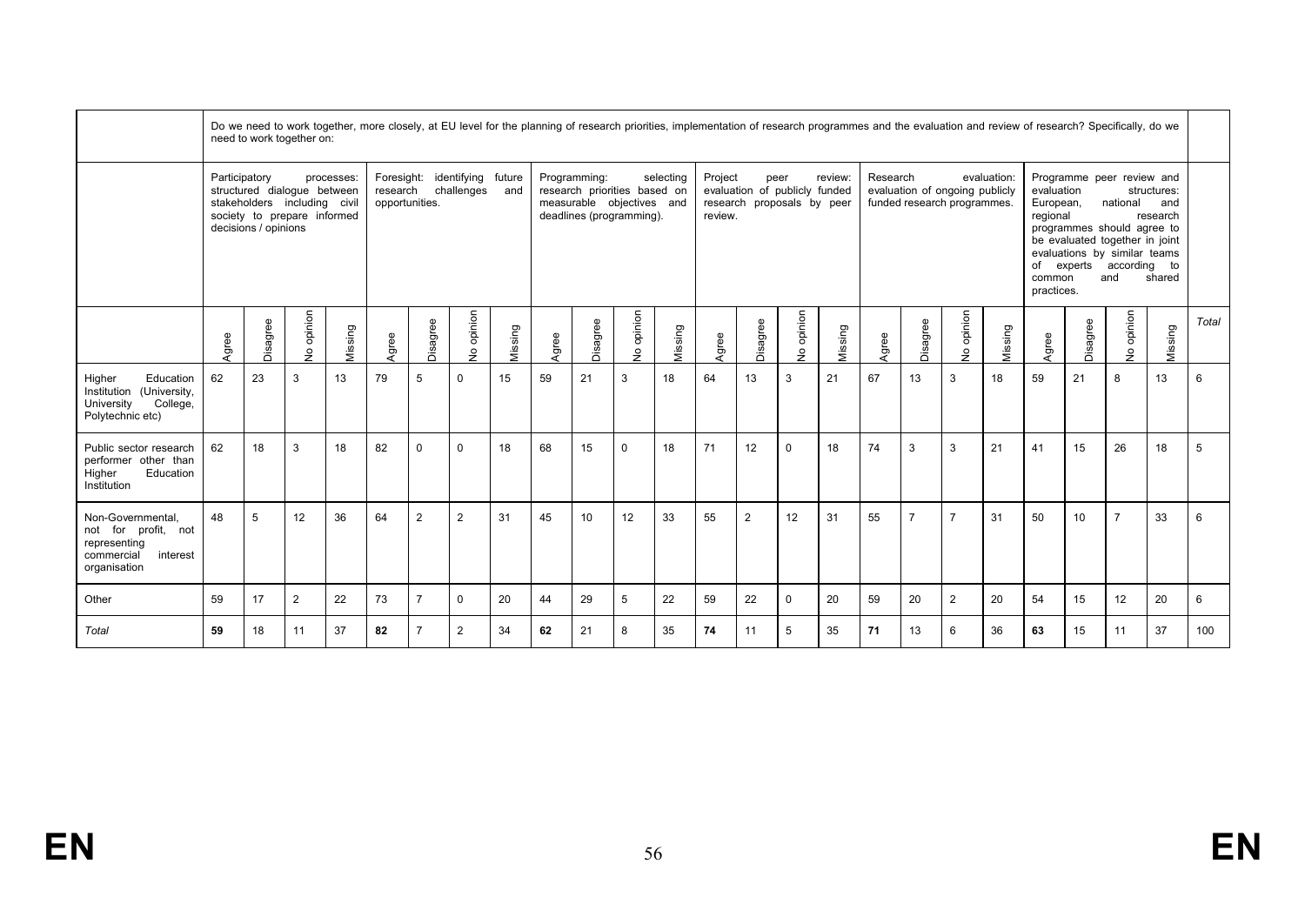#### **Table VII: ERA Green Paper open Consultation: free format contributions**

| <b>Member States</b>                                                      | <b>Higher Education Institutions</b>             | Public sector research performers other than higher<br>education            | <b>Research funding organisations</b>                                | Associations representing commercial interests                           |
|---------------------------------------------------------------------------|--------------------------------------------------|-----------------------------------------------------------------------------|----------------------------------------------------------------------|--------------------------------------------------------------------------|
| Austrian Ministry for Economics and Employment                            | A group of leading Universities                  | Academy of Science of the Czech Republic                                    | Academy of Finland                                                   | Advanced R&T for Embedded Intelligence & Systems,<br>(ARTEMISIA)         |
| Belgian Science Policy, Commission for International<br>Cooperation (CIC) | <b>CSE-CNE</b>                                   | Centre National de la Recherche Scientifique<br>(CNRS/CSIC/MPS)             | <b>Biosciences Federation (BSF)</b>                                  | Association of the German Chambers of Industry and<br>Commerce (DIHK)    |
| <b>Czech Senate</b>                                                       | <b>Chalmers University of Technology</b>         | Commissariat d'Énergie Atomique                                             | Cyprus Research Promotion Foundation (RPF)                           | BUSINESSEUROPE (The Confederation of European<br>Business)               |
| Czech Ministry of Education, Youth and Sports                             | Conférence des Présidents d'Université           | Deutsche Forschungsgemeinschaft (DFG, German<br>Research Foundation)        | Danish Councils for Independent Research (DCIR)                      | CBI - The voice of Business                                              |
| Danish national position paper                                            | European Law and Policy Research Group           | Deutsches Elektronen Synchrotron (DESY)                                     | European Research Council                                            | Chambre de Commerce et d'Industrie de Paris (CCIP)                       |
| Danish Parliament                                                         | European University Association (EUA)            | European Heads of Research Councils (EUROHORCs)                             | Royal Netherlands Academy of Arts and Sciences                       | Confederation of Netherlands Industry and Employers<br>(VNO-NCW)         |
| Ministry of Education and Research                                        | Higher Education Researcher Development (UKHERD) | Europe's intergovernmental Research Organisations<br>(EIROforum)            | Scientific and Technological Research Council of<br>Turkey (TUBITAK) | <b>DRIVE for Growth</b>                                                  |
| Finnish Ministry of Trade and Industry & Ministry of<br>Education         | Index Copernicus International S.A               | Fraunhofer Gesellschaft                                                     | <b>Scottish Funding Council</b>                                      | ETP Plants for the Future                                                |
| Former Republic of Macedonia Ministry of Education<br>and Science         | League of European Research Universities (LERU)  | German Aerospace Centre (DLR) - contribution                                |                                                                      | European Association of Research and Technology<br>Organisations (EARTO) |
| Center for Strategic Analysis (France)                                    | National Oceanography Centre                     | German Aerospace Centre (DLR) - position                                    |                                                                      | European Chemical Industry Council (CEFIC)                               |
| German Ministry for Education and research                                | SHERPA - University of Nottingham                | Helmholtz-Gemeinschaft                                                      |                                                                      | European Confederation of Iron and Steel Industries<br>(EUROFER)         |
| Research Council (Germany)                                                | UK HE Higher Education sector                    | Institut de Recherche pour le Développement (IRD)                           |                                                                      | European Digital Technology Industry (EICTA)                             |
| Irish Department of Enterprise, trade and employment                      | University of Hertfordshire                      | Institut Français de Recherche pour l'Exploitation de la<br>Mer (IFREMER)   |                                                                      | European Rail Research Advisory Council (ERRAC)                          |
| Italian Ministry for University and Research                              |                                                  | Institut National de la Recherche Agronomique (INRA)                        |                                                                      | European Road Transport Research Advisory Council<br>(ERTRAC)            |
| <b>Dutch Government</b>                                                   |                                                  | Institut National de la Santé et de la Recherche<br>Médicale (INSERM)       |                                                                      | European Steel Technology Platform (ESTEP)                               |
| Norwegian Ministry of Research and Higher Education                       |                                                  | Institut National de Recherche en Informatique et en<br>Automatique (INRIA) |                                                                      | European Technology Platform Food for Life                               |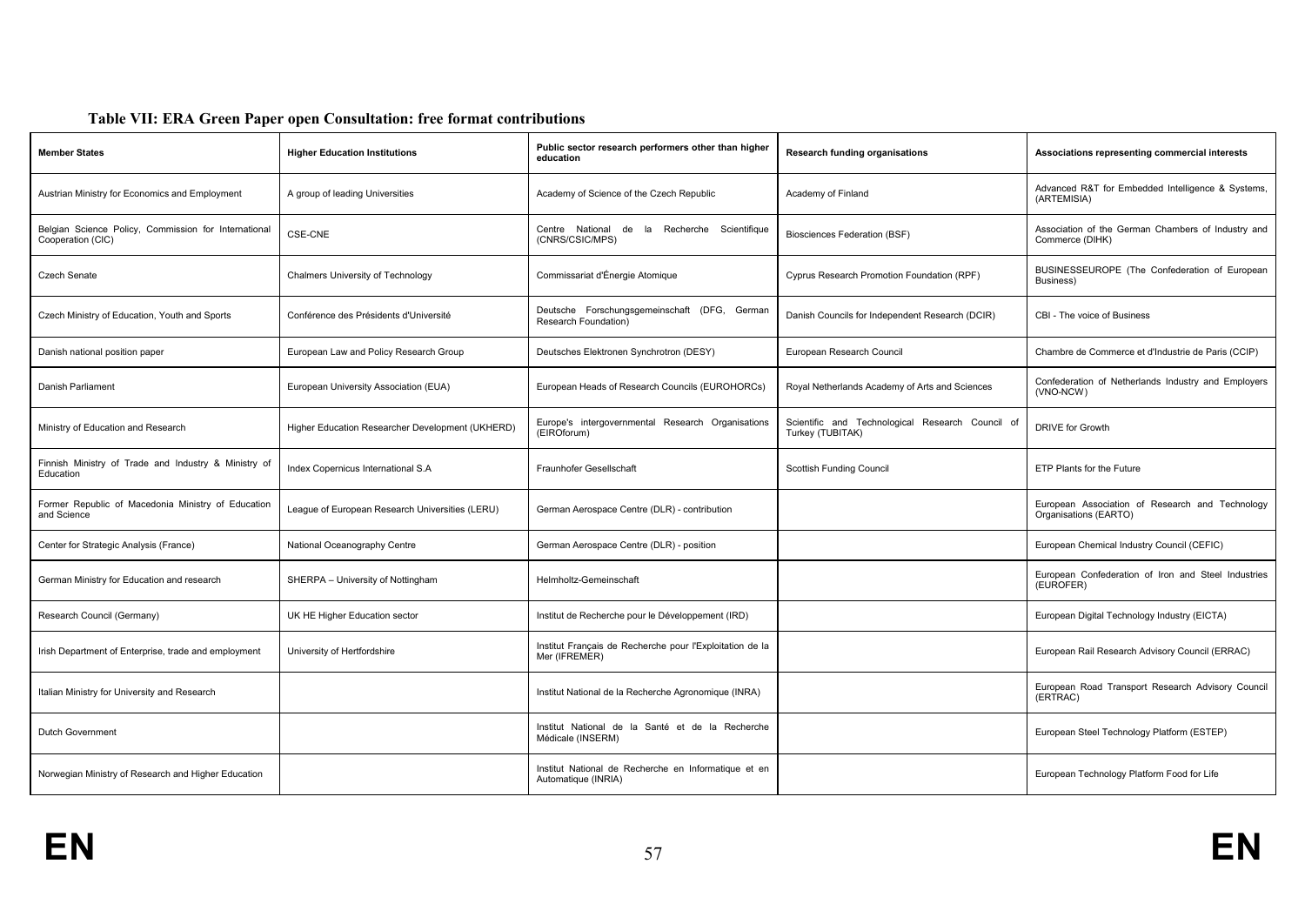| <b>Member States</b>                                  | <b>Higher Education Institutions</b> | Public sector research performers other than higher<br>education | <b>Research funding organisations</b> | Associations representing commercial interests                                   |
|-------------------------------------------------------|--------------------------------------|------------------------------------------------------------------|---------------------------------------|----------------------------------------------------------------------------------|
| Poland's position                                     |                                      | <b>Institut Pasteur</b>                                          |                                       | European Technology Platform for Global Animal Health<br>(ETPGAH)                |
| Romanian Ministry of Education, Research and Youth    |                                      | Le Haut Conseil de la Coopération Internationale<br>(HCCI)       |                                       | Technology Platform Nanoelectronics<br>European<br>(ENIAC)                       |
| Spanish Ministry of Education and Science             |                                      | Max-Planck-Gesellschaft / Gesamtbetriebsrat                      |                                       | European Technology Platform of the Waterborne<br>Industries (WATERBORNE)        |
| Swedish Ministry of Education and Research            |                                      | Research Information network                                     |                                       | European Technology Platform on the Future of<br>Manufacture (MANUFUTURE)        |
| Swedish Parliament                                    |                                      |                                                                  |                                       | German Publishers and Booksellers Association                                    |
| Swiss State Secretariat for Education and Research    |                                      |                                                                  |                                       | InnovaWood                                                                       |
| Turkish Scientific and Technological Research Council |                                      |                                                                  |                                       | International Association of Scientific, Technical &<br>Medical Publishers (STM) |
| <b>UK Government</b>                                  |                                      |                                                                  |                                       | Networked European Software and Services Initiative<br>(NESSI)                   |
|                                                       |                                      |                                                                  |                                       | Syndicat National de l'Edition (SNE)                                             |
|                                                       |                                      |                                                                  |                                       | The Publishers Association                                                       |
|                                                       |                                      |                                                                  |                                       | Trade Marks, Patents & Designs Federation (TMPDF)                                |
|                                                       |                                      |                                                                  |                                       | Electricité de France (EDF)                                                      |
|                                                       |                                      |                                                                  |                                       | <b>ELSEVIER</b>                                                                  |
|                                                       |                                      |                                                                  |                                       | <b>ERICSSON</b>                                                                  |
|                                                       |                                      |                                                                  |                                       | Philips Research                                                                 |
|                                                       |                                      |                                                                  |                                       | QinetiQ - leading international defence and security<br>technology company       |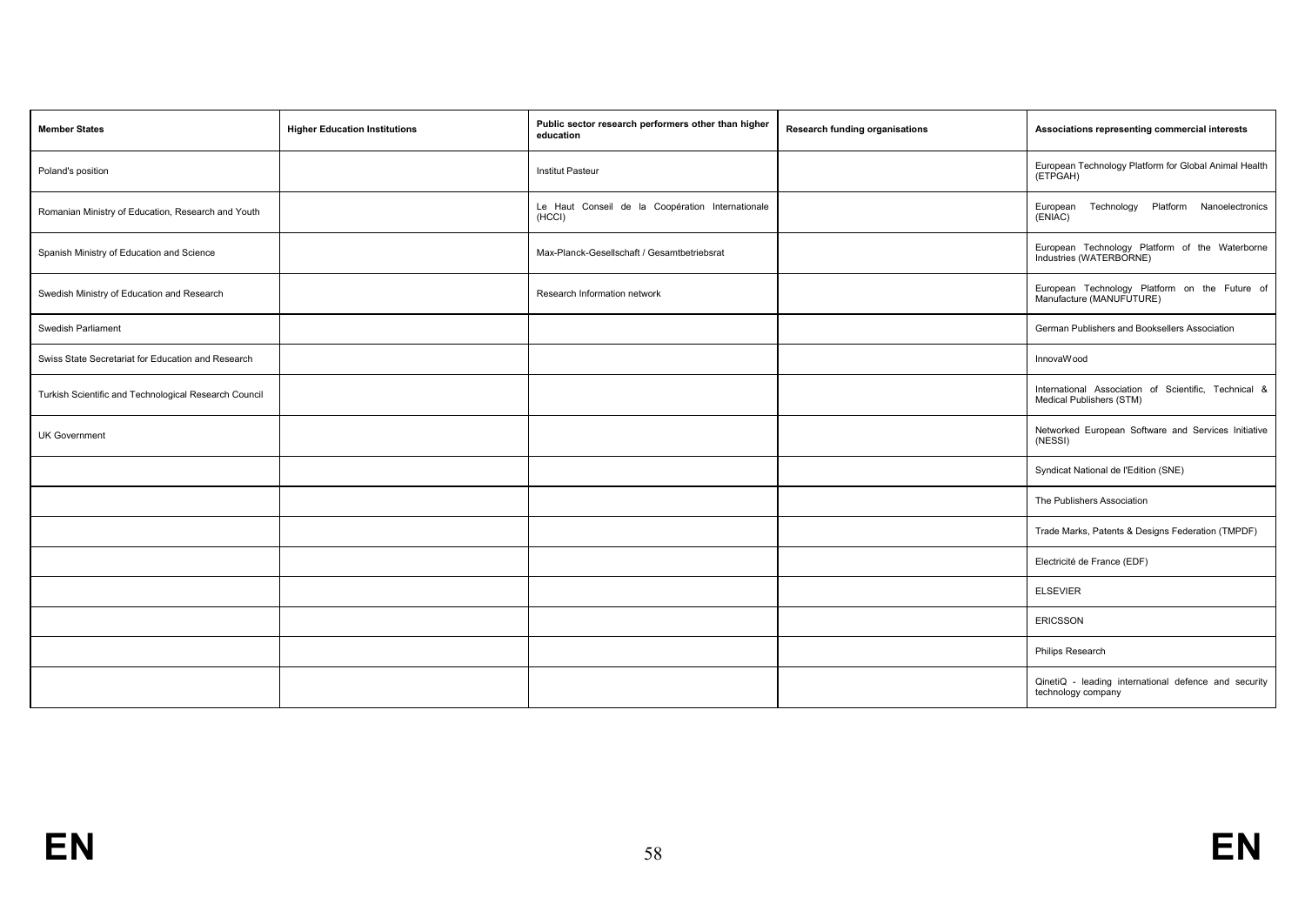# **Annex 2**

# **Stakeholder opinions on the key role of research and the need for enhanced coordination**

As well as examining the responses from the ERA Green Paper open consultation, this Impact Assessment exercise also considered a variety of other public consultations and opinion surveys in which citizens, policymakers and other stakeholders expressed their views with respect to:

- the role of research in addressing Europe's societal challenges, and
- the need for enhanced coordination in public R&D in Europe.

The challenges that require coordinated European action are increasingly societal and crossborder in nature (for example, ageing population, climate change, energy).<sup>85</sup> These challenges correspond closely to the concerns of citizens. For instance 96% of Europeans feel that protecting the environment is an important challenge. Climate change stands out clearly as one of specific the issues that citizens worry about, followed by water pollution, air pollution and man made disasters<sup>86</sup>

It is widely recognised - by experts, citizens and R&D actors - that research will play a key role in responding to these challenges. A European-wide network of national foresight managers carried out a mapping of S&T topics responding to pan-European societal challenges, and identified the following S&T topics as the top-ten in terms of trans-national or European interest: (1) developing new technologies for monitoring and preserving the environment; (2) developing clean and alternative energies; (3) developing converging technologies for medicine; (4) early stage detection and identification of micro organisms responsible of infectious diseases; (5) solving the energy problem for transport; (6) evaluating, anticipating the impacts of the climate change; (7) better understanding of the brain: neurology and neurobiology; (8) increasing information security; (9) exploring new applications for nano-materials and processes; (10) shifting to a hydrogen based economy.<sup>87</sup>

Citizens too are convinced that research can play a significant role in facing Europe's challenges. 94% of EU citizens believe that medicines and new medical technologies will have a positive effect on our way of life in the next 20 years; 91% believe that solar energy will have a positive effect on society and 92% declare that energy saving measures in the home will impact society in a positive way. Citizens would appear to be confident of the advantages of new energy sources to power cars, with 90% declaring that this will have a positive effect on our way of life.<sup>88</sup> In the context of climate change and energy supply, the

<sup>&</sup>lt;sup>85</sup> The public consultation paper on the review of the future EU budget – a review motivated by the need for Europe to better cope with its future challenges – identifies the most pressing societal challenges as: the capacity to further adjust to structural change, globalisation, the transformation to a knowledge and service economy, ageing and demography, solidarity within the EU and with the rest of the world, the impact of climate change, energy, security, etc. "Reforming the budget, changing Europe", SEC(2007) 1188 final Brussels, 12.9.2007

<sup>&</sup>lt;sup>86</sup><br>Special Eurobarometer 295, "Attitudes of European citizens towards the environment", March 2008<br>Representative Data NET

 $\frac{87}{88}$  FORSOCIETY ERA-NET

http://ec.europa.eu/public\_opinion/archives/ebs/ebs\_225\_report\_en.pdf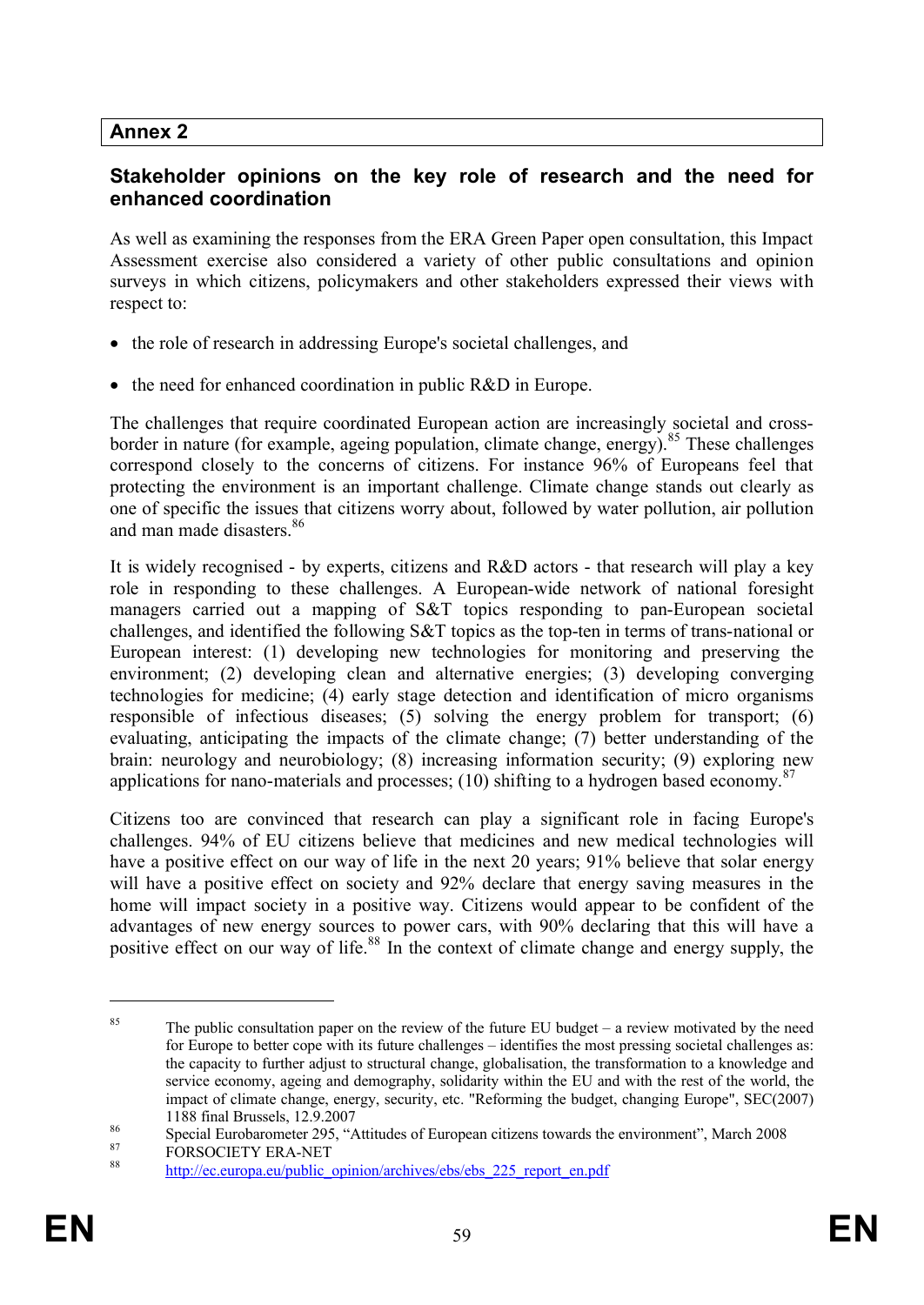majority of EU citizens consider that energy related research should be a priority for the European Union.<sup>89</sup>

In the open consultation on the Strategic Energy Technology plan, 321 individuals and 283 institutions expressed their views (between 7 March 2007 and 13 May 2007) on Europe's energy challenges. More than 95% of the respondents agreed that technology had a vital role to play, that 'business as usual' was not an option, and that the EU must act jointly and urgently. In the same consultation, around 95% of the respondents considered that there was an added value in undertaking actions at the European level to promote energy technologies, and that taking the right actions to develop and introduce in the market new energy technologies now could lead to sustainable energy in the future (see Table VIII). $90$ 

|                                               | there       | Do you think that<br>is<br>value in European<br>Union level action<br>to promote energy<br>technologies? | added | has a<br>without<br>energy. | enabling<br>degradation, |                   | economic<br>by | In the 21st century technology<br>vital role to play<br>environmental<br>ensuring<br>sufficient clean and affordable | growth         |            | technologies      | usual' is not an option. | 'business      | To continue developing energy | as             | and<br>and | The European Union must act<br>jointly and urgently. It will take<br>decades<br>transform the energy system,<br>but we must start now. It is a<br>process that requires strategic<br>European, national, regional<br>local<br>planning and a comprehensive<br>policy framework. | to<br>coordinated action at | level,    | progressively<br>pro-active |                |       |
|-----------------------------------------------|-------------|----------------------------------------------------------------------------------------------------------|-------|-----------------------------|--------------------------|-------------------|----------------|----------------------------------------------------------------------------------------------------------------------|----------------|------------|-------------------|--------------------------|----------------|-------------------------------|----------------|------------|---------------------------------------------------------------------------------------------------------------------------------------------------------------------------------------------------------------------------------------------------------------------------------|-----------------------------|-----------|-----------------------------|----------------|-------|
|                                               | Do not know | $\frac{1}{2}$                                                                                            | Yes   | No opinion                  | Strongly disagree        | Somewhat disagree | Undecided      | Somewhat agree                                                                                                       | Strongly agree | No opinion | Strongly disagree | Somewhat disagree        | Undecided      | Somewhat agree                | Strongly agree | No opinion | <b>Strongly disagree</b>                                                                                                                                                                                                                                                        | Somewhat disagree           | Undecided | agree<br>Somewhat           | Strongly agree | Total |
| Individual                                    | 3           | 2                                                                                                        | 94    | 0                           | 0                        | 1                 | $\mathbf{1}$   | 19                                                                                                                   | 78             | 0          | $\mathbf{1}$      | $\overline{2}$           | $\overline{2}$ | 22                            | 73             | 0          | $\Omega$                                                                                                                                                                                                                                                                        |                             | 3         | 10                          | 85             | 53    |
| Organi-<br>sation,<br>institution,<br>company | 1           | 1                                                                                                        | 98    | 0                           | $\Omega$                 | 1                 | $\Omega$       | 19                                                                                                                   | 80             | $\Omega$   | 0                 | 1                        | 4              | 27                            | 68             | 1          | $\Omega$                                                                                                                                                                                                                                                                        | 1                           | 1         | 16                          | 81             | 47    |
| Total                                         | 2           | 2                                                                                                        | 96    | 0                           | 0                        | 1                 | 0              | 19                                                                                                                   | 79             | 0          | 0                 | 1                        | 3              | 24                            | 71             | 0          | 0                                                                                                                                                                                                                                                                               |                             | 2         | 13                          | 83             | 100   |

**Table VIII: SET–Plan open consultation (percentage distribution of responses)**

Joint EU-level action is also supported at a more general level: a large majority of European citizens thinks that decisions should be made jointly at EU level for scientific and technological research (72%),<sup>91</sup> and a greater majority still believes that there should be more coordination of research between the member States of the European Union  $(83\%)$ .<sup>92</sup> This view was also supported by the open consultation for the Seventh Framework programme.

<sup>&</sup>lt;sup>89</sup> Special Eurobarometer 262, "Energy Technologies: Knowledge, Perception, Measures", January 2007 <sup>90</sup> Commission Staff Working Document *Accompanying document to* "A European Strategic Energy Technology Plan (SET-Plan) COM(2007) 723 final, full impact assessment, SEC(2007) 1508, Brussels, 22.11.2007

<sup>&</sup>lt;sup>91</sup> Eurobarometer 68 "Public opinion in the European Union", December 2007

Special Eurobarometer 224, "Europeans, Science and Technology", June 2005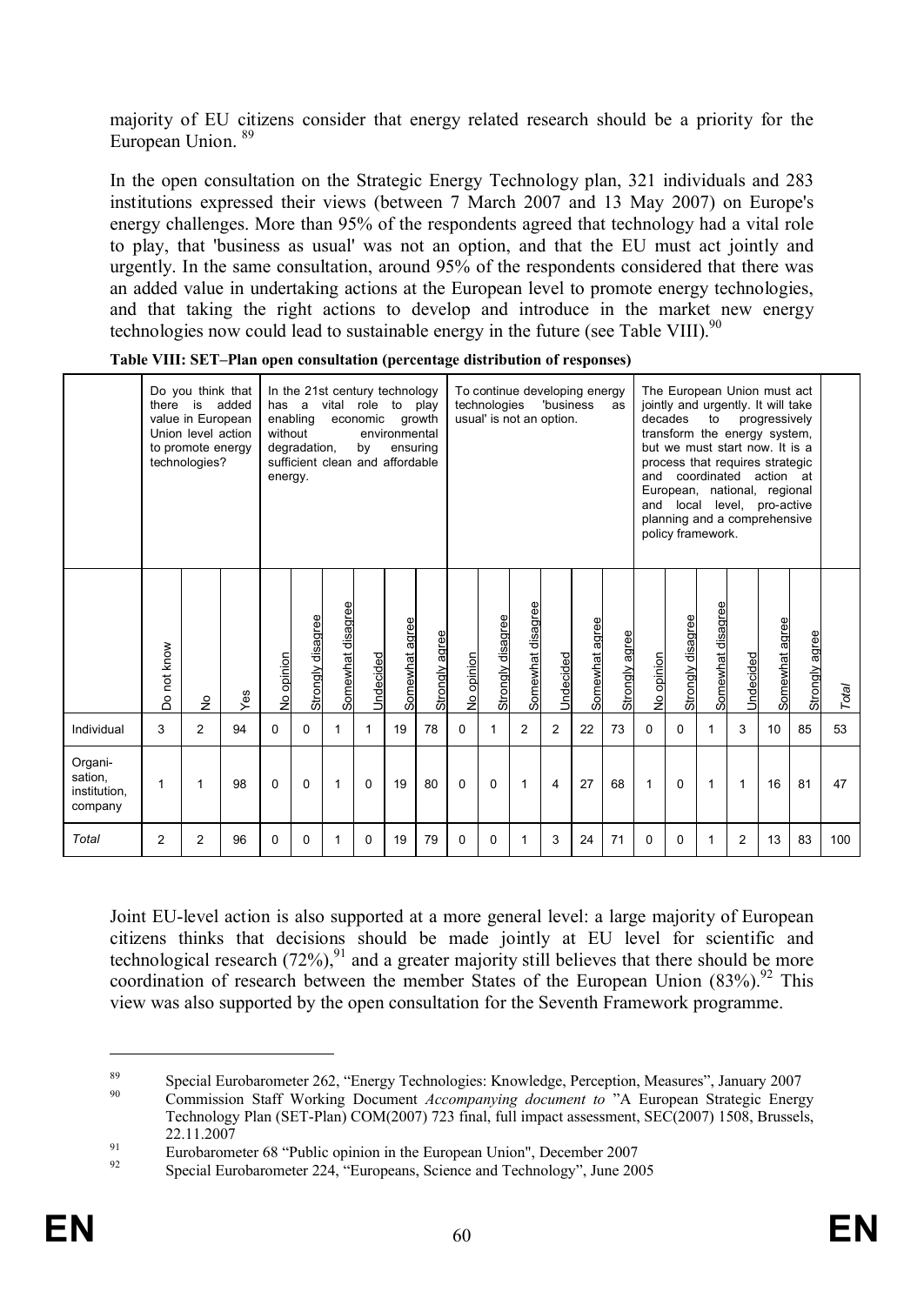Between 30 July and 15 October 2004, 1730 individuals and organisations including universities, large companies, SMEs, associations and government bodies responded to the consultation. 84% considered the improvement of coordination of national programmes as a very important or important objective.<sup>93</sup> More than 80% of stakeholders also believed the impact of coordination on the efficiency of the overall EU research system would be greater or substantially greater. However, there were some differences between different categories of stakeholders: for example, the percentage of SMEs, universities and of public research organisations considering the improving of coordination of national programmes as very important was higher than the percentage of large industrial companies. These differences may reflect their individual access to research funding and their ability to influence policy making at different governance level. (see Table IX).

|                                                                        | How<br>improving<br>programmes? |                | important is the<br>coordination |           | objective of<br>of national | lf<br>the  |                    | coordination<br>programmes is improved, the impact on the<br>efficiency of the overall EU research system<br>compared to the current situation will be: | of             | national | research              |                |
|------------------------------------------------------------------------|---------------------------------|----------------|----------------------------------|-----------|-----------------------------|------------|--------------------|---------------------------------------------------------------------------------------------------------------------------------------------------------|----------------|----------|-----------------------|----------------|
|                                                                        | Don't know                      | Not important  | Unnecessary                      | Important | Very important              | Don't know | Substantially less | Less                                                                                                                                                    | The same       | Greater  | Substantially greater | Total          |
| Individual person                                                      | 5                               | 8              | 4                                | 40        | 43                          | 9          | $\mathbf{1}$       | 4                                                                                                                                                       | 8              | 47       | 32                    | 31             |
| Association                                                            | $\overline{2}$                  | 3              | 5                                | 47        | 43                          | 4          | 3                  | 4                                                                                                                                                       | $\mathfrak{S}$ | 50       | 36                    | $\overline{7}$ |
| Commercial<br>organisation<br>with<br>less<br>than<br>250<br>employees | $\overline{4}$                  | 5              | $\overline{2}$                   | 48        | 41                          | 6          | $\mathbf{1}$       | $\mathbf{1}$                                                                                                                                            | 10             | 52       | 31                    | 8              |
| Commercial<br>organisation<br>with<br>than<br>250<br>more<br>employees | $\boldsymbol{9}$                | 10             | 3                                | 41        | 37                          | 10         | 1                  | $\mathbf{1}$                                                                                                                                            | 17             | 50       | 23                    | $\overline{7}$ |
| Governmental body                                                      | $\overline{4}$                  | $\overline{4}$ | $\pmb{0}$                        | 38        | 54                          | 6          | $\mathbf 0$        | 1                                                                                                                                                       | 5              | 49       | 39                    | 8              |
| University/higher<br>education                                         | 6                               | 10             | 3                                | 39        | 42                          | 9          | $\overline{2}$     | 5                                                                                                                                                       | 8              | 48       | 28                    | 26             |
| Other                                                                  | 3                               | 6              | $\overline{2}$                   | 47        | 41                          | 6          | $\Omega$           | 3                                                                                                                                                       | 6              | 55       | 32                    | 13             |
| Total                                                                  | 5                               | $\overline{7}$ | 3                                | 42        | 43                          | 8          | 1                  | 3                                                                                                                                                       | 8              | 49       | 31                    | 100            |

**Table IX: FP7 open consultation (percentage distribution of responses).**

<sup>&</sup>lt;sup>93</sup> An online consultation on the Commission Communication "Science and Technology, the key to Europe's future – Guidelines for future European Union policy to support research", COM(353)2004, was open to all interested organisations and individuals to participate in between 30 July and 15 October 2004. Over 1700 organisations and individuals from across Europe and other countries, and including universities, large companies, SMEs, associations and government bodies responded to the consultation.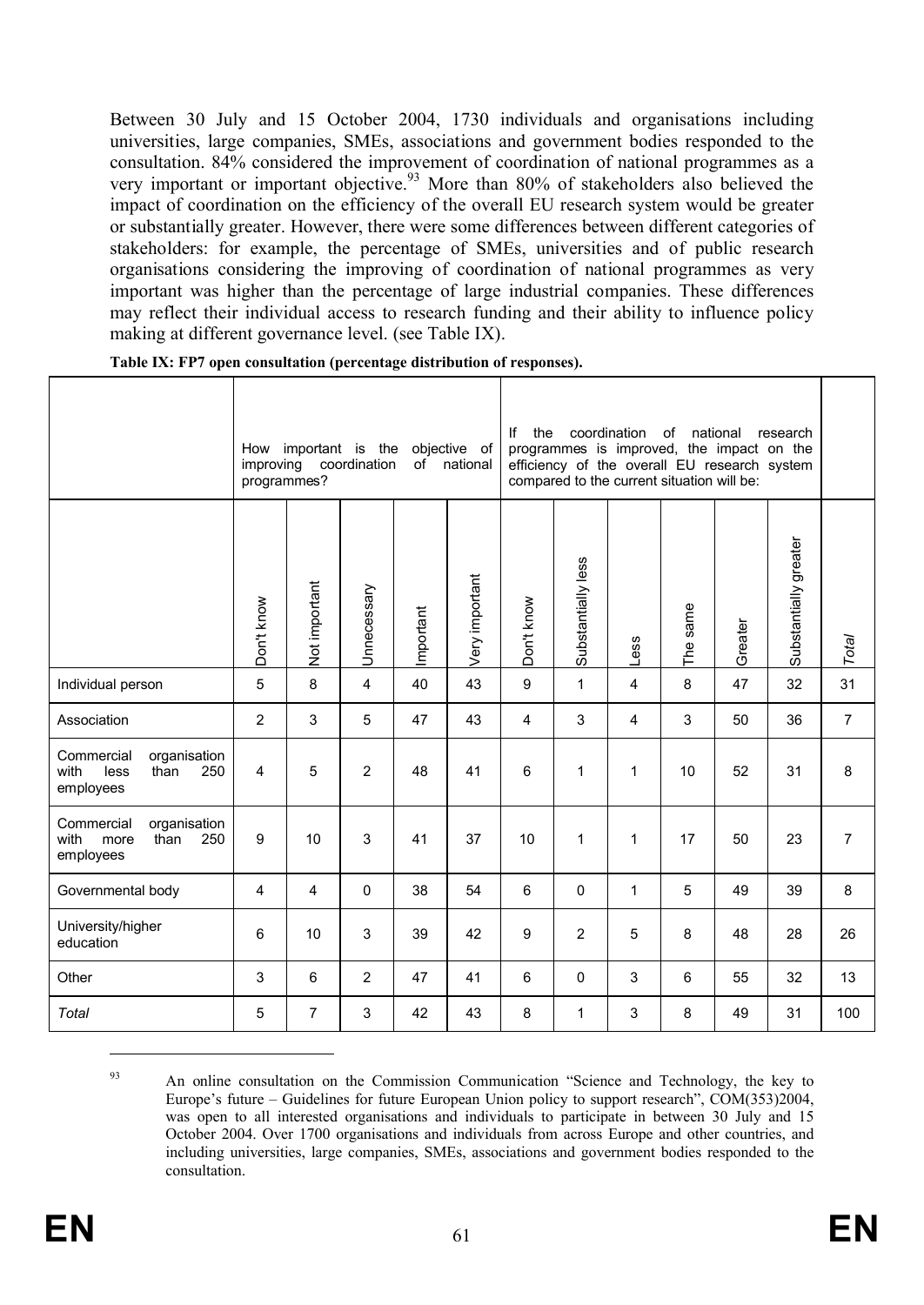Similar views on the need to improve the coordination of public R&D in Europe have been expressed by the R&D actors (mainly national research programme owners and funding agencies) that participate in the ERA-NET scheme. <sup>94</sup> They provide some striking examples of the need for more coordination in specific S&T fields. Virtually all of the 71 networks have reported that their specific areas of science and technology are fragmented or sub-optimally organised at the European level and that measures need to be taken to increase the coordination of the national public research efforts. Table X presents some of the most significant quotes extracted from ERA-NET reports.

<sup>&</sup>lt;sup>94</sup> Set up in the sixth framework programme for research and technological development to support the networking of national and regional research programme owners and managers.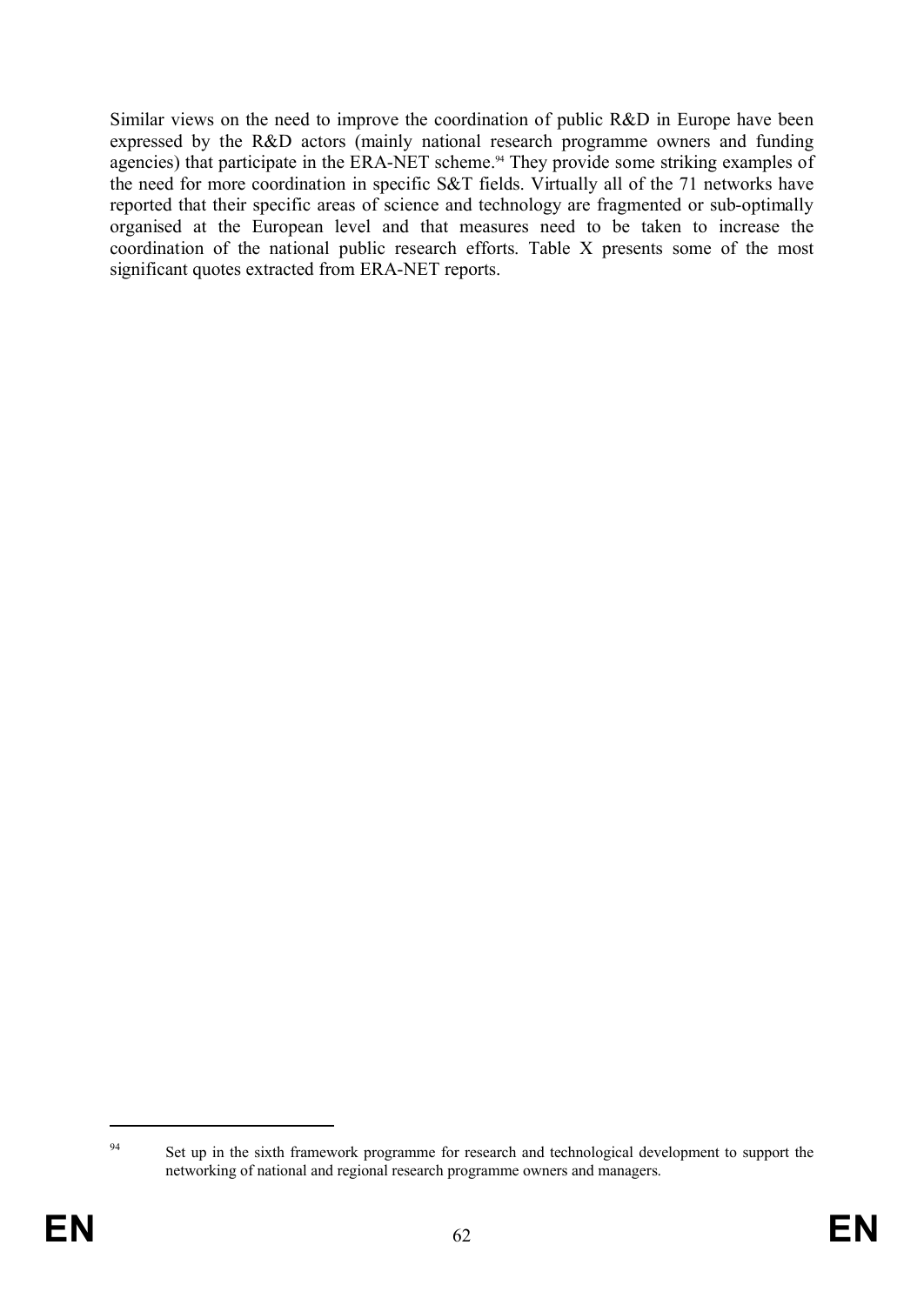| Table X: Evidence of fragmentation and coordination failure from ERA-NET reports. |  |
|-----------------------------------------------------------------------------------|--|
|-----------------------------------------------------------------------------------|--|

| <b>ERA-NET</b>                       | Quotes from reports/websites                                                                                                                                                                                                                                                                                                                                                                                                                                                                                                                                                                                                                                                                                                                                                                                                                                                                                                                                                                                                                                                                                                                                                                                                                                                                                                                                                                                 |
|--------------------------------------|--------------------------------------------------------------------------------------------------------------------------------------------------------------------------------------------------------------------------------------------------------------------------------------------------------------------------------------------------------------------------------------------------------------------------------------------------------------------------------------------------------------------------------------------------------------------------------------------------------------------------------------------------------------------------------------------------------------------------------------------------------------------------------------------------------------------------------------------------------------------------------------------------------------------------------------------------------------------------------------------------------------------------------------------------------------------------------------------------------------------------------------------------------------------------------------------------------------------------------------------------------------------------------------------------------------------------------------------------------------------------------------------------------------|
| HY-CO                                | The study will help to overcome the fragmentation and compartmentalisation of<br>research efforts in the EU through better coordination and cooperation. (HY-CO, Co-<br>ordination Action to Establish a Hydrogen and Fuel Cell ERANET, Hydrogen Co-ordination,<br>Report on analysis of data collected Work Package 2, Deliverable D2.2, 10 Feb 2006, p. 11)<br>; "The public funding for H&FC programmes varies significantly between countries" (HY-<br>CO, Report on indicators of hydrogen and fuel cells research, 27 Sep. 2006, p.19), "Overall,<br>it appears that the EU25+ is spending too much on research into stationary<br>applications, and not enough on research into hydrogen production, storage and<br>distribution and portable applications. [] cooperation between small research<br>programmes in different countries can deliver benefits to the EU25+ as a whole by<br>efficiently allocating resources according to which areas require further research" (HY-CO,<br>Report on indicators of hydrogen and fuel cells research, 27 Sep. 2006, p. 35).                                                                                                                                                                                                                                                                                                                              |
| <b>PV-ERA-NET</b><br>SP <sub>1</sub> | "national efforts from the European point of view are still relatively fragmented in the way<br>that they often lack transnational coherence in terms of mutual knowledge, topics,<br>approaches and cooperation" (PV-ERA-NET SP1, A Programmers' Approach to<br>Strengthen Europe's Position in PV Research and Technology Paper, p. 1)                                                                                                                                                                                                                                                                                                                                                                                                                                                                                                                                                                                                                                                                                                                                                                                                                                                                                                                                                                                                                                                                     |
| <b>BONUS</b>                         | "Baltic Sea research is carried out in all riparian countries in tens of research institutes<br>and universities and through hundreds of projects and thousands of scientists."<br>(BONUS REPORT on Task 2.1 Identification of areas for cooperation in existing<br>programmes and gaps, p. 3), "A recent summary (Report of the CREST Working Group on<br>the Mutual Opening of Member State Marine RTD Programs (Final report, October 2003)<br>revealed that the concepts, strategies, and the scientific and technical implementation<br>of European marine research programmes vary in general and in the Baltic Sea region<br>in particular. The national research policies and legal and administrative procedures for<br>funding research programmes differ for each country and, therefore, no coordination<br>exists between these disparate approaches." BONUS Publication n. 1, Baltic Sea<br>Research benefits from funding cooperation, p. 6.) "The amount of data and literature<br>concerning the chemistry, hydrography, and fauna and flora of the Baltic Sea is abundant<br>but often nationally scattered in numerous languages. Thus, studies synthesizing and<br>combining the data and information sources across and between sub-regions of the Baltic<br>Sea are generally scarce." (BONUS Publication n. 5, BONUS-169 Baltic Sea Science Plan<br>and Implementation Strategy p.13) |
| <b>EUROPOLAR</b>                     | "There is a high diversity of organisations that manage and fund research in the Polar<br>Regions in Europe. A key challenge in the overall system is that management strategies<br>are not sufficiently harmonised."p.6, "The assessment indicates that direct financing<br>models for research in Polar Regions are complex. There are a multitude of systems<br>operating in the current polar RTD landscape." p. 10. "Another obstacle [] is a general<br>fragmentation of scientific activities and infrastructures which may cause overlapping and<br>increase of costs of research in European polar regions." (European Polar Consortium, The<br>landscape of European Polar Research VOLUME I: An assessment of current strategic<br>management, polar programme definition and processes)                                                                                                                                                                                                                                                                                                                                                                                                                                                                                                                                                                                                          |
| <b>BIODIVERSA</b>                    | "Both the European Commission and the Research Ministers of the Member States have recognized<br>the need for improved European co-ordination specifically in Biodiversity science. While the<br>diversity of biodiversity funding programmes poses many challenges, many Member States have<br>fundamentally similar aims and objectives, implementation and evaluation procedures etc.<br>BiodivERsA will address this and the priorities of the ERA, to cultivate and support Europe's<br>biodiversity research capacity and capability."<br>(http://www.eurobiodiversa.org/index.php?option=com_content&task=view&id=78&Itemid=91)                                                                                                                                                                                                                                                                                                                                                                                                                                                                                                                                                                                                                                                                                                                                                                       |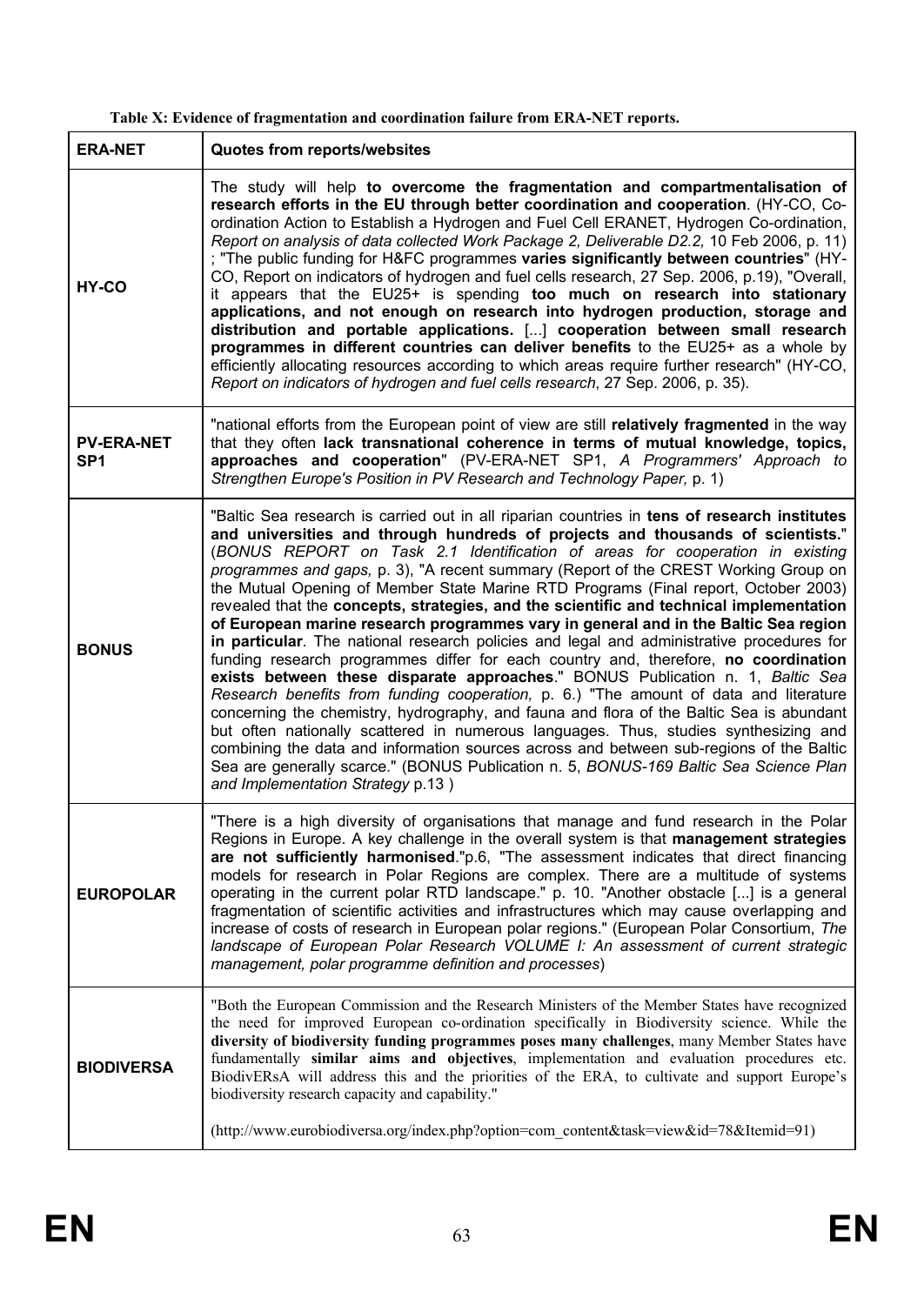| <b>CIRCLE</b>   | "Before the CIRCLE SSA: The EU has many excellent Climate Impact Assessment and<br>Adaptation related research units in different countries focussing especially on the topics<br>relevant for their distinct geo-climatic situation. Research projects are carried out either<br>nationally or in European consortia within the Commission's Framework Programme.<br>Cooperation on a regular basis between the national programmes is almost impossible.<br>Links between the national programmes and the Framework Programme are very weak.<br>There are almost no pertinent research funding activities in the candidate or new<br>Member States". (CIRCLE, Continuously Open Call Coordination Action (Ca) Proposal, Part<br>B, 2005, p. 18)                                                                                                                                                                                                                                                                                                                                                                                                                                                                                                                                                                                                                                                                                                 |
|-----------------|---------------------------------------------------------------------------------------------------------------------------------------------------------------------------------------------------------------------------------------------------------------------------------------------------------------------------------------------------------------------------------------------------------------------------------------------------------------------------------------------------------------------------------------------------------------------------------------------------------------------------------------------------------------------------------------------------------------------------------------------------------------------------------------------------------------------------------------------------------------------------------------------------------------------------------------------------------------------------------------------------------------------------------------------------------------------------------------------------------------------------------------------------------------------------------------------------------------------------------------------------------------------------------------------------------------------------------------------------------------------------------------------------------------------------------------------------|
| <b>CRUE</b>     | "The collation of information from CRUE partners yielded a remarkable result: 33 FRM-<br>linked research programmes, about 180 research projects, 57 principal FRM funding bodies,<br>92 national "think-tanks" regarding FRM research, and 27 national and international FRM<br>research networks have been identified." (CRUE, Main Report, 2007, p. 4) "In recent years,<br>Europe has suffered a number of severe river and coastal floods [] National governments<br>have responded with research into flood risk management and mitigation, but there has<br>been little coordination of their programmes." "Sometimes within a single country,<br>several organisations, such as agricultural and environmental agencies, research<br>councils and water boards, may carry out uncoordinated programmes. One of the aims<br>of CRUE ERA-NET is to reduce this fragmentation by synthesising information on<br>Europe's flood risk management research programmes and enabling partners to share<br>insights into flood risk management. Flood processes and mitigation measures often apply<br>to similar situations in different countries and a given flooding event can cross a frontier in<br>seconds. Co-operation within and between national programmes - on research, prevention<br>and mitigation – should therefore greatly increase the effectiveness of flood management."<br>http://www.crue-eranet.net/about CRUE.asp?more=1 |
| <b>NETBIOME</b> | "the European Biodiversity research is highly fragmentised within and between the<br>Member States. [] This fragmentised situation is amplified in the overseas regions and<br>territories. Several critical barriers hinder cooperation of the overseas regions and territories<br>between themselves, with continental Europe and with third countries, among which very<br>long distances, isolation and time differences between these regions spread over the world,<br>deficiency of resources and critical mass, lack of timely access to facilities, lack of<br>awareness and difficult access to information.<br>Thus, both cooperation and coordination of research programmes on these issues are<br>poorly done, between the regions themselves and between them and continental EU<br>countries and funding is scattered. [] There is a specific need of better coordination at<br>regional levels of these different tropical and subtropical regions and to improve<br>relationships within different levels of R&D governance: EU, national, territorial/regional.<br>This would avoid this fragmentation and dispersion of resources and would allow<br>implementing a durable co-operation between the different regional funding agencies and<br>those acting at the national and EU levels, and even international." (Source: NETBIOME,<br>Annex $I - \alpha$ Description of Work », 30 11 2006)                              |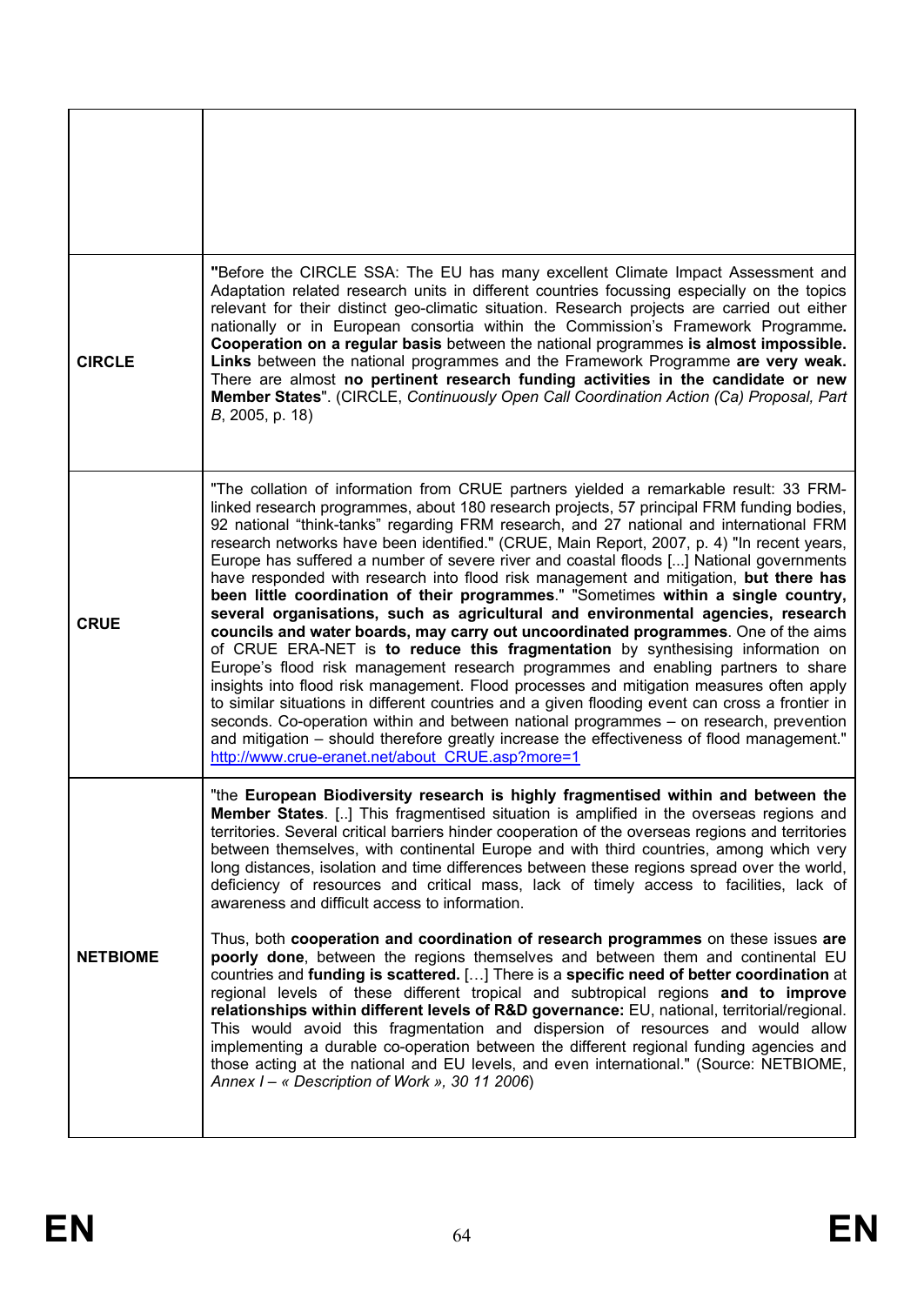| <b>SNOWMAN</b>                         | "more than half of Europe has no special funding programme related to contaminated soil<br>and groundwater and those countries which have, have no coordination what so ever<br>among them" ("A SNOWMAN's Navigator through Research Funding Programmes across<br>Europe"; http://www.snowman-era.net/downloads/Navigator.pdf.p.3)                                                                                                                                                                                                                                                                                                                                                                                                                                                                                                                                                             |
|----------------------------------------|------------------------------------------------------------------------------------------------------------------------------------------------------------------------------------------------------------------------------------------------------------------------------------------------------------------------------------------------------------------------------------------------------------------------------------------------------------------------------------------------------------------------------------------------------------------------------------------------------------------------------------------------------------------------------------------------------------------------------------------------------------------------------------------------------------------------------------------------------------------------------------------------|
| <b>ERA-AGE</b>                         | "Ageing research in all ERA-AGE partner countries seems to be well established though<br>not nationally coordinated. [] Ageing research on the European landscape is fragmented<br>and there is an urgent need to plan and coordinate it strategically at the national as well as<br>the European level." (Summary Recommendations From The Report Of The First Meeting<br>Of The European Forum, 16th and 17th February 2005, p. 2)                                                                                                                                                                                                                                                                                                                                                                                                                                                           |
| <b>NEURON</b>                          | "while the cooperation level among research institutions in the various European countries<br>appears satisfactory, clear deficiencies are present with regard to the coordination of<br>respective research funding. Funding activities are fragmented and scattered at national<br>and regional levels, and only few approaches have been undertaken to phase them. Thus,<br>the coordination of national and regional funding programs can improve efficient use<br>of high but still limited resources, and increase their impact. Coordinated funding<br>activities can avoid redundancy, fill gaps, and use synergies." (source: http://www.neuron-<br>eranet.eu/en/118.php)                                                                                                                                                                                                             |
| <b>CoCanCPG Life</b><br><b>Science</b> | "The analysis of this survey shows that the management and funding of Cancer CPG<br>research is very fragmented. In some countries and regions, such as France, Netherlands<br>and Spain, there are specific organisations responsible for these programmes. In other<br>countries, the cancer clinical practice guidelines research programmes are integrated in<br>programmes that cover other medical specialties, in some cases, and in programmes that<br>have a much wider scope than clinical practice guidelines in other cases. This research<br>domain is at the intersection between health services research (e.g. quality of care,<br>accreditation, evaluation) and medical specialities research. There are also spectacular<br>differences in the level of funding available for these research programmes."<br>CoCanCPG, Final report on survey of organisations, 2004, p. 7) |
| <b>PathoGenoMics</b>                   | "In contrast to human or plant genome research with long-lasting and well-cooperating<br>national programmes in several European countries, the present programmatic situation<br>concerning genome research on human-pathogenic micro-organisms (in the following<br>termed as "pathogenomics") is rather dispersed and non transparent. Specifically<br>matching programmes are rare (at present only in DE, formerly in the UK), whereas the<br>most funding activities are spread into more general programmes for biotechnology,<br>genomics, or general microbiology (as e.g. specific action lines, priority thematic areas, or<br>sub-programmes)." (COORDINATION ACTION (CA) PROPOSAL PART B "PathoGenoMics<br>p.7)                                                                                                                                                                   |
| <b>E-RARE</b>                          | Research needed to tackle rare diseases is "hampered due to their special idiosyncrasy:<br>complex phenotypes, thin distribution of patients (which impairs gathering of enough<br>subjects for suitable studies), isolation and low number of specialized research groups<br>for each specific disease, fragmentation and lack of standardisation of available data<br>and<br>material<br>collections."<br>http://asso.orpha.net/ERANET/cgi-<br>bin/articles.php?lng=en&pg=17                                                                                                                                                                                                                                                                                                                                                                                                                 |
| <b>HESCULAEP</b>                       | "the overall objective of HESCULAEP is to coordinate the National/Regional Research<br>Programmes in the field of the management of medical emergencies, thus overcoming<br>their current fragmentation, and creating a sustainable long term cooperation, in order<br>to improve their overall management, and improve the overall European EMS.p.7 []<br>Research programmes are scattered, inhomogeneous, very often not related to a EMS<br>specialty, but linked with other transversal topics, such as cardiology or traumatology." p. 10<br>(HESCULAEP, Speakers Presentations, European EMS: the HESCULAEP project, March<br>2005)                                                                                                                                                                                                                                                     |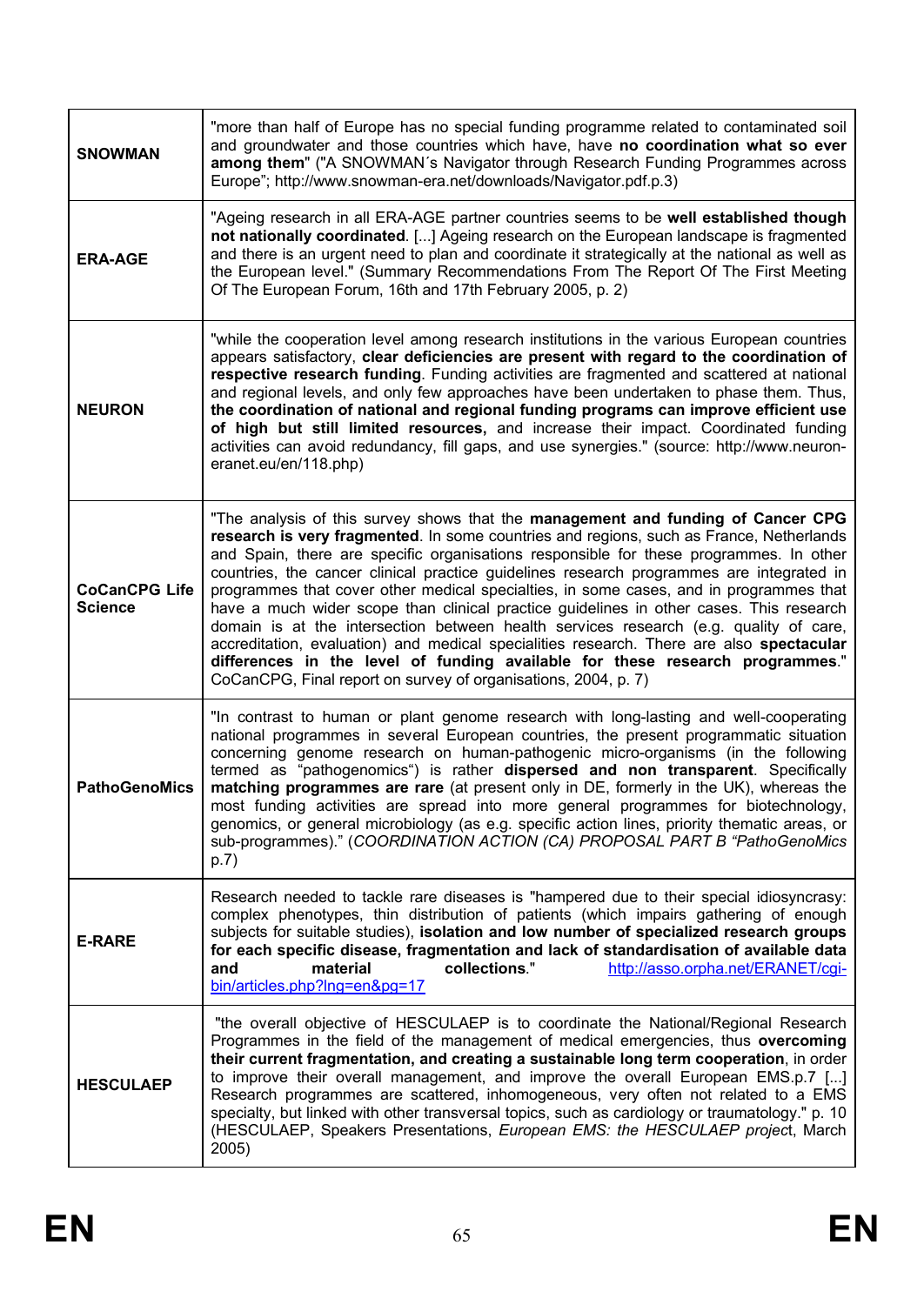# **Annex 3**

# **Main inter-governmental and Community actions for trans-national R&D cooperation**

A variety of schemes and institutions have evolved in Europe over the last fifty years which involve trans-national research cooperation.

The first important steps in European scientific cooperation were made in the 1950s in the form of CERN and Euratom, which emerged from the post-war political environment of cooperation-building Europe. During the 1960s and 1970s more institutions were created – including the European Southern Observatory (ESO, funded in 1962), the European Molecular Biology Organisation (EMBO, funded in 1964), the Institut Laue-Langevin (ILL, funded in 1967), the European Space Agency (ESA, funded in 1974), the European Molecular Biology Laboratory (EMBL, funded in 1974) and, more recently, the European Synchrotron Radiation Facility (ESRF, funded in 1988). The 70s also witnessed the creation of the European Science Foundation – and a multi-sector cooperation scheme COST was established. By the 1980s Europe was increasingly concerned with a growing technology gap vis-à-vis its global competitors, and this period saw the arrival of two important multi-sector programmes: the EU RTD Framework Programme and EUREKA, which became major elements of the European cooperative research landscape.

CERN, in particular, is the world's largest particle physics centre. Its main mission is to perform fundamental research in particle physics and provide the necessary infrastructure and facilities. It also defines, coordinates and follows up the strategy for development of Europewide programme in particle physics.

EMBL is one of the leading research organizations in molecular biology in Europe. Its missions are to perform basic research in molecular biology, scientific service provision, advanced training, development of new technologies and instrumentation and technology transfer.

ESA promotes cooperation among European States in space research and technology for scientific purposes and for operational space applications systems in terms of national and European space policy, elaboration and implementation of space activities and programmes, coordination of European and national space programmes, and by elaboration and implementation of a coherent industrial policy. The MS funding channelled through ESA is predominantly based on the principle of geographic *juste-retour.* The domain of space stands out in that the area is highly coordinated at European level through ESA (representing some 65% of the total funding in Europe) whilst the R&D is carried out individually at national level. The area is also somewhat apart in that the funding is predominantly industry oriented and passed via procurements.

These inter-governmental organisations – along with the others – have become world leaders in their fields. Moreover, they offer benefits of pooling resources to share the costs of developing large-scale and expansive research facilities, and they promote a greater coherence and effectiveness of research activity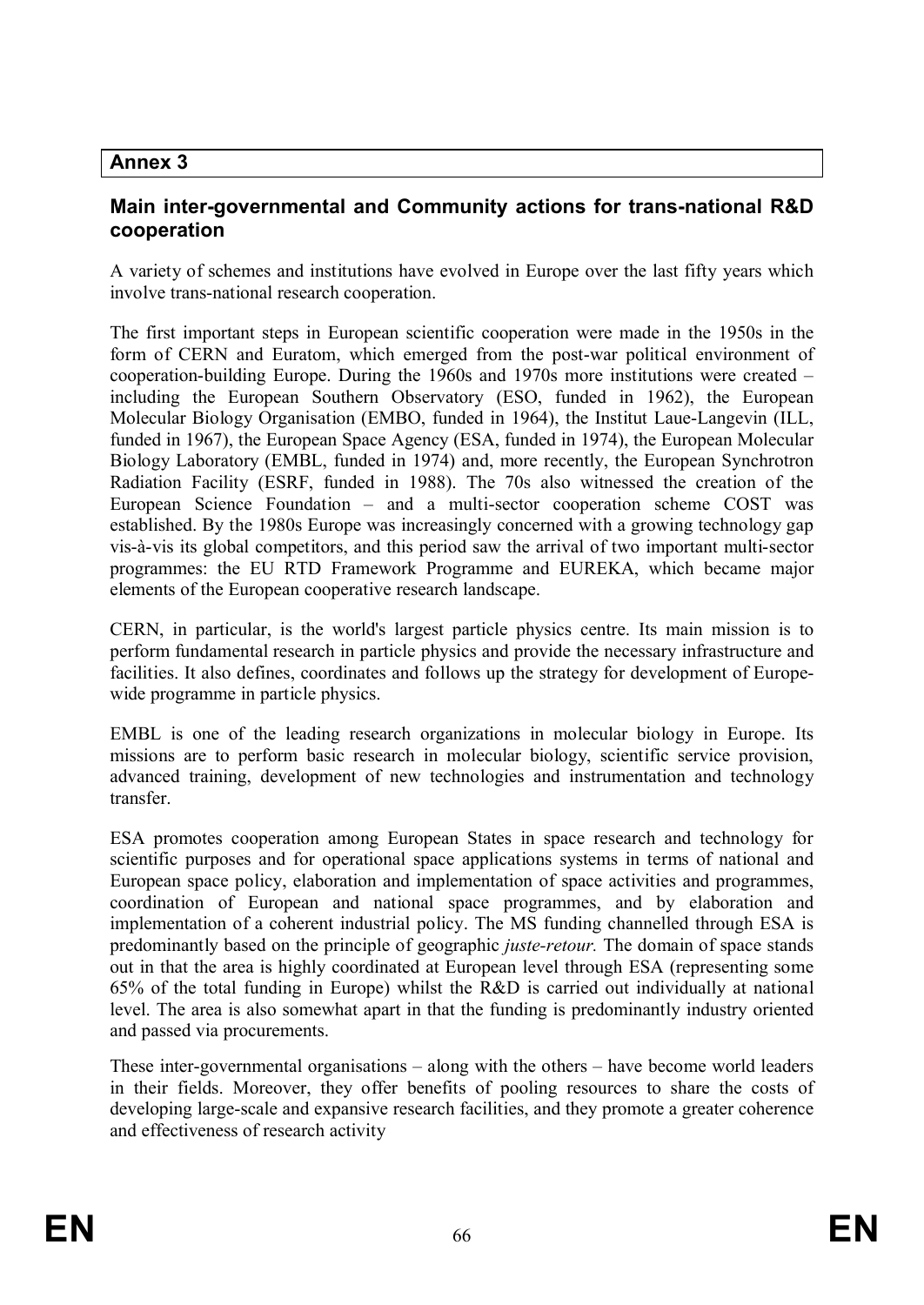However, inter-governmental organisations have certain limitations. For example, it has been remarked that the time taken to establish and raise funding is frequently very long; that they have a certain conservatism resulting from their fixed orientation towards specific disciplines (although over time, many are able to evolve to meet the needs of different sets of users or are upgraded to meet the evolving needs of the original scientific community); and that they have difficulty in growing sufficiently in areas of extremely rapid scientific or technological development (requirement for additional resources which cannot be generated easily by shifting priorities amongst compartmentalised institutions).<sup>95</sup> The main complementary funding schemes which exist which encourage trans-national R&D cooperation are the EU Framework Programme, COST and EUREKA.

The EU Framework Programme for Research and Technological Development is a Community instrument. It has proven to be a very effective mechanism over the last two decades for promoting trans-national cooperative R&D in Europe, and has been able to provide an increasing source of funding in recent years. Because it operates as a fixed-length multi-annual programme, it has been able to re-shape itself and innovate over the years. The 7<sup>th</sup> Framework Programme launched in 2007 introduced two major new cooperative initiatives: the European Research Council – a competitive funding scheme at a European level for investigator-driven frontier research – and the ITER project a world-leading international collaborative project with the goal of taking the next major step in the development of fusion energy.

COST is an inter-governmental scheme which facilitates and funds coordination and exchanges between nationally funded researchers across Europe, in a variety of research fields. It is bottom-up and wholly financed by the FP. COST has received strong support from stakeholders, and is more open to new areas and has wider geographical coverage than the FP. However, its complicated governance structure is not well embedded in the national and European research policy strategy processes.<sup>96</sup>

EUREKA promotes collaborative industrially and market oriented research projects. It generates bottom-up "innovative" projects, as well as "Clusters" and "Umbrellas". EUREKA has a strong networking capability, a flexible bottom-up approach particularly geared towards SMEs. However, some shortcomings of EUREKA have also been the subject of debate,  $97$  for example the lack of central evaluation, project monitoring and decision-making capacity, leading to asychronic funding of different partners in a given project. It has also been suggested that the predominantly bottom-up character of EUREKA leads to a lack in focus

<sup>&</sup>lt;sup>95</sup><br>Note of panel F of the Conference on research infrastructures of 19-20 September 2000 in Strasbourg. The COST Final Review in FP6 concludes "Of great concern to the Panel is that despite several improvements, the governance structure of COST remains extremely complicated. The review panel's main concern is that there is little clarity on the roles and decision-making powers of each of the different actors, in the overall governance picture and for the final responsibilities for COST activities in particular. The current governance arrangement does not provide sufficient impetus particularly concerning the strategy formulation and positioning of COST…. The Panel makes the observation that overall the Committee of Senior Officials is not well embedded in the research policy strategy process in their member States nor in wider EU research policies. The strategic development of COST remains relatively isolated from research policy in their Member States, which hampers the visibility and leverage effect of COST." Final review of COST in the Sixth Framework programme, High Level Panel Chaired by Mrs Monfret, 31 May 2007. As follow up to the recommendations of the Final Review, COST has set up a small group to identify solutions to the governance issue. As a further step, COST legal status and governance is expected to be discussed at the COST Ministerial Conference in 2009. <sup>97</sup><br>Impact Assessment of the Artemis Joint Technology Initiative (2007).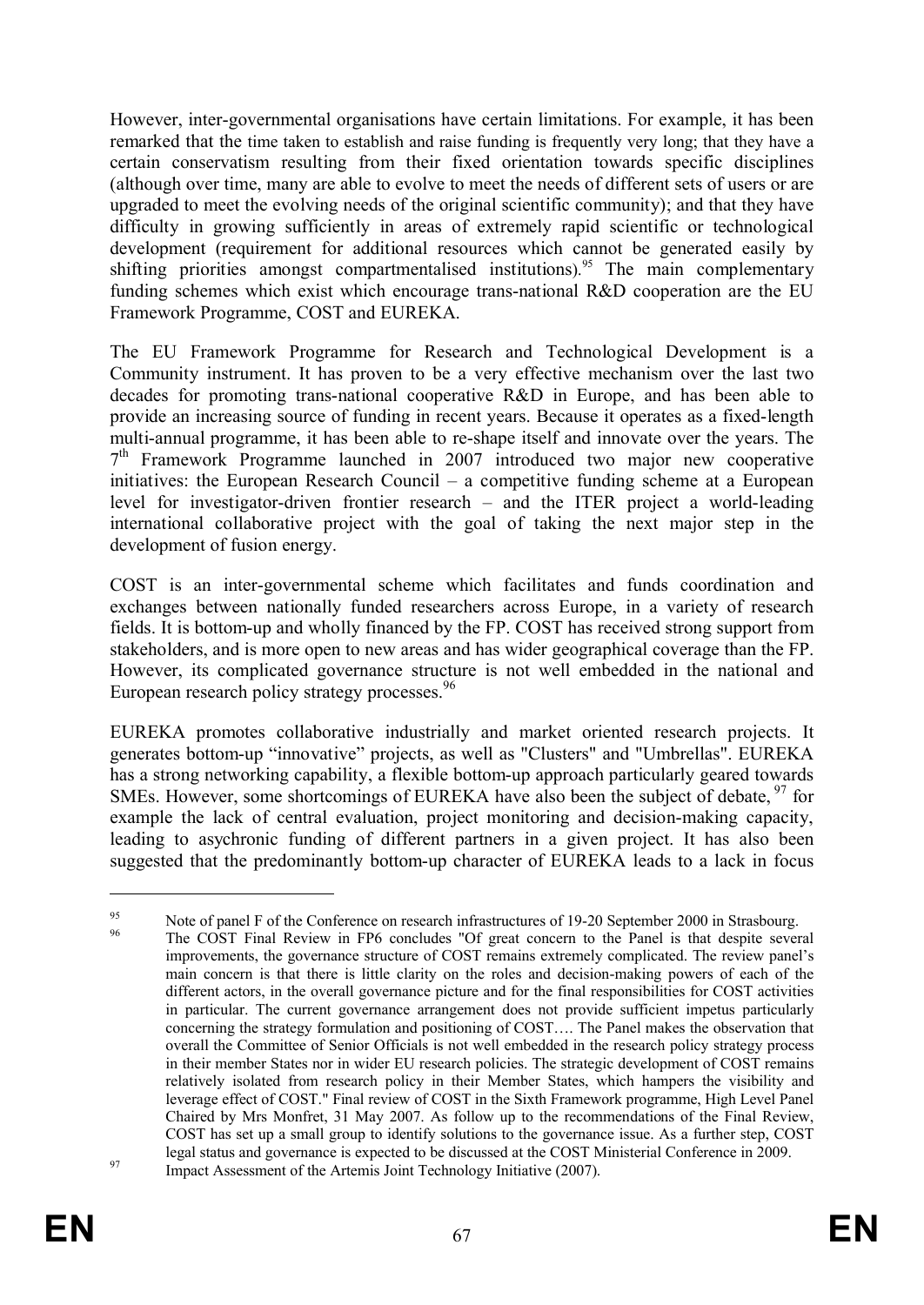and impact of national efforts. In the Eurostars programme (a joint initiative by the EC and EUREKA, based on Article 169) these shortcomings have largely been addressed, with, amongst other things, a central evaluation mechanism and pre-defined financial commitments.

### **Scale of inter-governmental and Community actions for trans-national R&D cooperation – methodological note**

As discussed in section 2.2.2, according to our estimates, the share of inter-governmental and Community actions for trans-national R&D cooperation in total government financed civil Gross Expenditures in R&D (GERD) has remained relatively stable over the past 15 years, oscillating between 16 and 14%.

This ratio was derived by several statistical sources. Total government financed GERD for EU27, EFTA countries, Switzerland, Turkey and Croatia comes from EUROSTAT. The disaggregation between civil and defence GERD is estimated by applying the percentage of civil and military Government Budget Outlays or Appropriations of R&D (GBOARD) in the total R&D appropriations.

The government funded R&D expenditures of intergovernmental organisations are obtained by summing up national contributions to the budget of CERN, ESO, EMBO, ILL, ESA, EMBL and ERSF. These data were kindly provided by the organisations themselves.

Estimates for the intergovernmental scheme EUREKA were obtained by adding up the total budget of Clusters and Umbrellas. Roughly 99% of these expenditures are originated within the ERA. The yearly amounts were then subtracted from the industry financed GERD (50%) and from the government financed GERD (50%) to correct for double counting. Public funding schemes within EUREKA differ significantly across member states and the 50% key was a rough estimate.

Finally the R&D expenditures financed through the FP programmes were obtained from the EU budget. 6% of the total amounts were subtracted to take into account the non R&D administrative costs necessary to manage the FPs. Consistently with the FRASCATI manual only the administrative costs of the indirect actions within the FP were deducted. The share of 6% is also consistent with the Parliament and Council decisions fixing the Commission's administrative expenditure for the management of FP7 programmes at less than 6% - apart from the ERC whose administrative expenses will be less than 5%.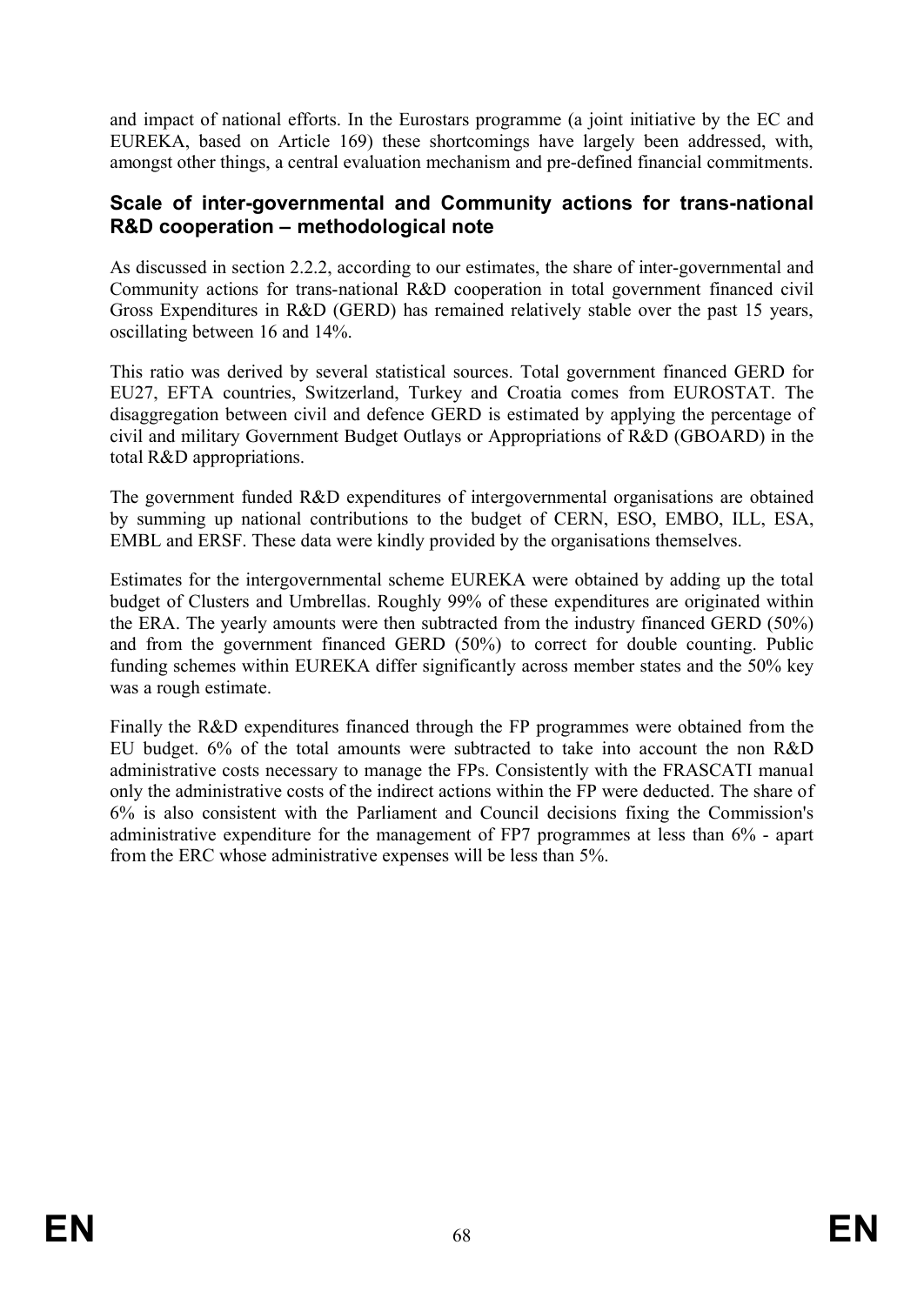# **Annex 4**

# **An assessment of recent attempts to enhance coordination of public R&D through the Community Research Framework Programme (FP6)**

#### *ERA-NETs*

ERA-NETs were conceived under the  $6<sup>th</sup>$  Framework Programme as a bottom up approach for bringing together managers and owners of national research programmes in fields they identified as needing more coordination. 71 ERA-NETs were launched under FP6, which have resulted to end 2007 in more than 80 joint calls totalling over 800 million euros. ERA-NETs have been widely welcomed by the research community who appreciate their bottomup nature, and their variable geometry. The mid-term review found that they fulfilled a real need and helped to overcome barriers to coordination, by creating a European networked "community" of programme owners and managers.

The ERA-NETs' inclusion of 'programme owners' as well as 'programme managers' has been an important aspect of their success, given the longer-term aim of altering perceptions in ministerial circles about the importance of trans-national research activities. Extending the invitation to participate to regional 'owners' and 'managers' was also seen as astute given the importance of regional R&D governance systems in some national settings and the growing importance of the regional level in European RTD and innovation policies.<sup>98</sup>

A report by  $OPTIMAT<sup>99</sup>$  concluded in 2005 that the bottom-up ERA-NET Coordination Actions have significantly increased networking activity across all types of programmes, but there is still a lack of high-level, strategic action to increase the alignment and coordination of national programmes. ERA-NETs suffer indeed from certain structural weaknesses: administrative and legal barriers to cross-border funding have hindered the setting up of joint programmes and there is still a reluctance to open up programmes and funding to foreign participants. More specifically, ERA-NETs have been initiated in a bottom-up way, but without being embedded in national research strategies. Also, the bottom up nature sometimes resulted in fragmented coordination of a given research field, where a "larger topic" might have resulted in more critical mass, strategic focus or national commitment. Whilst the ERA-NET scheme is only 4 years old, only in a few cases have national programmes been modified as a result of ERA-NET actions.<sup>100</sup>

More in detail, the mid-term review of ERA-NET concluded that:

- (1) The ERA-NET experience was positive for networks of national/regional programmes willing to set up a central monitoring facility and information resource, as far as the programme owners were sufficiently involved and committed, and where a long-term approach was taken and intelligence shared.
- (2) The experience was less positive in cases where the levels of decision-making were not well connected, where ring-fenced budgets to support joint activities were not

 $^{98}$  ERA-NET Review 2006 (2006).

Examining the Design of National Research Programmes - Optimat Ltd and VDI/VDE-IT GmbH (European Commission, DG Research, Directorate M2) - December 2005

<sup>&</sup>lt;sup>100</sup> Report of the ERA Expert Group on Optimising Research Programmes and Priorities, 2008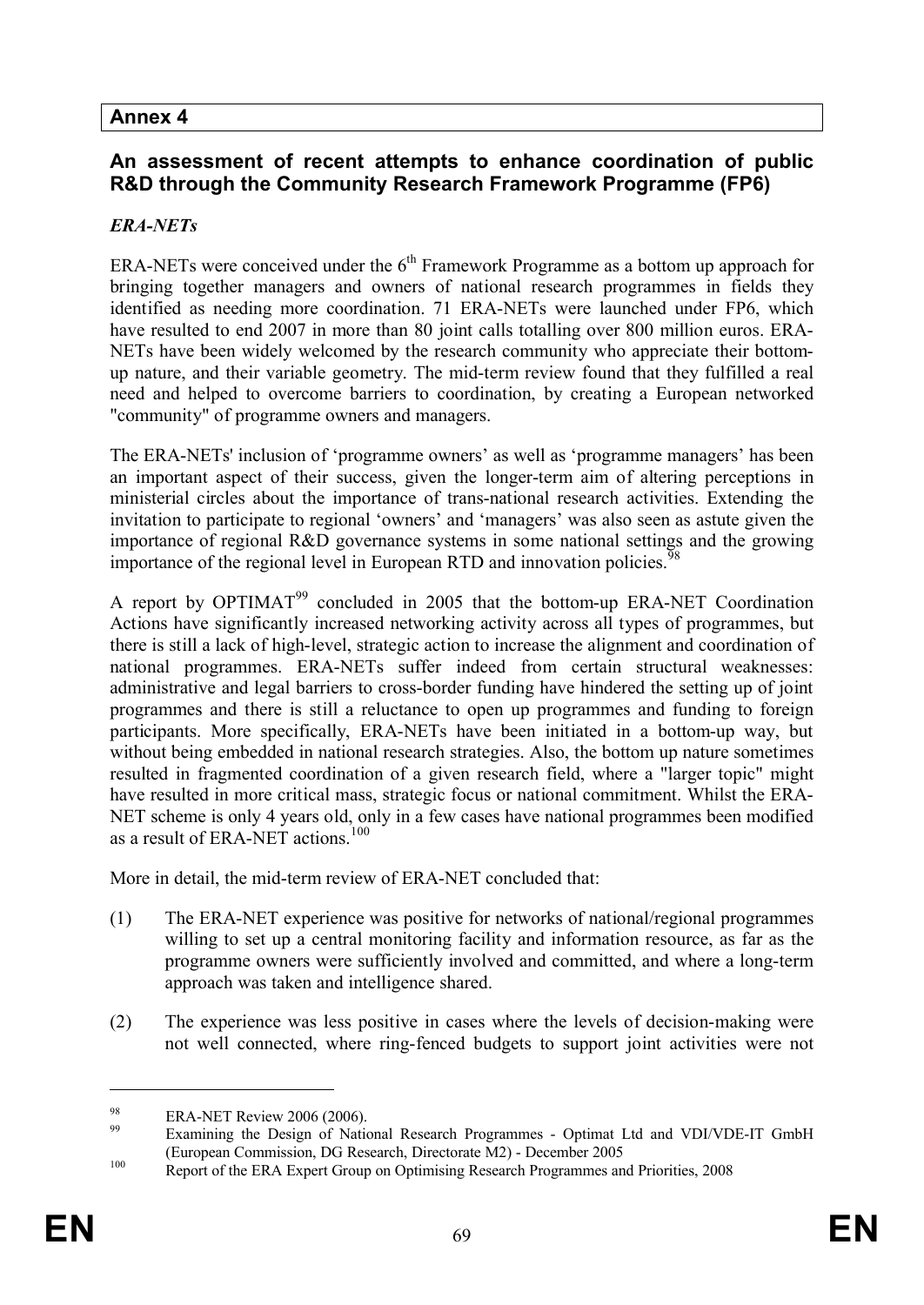available, where the strategic positioning was insufficient with respect to both homebased activities and Framework Programme activities, and where efforts to build case history were not strong enough.

- (3) A major drawback was the lack of information on respective programmes, activities and governance modes. Implementation of common, transparent information and learning platform is urgently needed.
- (4) The success of integrated programmes managed jointly requires the prior commitment of participating countries, the common understanding with regard to expectations, and a more accurate design phase to ensure that joint activities and pre-existing national assets enhance each other.

In ERA-NETs full programme integration is not obligatory (although it is a target in the later steps in the process), and has not really been achieved so far. Through ERANET, some progress has been made towards cross-border programme integration. The Optimat report<sup>101</sup> concluded that "*bottom-up ERA-NET Coordination Actions had significantly increased networking activity across all types of programme*". There have been examples of systematic exchange of information and good practices on existing programmes, as well as the development of joint activities between national or regional programmes and the implementation of joint transnational research activities.<sup>102</sup>

Yet ERA-NETs are unable to fully overcome the many persisting Member State domestic barriers to cross-border programme integration and achieve full programme integration. In some cases countries, do not have clearly identified pre-existing national programmes which can be integrated into a cross-border programme. In certain cases, national legislation makes it impossible to contribute to a multi-annual common pot financing joint calls. And sometimes there is a lack of political commitment to cross-border programme integration (because of fear of loss of control, loss of visibility, etc.).

In conclusion, despite the increasing number of joint calls it appears that there still is a lack of high-level, strategic action to increase the alignment and coordination of national programmes, and that anecdotal evidence suggested that a lack of political will was holding back progress towards Joint Programming in many ERA-NET projects. The report also detected a high degree of resistance within the ERA-NET community to contributions to multilateral programmes with a central budget because of the loss of financial control that it would entail, and the Optimat report concluded that ERA-NETs could create more alignment if they could influence policy at the critical design or evaluation milestones in programme life cycles.

<sup>&</sup>lt;sup>101</sup> Examining the Design of National Research Programmes - Optimat Ltd and VDI/VDE-IT GmbH (European Commission, DG Research, Directorate M2) - December 2005.

<sup>&</sup>lt;sup>102</sup> Including the adoption of standard operation procedures (ERASYSBIO); the development of common evaluation procedures (Safefoodera); the development of an electronic project proposal submission system and project management web tool (Acenet); the exchange of evaluators between programmes (MATERA); the exchange of programme managers (Norface); and the development of multinational evaluation procedures, common programme monitoring and evaluation, personnel exchange at programme manager level (Bioenergy).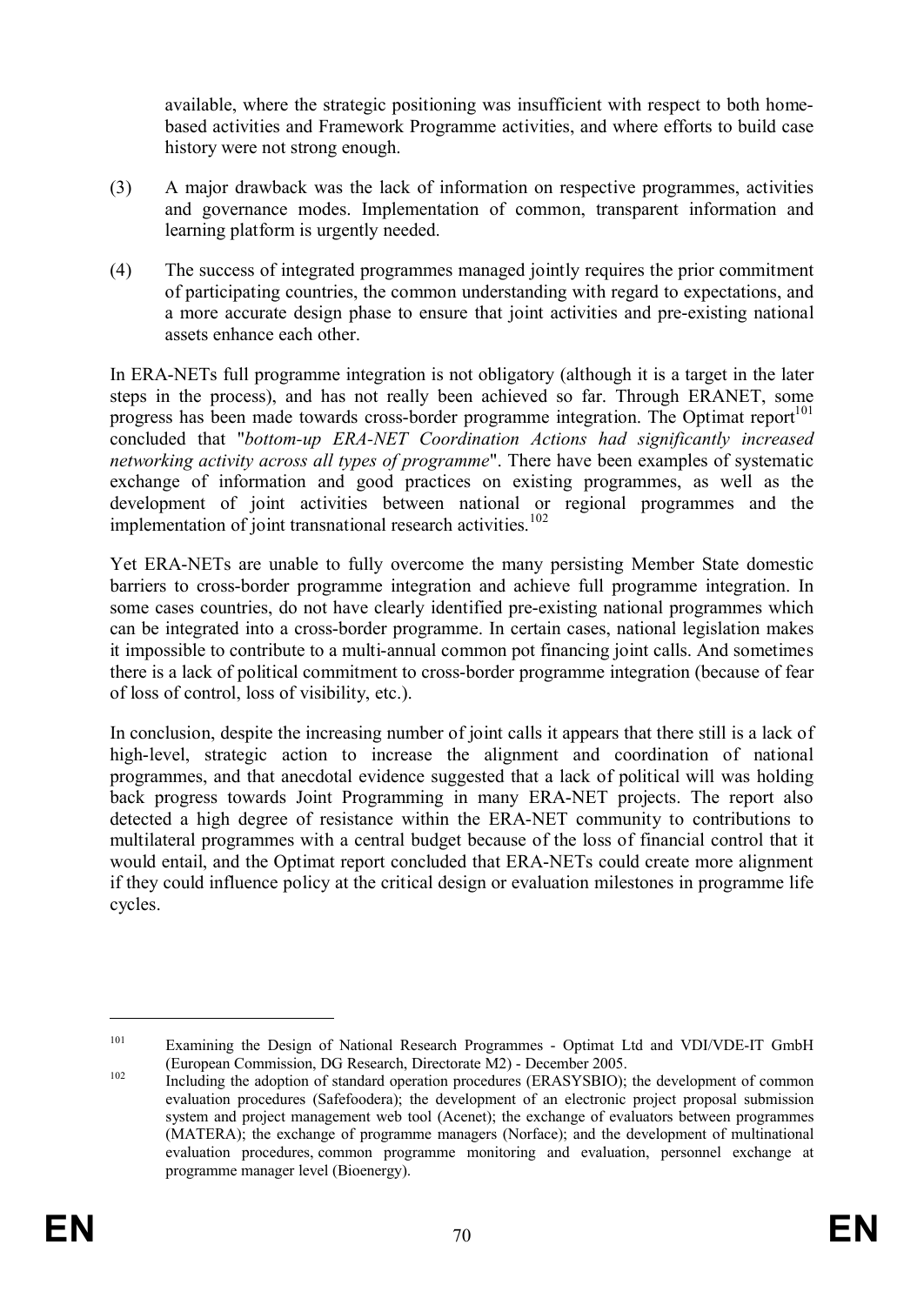#### *European & Developing Countries Clinical Trials Partnership (EDCTP)*

Article 169 is another instrument of coordinated programming launched under FP6 and FP7. The main objective of an Article 169 initiative is to go beyond the mere coordination of national programmes to achieve the real integration of different national and regional programmes into a single joint programme. An Article 169 initiative is implemented jointly, and funded through integrated financial support.

Unlike an ERA-NET, in an Article 169 initiative the Union does not just support the simple coordination of the national programmes undertaken by Member States but rather participates actively including a Community financial contribution for research. While some new 169s are currently being launched, so far experience has been limited to the first one EDCDP. The main drawback found has been the difficulty in identifying the relevant national programmes and in achieving a full integration of these programmes through a "common pot" of funding. The Article 169 instrument is also limited to the themes of the Framework Programme. It also arguably lacks a higher level strategic focus.

Experience from the first Article 169 initiative, EDCTP, has been useful in learning lessons for the future. Full programme integration remains a long-term objective. Indeed, most Member States signing up to EDCTP were not aware of the implications of Article 169 in terms of fresh funding, joint ownership and sharing of expertise.<sup>103</sup> In most countries, research activities were not integrated into a credible national programme, which made it difficult to integrate national programmes into a Community programme.<sup>104</sup> In some Member States, legislation does not allow for providing public financial support to foreign institutions. In others, annual parliamentary approval is required for such support. Some did not really wish to abandon their national programme. For instance, Member States with a high political profile in Africa did not want to lose control over or the visibility of their own national flagship projects. Several Member States were not yet ready to accept that their money could be spent on foreign research teams. As a result of all this, programme integration, while progressing, remained limited.

National activities were labelled 'EDCTP' when adjusted to EDCTP goals. "The so-called "integrated activities" referred to national activities related to EDCTP (clinical trials on the three main poverty-related diseases in sub-Saharan Africa). The concerned Member States certified the activity as of potential interest for the EDCTP and, in the case of including a minimum of 2 EDCTP participating countries (fulfilling the "European Integration" objective of Art. 169), included it as a budget contribution to the Joint Programme"**.** <sup>105</sup> Most national agencies were not yet able or prepared to finance EDCTP activities directly. They often required separate calls and evaluations and insisted on a systematic "juste retour" for their own researchers. Such legal and administrative limitations proved an obstacle to programme integration and made the EDCTP coordination complex, bureaucratic and unattractive for industry as well as for African researchers.<sup>106</sup> The Independent External Review panel felt that Member States should accept that programme integration takes place through a single EDCTP procedure for planning, launching and evaluating calls, with no national strings

<sup>103</sup> Van Velzen et al. (2007), Independent External Review Report, European and Developing Countries Clinical Trials Partnership, p. 21.

 $\frac{104}{105}$  Ibid., p. 22.

 $\frac{105}{106}$  Ibid., p. 23.

Ibid., p. 21.